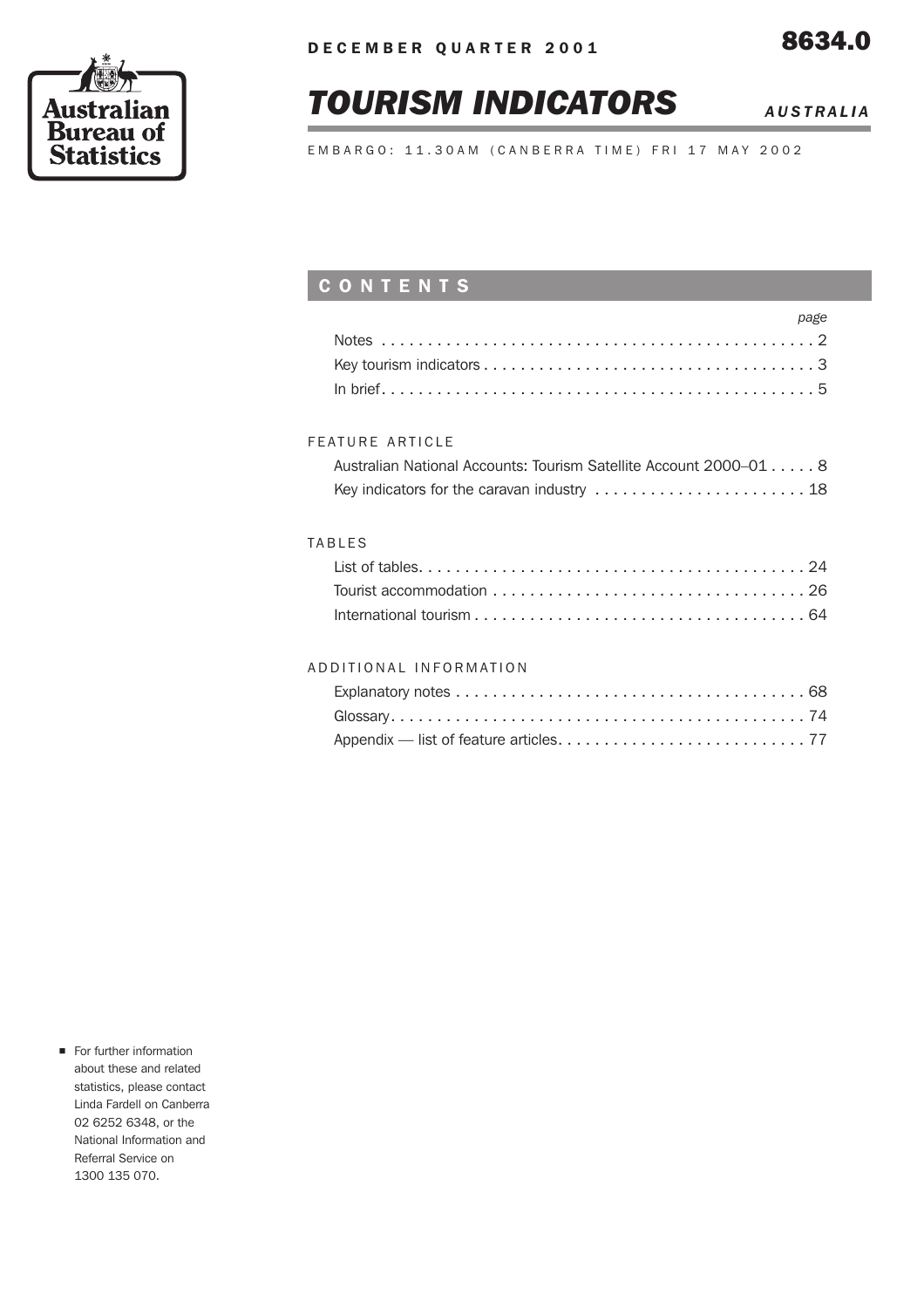|                        | <b>NOTES</b>           |                                     |                                                                                                                                                                                                                  |  |  |  |
|------------------------|------------------------|-------------------------------------|------------------------------------------------------------------------------------------------------------------------------------------------------------------------------------------------------------------|--|--|--|
| FORTHCOMING ISSUES     | <b>ISSUE</b> (Quarter) |                                     | EXPECTED RELEASE DATE                                                                                                                                                                                            |  |  |  |
|                        | March 2002             |                                     | 9 August 2002                                                                                                                                                                                                    |  |  |  |
|                        | June 2002              |                                     | 1 November 2002                                                                                                                                                                                                  |  |  |  |
|                        |                        |                                     |                                                                                                                                                                                                                  |  |  |  |
| ABOUT THIS PUBLICATION |                        |                                     | This publication brings together tourism data from a number of sources,<br>including data from the quarterly Survey of Tourist Accommodation (STA)<br>and the Overseas Arrivals and Departures collection (OAD). |  |  |  |
| SYMBOLS AND OTHER      | AAA                    |                                     | Australian Automobile Association                                                                                                                                                                                |  |  |  |
| <b>USAGES</b>          | <b>ABS</b>             |                                     | Australian Bureau of Statistics                                                                                                                                                                                  |  |  |  |
|                        | <b>ACT</b>             | Australian Capital Territory        |                                                                                                                                                                                                                  |  |  |  |
|                        | Aust.                  | Australia                           |                                                                                                                                                                                                                  |  |  |  |
|                        | <b>BTR</b>             |                                     | Bureau of Tourism Research                                                                                                                                                                                       |  |  |  |
|                        | <b>CPI</b>             | <b>Consumer Price Index</b>         |                                                                                                                                                                                                                  |  |  |  |
|                        | <b>DIMIA</b>           |                                     | Department of Immigration and Multicultural and                                                                                                                                                                  |  |  |  |
|                        |                        | Indigenous Affairs                  |                                                                                                                                                                                                                  |  |  |  |
|                        | <b>GDP</b>             | <b>Gross Domestic Product</b>       |                                                                                                                                                                                                                  |  |  |  |
|                        | <b>GST</b>             | Goods and Services Tax              |                                                                                                                                                                                                                  |  |  |  |
|                        | <b>IVS</b>             | <b>International Visitor Survey</b> |                                                                                                                                                                                                                  |  |  |  |
|                        | n.a.                   | not available                       |                                                                                                                                                                                                                  |  |  |  |
|                        | n.y.a.                 | not yet available                   |                                                                                                                                                                                                                  |  |  |  |
|                        | n.p.                   | not published                       |                                                                                                                                                                                                                  |  |  |  |
|                        | <b>NSW</b>             | New South Wales                     |                                                                                                                                                                                                                  |  |  |  |
|                        | NT                     | Northern Territory                  |                                                                                                                                                                                                                  |  |  |  |
|                        | <b>NVS</b>             | National Visitor Survey             |                                                                                                                                                                                                                  |  |  |  |
|                        | NZ                     | New Zealand                         |                                                                                                                                                                                                                  |  |  |  |
|                        | <b>OAD</b>             |                                     | Overseas Arrivals and Departures Collection                                                                                                                                                                      |  |  |  |
|                        | <b>OECD</b>            |                                     | Organisation for Economic Co-operation and Development                                                                                                                                                           |  |  |  |
|                        | $\mathbf{p}$           | preliminary                         |                                                                                                                                                                                                                  |  |  |  |
|                        | Qld                    | Queensland                          |                                                                                                                                                                                                                  |  |  |  |
|                        | <b>SA</b>              | South Australia                     |                                                                                                                                                                                                                  |  |  |  |
|                        | <b>STA</b>             |                                     | Survey of Tourist Accommodation                                                                                                                                                                                  |  |  |  |
|                        | Tas.                   | Tasmania                            |                                                                                                                                                                                                                  |  |  |  |
|                        | <b>TSA</b>             |                                     | Australian Tourism Satellite Account                                                                                                                                                                             |  |  |  |
|                        | <b>UK</b>              | United Kingdom                      |                                                                                                                                                                                                                  |  |  |  |
|                        | <b>UN</b>              | <b>United Nations</b>               |                                                                                                                                                                                                                  |  |  |  |
|                        | <b>USA</b>             | United States of America            |                                                                                                                                                                                                                  |  |  |  |
|                        | Vic.                   | Victoria                            |                                                                                                                                                                                                                  |  |  |  |
|                        | WA                     | Western Australia                   |                                                                                                                                                                                                                  |  |  |  |
|                        | <b>WTO</b>             |                                     | World Tourism Organisation                                                                                                                                                                                       |  |  |  |
|                        |                        |                                     | nil or rounded to zero (including null cells)                                                                                                                                                                    |  |  |  |

. . not applicable

Dennis Trewin Australian Statistician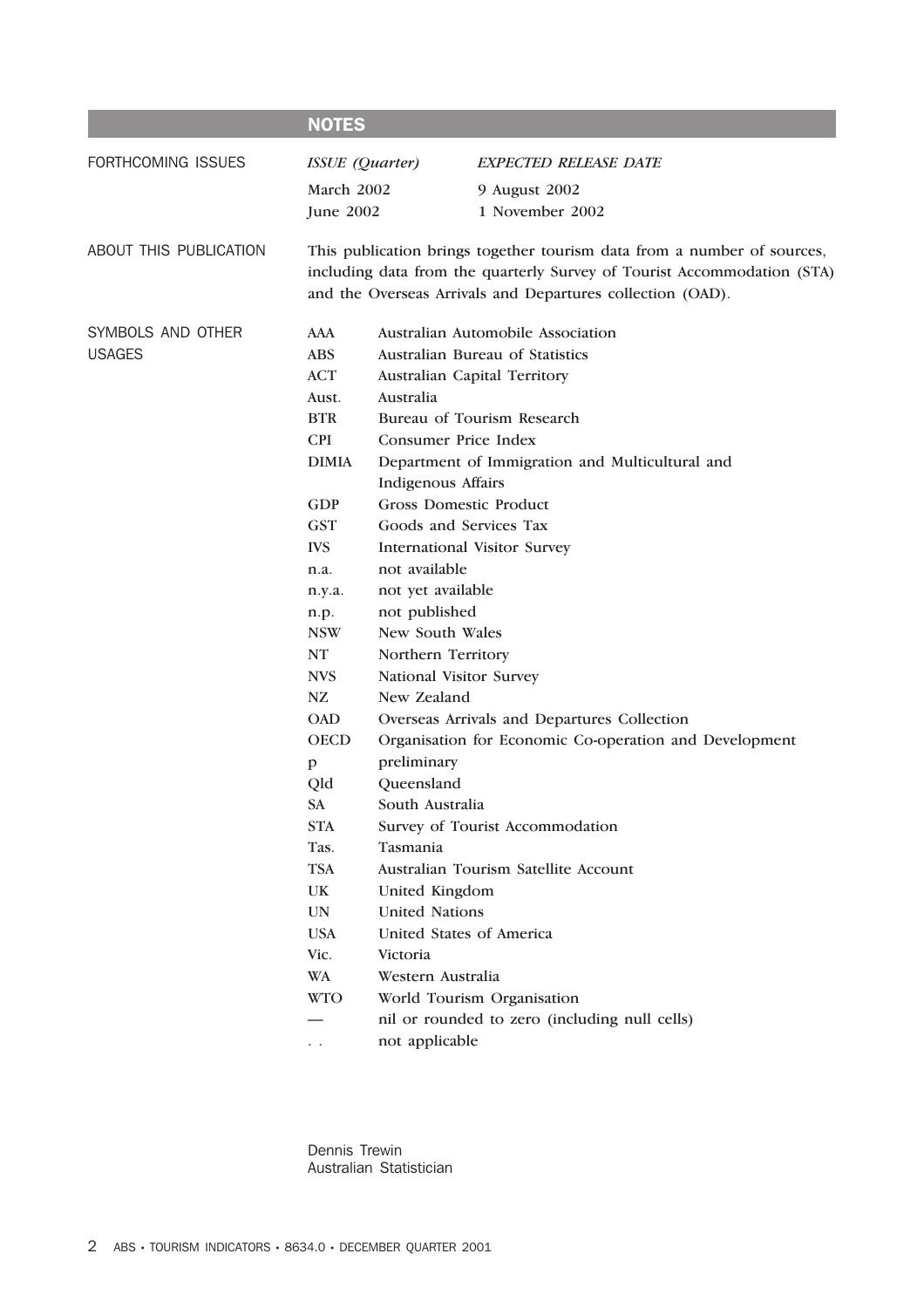#### KEY TOURISM INDICATORS

|                                                                  |        |                     | Latest figures |                      | Percentage change on                 |
|------------------------------------------------------------------|--------|---------------------|----------------|----------------------|--------------------------------------|
|                                                                  | Unit   | Period              | Value          | Previous<br>period   | Corresponding<br>period<br>last year |
| Tourist accommodation-supply and demand(a)                       |        |                     |                |                      |                                      |
| Licensed hotels, motels, guest houses and serviced<br>apartments |        |                     |                |                      |                                      |
| Establishments                                                   | no.    | Dec qtr 2001        | 3838           | 0.6                  | 0.3                                  |
| Guest rooms/units                                                | '000   | Dec qtr 2001        | 198.1          | 0.7                  | 1.6                                  |
| Bed spaces                                                       | '000   | Dec qtr 2001        | 571.6          | 0.8                  | 0.7                                  |
| Room nights occupied                                             | '000   | Dec qtr 2001        | 10 496.0       | $-1.2$               | $-0.4$                               |
| Room occupancy rate(b)                                           | %      | Dec qtr 2001        | 57.6           | $-1.1$               | $-1.2$                               |
| Guest nights                                                     | '000   | Dec qtr 2001        | 19 111.0       | $-0.4$               | 1.8                                  |
| Guest arrivals                                                   | '000   | Dec qtr 2001        | 8 4 4 4.0      | 0.2                  | 2.9                                  |
| Takings from accommodation                                       | \$'000 | Dec qtr 2001        | 1 209 554      | $-1.4$               | $-4.5$                               |
| Caravan parks(c)                                                 |        |                     |                |                      |                                      |
| Establishments                                                   | no.    | End Dec 2000        | 1800           | $-0.2$               | n.a.                                 |
| Powered sites and cabins                                         | no.    | End Dec 2000        | 200 099        | $-0.1$               | n.a.                                 |
| Holiday flats, units and houses(c)                               |        |                     |                |                      |                                      |
| Letting entities                                                 | no.    | End Dec 2000        | 632            | 0.2                  | n.a.                                 |
| Flats, units and houses                                          | no.    | End Dec 2000        | 29 835         | 5.7                  | n.a.                                 |
| Visitor hostels(c)                                               |        |                     |                |                      |                                      |
| Establishments                                                   | no.    | End Dec 2000        | 466            | 0.0                  | n.a.                                 |
| Bed spaces                                                       | no.    | End Dec 2000        | 40 659         | 0.8                  | n.a.                                 |
| <b>Tourist accommodation construction</b>                        |        |                     |                |                      |                                      |
| Hotels, etc. approved(d)                                         | \$m    | Feb 2002            | 30.2           | $-11.2$              | 39.2                                 |
| Hotels, etc. commenced(e)                                        | \$m    | Dec qtr 2001        | 173.6          | 147.3                | 75.9                                 |
| Hotels, etc. under construction(e)                               | \$m\$  | Dec qtr 2001        | 631.9          | 17.4                 | $-14.3$                              |
| Hotels, etc. completed(e)                                        | \$m    | Dec qtr 2001        | 79.0           | $-20.8$              | $-80.4$                              |
| Domestic tourism(f)                                              |        |                     |                |                      |                                      |
| Number of overnight trips                                        | '000   | Year end Sep 2001   | 74 622         |                      | 2.9                                  |
| Number of visitor nights                                         | '000   | Year end Sep 2001   | 291 056        |                      | 0.8                                  |
| <b>International visitor arrivals</b>                            |        |                     |                |                      |                                      |
| Number of visitor arrivals(g)                                    | '000   | Dec 2001            | p504.9         | 41.0                 | $-10.7$                              |
| Number of visitor arrivals $(g)$                                 | '000   | Dec qtr 2001        | p1 236.5       | 4.4                  | $-15.4$                              |
| Number of visitor arrivals(g)                                    | '000   | Year end Dec 2001   | p4 816.6       | $\ddot{\phantom{0}}$ | $-2.6$                               |
| Number of person days(h)                                         | '000   | Jun qtr 2000        | 28 195.4       | $-34.4$              | 18.8                                 |
| Median intended length of stay(h)                                | days   | Jun qtr 2000        | 10.2           | $-3.8$               | 1.0                                  |
| Expenditure by international visitors(i)                         | \$m    | Year end Jun 2000   | 9 3 68.6       | . .                  | 5.0                                  |
| International visitor nights(i)                                  | '000   | Year end Jun 2000   | 113 176        | . .                  | 8.8                                  |
| Australian departures                                            |        |                     |                |                      |                                      |
| Short-term departures $(g)$                                      | '000   | Jun 2000            | 303.8          | 15.5                 | 5.0                                  |
| Short-term departures(g)                                         | '000   | <b>Jun atr 2000</b> | 896.4          | 24.2                 | 12.6                                 |
| Short-term departures(g)                                         | '000   | Year end Jun 2000   | 3 3 3 2.3      | . .                  | 4.5                                  |
| Number of person days(h)                                         | '000   | Jun gtr 2000        | 32 524.4       | 18.1                 | 12.2                                 |
| Median intended length of stay(h)                                | days   | Jun qtr 2000        | 16.3           | 10.9                 | 1.2                                  |

(a) *Tourist Accommodation, Australia* (Cat. no. 8635.0).

(b) Change is shown in terms of percentage points.

(c) For caravan parks, holiday flats and units, and visitor hostels the previous period refers to September quarter 2000.

(d) *Building Approvals, Australia* (Cat. no. 8731.0). For monthly reference periods, the previous period is three months prior to the current month. The previous period is therefore November 2001.

(e) *Building Activity, Australia* (Cat. no. 8752.0).

(f) Bureau of Tourism Research, *National Visitor Survey: Travel by Australians*.

(g) *Overseas Arrivals and Departures, Australia* (Cat. no. 3401.0). For monthly reference periods, the previous period is three months prior to the current month.

(h) Overseas Arrivals and Departures Collection.

(i) Bureau of Tourism Research, International Visitor Survey. Excludes international airfares and inclusive package tours purchased outside Australia.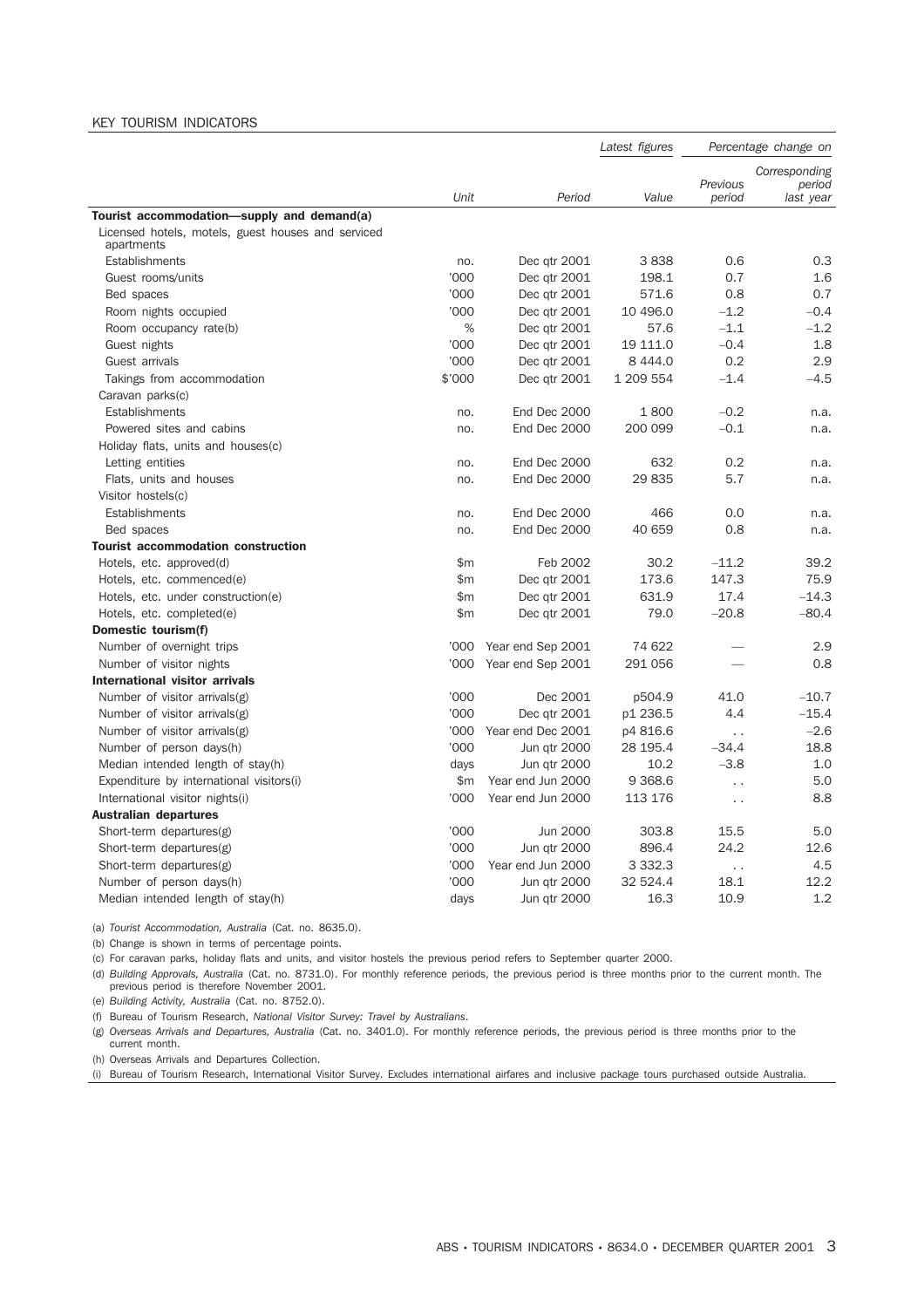#### KEY TOURISM INDICATORS*—continued*

|                                                                                                         |                   |               | Latest<br>figures |                 | Percentage change on |
|---------------------------------------------------------------------------------------------------------|-------------------|---------------|-------------------|-----------------|----------------------|
|                                                                                                         |                   |               |                   |                 | Corresponding        |
|                                                                                                         |                   |               |                   | Previous        | period               |
|                                                                                                         | Unit              | Period        | Value             | period          | last year            |
| Tourism satellite account(a)                                                                            |                   |               |                   |                 |                      |
| Tourism gross domestic product                                                                          | \$b               | 2000-01       | 31.8              |                 | 14.2                 |
| Tourism share of gross domestic product(b)                                                              | %                 | 2000-01       | 4.7               |                 | 0.3                  |
| Tourism gross value added(c)                                                                            | \$b               | 2000-01       | 26.3              |                 | 5.9                  |
| Tourism share of gross value added(b)                                                                   | %                 | 2000-01       | 4.3               |                 | 0.0                  |
| International visitor consumption                                                                       | \$b               | 2000-01       | 17.1              |                 | 17.0                 |
| Tourism share of exports of goods and services(b)                                                       | %                 | 2000-01       | 11.2              |                 | $-0.4$               |
| Tourism consumption(d)                                                                                  | \$b               | 2000-01       | 71.2              | $\qquad \qquad$ | 10.1                 |
| Retail turnover(e)                                                                                      |                   |               |                   |                 |                      |
| Hospitality and services                                                                                |                   |               |                   |                 |                      |
| Hotels and licensed clubs                                                                               | \$m               | Feb 2002      | 1 3 1 2.9         | $-8.5$          | 8.6                  |
| Cafes and restaurants                                                                                   | \$m               | Feb 2002      | 688.4             | $-12.1$         | $-2.6$               |
| Selected services                                                                                       | \$m               | Feb 2002      | 244.1             | $-3.6$          | 10.2                 |
| Price index(f)                                                                                          |                   |               |                   |                 |                      |
| Holiday travel and accommodation                                                                        | $1989 - 90 = 100$ | Mar qtr 2002  | 127.3             | 4.7             | 11.3                 |
| <b>Employment and earnings</b>                                                                          |                   |               |                   |                 |                      |
| Persons in tourism-generated employment(g)                                                              | '000              | 2000-01       | 551.0             |                 | 3.0                  |
| Tourism share of total employment(g)                                                                    | %                 | 2000-01       | 6.0               |                 | 0.0                  |
| Accommodation, cafes and restaurants                                                                    |                   |               |                   |                 |                      |
| Number employed(h)                                                                                      | 000'              | Feb 2002      | 474.9             | 3.6             | 0.0                  |
| Average weekly hours worked(h)                                                                          | hours             | Feb 2002      | 31.1              | $-0.6$          | $-5.8$               |
| Proportion employed part-time(h)(b)                                                                     | $\%$              | Feb 2002      | 48.5              | $-0.6$          | 3.7                  |
| Average total weekly earnings(i)                                                                        | \$                | November 2001 | 394.5             | 0.3             | 0.9                  |
| Female/male ratio of average total full-time weekly<br>earnings(h)(b)                                   | %                 | November 2001 | 0.87              | 0.0             | 0.0                  |
| Unemployment rate(h)(b)                                                                                 |                   |               |                   |                 |                      |
| Worked full time for two weeks or more in the last two<br>years in accommodation, cafes and restaurants | %                 | Feb 2002      | 7.4               | 0.3             | 2.7                  |
| Balance of payments(j)                                                                                  |                   |               |                   |                 |                      |
| Travel exports                                                                                          | \$m               | Dec qtr 2001  | 3 1 6 4           | $-16.6$         | $-13.2$              |
| Travel imports                                                                                          | \$m               | Dec qtr 2001  | $-2569$           | $-18.0$         | $-11.6$              |
| Balance on travel services                                                                              | \$m\$             | Dec qtr 2001  | 595               | $-9.8$          | $-32.7$              |
| Exchange rates(k)                                                                                       |                   |               |                   |                 |                      |
| United States dollar                                                                                    | per \$A           | Mar 2002      | 0.5251            | 3.3             | 6.7                  |
| Japanese yen                                                                                            | per \$A           | Mar 2002      | 69.14             | 4.6             | 14.5                 |
| Euro                                                                                                    | per \$A           | Mar 2002      | 0.5971            | 4.8             | 7.9                  |

(a) *Australian National Accounts: Tourism Satellite Account* (Cat. no. 5249.0).

(b) Change is shown in terms of percentage points.

(c) Tourism gross value added measures the value of tourism gross output at basic output at basic prices by all industries which supply tourism products, less the value of the inputs used in producing these tourism products. Gross value added is the preferred national accounts measure of industry production as it excludes taxes and subsidies on products.

(d) Tourism consumption is the total consumption made by a visitor or on behalf of a visitor for and during his/her trip and stay at the destination.

(e) *Retail Trade, Australia* (Cat. no. 8501.0). For monthly reference periods, the previous period is three months prior to the current month. The previous period is therefore November 2001.

(f) *Consumer Price Index* (Cat. no. 6401.0); base year: 1989–90=100.

(g) *Australian National Accounts: Tourism Satellite Account* (Cat. no. 5249.0).

(h) *Labour Force, Australia* (Cat. no. 6203.0).

(i) *Average Weekly Earnings, States and Australia* (Cat. no. 6302.0).

(j) *Balance of Payments and International Investment Position, Australia* (Cat. no. 5302.0).

(k) *Average Monthly Exchange Rates, Australia Data Report* (Cat. no. 5654.0.40.001).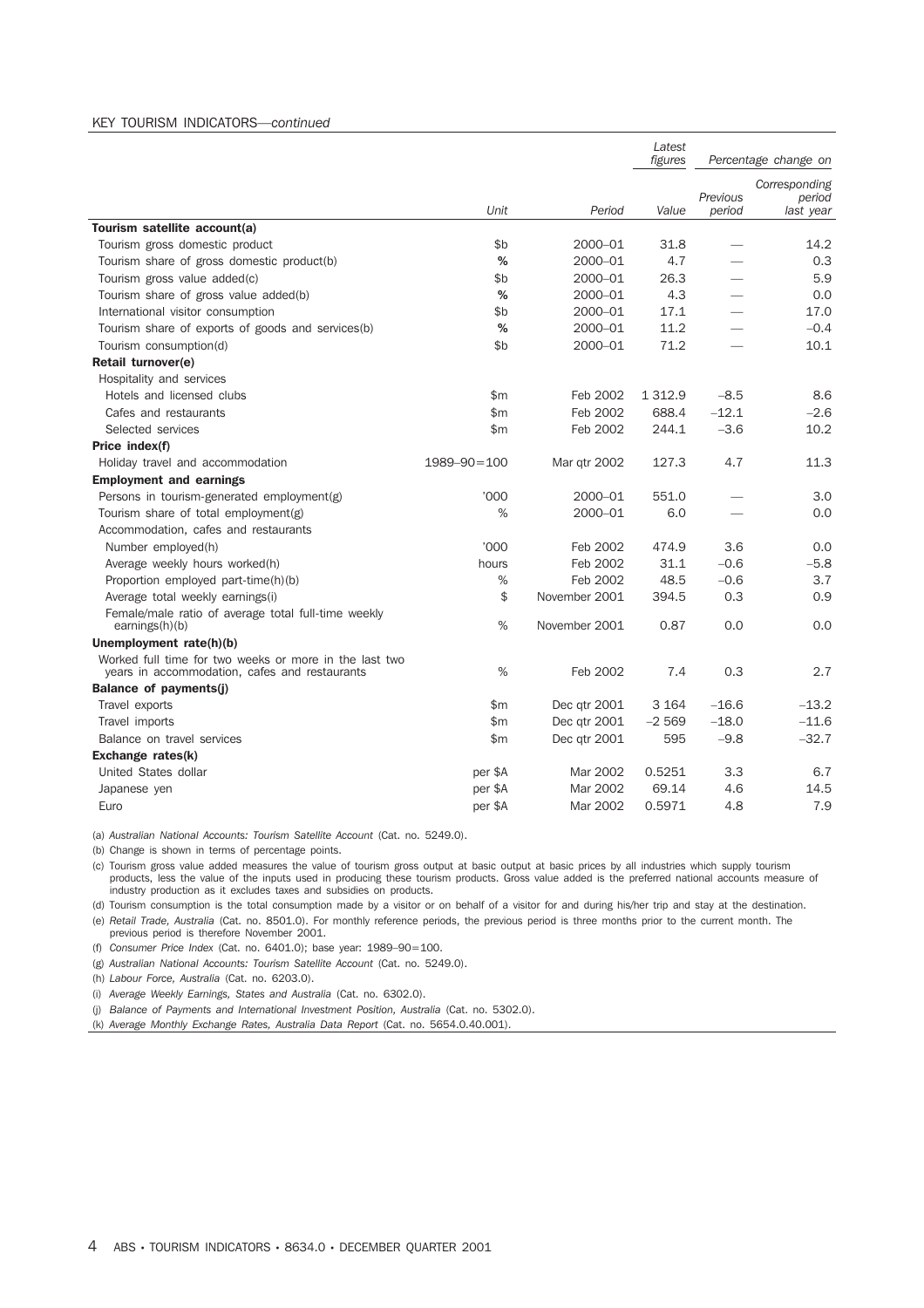#### IN BRIEF

OVERSEAS ARRIVALS AND DEPARTURES DATA

There have been significant delays in the receipt of final Overseas Arrivals and Departures (OAD) data from August 2000 onwards from the Department of Immigration and Multicultural and Indigenous Affairs (DIMIA). Because of the use of overseas arrivals and departures data in population estimates which affects State and Territory Government funding, DIMIA is giving priority to processing passenger cards for July 2001 and subsequent months before finalising processing for earlier months — August 2000 through to June 2001. Further information on the collection of statistical information from passenger cards is available in a DIMIA Information Note available direct from DIMIA — contact Bill McLoughlin, email  $\text{child.mcloughlin@immi.gov.au}$  or telephone 02 6264 2712.

The ABS published final monthly OAD data for July to September 2001 in a quarterly compendium *Overseas Arrivals and Departures, Australia, September Quarter 2001* (Cat. no. 3401.0) on 9 May 2002. Revised seasonally adjusted and trend estimates for this period will not be available until the full backlog of data has been processed. Final data for October to December 2001 are expected to be published in a compendium in mid May 2002. Final data for subsequent months will be published in quarterly compendiums. Preliminary estimates of short-term visitor arrivals will continue to be published in *Overseas Arrivals and Departures* (Cat. no. 3401.0).

How delays affect this issue:

- limited short-term overseas visitor arrivals statistics are included tables 28 and 29 only. Data for the months August 2000 to December 2001 are preliminary and subject to revision; and
- no departure statistics are provided.

#### CULTURE AND LEISURE ACTIVITIES

In December 2001 the ABS released *Work in Selected Culture and Leisure Activities, Australia* (Cat. no. 6281.0). This publication presents information on the number and characteristics of people aged 15 and over working in selected culture and leisure activities during the 12 months to April 2001. It includes data on:

- the types of activities undertaken;
- the time spent on activities;
- whether any payment was received;
- the amount of money received;
- whether those activities were part of the main job; and
- whether any training in arts or cultural fields was received.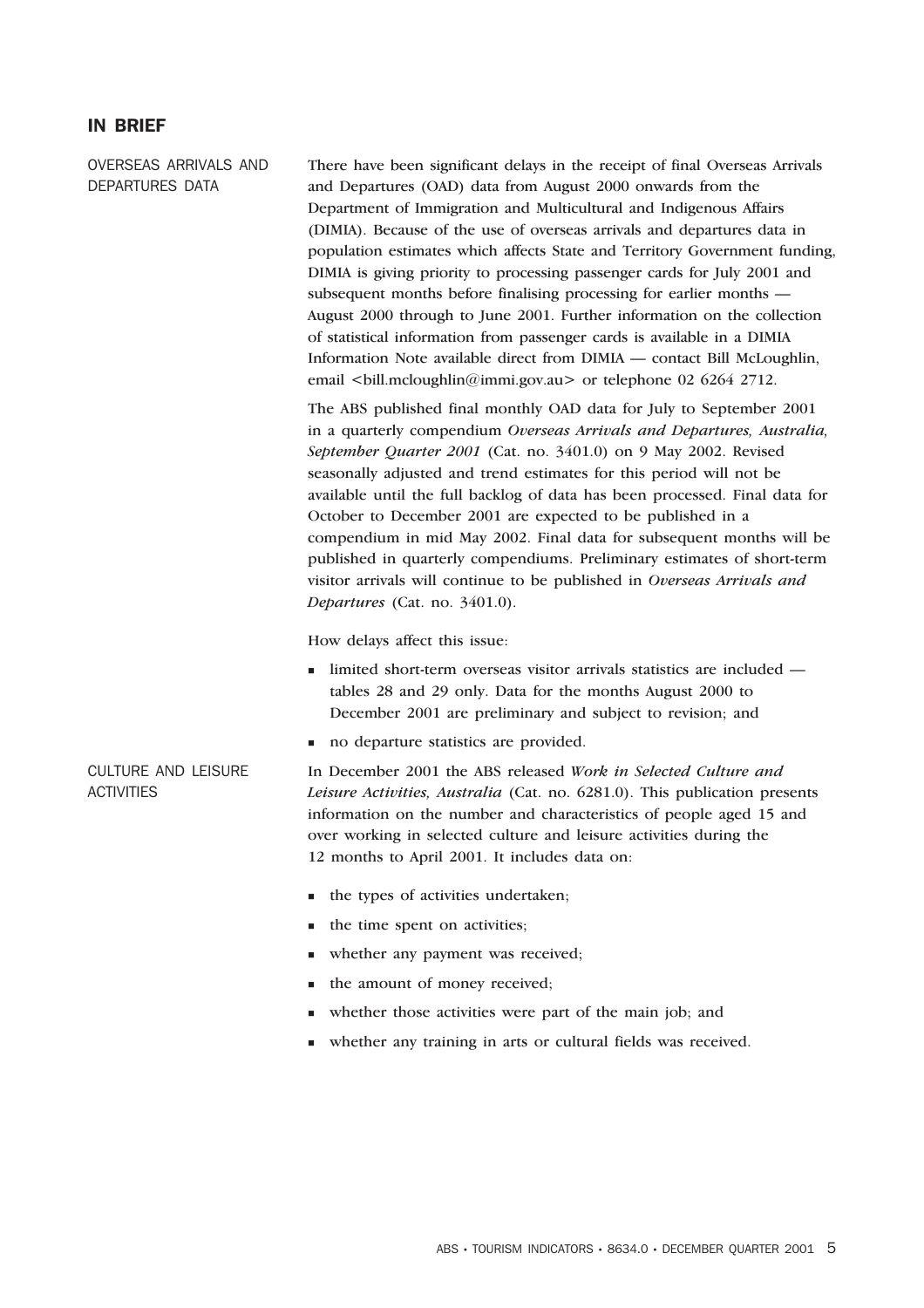ACTIVITIES *continued* **public art galleries; botanic gardens;**  festival organising; museums; national parks and reserves; performing arts; and zoos and aquaria. Further information can be obtained by contacting the National Information and Referral Service on 1300 135 070. 2001 CENSUS The *2001 Directory of Census Statistics* (Cat. no. 2910.0) has been released. This provides a reference to the range of products and services which will be available from data collected in the 2001 Census. Information in the directory includes release dates for 2001 Census products, detailed product descriptions, prices and contact details, an index of all census data items available and explanations of all common census terms. Information available from the Census includes: visitor numbers (intrastate, interstate and overseas); labour force (census data can provide an indication of employment in tourism-related industries); and demography (e.g. age, sex, marital status). The first 2001 Census data will be released in *Selected Social and Housing Characteristics, Australi*a (Cat. no. 2015.0), in June 2002. This publication will contain Census population counts and selected person, family and dwelling characteristics for all Statistical Divisions and Sub-divisions in each State and Territory. Census pages on the ABS web site <www.abs.gov.au> will contain a wide range of 2001 Census data. Information can also be obtained by contacting the National Information and Referral Service on 1300 135 070 or emailing <client.services@abs.gov.au>. BUSINESS INDICATORS The December quarter 2001 issue of *Business Indicators, Australia* (Cat. no. 5676.0) contains quarterly estimates of profits, income from the sale of goods and services, wages and salaries, and the book value of inventories. These data are classified by broad industry. Wages and salaries for the Accommodation, cafes and restaurants industry were \$2,285m, or 4% of total wages and salaries, in the December quarter 2001.

The culture and leisure activities covered include:

CULTURE AND LEISURE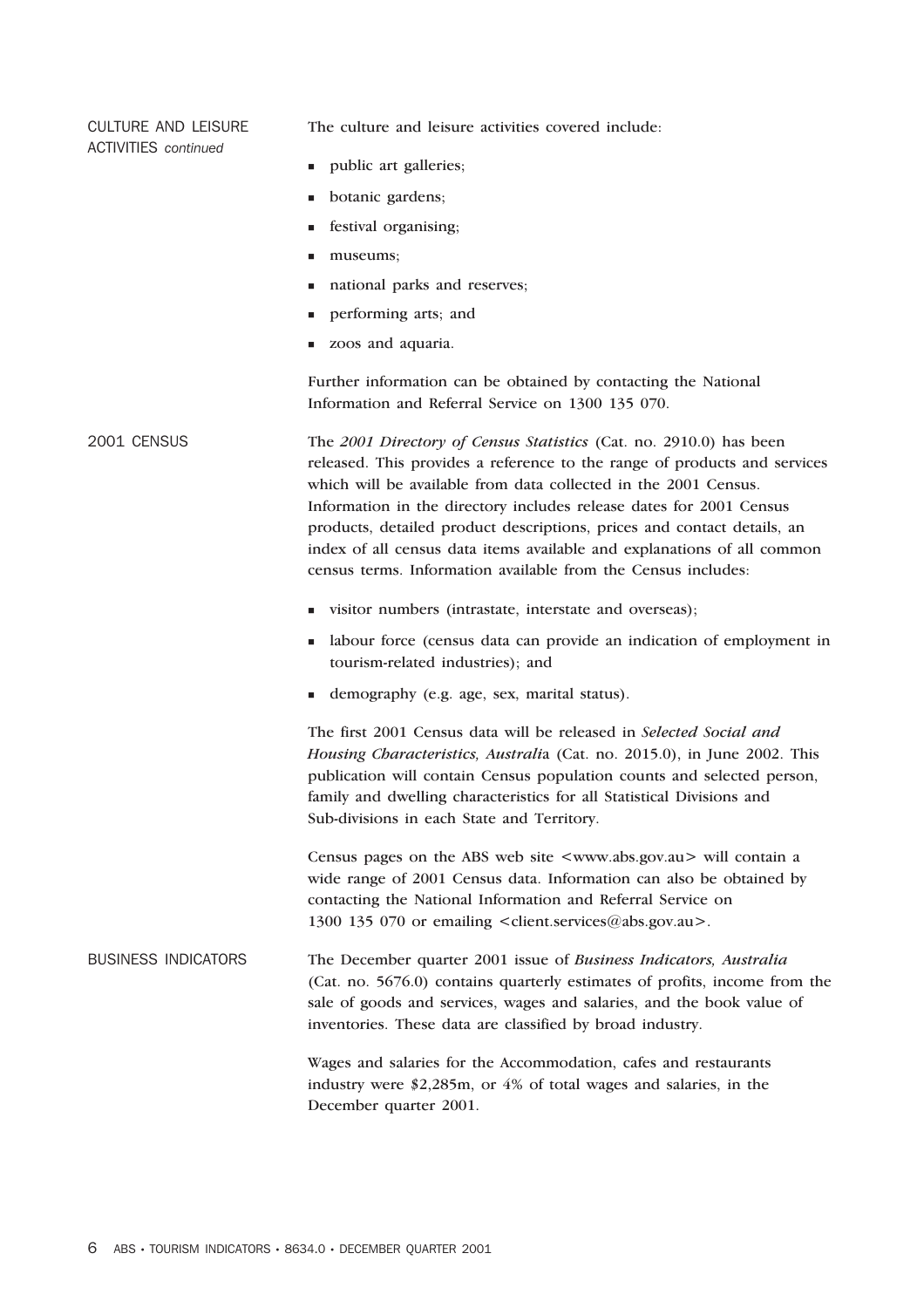TOURISM RESEARCH REPORT — AUTUMN 2002 (BUREAU OF TOURISM RESEARCH)

This twice yearly publication covers a range of tourism topics, including current domestic and international developments, as well as economic and social issues. Articles reflect issues and themes that emerge from enquiries the Bureau of Tourism Research (BTR) receives over the year. The seventh edition, published on April 23, 2002, contains seven articles:

- An exploration of the behaviour of domestic and international visitors to the Outback, in terms of lifestyle, distance and landscape.
- An overview of broad trends in domestic tourism between 1998 and 2001, as revealed by data from the BTR's National Visitor Survey.
- An analysis of the nature of Easter travel in Australia, with a particular focus on the factors which influence expenditure by Easter travellers.
- A profile of Australians who used the Internet as an information source prior to their day, overnight or outbound trip.
- An investigation of the demographic characteristics of non-travellers for the period 1998 to 2000.
- A profile of the characteristics of Australians who travelled to Sydney during the 2000 Olympic and Paralympic Games, which includes an evaluation of the accuracy of the Tourism Forecasting Council domestic forecasts for the Olympic Games.
- A summary of the results of BTR's recently released report on tourism's indirect economic effects.

The publication can be purchased from the BTR via:

|        | phone: $02\,6213\,6940$                          |
|--------|--------------------------------------------------|
|        | fax: $02\,6213\,6983$                            |
| email: | <br>bureau.tourism.research@industry.gov.au>; or |
| post:  | GPO Box 1545, Canberra 2601.                     |

Further information about the BTR can be found on  $\langle$ www.btr.gov.au>.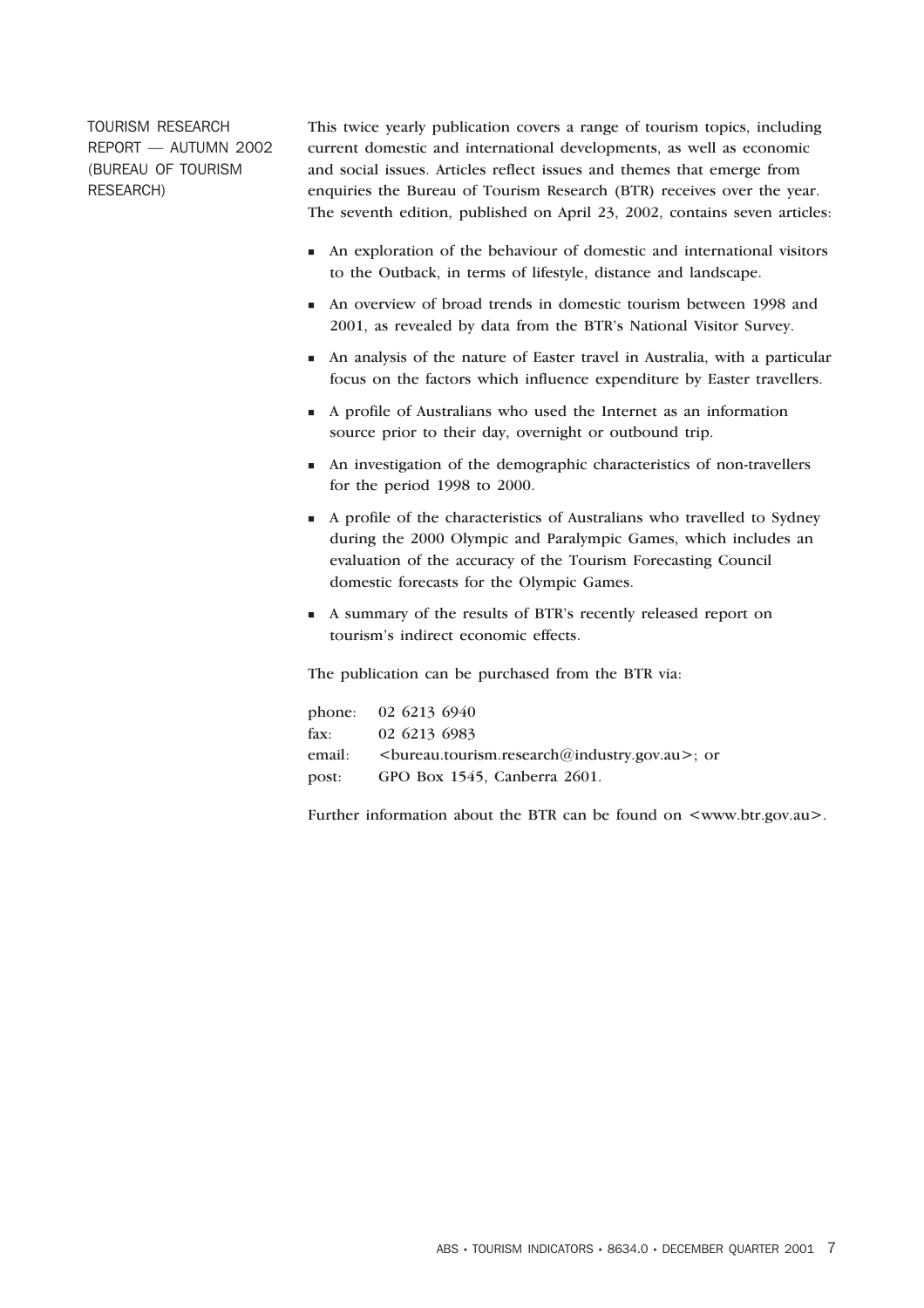## FEATURE ARTICLE AUSTRALIAN NATIONAL ACCOUNTS: TOURISM SATELLITE ACCOUNT — 2000–01

| <b>INTRODUCTION</b>               | Tourism is an integral force in the Australian economy, underpinning a<br>wide range of industries and accounting for more than \$70b worth of<br>goods and services consumed in 2000-01. Tourism contributed 6.0% to<br>total employment, with about 551,000 people in tourism generated<br>employment in 2000-01.                                                                                                                                                                                                                                                                            |
|-----------------------------------|------------------------------------------------------------------------------------------------------------------------------------------------------------------------------------------------------------------------------------------------------------------------------------------------------------------------------------------------------------------------------------------------------------------------------------------------------------------------------------------------------------------------------------------------------------------------------------------------|
|                                   | Tourism's contribution to the economy remained strong with a 4.3% share<br>of total industry gross value added (defined below). While tourism's share<br>of Gross Domestic Product (GDP) increased by 0.3 percentage points to<br>reach 4.7% in 2000–01, this was partly due to price increases in tourism<br>services resulting from the introduction of the Goods and Services Tax<br>(GST) on 1 July 2000. The international visitors share of Tourism GDP<br>rose by 1.7 percentage points to reach 24.0% in 2000–01, reflecting the<br>impact of the Sydney Olympic and Paralympic Games. |
|                                   | This article presents the main results from the recent update to the<br>Australian Tourism Satellite Account (TSA), published on 9 April 2002 in<br>Australian National Accounts: Tourism Satellite Account, 2000-01<br>(Cat. no. 5249.0). Changes in the magnitude of tourism activity since<br>1997-98, the earliest year covered in the Australian TSA, are also<br>outlined. It is expected that the September 11 terrorist attacks and the<br>demise of Ansett will impact significantly on the 2001-02 figures in the<br>next TSA, expected to be published in April 2003.               |
| WHAT IS THE TSA?                  | The Australian TSA provides a comprehensive set of economic data on<br>the direct contribution of tourism to the Australian economy within the<br>national accounting framework and a basis from which to compare the<br>performance of tourism with other industries. The indirect effects of<br>tourism consumption are measured in Research Paper No. 6: Tourism's<br>Indirect Economic Effects 1997-98 (Bureau of Tourism Research 2001).                                                                                                                                                  |
|                                   | The TSA is compiled using a combination of visitors expenditure data from<br>surveys conducted by the Bureau of Tourism Research, industry data from<br>ABS collections, and supply-use relationships in the Australian system of<br>national accounts supply and use tables. For more information, see the<br>Appendix to this article: 'Key definitions used in the TSA'. This information<br>will help ensure a consistent understanding of the key results.                                                                                                                                |
| KEY RESULTS OF THE<br>2000-01 TSA |                                                                                                                                                                                                                                                                                                                                                                                                                                                                                                                                                                                                |
| Tourism GDP                       | Tourism GDP is the total market value of Australian produced goods and<br>services consumed by visitors after deducting the cost of goods and<br>services used up in the process of production.                                                                                                                                                                                                                                                                                                                                                                                                |
|                                   | Tourism accounted for \$31.8b of total GDP in 2000–01, up from \$25.2b<br>in 1997-98. Tourism GDP was \$26.6b in 1998-99, and \$27.9b in<br>1999-00. Tourism GDP grew 14.2% in 2000-01, substantially up from the<br>relatively steady growth during the preceding two financial years of 5.7%<br>and 4.7% respectively.                                                                                                                                                                                                                                                                       |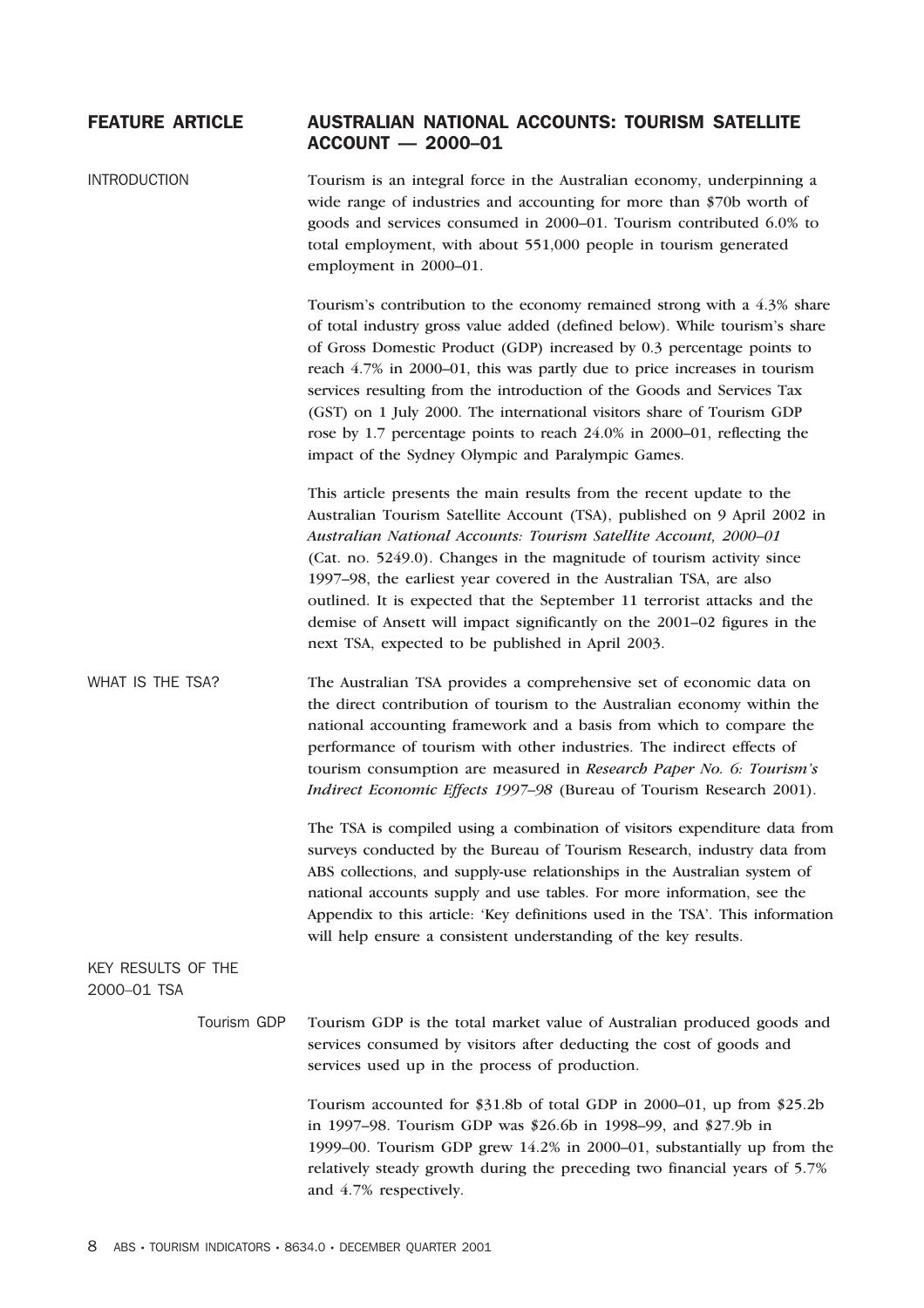Tourism GDP *continued* The introduction of the GST on 1 July 2000 was a significant contributor to the high growth in Tourism GDP in 2000–01. Net taxes on tourism products grew from \$3.1b in 1999–00 to \$5.5b in 2000–01, increasing the relative share of Net taxes on tourism products as a component of Tourism GDP from 10.9% to 17.4% respectively.

> The tourism industry share of GDP was 4.7% in 2000–01 (graph F1.1). This is significantly higher than the 4.5% recorded in 1997–98 and 1998–99, and the 4.4% recorded for 1999–2000. The increase in the tourism share of GDP in 2000–01 is largely due to price increases in tourism services resulting from the introduction of the GST in that year. Given that services comprise more than half of tourism consumption, and product taxes were levied on a substantial component of tourism for the first time in 2000–01, taxes paid by visitors grew at a faster rate than the overall product taxes collected for the whole economy.

F1.1 TOURISM'S SHARE OF THE AUSTRALIAN ECONOMY—2000–01



*Source: Australian National Accounts: Tourism Satellite Account, 2000–01 (Cat. no. 5249.0).*

Tourism industry gross value added Tourism gross value added measures the value of tourism gross output at basic prices (i.e. excluding product taxes such as the GST) by all industries which supply tourism products, less the value of the inputs used in producing these tourism products. It is the preferred national accounts measure of the production of industries because it is free from distortions in prices caused by changes in tax rates or the introduction of new taxes over time.

> Tourism gross value added grew from \$22.4b in 1997–98 to \$26.3b in 2000–01. Growth in tourism gross value added in 2000–01 was 5.9%, the same rate as for the economy as a whole (graph F1.2). Tourism gross value added grew by 5.7% in 1998–99 and 4.9% in 1999–2000, reaching \$23.7b and \$24.8b respectively.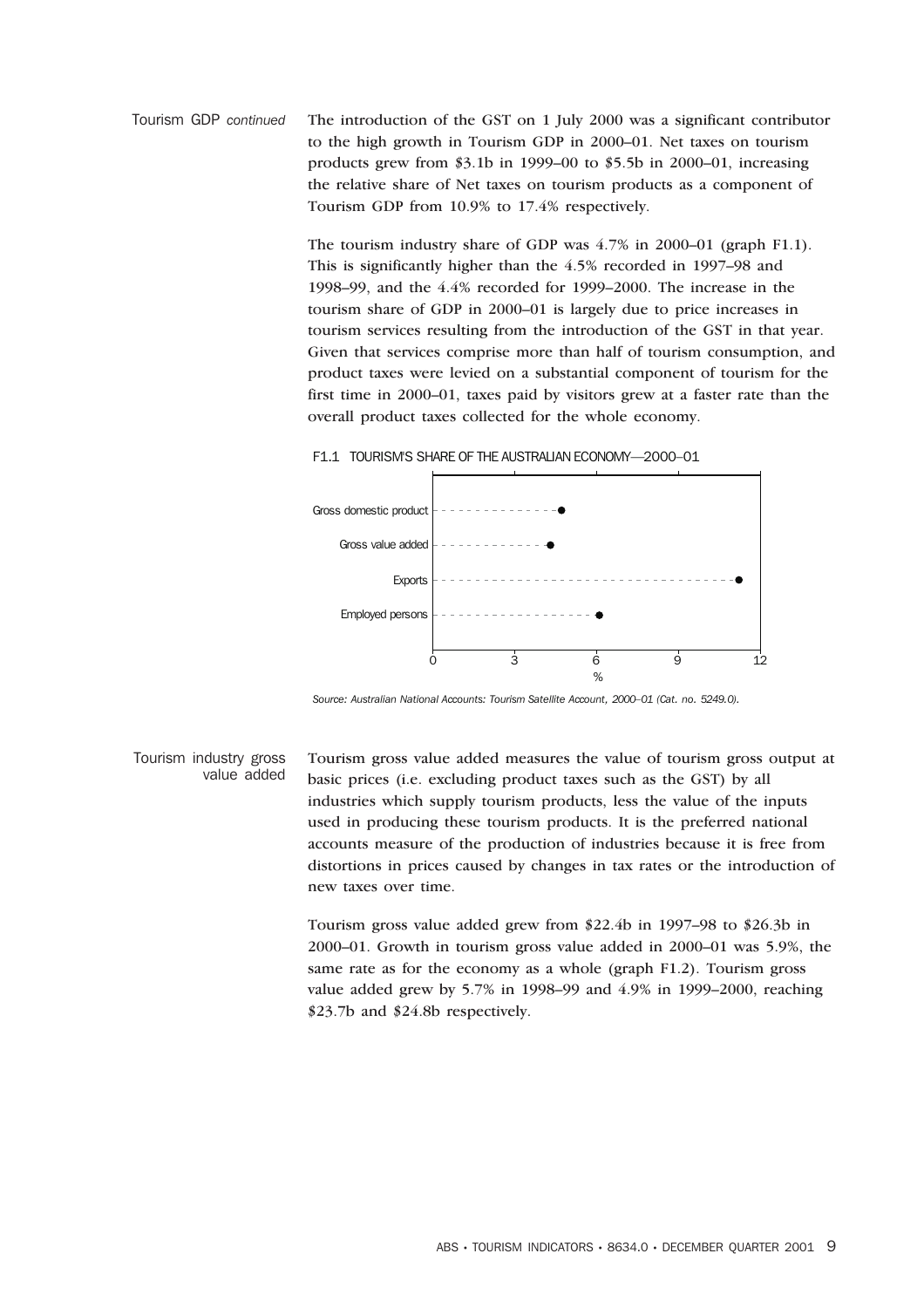



*Source: Australian National Accounts: Tourism Satellite Account, 2000–01 (Cat. no. 5249.0).*

Tourism's share of total industry gross value added was 4.3% in 2000–01 (graph F1.1), with the same share recorded in 1999–2000 and 1997–98. However, the tourism share of gross value added reached 4.4% in 1998–99.

Comparison with 'non-tourism' industries Tourism contributed \$26.3b to total industry gross value added (\$611.9 b) in 2000–01. When compared with the traditional industry groupings (Australian and New Zealand Standard Industrial Classification divisions) published in ABS statistics, the gross value added of tourism ranks twelfth, exceeding that of the following industry divisions:

- Government administration and defence;
- Agriculture, forestry and fishing;
- Communication services;
- Electricity, gas and water supply;
- Accommodation, cafes and restaurants;
- Personal and other services; and
- Cultural and recreational services.
- Tourism consumption Tourism consumption increased from \$58.2b to \$71.2b between 1997–98 and 2000–01. Domestic households consumed \$45.9b worth of goods and services in 2000–01, while domestic business/government spent \$8.2b, and international visitors spent \$17.1b. The international visitor share of total tourism consumption was 24% in 2000–01, up 2 percentage points from 1997–98.

International trade in tourism and tourism employed persons Tourism also contributes significantly to Australia's exports and to total employment (graph F1.1). In 2000–01, tourism contributed 11.2% of total exports of goods and services. The tourism share of total employment was 6.0%.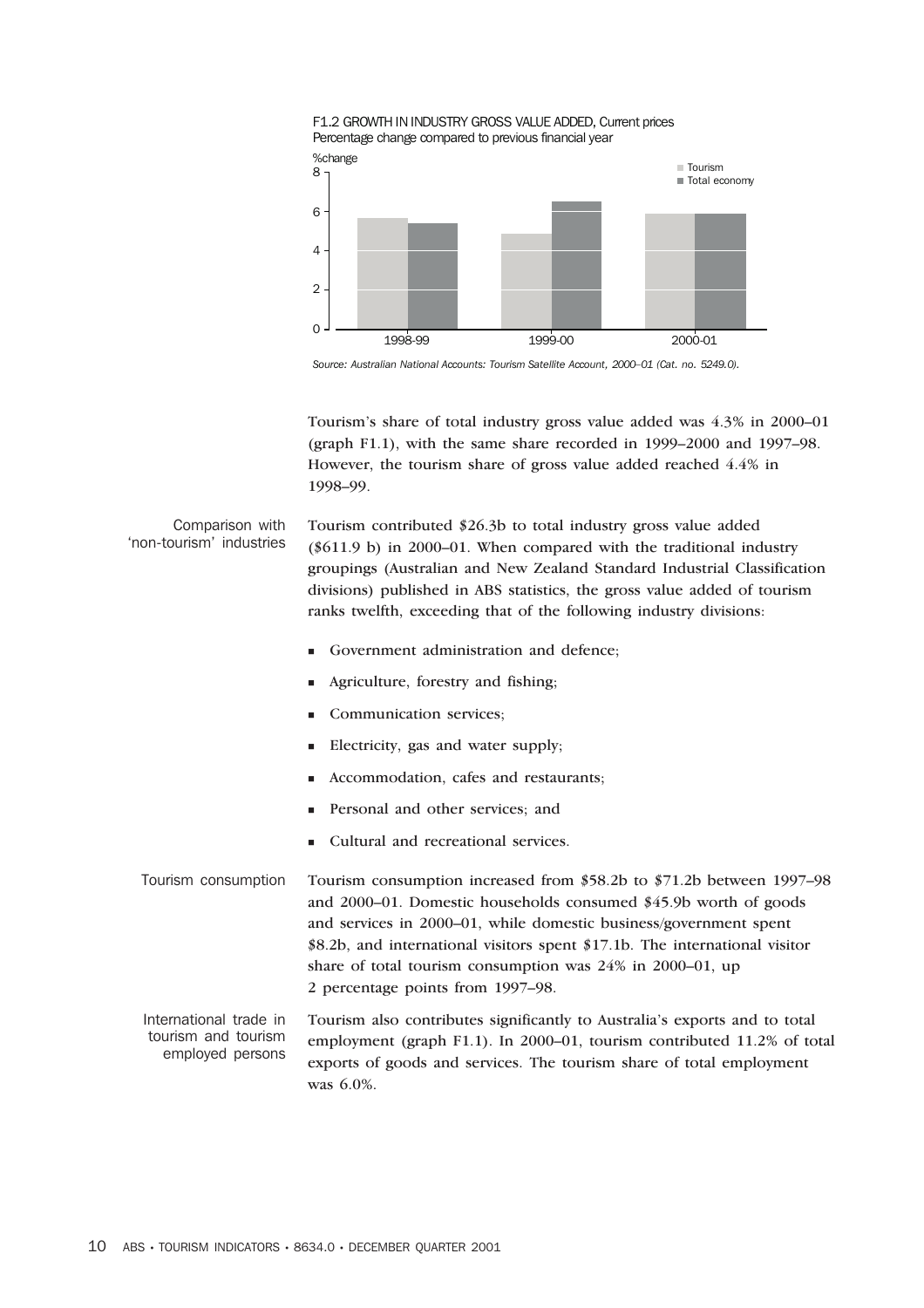#### DETAILED RESULTS

Tourism industry gross value added In 2000–01, the industries which accounted for the largest shares of tourism industry gross value added were: Air and water transport (14.9%), Accommodation (10.5%), Cafes, restaurants and takeaway food outlets (9.5%), and Other retail trade (8.7%).

|                                                                                             |                                    | 1997-98         |                                    | 2000-01         |
|---------------------------------------------------------------------------------------------|------------------------------------|-----------------|------------------------------------|-----------------|
|                                                                                             | Tourism<br>gross<br>value<br>added | Share of<br>TVA | Tourism<br>gross<br>value<br>added | Share of<br>TVA |
|                                                                                             | \$m\$                              | % pts           | \$m\$                              | % pts           |
| Air and water transport                                                                     | 3 2 3 5                            | 14.5            | 3910                               | 14.9            |
| Accommodation                                                                               | 2 3 8 8                            | 10.7            | 2 7 6 5                            | 10.5            |
| Cafes, restaurants and takeaway food<br>outlets                                             | 2 2 0 7                            | 9.9             | 2 5 0 4                            | 9.5             |
| Other retail trade                                                                          | 1970                               | 8.8             | 2 2 8 8                            | 8.7             |
| All other industries                                                                        | 12 588                             | 56.2            | 14817                              | 56.4            |
| <b>Total</b>                                                                                | 22 3 89                            | 100.0           | 26 284                             | 100.0           |
| Source: Australian National Accounts: Tourism Satellite Account, 2000–01 (Cat. no. 5249.0). |                                    |                 |                                    |                 |

#### F1.3 TOURISM GROSS VALUE ADDED, BY SELECTED INDUSTRIES

Tourism consumption Tourism consumption is the total consumption made by a visitor or on behalf of a visitor for and during his/her trip and stay at the destination. Tourism consumption increased from \$58.2b to \$71.2b between 1997–98 and 2000–01.

> The international visitor share of total tourism consumption was 24.0% in 2000–01, up from 22.0% in 1997–98, reflecting the impact of the Sydney Olympics. Of the 76.0% contributed by domestic visitors in 2001, households accounted for 64.4% and business/government visitors accounted for 11.6%.

> The bulk of domestic tourism was by overnight visitors (76.6%), with day visitors accounting for the remainder (23.4%).

> The latest year for which full details of tourism consumption by product is available is 1999–2000. In that year, Long distance passenger transportation represented the largest proportion of tourism consumption at 17.8%, followed by Shopping (including gifts and souvenirs) (15.6%), Takeaway and restaurant meals (14.5%) and Accommodation services (9.0%).

There are some marked differences in consumption patterns by type of visitor. Long distance passenger transportation has been the dominant tourism product consumed by domestic business/government and international visitors. Shopping (including gifts and souvenirs) and Takeaway and restaurant meals were the dominant products purchased by domestic household visitors.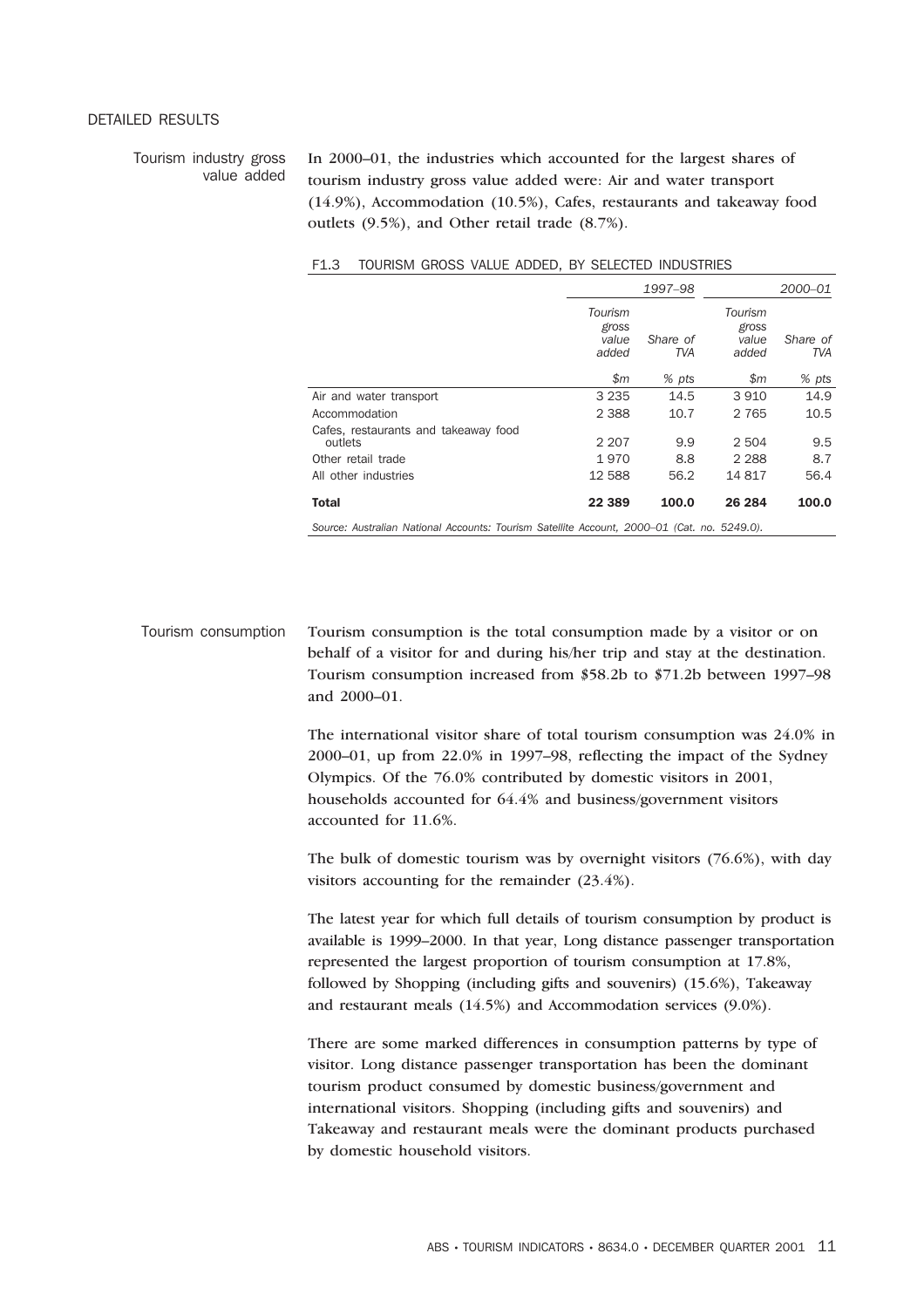|  |                               | F1.4 SHARE OF TOURISM CONSUMPTION ON SELECTED TOURISM PRODUCTS |  |  |
|--|-------------------------------|----------------------------------------------------------------|--|--|
|  | 1999–2000, BY TYPE OF VISITOR |                                                                |  |  |

|                                                                                             | Households | Business/<br>government | International | All visitors |
|---------------------------------------------------------------------------------------------|------------|-------------------------|---------------|--------------|
|                                                                                             | %          | %                       | %             | %            |
| Long distance passenger<br>transportation                                                   | 9.7        | 40.9                    | 29.3          | 17.8         |
| Shopping (including gifts and<br>souvenirs)                                                 | 18.8       | 0.3                     | 14.4          | 15.6         |
| Takeaway and restaurant meals                                                               | 18.6       | 6.5                     | 6.6           | 14.5         |
| Accommodation services                                                                      | 5.4        | 21.5                    | 12.8          | 9.0          |
| Food products                                                                               | 9.9        | 0.7                     | 6.4           | 8.0          |
| Fuel (petrol, diesel)                                                                       | 8.6        | 12.8                    | 1.2           | 7.4          |
| Taxi products                                                                               | 0.4        | 3.3                     | 0.7           | 0.8          |
| All other tourism products                                                                  | 28.7       | 14.1                    | 28.7          | 27.0         |
| <b>Total</b>                                                                                | 100.0      | 100.0                   | 100.0         | 100.0        |
| Source: Australian National Accounts: Tourism Satellite Account, 2000–01 (Cat. no. 5249.0). |            |                         |               |              |

Tourism consumption by households increased from \$38.8b to \$45.9b between 1997–98 and 2000–01. Tourism consumption of domestic business/government rose from \$6.6b to \$8.2b, and international visitor consumption increased from \$12.8b to \$17.1b. Total tourism consumption growth was 5.9% and 5.0% in 1998–99 and 1999–2000 respectively, followed by strong growth of 10.1% in 2000–01. The growth for 2000–01 mainly reflects the impact of the GST on prices paid. Growth in domestic tourism was strongest in services, which attracted GST for the first time. Also, Recreational, cultural and sports services were particularly boosted by expenditure on Olympics tickets. International visitor consumption by product data are not yet available for 2000–01.

F1.5 GROWTH IN TOURISM CONSUMPTION, Percentage change compared to previous financial year



*Source: Australian National Accounts: Tourism Satellite Account, 2000–01 (Cat. no. 5249.0).*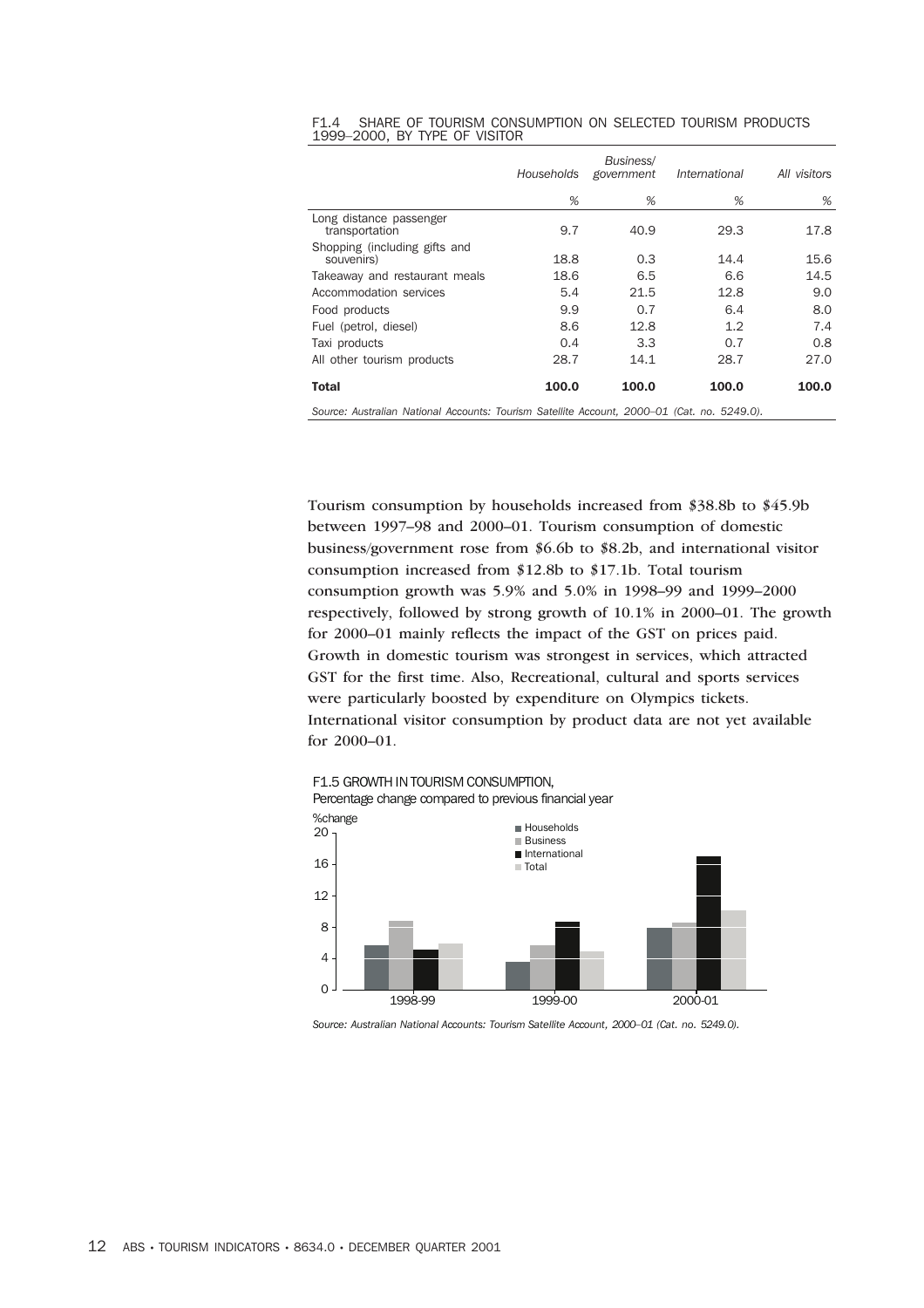#### International trade in tourism Tourism makes an important contribution to Australia's export earnings. In 2000–01, international visitors consumed \$17.1b worth of goods and services produced by the Australian economy. This represented 11.2% of total exports of goods and services. Although tourism exports have grown quite strongly since 1997–98, so have exports of other goods and services, resulting in a slight decline in the tourism share since 1998–99.

| F1.6 |  |  |  |  |  | EXPORTS OF TOURISM GOODS AND SERVICES |
|------|--|--|--|--|--|---------------------------------------|
|------|--|--|--|--|--|---------------------------------------|

|                                                                                             | 1997–98         | 1998-99 | 1999-2000 | 2000–01 |
|---------------------------------------------------------------------------------------------|-----------------|---------|-----------|---------|
| International visitor<br>consumption (\$m)                                                  | 12 792          | 13 446  | 14 611    | 17 100  |
| Total exports (\$m)                                                                         | 113 744         | 112 025 | 125 972   | 153 140 |
| Tourism share of exports (%)                                                                | 11.2            | 12.0    | 11.6      | 11.2    |
| Growth in international visitor<br>consumption (%)                                          | $\cdot$ .       | 5.1     | 8.7       | 17.0    |
| Growth in total exports (%)                                                                 | $\cdot$ $\cdot$ | $-1.5$  | 12.4      | 21.6    |
| Source: Australian National Accounts: Tourism Satellite Account, 2000-01 (Cat. no. 5249.0). |                 |         |           |         |

Exports of tourism characteristic products compare favourably with other Australian 'traditional' export products. For example, exports of tourism products is higher than Coal, and Iron, steel and non-ferrous metals, but lower than Food and live animals.

|                |  | F1.7 SELECTED EXPORTED COMMODITIES, AS A PERCENTAGE OF TOTAL |
|----------------|--|--------------------------------------------------------------|
| <b>EXPORTS</b> |  |                                                              |

|                                 | 1997-98 | 1998-99 | 1999–2000 | 2000-01 |
|---------------------------------|---------|---------|-----------|---------|
|                                 | %       | %       | %         | %       |
| Coal                            | 8.4     | 8.3     | 6.6       | 7.1     |
| Iron, steel, non-ferrous metals | 6.3     | 6.2     | 7.0       | 6.6     |
| Food and live animals           | 14.1    | 13.8    | 13.4      | 13.1    |
| Tourism products                | 11.2    | 12.0    | 11.6      | 11.2    |

*Source: Australian National Accounts: Tourism Satellite Account, 2000–01 (Cat. no. 5249.0).*

Tourism employed persons There were 551,000 persons in tourism generated employment in 2000–01. The number of tourism employed persons grew 7.4% between 1997–98 and 2000–01, faster than the growth rate in total employed persons (6.4%) over that period. However, the tourism share of total employed persons remained constant at 6.0% in each year.

> The tourism share of total employment is higher than the tourism share of industry gross value added. This is because tourism tends to be more labour intensive, on average, than other forms of economic activity.

> Retail trade generated the most tourism employment. Retail trade, Accommodation, and Cafes and restaurants accounted for more than half of the employment generated by tourism.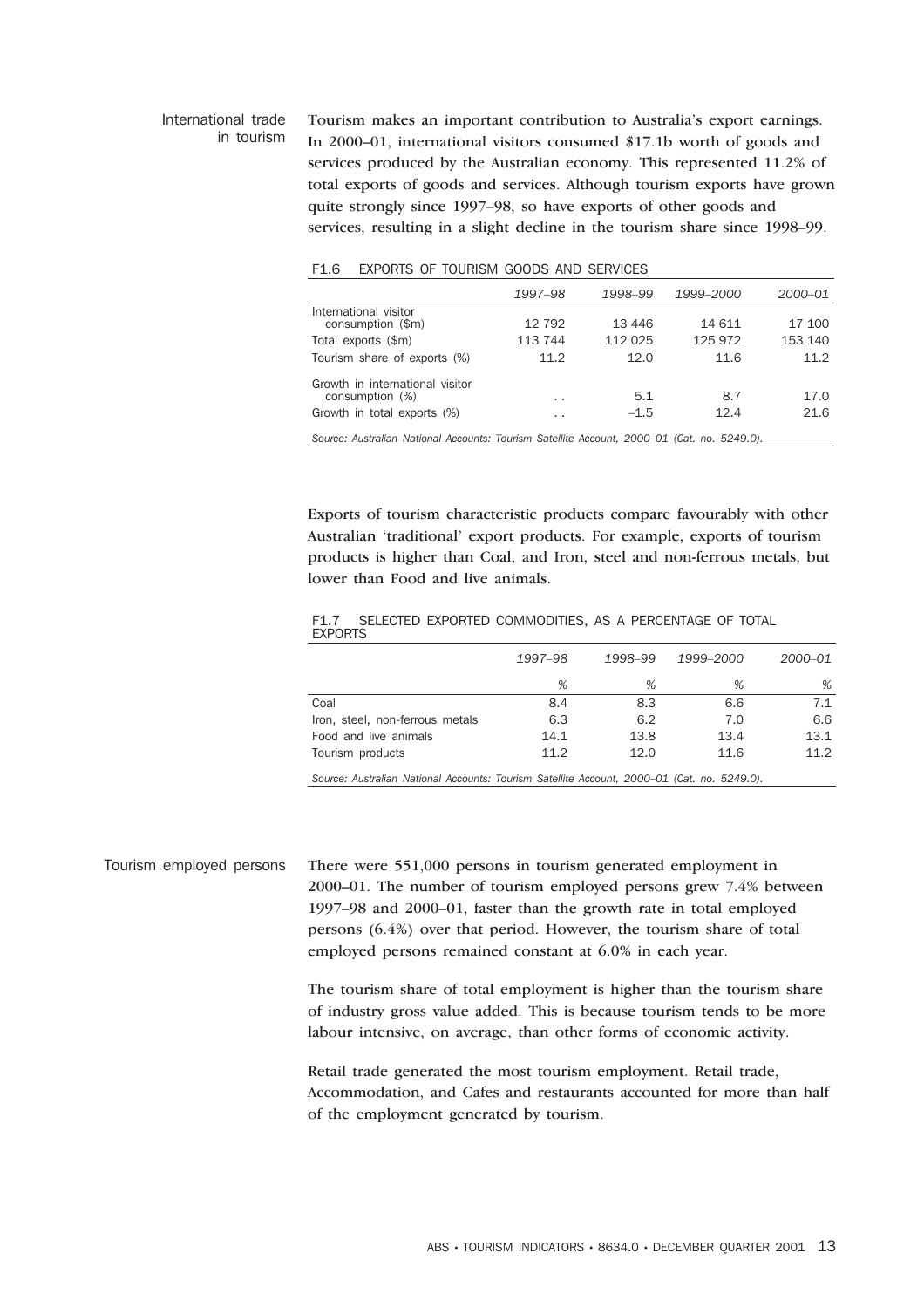Visitor numbers Domestic visitor numbers declined in 2000–01. Although the number of overnight visitors increased by 1.8m in this year, the number of same day visitors fell by 14.3m .

#### F1.8 DOMESTIC VISITOR NUMBERS

|                    | 1997-98 | 1998-99 | 1999–2000 | 2000-01 |
|--------------------|---------|---------|-----------|---------|
|                    | '000    | '000    | '000      | '000    |
| Same day visitors  | 154 581 | 160 316 | 167 054   | 152 765 |
| Overnight visitors | 74 665  | 73 830  | 72 017    | 73819   |
| Total              | 229 246 | 234 146 | 239 071   | 226 584 |

*Source: Australian National Accounts: Tourism Satellite Account, 2000–01 (Cat. no. 5249.0).*



F1.9 GROWTH IN DOMESTIC VISITOR NUMBERS, Percentage change compared to previous financial year.

*Source: Australian National Accounts: Tourism Satellite Account, 2000–01 (Cat. no. 5249.0).*

Short term international visitor arrivals to Australia exceeded 5m in 2000–01. The number of arrivals grew strongly in 1999–00 and 2000–01 (up 8.5% and 8.8% respectively).

#### F1.10 INTERNATIONAL VISITOR NUMBERS

|                        | 1997–98 | 1998–99 | 1999–2000 | 2000–01  |
|------------------------|---------|---------|-----------|----------|
|                        | '000    | '000    | '000      | '000     |
| International visitors | 4 2 2 0 | 4 2 8 8 | 4 652     | (a)5 061 |

(a) Short-term international visitor arrivals data are preliminary for 2000–01.

*Source: Australian National Accounts: Tourism Satellite Account, 2000–01 (Cat. no. 5249.0).*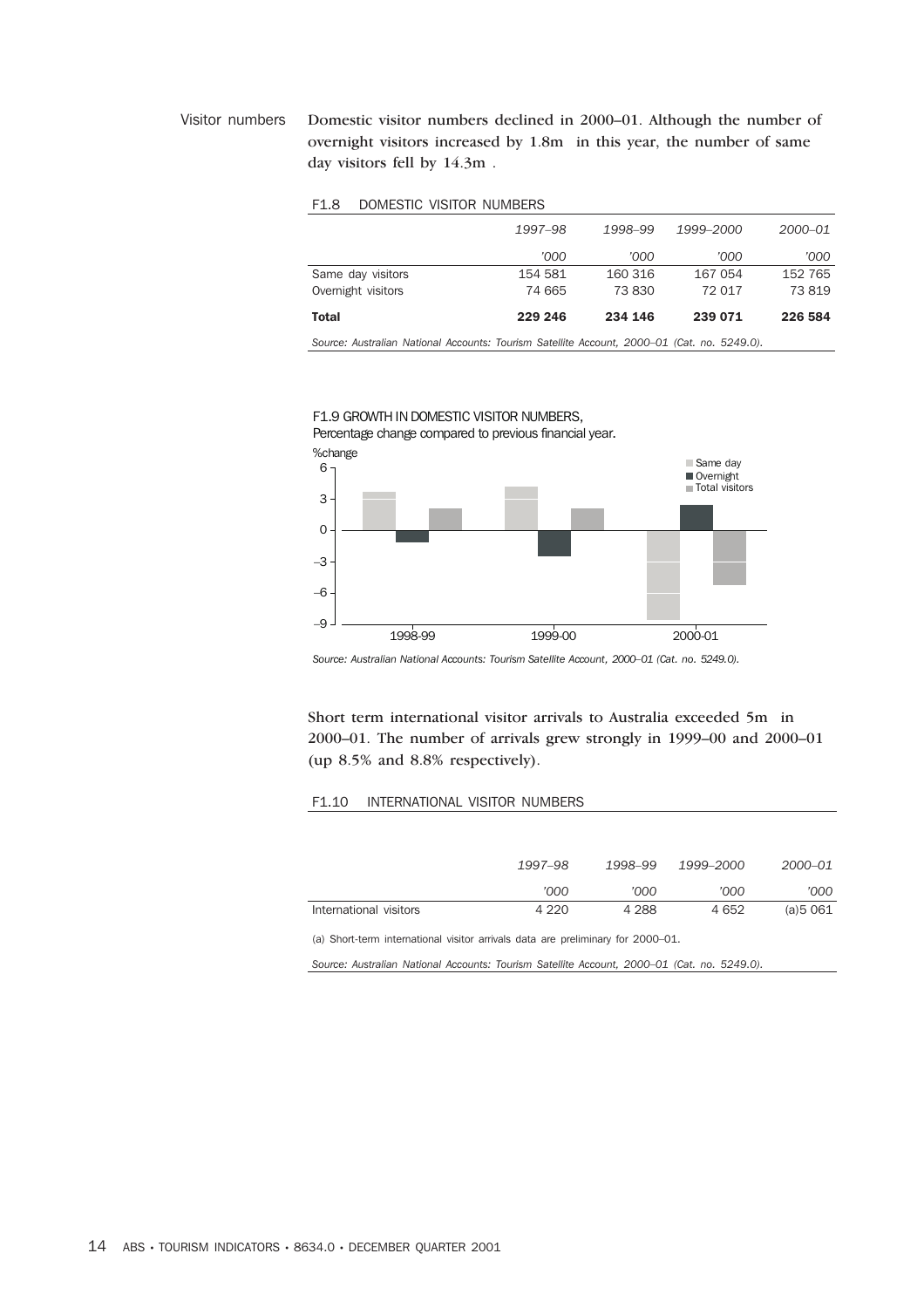

*Source: Australian National Accounts: Tourism Satellite Account, 2000–01 (Cat. no. 5249.0)*

CONCLUSION The results of the 2000–01 TSA affirm the importance of tourism to the Australian economy. Domestic spending was the major component in the \$71.2b worth of goods and services consumed by visitors in 2000–-01, while preliminary estimates indicate that the international sector consumed more than \$17b.

> A TSA has been recognised internationally as the best method for measuring the economic contribution of tourism. Further details can be found in *Australian National Accounts: Tourism Satellite Account, 2000–01* (Cat. no. 5249.0), or contact Luisa Ryan on Canberra 02 6252 7346. Key results are available on the ABS web site <www.abs.gov.au>.

For an analysis of the key findings of the first TSA (relating to 1997–98), see the June quarter 2000 issue of *Tourism Indicators, Australia* (Cat. no. 8634.0). An article on the development of the first TSA, including key concepts and definitions, can be found in the March quarter 2000 issue of *Tourism Indicators, Australia* (Cat. no. 8634.0).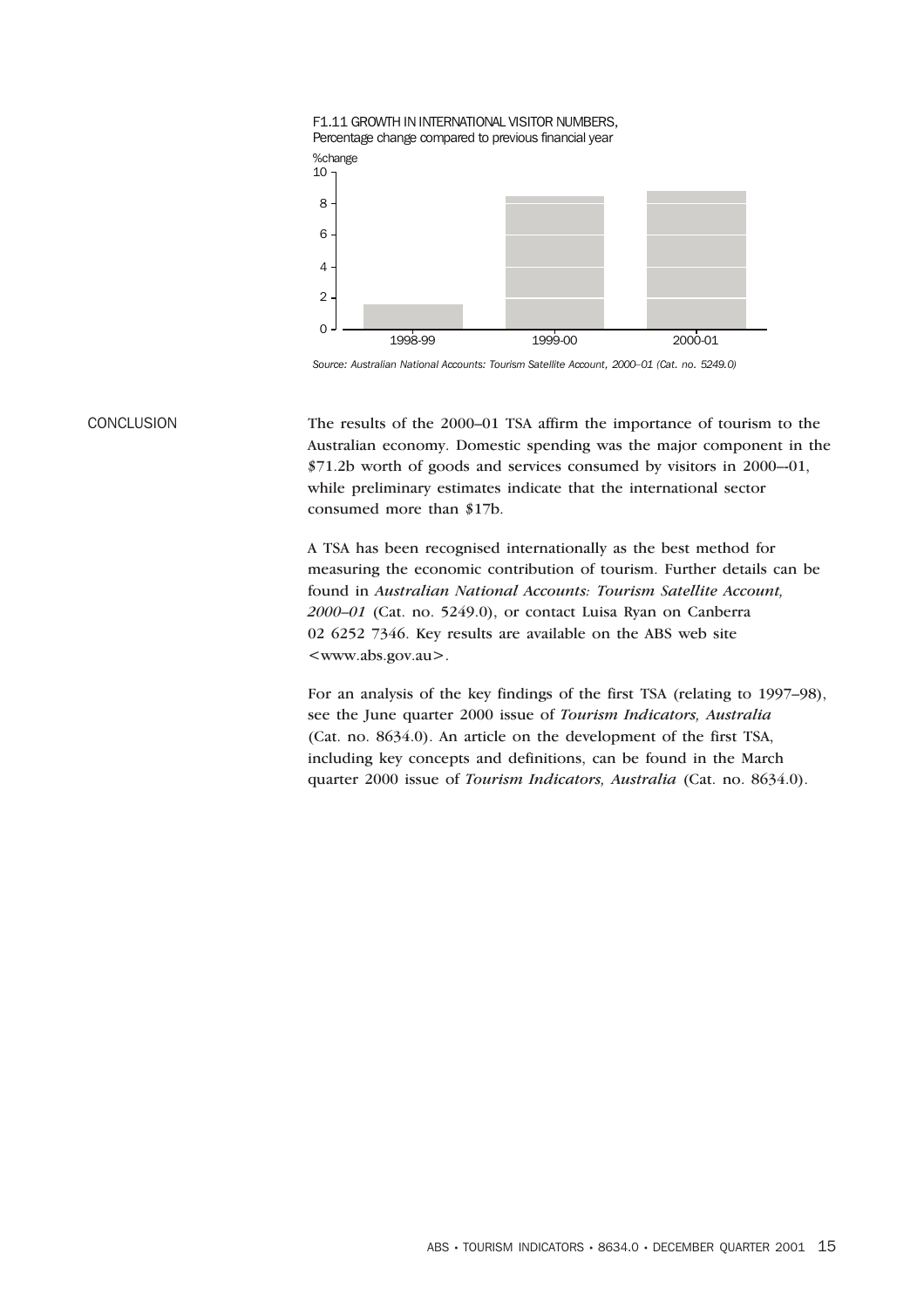# Appendix to the

#### Feature Article Key definitions used in the TSA

CONCEPTS AND METHODS The concepts and methods used in the calculation of the Australian TSA are based on international standards for TSAs which are published in *Tourism Satellite Account: Recommended Methodological Framework* (2001). This document is a joint publication by an Inter-Secretariat Working Group made up of the United Nations (UN), Organisation for Economic Co-operation and Development (OECD), World Tourism Organisation (WTO) and Eurostat (Statistical Office of the European Communities).

DEFINITION OF TOURISM 'Tourism' comprises the activities of persons travelling to and staying in places outside their usual environment for not more than one consecutive year for leisure, business and other purposes not related to the exercise of an activity remunerated from within the place visited. The TSA refers to these persons as 'visitors'.

> Tourism is not an industry in the traditional sense because industries are classified in accordance with the goods and services that they produce, whereas tourism depends on the status of the customer. Nearly all of the broad industry groups are involved to a greater or lesser extent in providing goods and services directly to visitors. While all the products that are produced and consumed in meeting tourism demand are embedded in the core national accounts, they are not readily apparent.

The TSA partitions industries into tourism and non-tourism activities so that the direct contribution of tourism to the economy can be measured on a consistent basis with 'traditional' industries such as agriculture, manufacturing and retail trade.

The estimates of tourism gross value added, Tourism GDP and tourism employment, relate only to the direct impact of tourism. A direct impact occurs where there is a direct relationship (physical and economic) between the visitor and producer of a good or service. (For estimates of tourism's indirect contribution to the economy, see: *Research Paper No. 6: Tourism's Indirect Economic Effects 1997–98* published by the Bureau of Tourism Research in 2001. The Bureau of Tourism Research plans to update these estimates in the future.)

TOURISM CHARACTERISTIC INDUSTRIES AND PRODUCTS Tourism characteristic industries are those industries that would either cease to exist in their present form, producing their present product(s), or would be significantly affected if tourism were to cease. In the Australian TSA, for an industry to be characteristic, at least 25% of its output must be consumed by visitors.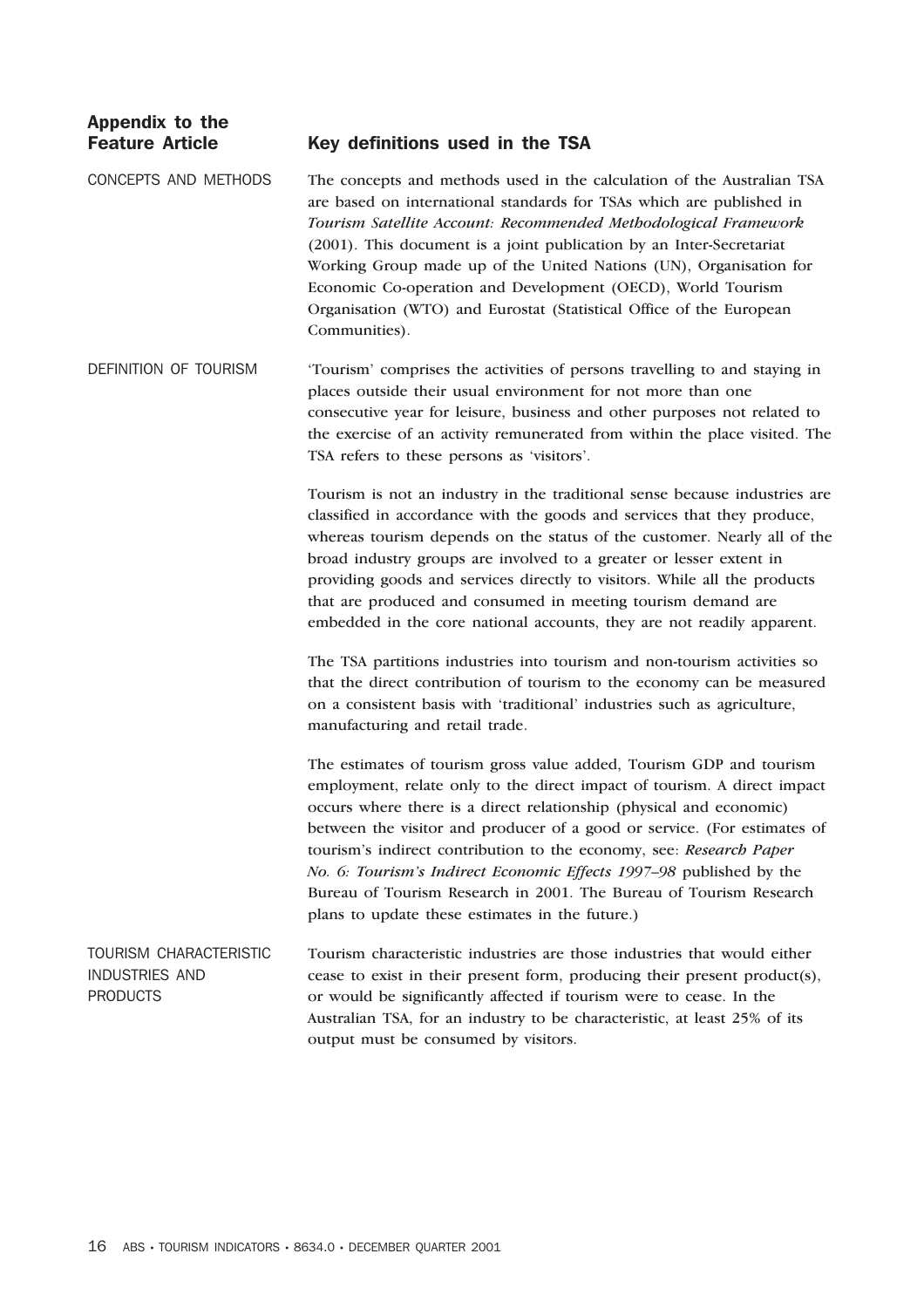TOURISM CHARACTERISTIC INDUSTRIES AND PRODUCTS *continued*

Tourism characteristic industries are:

- Travel agency and tour operator services;
- **Taxi** transport;
- In Air and water transport;
- Motor vehicle hiring;
- Accommodation; and
- Cafes, restaurants and takeaway food outlets.

Tourism characteristic products are those products which represent an important part of tourism consumption, or for which a significant proportion of the sales are to visitors. For a product to be 'characteristic' it must account for at least 10% of total tourism consumption and/or at least 25% of the total output of the product must be consumed by visitors.

Tourism characteristic products are:

- Travel agency and tour operator services;
- Taxi fares;
- Long distance passenger transportation;
- Motor vehicle hire and lease;
- Accommodation services:
- Takeaway and restaurant meals; and
- Shopping (including gifts and souvenirs).

TOURISM CONNECTED INDUSTRIES AND **PRODUCTS** 

Other industries and products connected with tourism (but less significant to tourism) are described as tourism 'connected'. This definition refers to those industries and products not characterised as tourism characteristic, for which a tourism related product is directly identifiable and consumed by visitors in volumes which are significant for the visitor and/or producer.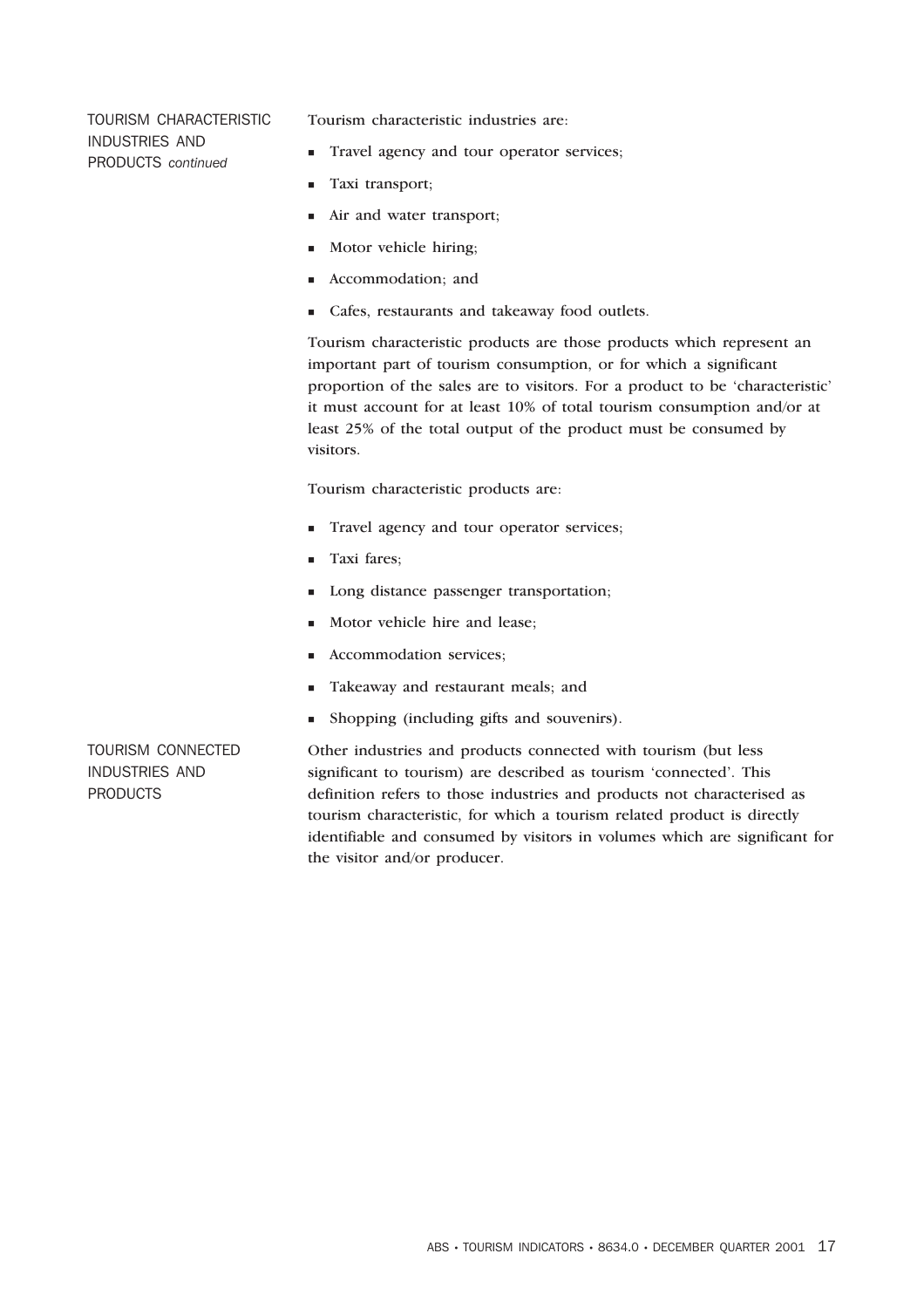#### FEATURE ARTICLE KEY INDICATORS FOR THE CARAVAN INDUSTRY

INTRODUCTION There are several key indicators on caravans and caravan parks available to people interested in the caravan industry. This article aims to provide insight into this industry and increase awareness of the availability of caravan park statistics. The statistics in this article are sourced from the Australian Bureau of Statistics (ABS), the Bureau of Tourism Research (BTR), and the Australian Automobile Association (AAA). As well as highlighting different data sources, this article provides data on the different components of the caravan industry.

ANNUAL CARAVAN PARK ESTABLISHMENT AND CAPACITY COUNTS Caravan park establishment and capacity counts are important as they can be used to determine which geographic areas are experiencing growth in caravan parks and to assist in estimating the share of caravan parks in accommodation activity in specific areas.

> September quarter 2001 is the latest available data (published in the September quarter 2001 issue of *Tourism Indicators, Australia*), providing counts for capital cities and States/Territories. These data are primarily produced from a file supplied by the AAA. Data are presented for caravan parks with less than 40, and with 40 or more, powered sites.

> Almost one tenth of caravan parks in Australia are located in capital cities. Graph F2.1 shows that of the capital cities, Brisbane has the most caravan parks, almost twice as many as Sydney. Brisbane also has the most powered sites and cabins.

F2.1 PROPORTION OF TOTAL CARAVAN PARK ESTABLISHMENTS AND CAPACITY, By tourism region—September 2001



*Source: Tourism Indicators, Australia, September Quarter 2001 (Cat. no. 8634.0).*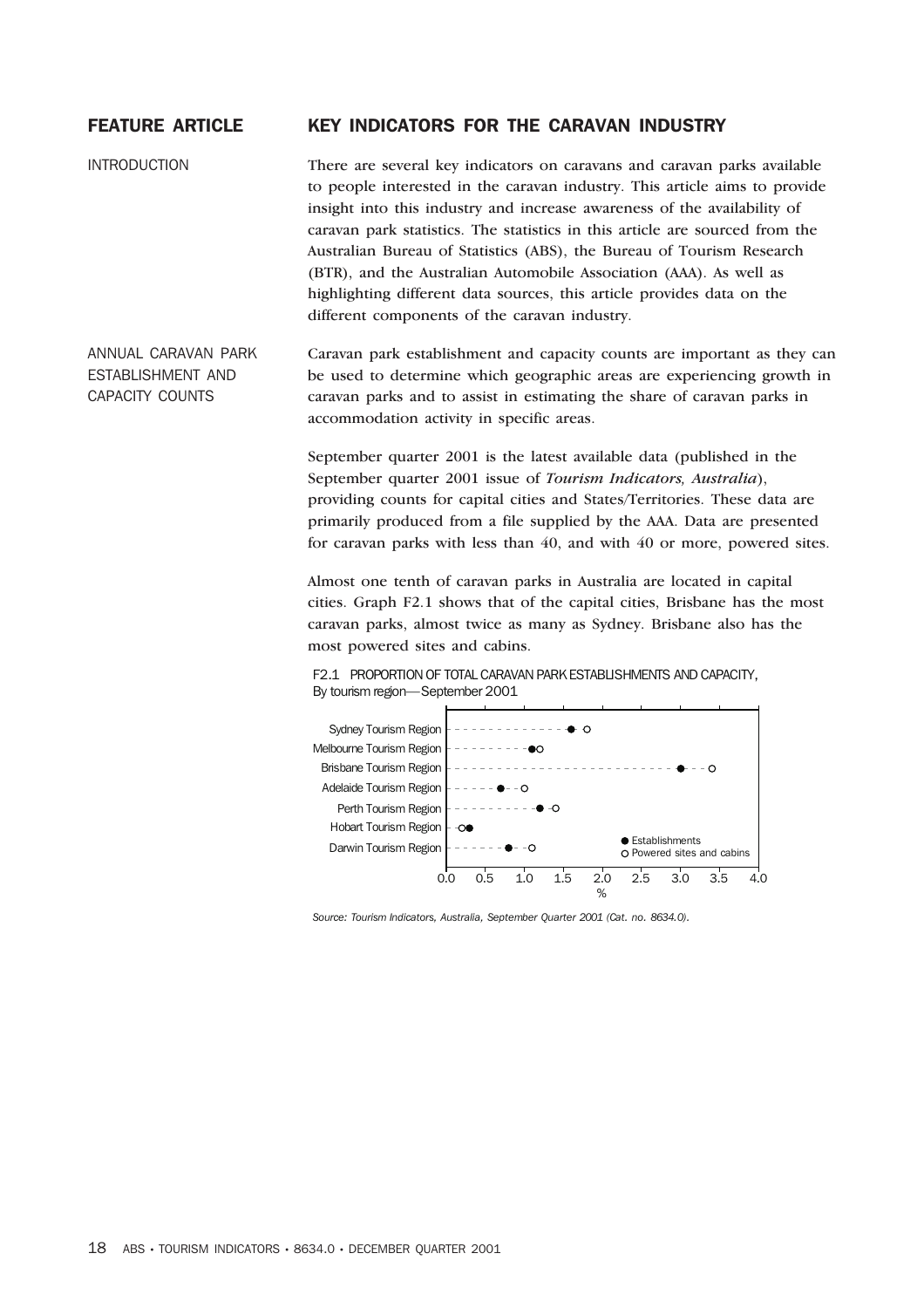### ANNUAL CARAVAN PARK ESTABLISHMENT AND CAPACITY COUNTS *continued*

Outside the capital cities, New South Wales has the largest proportion of caravan parks (graph F2.2).



F2.2 PROPORTION OF TOTAL CARAVAN PARK ESTABLISHMENTS AND CAPACITY, By rest of State—September 2001

*Source: Tourism Indicators, Australia, September Quarter 2001 (Cat. no. 8634.0).*

#### CARAVAN PARKS WITH 40 OR MORE POWERED SITES

Regular readers of *Tourist Accommodation, Australia* (Cat. no. 8635.0) will recall that from 1997 onwards, for one year in every three, the Survey of Tourist Accommodation (STA) expands to include caravan parks with 40 or more powered sites. A wide range of data are collected and published, including establishment and capacity counts, occupancy rates, employment, takings from accommodation (including the Goods and Services Tax from 1 July 2000), number of sites occupied by long term guests and number of sites permanently reserved. Data are available by each State and Territory and Australia and for both short term caravan parks (where the majority of paying guests occupy sites for periods of less than two months) and long term caravan parks.

The latest available statistics relate to the December quarter 2000. STA data can be compared with data previously collected for the December quarter 1997.

Graph F2.3 shows the huge relative growth in cabins and flats between the December quarter 1997 and the December quarter 2000. The number of cabins and flats increased in every State and Territory. In most States, this was the only site type to increase its aggregate capacity. Tasmania was the only State to record increases in all site types. Total capacity increased in the Northern Territory (up 5%) and Tasmania (2%) but fell in all other States and the Australian Capital Territory.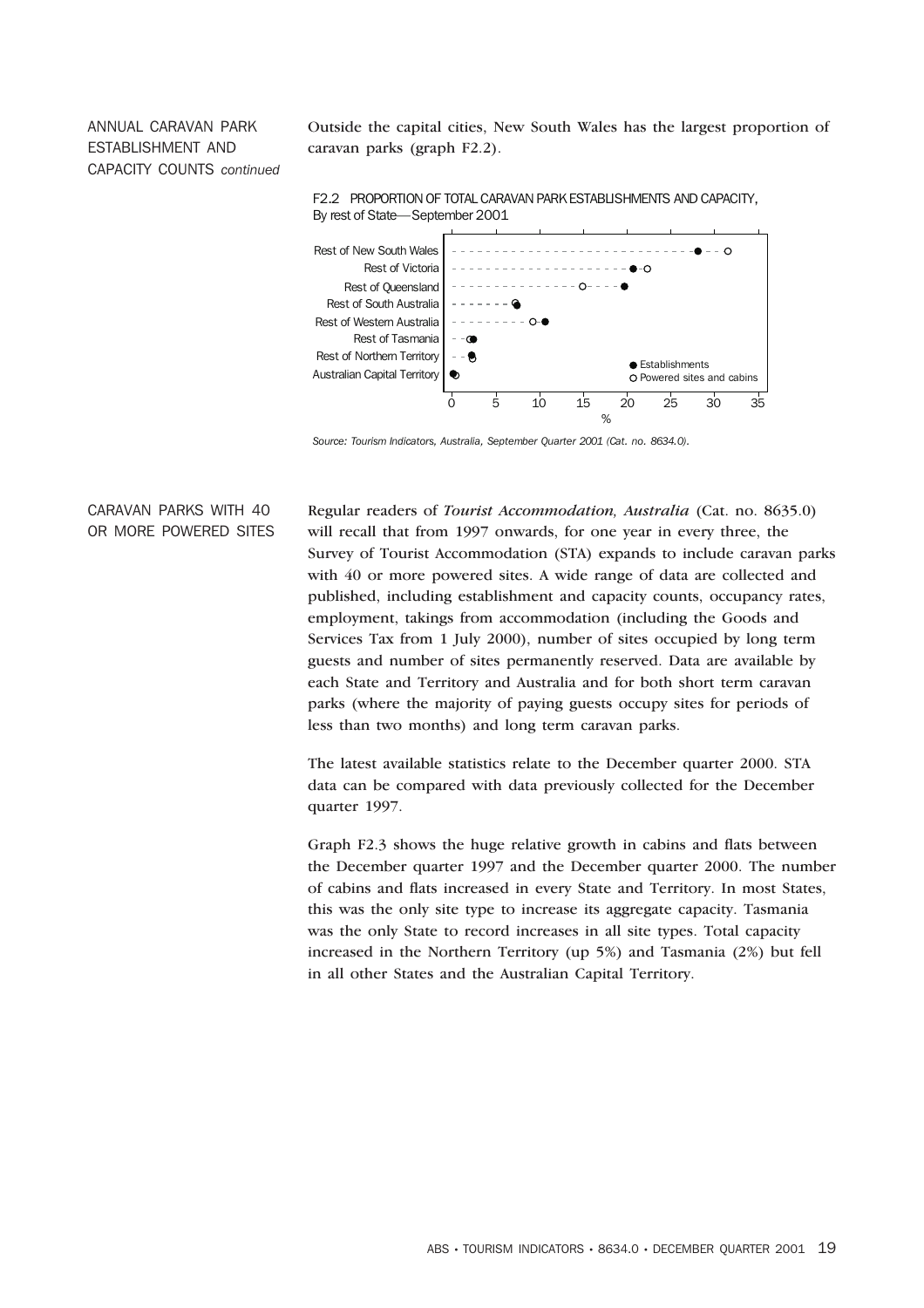

Small area data Tourism is an essential part of the local economy for many regions. Caravan park data, including occupancy rates and takings from accommodation, are available for selected Statistical Local Areas and Tourism Regions (defined by relevant State and Territory Tourist Commissions or equivalent organisations). These statistics are published in *Tourist Accommodation, Small Area Data* Standard Data Service products for each State and the Northern Territory (Cat. no. 8635.n.40.001). Due to user funding, data for the Northern Territory are available each quarter on this expanded basis.

> Graph F2.4 shows that there was growth in employment in caravan parks for all of the published Tourism Regions in the Northern Territory in the December quarter 2001 compared to the December quarter 2000, except for the Tablelands. Total employment in the Northern Territory rose 15%, from 329 in the December quarter 2000 to 377 in the December quarter 2001. The number of people employed in caravan parks in the Darwin Tourism Region increased 31%, to 76. Employment in caravan parks in the Katherine Tourism Region rose 20%, to 97.

F2.4 GROWTH IN NUMBER OF PERSONS EMPLOYED IN CARAVAN PARKS, Selected Tourism Regions, Northern Territory-December Quarter 2000 to December Quarter 2001



*Source: Tourist Accommodation, Small Area Data, Northern Territory, December Quarter 2000 and December Quarter 2001 (Cat. no. 8635.7.40.001).*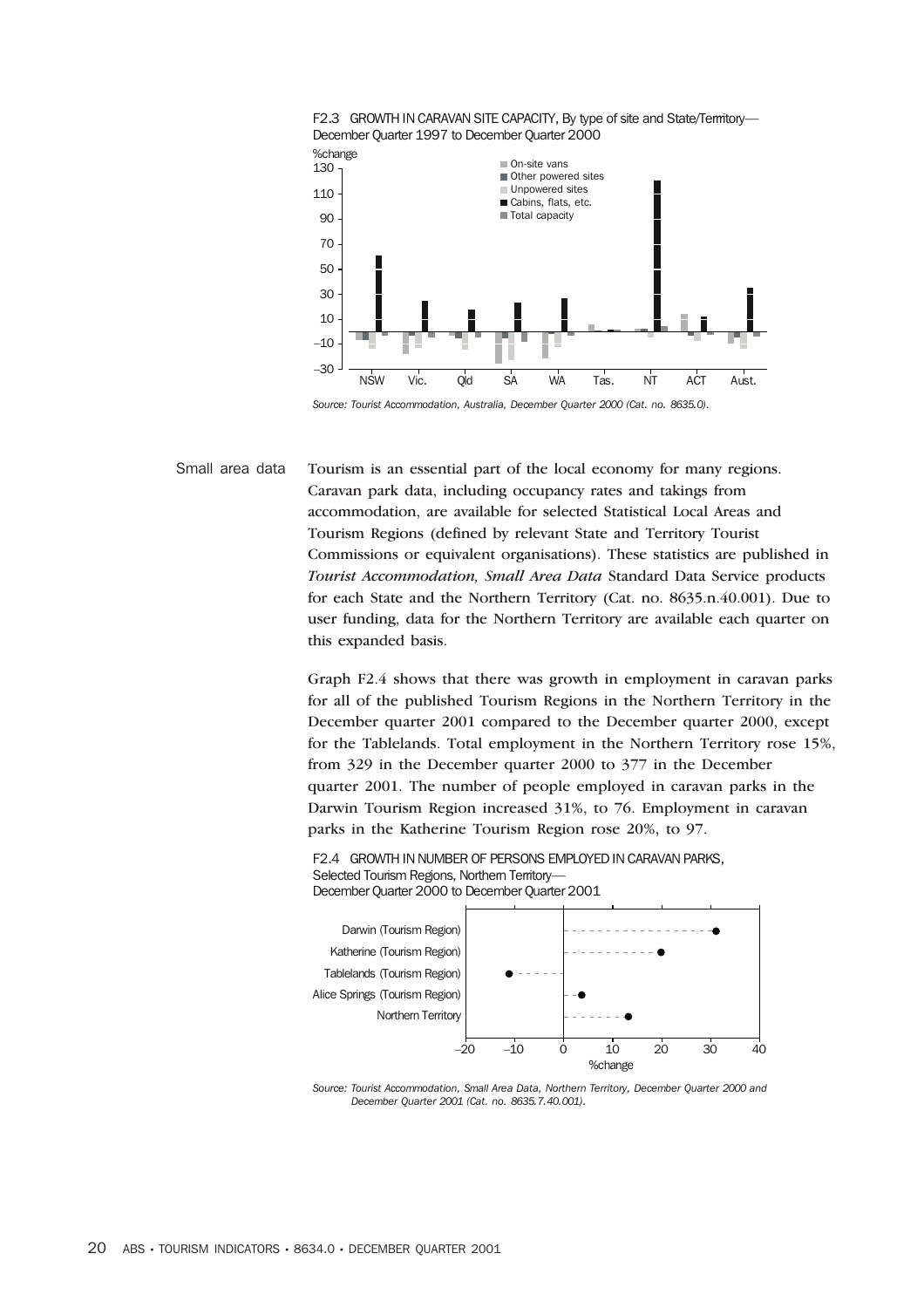### VISITOR NIGHTS One of the most valuable sources of statistics relating to caravan parks is the BTR, which publishes quarterly and annual results on domestic and international visitation at caravan parks, collected in the National Visitor Survey (NVS) and International Visitor Survey (IVS).

Domestic visitors The BTR publication *Travel By Australians: Quarterly Results of the National Visitor Survey,* presents data on overnight visitors and visitor nights by State and Territory and Australia for the type of accommodation used, including Caravan park or commercial camping ground, and Caravan or camping on private property. These data relate to Australian residents aged 15 years and over.

> Graph F2.5 shows the proportion of visitor nights by accommodation type used. The graph shows that caravan parks or commercial camping grounds are used for 10% of visitor nights. The Northern Territory had the largest proportion of use of this type of accommodation (14%). The proportion of visitor nights spent in caravans or camping on private property was lower (4%) with the Northern Territory showing the largest proportion of use of this type of accommodation (9%).



(a) ACT data subject to sampling variability too high for practical purposes. (b) Tas and ACT data are subject to sampling variability too high for practical purposes. (c) Total includes visitor nights where accommodation for each stopover was not asked. Total also includes accommodation types: guest house, bed and breakfast; own property (e.g. holiday house) and 'other'.

*Source: Travel By Australians: Quarterly Results of the National Visitor Survey, September quarter 2001.*

International visitors Data are also available on international visitors staying at caravan parks. The BTR publication *International Visitors in Australia: Quarterly Results of the International Visitor Survey* presents data on the number of visitor nights by country of residence and main purpose of journey. These statistics include type of accommodation used, such as Campervan (self-propelled motor vehicles that contain an area primarily used for accommodation), or Caravan (non-powered vehicles that are towed behind another vehicle and primarily used for accommodation), cabin or tent, and relate to all visitors aged 15 years and over.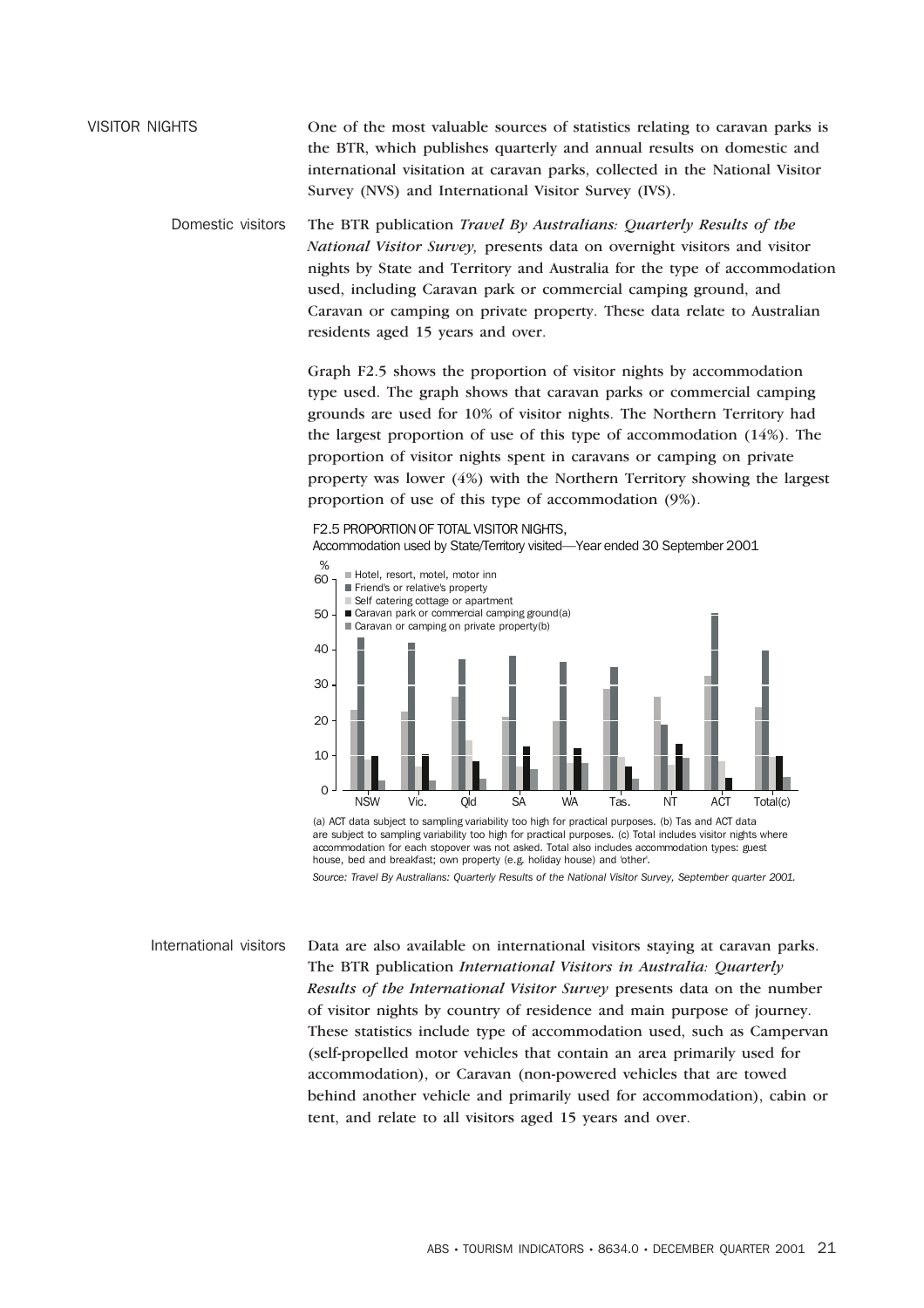#### International visitors *continued*

The latest available data relate to the year ended 30 June 2000. More recent data are not yet available because of delays in receiving overseas arrival and departure statistics from the Department of Immigration and Multicultural and Indigenous Affairs.

Graph F2.6 shows the nights spent by international visitors in a caravan, cabin or tent in June quarter 2000. Visitors from the United Kingdom, Germany and the United States of America were the main users of this type of accommodation, accounting for 29%, 10% and 9% of international visitor nights spent in this accommodation, respectively. Campervans were also a popular choice of accommodation for visitors from these countries, with Germany, the United Kingdom and the United States of America accounting for 31%, 16% and 5% of international visitor nights spent in campervans, respectively.

F2.6 INTERNATIONAL VISITOR NIGHTS IN CARAVAN, CABIN OR TENT, By country of residence—June Quarter 2000



(a) Fewer than 500 nights.

*Source: International Visitors in Australia: Quarterly Results of the International Visitor Survey, June Quarter 2000.*

CARAVAN REGISTRATIONS A good source of annual data on caravan and campervan registrations by State and Territory and Australia is the publication *Motor Vehicle Census, Australia* (Cat. no. 9309.0).

> Data available include the number of caravans on register by census years and year of manufacture along with the number of campervans on register by census years, per 1,000 resident population, by estimated average age, fuel type, make of vehicle and year of manufacture. Similar statistics have been published periodically since the first Motor Vehicle Census (MVC) in 1971. The most recent MVC was conducted on 31 March 2001.

Table F2.7 shows registered caravans, by year of manufacture. Victorian registrations accounted for just over one-third of all caravans on register on 31 March 2001.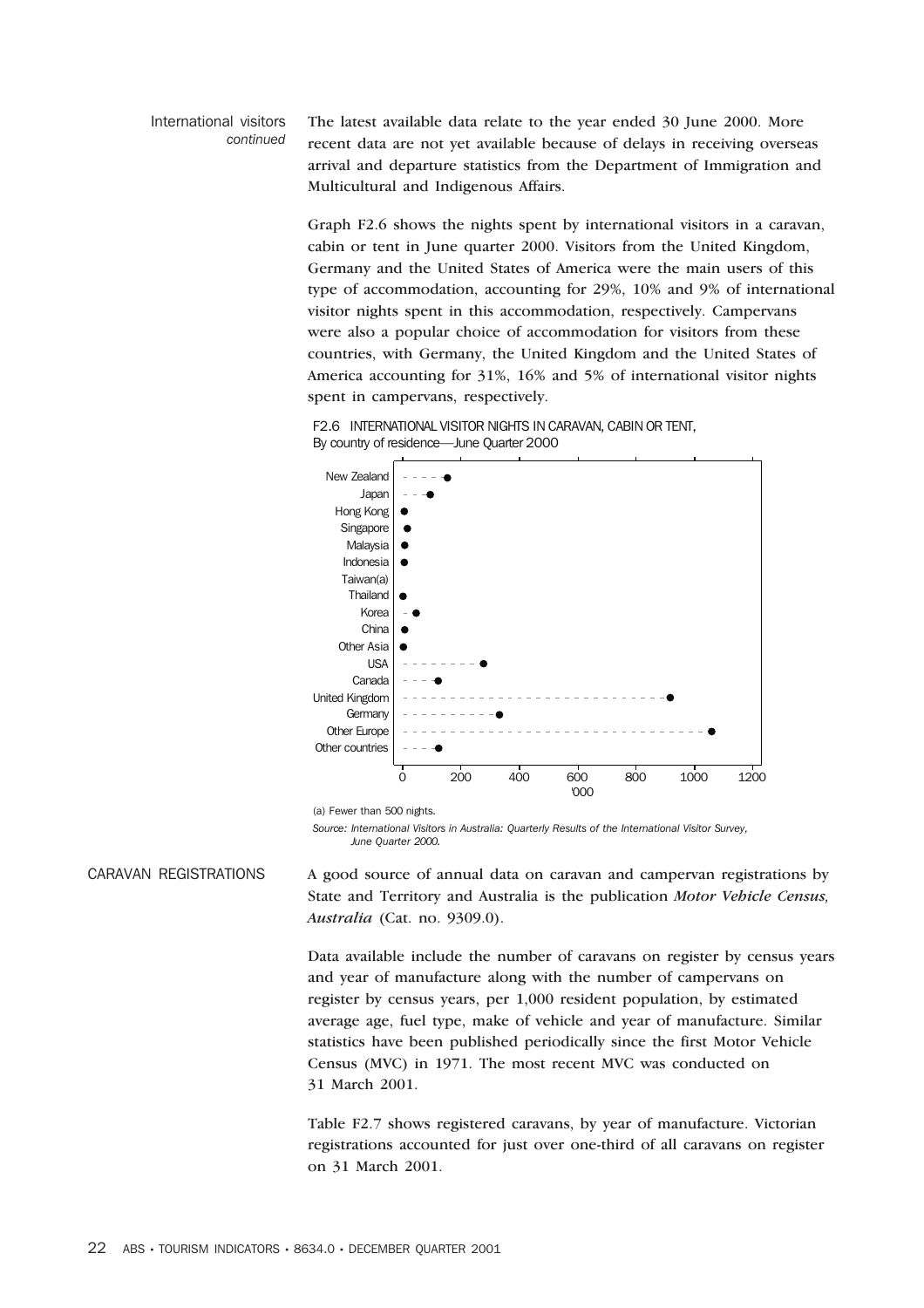F2.7 CARAVANS ON REGISTER, BY YEAR OF MANUFACTURE

|                                                                           | <b>NSW</b> | Vic.    | Old     | <b>SA</b> | <b>WA</b> | Tas. | NΤ  | <b>ACT</b> | Aust.   |  |
|---------------------------------------------------------------------------|------------|---------|---------|-----------|-----------|------|-----|------------|---------|--|
| To 1970                                                                   | 1 1 5 6    | 676     | 1840    | 1 3 8 2   | 2690      | 191  | 21  | 31         | 7987    |  |
| 1971-75                                                                   | 4788       | 1 3 9 9 | 4611    | 3929      | 4934      | 619  | 60  | 87         | 20 4 27 |  |
| 1976-80                                                                   | 12870      | 3721    | 9473    | 7959      | 9 3 2 2   | 1571 | 142 | 299        | 45 357  |  |
| 1981-85                                                                   | 12 093     | 2833    | 7 2 4 3 | 4831      | 5947      | 886  | 120 | 302        | 34 255  |  |
| 1986-90                                                                   | 8 2 6 2    | 4 4 7 9 | 5972    | 3 9 0 6   | 5849      | 456  | 98  | 251        | 29 273  |  |
| 1991-95                                                                   | 6 7 5 3    | 7 0 2 2 | 5018    | 3 0 8 0   | 4 2 9 9   | 331  | 67  | 192        | 26 762  |  |
| 1996                                                                      | 1509       | 1 7 1 3 | 1085    | 701       | 900       | 94   | 20  | 52         | 6074    |  |
| 1997                                                                      | 1737       | 1958    | 1 2 9 6 | 708       | 997       | 82   | 22  | 61         | 6861    |  |
| 1998                                                                      | 2 1 4 0    | 2 5 8 6 | 1630    | 1046      | 1 1 2 0   | 114  | 21  | 68         | 8725    |  |
| 1999                                                                      | 2 5 5 9    | 2 7 8 0 | 1930    | 1 1 0 6   | 1 3 1 3   | 147  | 28  | 76         | 9939    |  |
| 2000                                                                      | 2 6 5 3    | 3 2 0 9 | 2527    | 1 2 0 3   | 1 2 8 6   | 118  | 26  | 88         | 11 110  |  |
| 2001                                                                      | 253        | 594     | 302     | 181       | 205       | 19   |     | 13         | 1567    |  |
| Not stated                                                                | 2898       | 59 1 28 | 1 0 6 2 | 877       |           | 798  | 5   | 1          | 64 769  |  |
| <b>Total</b>                                                              | 59 671     | 92 098  | 43 989  | 30 909    | 38 862    | 5426 | 630 | 1521       | 273 106 |  |
| Source: Motor Vehicle Census, Australia, 31 March 2001 (Cat. no. 9309.0). |            |         |         |           |           |      |     |            |         |  |

CONCLUSION There are a number of official sources providing information on the caravan industry that can be used for information and planning. In short, detailed quarterly statistics on caravan parks with 40 or more powered sites are available for 1997 and 2000. These statistics can be supplemented by Small Area Data products for selected Statistical Local Areas and Tourism Regions. Detailed data for the Northern Territory are available each quarter. In addition, annual caravan park and establishment counts are available, along with quarterly and annual data on visitor nights from the BTR, and the annual Motor Vehicle Census provides information on the number of caravan registrations.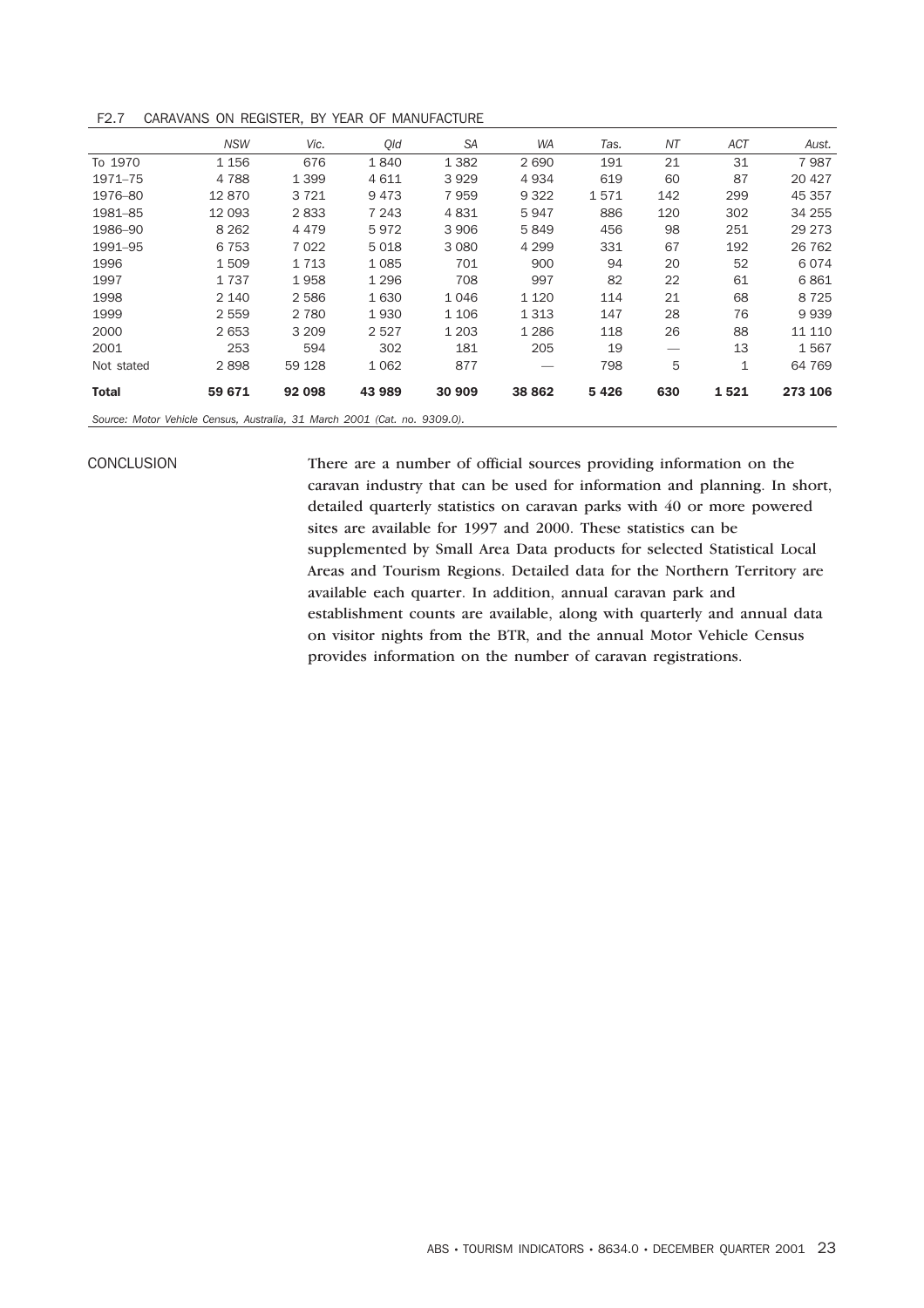## LIST OF TABLES

TOURIST ACCOMMODATION

| Australia         | 1              | Hotels, motels, guest houses and serviced apartments,<br>original, seasonally adjusted and trend estimates | 29 |
|-------------------|----------------|------------------------------------------------------------------------------------------------------------|----|
|                   | $\overline{2}$ | Accommodation establishments, December quarter 2000<br>and December quarter 2001                           | 30 |
|                   | 3              | Takings, accommodation establishments, December<br>quarter 2000 and December quarter 2001                  | 31 |
| New South Wales   | 4              | Hotels, motels, guest houses and serviced apartments,<br>original, seasonally adjusted and trend estimates | 33 |
|                   | 5              | Accommodation establishments, December quarter 2000<br>and December quarter 2001                           | 34 |
|                   | 6              | Takings, accommodation establishments, December<br>Quarter 2000 and December Quarter 2001                  | 35 |
| Victoria          | $\overline{7}$ | Hotels, motels, guest houses and serviced apartments,<br>original, seasonally adjusted and trend estimates | 37 |
|                   | 8              | Accommodation establishments, December Quarter 2000<br>and December Quarter 2001                           | 38 |
|                   | 9              | Takings, accommodation establishments, December<br>Quarter 2000 and December Quarter 2001                  | 39 |
| Queensland        | 10             | Hotels, motels, guest houses and serviced apartments,<br>original, seasonally adjusted and trend estimates | 41 |
|                   | 11             | Accommodation establishments, December Quarter 2000<br>and December Quarter 2001                           | 42 |
|                   | 12             | Takings, accommodation establishments, December<br>Quarter 2000 and December Quarter 2001                  | 43 |
| South Australia   | 13             | Hotels, motels, guest houses and serviced apartments,<br>original, seasonally adjusted and trend estimates | 45 |
|                   | 14             | Accommodation establishments, December Quarter 2000<br>and December Quarter 2001                           | 46 |
|                   | 15             | Takings, accommodation establishments, December<br>Quarter 2000 and December Quarter 2001                  | 47 |
| Western Australia | 16             | Hotels, motels, guest houses and serviced apartments,<br>original, seasonally adjusted and trend estimates | 49 |
|                   | 17             | Accommodation establishments, December Quarter 2000<br>and December Quarter 2001                           | 50 |
|                   | 18             | Takings, accommodation establishments, December<br>Quarter 2000 and December Quarter 2001                  | 51 |
| Tasmania          | 19             | Hotels, motels, guest houses and serviced apartments,<br>original, seasonally adjusted and trend estimates | 53 |
|                   | 20             | Accommodation establishments, December Quarter 2000<br>and December Quarter 2001                           | 54 |
|                   | 21             | Takings, accommodation establishments, December<br>Quarter 2000 and December Quarter 2001                  | 55 |

Page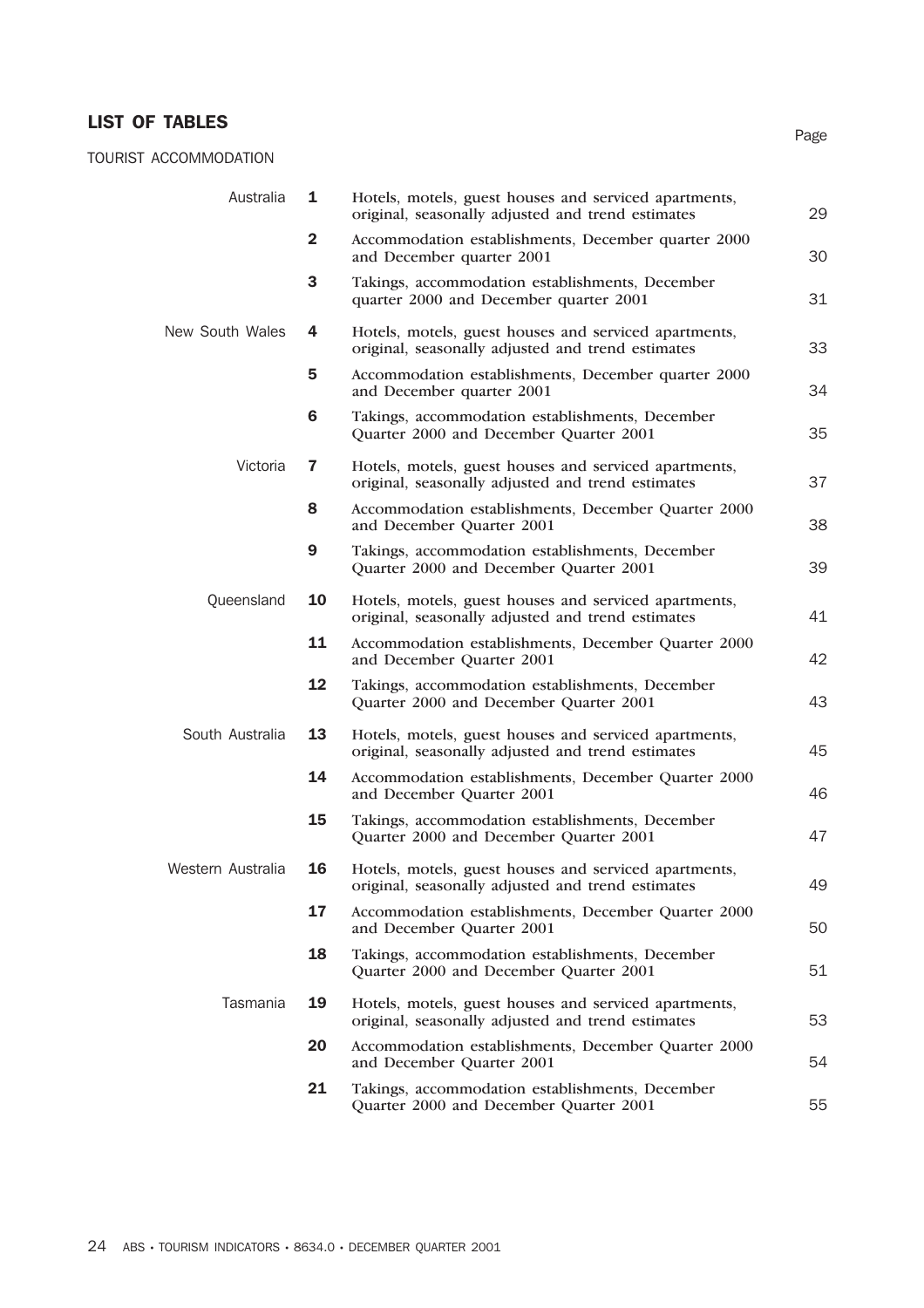| Northern Territory           | 22 | Hotels, motels, guest houses and serviced apartments,<br>original, seasonally adjusted and trend estimates               | 57 |
|------------------------------|----|--------------------------------------------------------------------------------------------------------------------------|----|
|                              | 23 | Accommodation establishments, December Quarter 2000<br>and December Quarter 2001                                         | 58 |
|                              | 24 | Takings, accommodation establishments, December<br>Quarter 2000 and December Quarter 2001                                | 59 |
| Australian Capital Territory | 25 | Hotels, motels, guest houses and serviced apartments,<br>original, seasonally adjusted and trend estimates               | 61 |
|                              | 26 | Accommodation establishments, December Quarter 2000<br>and December Quarter 2001                                         | 62 |
|                              | 27 | Takings, accommodation establishments, December<br>Quarter 2000 and December Quarter 2001                                | 63 |
| INTERNATIONAL TOURISM        |    |                                                                                                                          |    |
| Short-term overseas visitors | 28 | Arrivals, by country of residence                                                                                        | 66 |
|                              | 29 | Arrivals by country of residence, original, seasonally<br>adjusted and trend estimates, January 2001 to<br>December 2001 | 67 |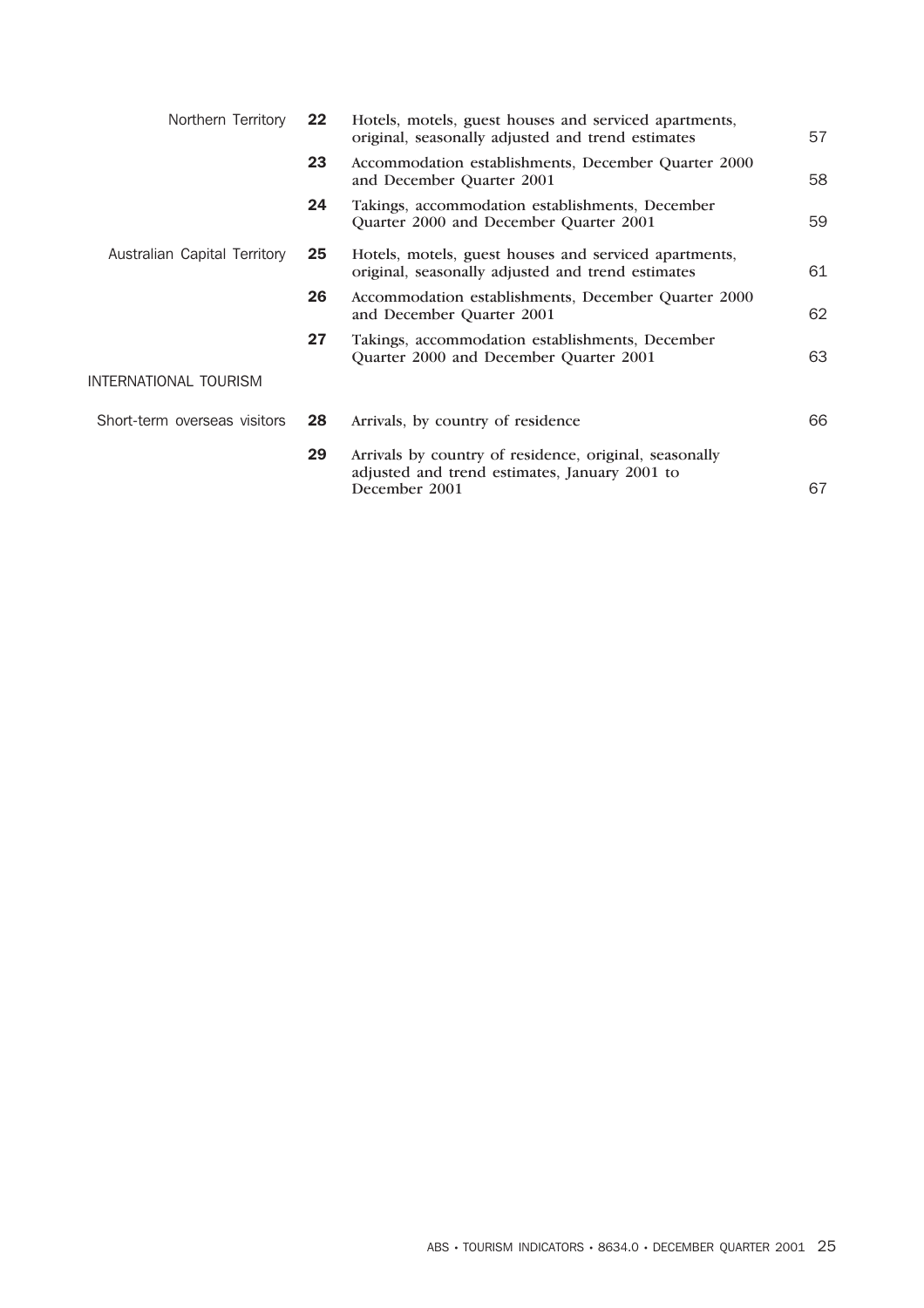#### TOURIST ACCOMMODATION

INTRODUCTION The statistics presented in this section are from the quarterly Survey of Tourist Accommodation (STA). The data presented are for hotels, motels, guest houses and serviced apartments with 15 or more rooms or units.

#### AUSTRALIA

Establishments The number of accommodation establishments rose slightly in the December quarter 2001 compared to the December quarter 2000. The number of serviced apartments increased by 2%. The number of hotels increased marginally while the number of motels and guest houses decreased slightly.

NUMBER OF ESTABLISHMENTS—Dec qtr 2000–Dec qtr 2001



Guest rooms The number of guest rooms increased 2% in the 12 months to December 2001, driven by increases in rooms in serviced apartments (up 5%) and licensed hotels (up 2%). The number of rooms in motels and guest houses fell slightly.

Room nights occupied Room nights occupied showed little change in trend terms, compared to the December quarter 2000.

QUARTERLY ROOM NIGHTS OCCUPIED, Australia



because of scope changes to STA. Refer to Explanatory Notes, paragraphs 3 to 7.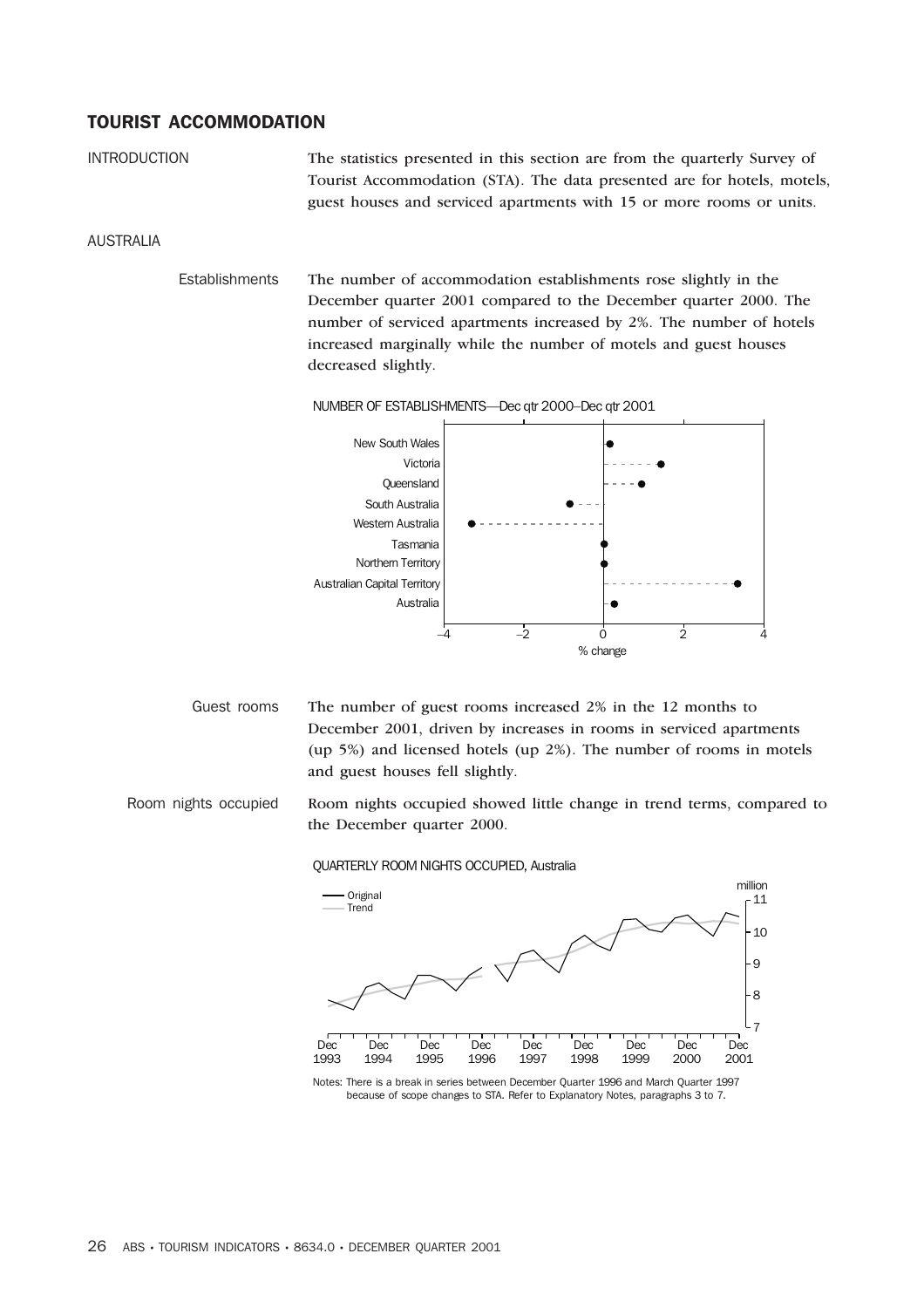#### Room nights occupied *continued*

The Australian Capital Territory showed the strongest growth in room nights occupied in trend terms, up 6% in the December quarter 2001 compared to the December quarter 2000.



QUARTERLY ROOM NIGHTS OCCUPIED-Dec qtr 2000-Dec qtr 2001

#### Takings from accommodation

The trend estimate for accommodation takings fell 2% at current prices and 5% at constant prices compared to the December quarter 2000. Every State and Territory recorded a decrease in constant price terms, with New South Wales and Western Australia recording the largest decreases.









#### QUARTERLY TAKINGS: Trend—Dec qtr 2000–Dec qtr 2001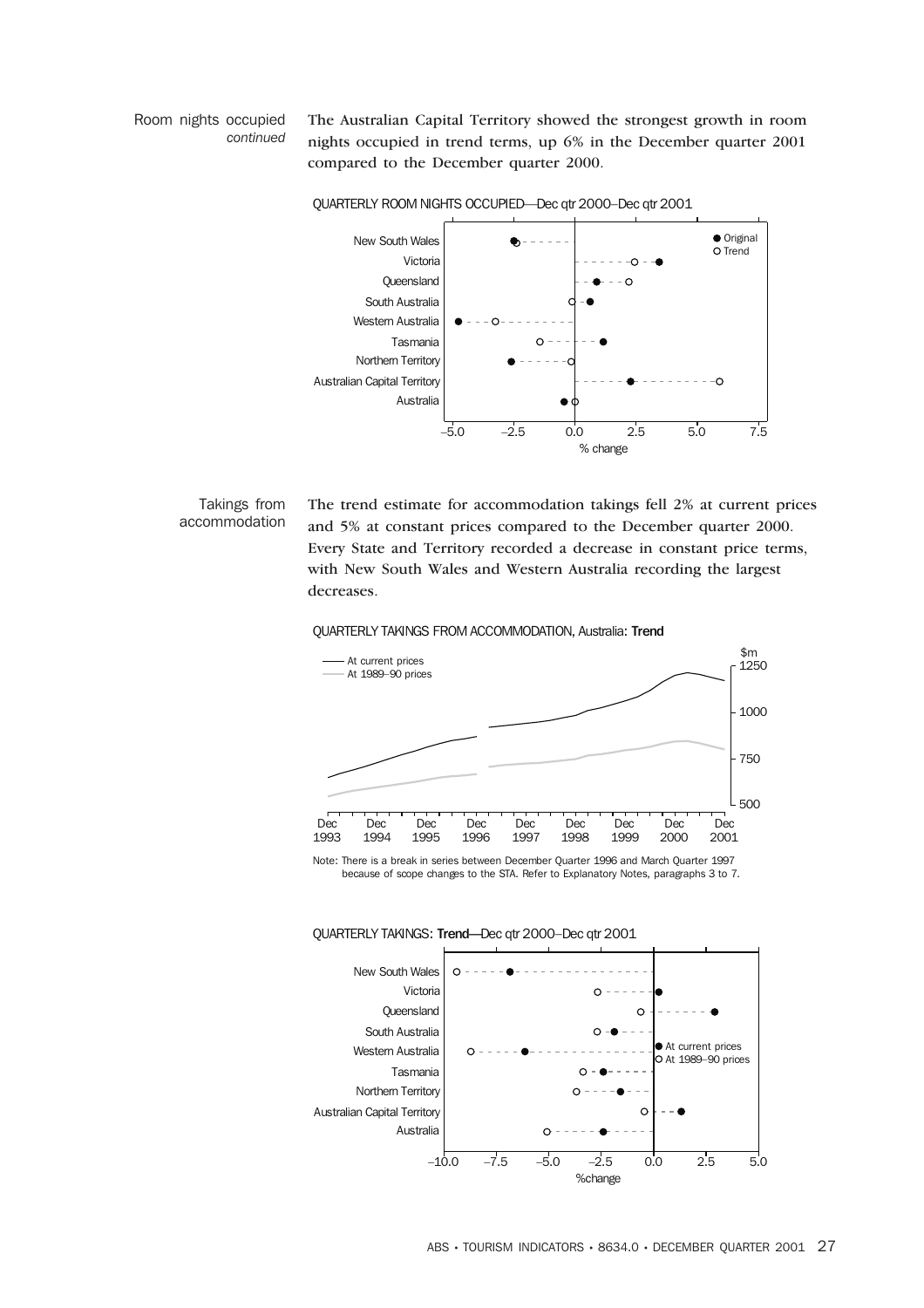Average takings per room night occupied In the December quarter 2001, the trend series for average takings per room night occupied decreased 2% at current prices, and 5% at constant prices, compared to the December quarter 2000.





Note: There is a break in series between December Quarter 1996 and March Quarter 1997 because of scope changes to the STA. Refer to Explanatory Notes, paragraphs 3 to 7.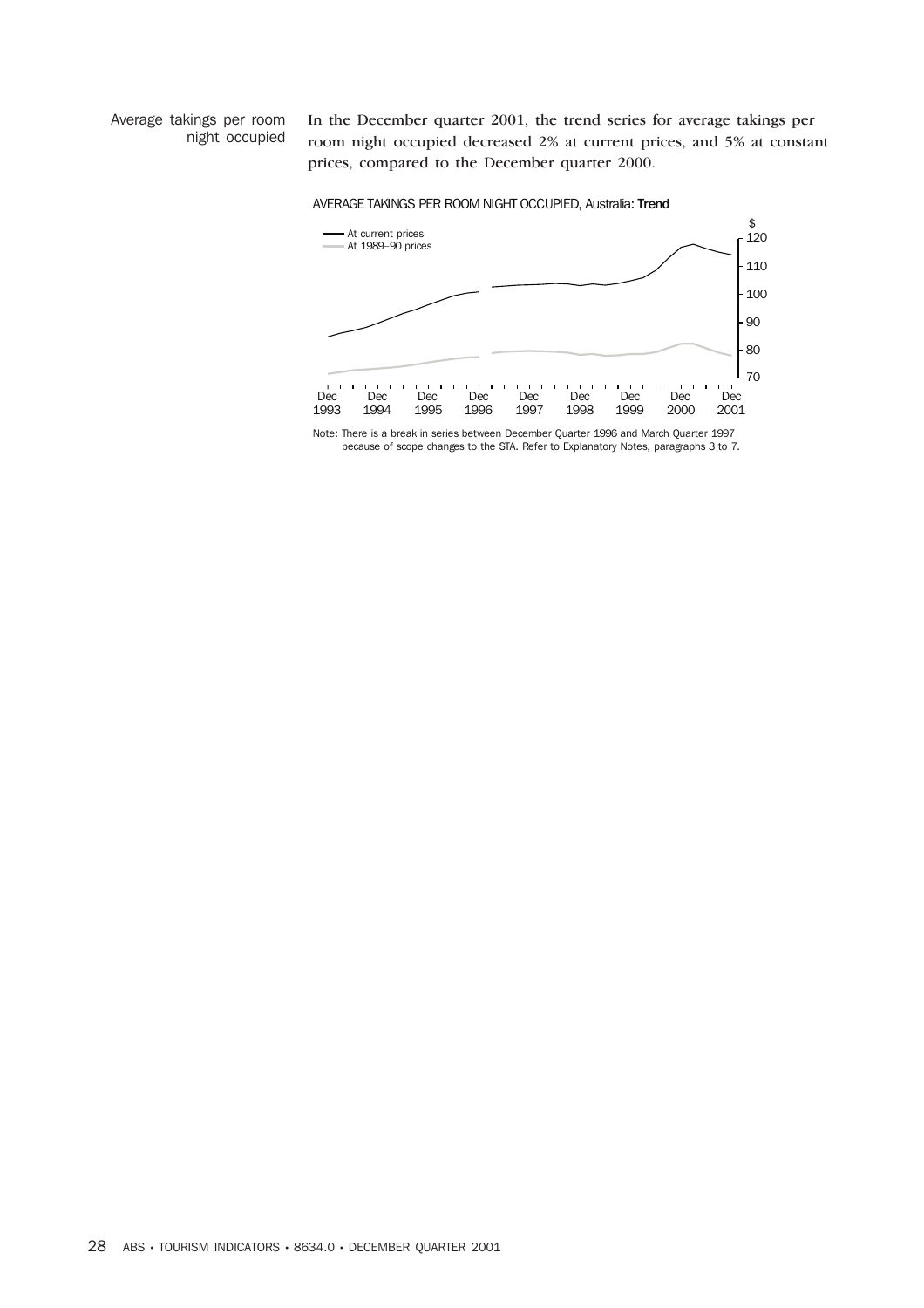# 1 HOTELS, MOTELS, GUEST HOUSES AND SERVICED APARTMENTS—AUSTRALIA(a)

|         |          | Room nights occupied(b) |          | Takings at current prices(b)                |             |             |            | Takings at average 1989-90 prices(c) |             |  |
|---------|----------|-------------------------|----------|---------------------------------------------|-------------|-------------|------------|--------------------------------------|-------------|--|
|         | Original | Seasonally<br>adjusted  | Trend    | Seasonally<br>Original<br>adjusted<br>Trend |             |             | Original   | Seasonally<br>adjusted               | Trend       |  |
|         | '000     | '000                    | '000     | \$m\$                                       | \$m\$       | \$m\$       | \$m\$      | \$m\$                                | \$m\$       |  |
| 1992    | 27 736.6 | 27 644.9                | 27 716.7 | 2 3 0 7 . 3                                 | 2 2 9 9.4   | 2 306.3     | 1993.5     | 1992.1                               | 1996.2      |  |
| 1993    | 29 834.6 | 29 833.6                | 29 801.5 | 2 503.1                                     | 2 502.5     | 2 4 9 7.8   | 2 1 2 4 .0 | 2 1 2 3 . 0                          | 2 120.2     |  |
| 1994    | 31 948.5 | 31 952.4                | 31 933.7 | 2807.9                                      | 2807.1      | 2 804.1     | 2 3 3 6.5  | 2 3 3 6 . 0                          | 2 3 3 1.5   |  |
| 1995    | 33 278.7 | 33 300.3                | 33 328.7 | 3 1 2 4 .9                                  | 3 1 2 5 . 7 | 3 131.0     | 2 482.9    | 2 483.9                              | 2 491.1     |  |
| 1996    | 34 171.6 | 34 177.7                | 34 182.4 | 3 4 1 2.9                                   | 3 4 1 3.6   | 3 4 1 1.7   | 2 641.1    | 2 639.0                              | 2 637.3     |  |
| 1997    | 36 182.8 | 36 169.7                | 36 127.8 | 3 7 2 7 .8                                  | 3 7 2 9.1   | 3 7 2 7 . 2 | 2876.0     | 2877.0                               | 2873.1      |  |
| 1998    | 37 324.5 | 37 316.6                | 37 316.2 | 3877.8                                      | 3875.6      | 3 866.7     | 2 963.4    | 2 961.2                              | 2 956.6     |  |
| 1999    | 39 822.3 | 39 831.5                | 39 839.9 | 4 139.7                                     | 4 142.7     | 4 145.0     | 3 1 2 0.6  | 3 1 1 9 . 3                          | 3 1 2 4 . 7 |  |
| 2000    | 41 079.6 | 41 044.0                | 41 087.2 | 4 7 2 5 . 0                                 | 4 7 1 1.4   | 4 570.2     | 3 406.1    | 3 4 0 4 .0                           | 3 301.0     |  |
| 2001    | 41 176.2 | 41 256.7                | 41 248.1 | 4 7 6 5 .5                                  | 4 7 7 5 . 1 | 4 780.9     | 3 297.9    | 3 2 9 8.1                            | 3 3 0 4.6   |  |
| 2000    |          |                         |          |                                             |             |             |            |                                      |             |  |
| Sep qtr | 10 448.6 | 10 227.3                | 10 303.6 | 1 3 3 0.1                                   | 1 3 0 5.7   | 1 1 65.9    | 941.6      | 922.4                                | 833.8       |  |
| Dec qtr | 10 543.0 | 10 210.8                | 10 265.6 | 1 2 6 7 . 1                                 | 1 2 1 2 . 1 | 1 200.6     | 894.5      | 856.2                                | 844.7       |  |
| 2001    |          |                         |          |                                             |             |             |            |                                      |             |  |
| Mar qtr | 10 188.6 | 10 298.7                | 10 294.3 | 1 2 1 8 . 1                                 | 1 2 1 3 . 2 | 1 2 1 3.8   | 851.0      | 846.6                                | 847.3       |  |
| Jun gtr | 9872.9   | 10 384.7                | 10 354.2 | 1 1 1 1 . 3                                 | 1 200.0     | 1 205.7     | 770.5      | 831.5                                | 836.7       |  |
| Sep qtr | 10 619.0 | 10 398.0                | 10 333.8 | 1 2 2 6.5                                   | 1 201.1     | 1 189.7     | 848.3      | 830.3                                | 818.9       |  |
| Dec qtr | 10 495.8 | 10 175.2                | 10 265.8 | 1 209.6                                     | 1 160.8     | 1 171.8     | 828.2      | 789.6                                | 801.7       |  |

(a) There is a break in series between December quarter 1996 and March quarter 1997 because of scope changes in the STA. Refer to Explanatory Notes, paragraphs 3 to 7.

(b) Australian quarterly seasonally adjusted and trend estimates are the sum of the relevant State and Territory estimates.

(c) The deflator used to revalue current price data in this table is the Consumer Price Index. See paragraphs 9 to 11 of the Explanatory Notes.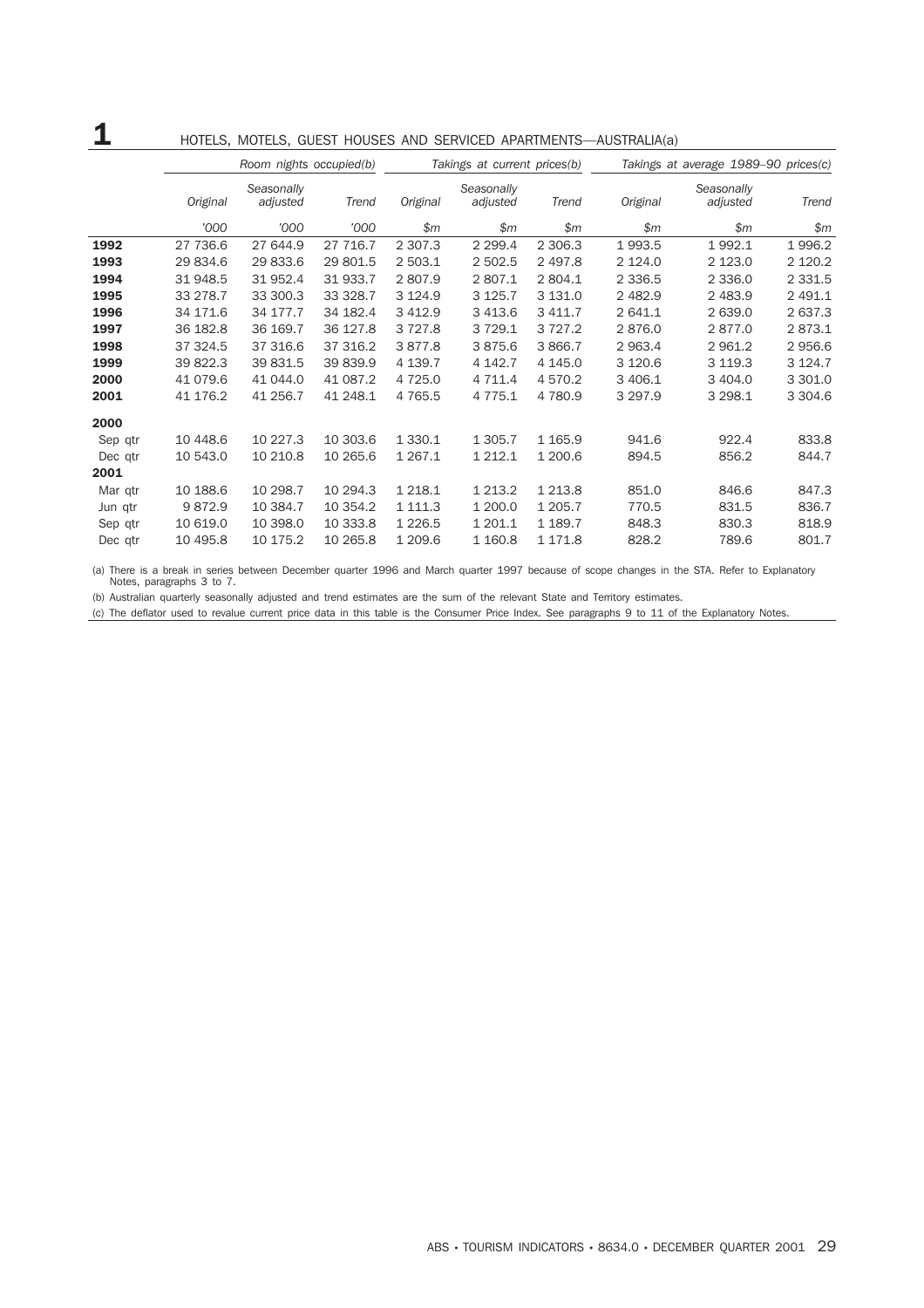|                         |                                          |                                         |                                                        |         |         |        |                |         | Star grading |         |
|-------------------------|------------------------------------------|-----------------------------------------|--------------------------------------------------------|---------|---------|--------|----------------|---------|--------------|---------|
|                         | Licensed<br>hotels<br>with<br>facilities | <b>Motels</b><br>and<br>guest<br>houses | Serviced<br>apart-<br>ments                            | 1       | 2       | 3      | $\overline{4}$ | 5       | Ungraded     | Total   |
|                         |                                          |                                         | ESTABLISHMENTS AND CAPACITY (no.)                      |         |         |        |                |         |              |         |
|                         |                                          |                                         |                                                        |         |         |        |                |         |              |         |
| Dec qtr 2000            |                                          |                                         |                                                        |         |         |        |                |         |              |         |
| Establishments          | 780                                      | 2 4 0 2                                 | 646                                                    | 63      | 463     | 1863   | 887            | 94      | 458          | 3828    |
| Guest rooms             | 76 783                                   | 84 722                                  | 33 4 21                                                | 2028    | 13 4 25 | 70 881 | 69 610         | 22 619  | 16 363       | 194 926 |
| Rooms per establishment | 98                                       | 35                                      | 52                                                     | 32      | 29      | 38     | 78             | 241     | 36           | 51      |
| Dec qtr 2001            |                                          |                                         |                                                        |         |         |        |                |         |              |         |
| Establishments          | 781                                      | 2 400                                   | 657                                                    | 66      | 458     | 1868   | 936            | 103     | 407          | 3838    |
| Guest rooms             | 78 574                                   | 84 430                                  | 35 129                                                 | 2 2 9 9 | 13 513  | 71 203 | 72 889         | 24 1 25 | 14 104       | 198 133 |
| Rooms per establishment | 101                                      | 35                                      | 53                                                     | 35      | 30      | 38     | 78             | 234     | 35           | 52      |
|                         |                                          |                                         | AVERAGE NIGHTLY ROOMS OCCUPIED PER ESTABLISHMENT (no.) |         |         |        |                |         |              |         |
| 2000                    |                                          |                                         |                                                        |         |         |        |                |         |              |         |
| Dec qtr                 | 64.2                                     | 18.5                                    | 31.2                                                   | 11.0    | 12.6    | 20.8   | 51.8           | 175.0   | 15.4         | 30.0    |
| 2001                    |                                          |                                         |                                                        |         |         |        |                |         |              |         |
| Oct                     | 62.8                                     | 19.9                                    | 34.3                                                   | 12.9    | 13.8    | 22.1   | 51.5           | 154.6   | 16.5         | 31.1    |
| Nov                     | 65.0                                     | 18.9                                    | 33.5                                                   | 13.0    | 12.8    | 21.0   | 52.0           | 165.1   | 16.0         | 30.8    |
| Dec                     | 57.9                                     | 16.3                                    | 31.6                                                   | 12.0    | 11.5    | 18.5   | 46.0           | 149.6   | 14.8         | 27.4    |
| Dec qtr                 | 61.8                                     | 18.4                                    | 33.2                                                   | 12.6    | 12.7    | 20.5   | 49.8           | 156.4   | 15.8         | 29.8    |
|                         |                                          |                                         | AVERAGE NIGHTLY GUESTS PER OCCUPIED ROOM (no.)         |         |         |        |                |         |              |         |
| 2000                    |                                          |                                         |                                                        |         |         |        |                |         |              |         |
| Dec qtr                 | 1.6                                      | 1.8                                     | 2.2                                                    | 1.6     | 1.8     | 1.8    | 1.8            | 1.7     | 1.8          | 1.8     |
| 2001                    |                                          |                                         |                                                        |         |         |        |                |         |              |         |
| Oct                     | 1.6                                      | 1.8                                     | 2.2                                                    | 1.6     | 1.8     | 1.8    | 1.8            | 1.6     | 1.9          | 1.8     |
| Nov                     | 1.6                                      | 1.7                                     | 2.1                                                    | 1.5     | 1.7     | 1.8    | 1.7            | 1.6     | 1.8          | 1.7     |
| Dec                     | 1.8                                      | 1.9                                     | 2.4                                                    | 1.6     | 1.9     | 2.0    | 2.0            | 1.8     | 2.0          | 1.9     |
| Dec qtr                 | 1.7                                      | 1.8                                     | 2.2                                                    | 1.6     | 1.8     | 1.9    | 1.8            | 1.7     | 1.9          | 1.8     |
|                         |                                          |                                         | AVERAGE LENGTH OF STAY (days)                          |         |         |        |                |         |              |         |
| 2000                    |                                          |                                         |                                                        |         |         |        |                |         |              |         |
| Dec qtr                 | 2.4                                      | 1.8                                     | 3.5                                                    | 1.8     | 1.7     | 2.0    | 2.5            | 2.7     | 2.5          | 2.3     |
| 2001                    |                                          |                                         |                                                        |         |         |        |                |         |              |         |
| Oct                     | 2.4                                      | 1.8                                     | 3.7                                                    | 1.7     | 1.8     | 2.0    | 2.5            | 2.6     | 2.6          | 2.3     |
| Nov                     | 2.3                                      | 1.8                                     | 3.5                                                    | 1.6     | 1.8     | 2.0    | 2.5            | 2.5     | 2.5          | 2.2     |
| Dec                     | 2.4                                      | 1.8                                     | 3.8                                                    | 1.7     | 1.8     | 2.0    | 2.6            | 2.6     | 2.7          | 2.3     |
| Dec qtr                 | 2.4                                      | 1.8                                     | 3.7                                                    | 1.7     | 1.8     | 2.0    | 2.5            | 2.6     | 2.6          | 2.3     |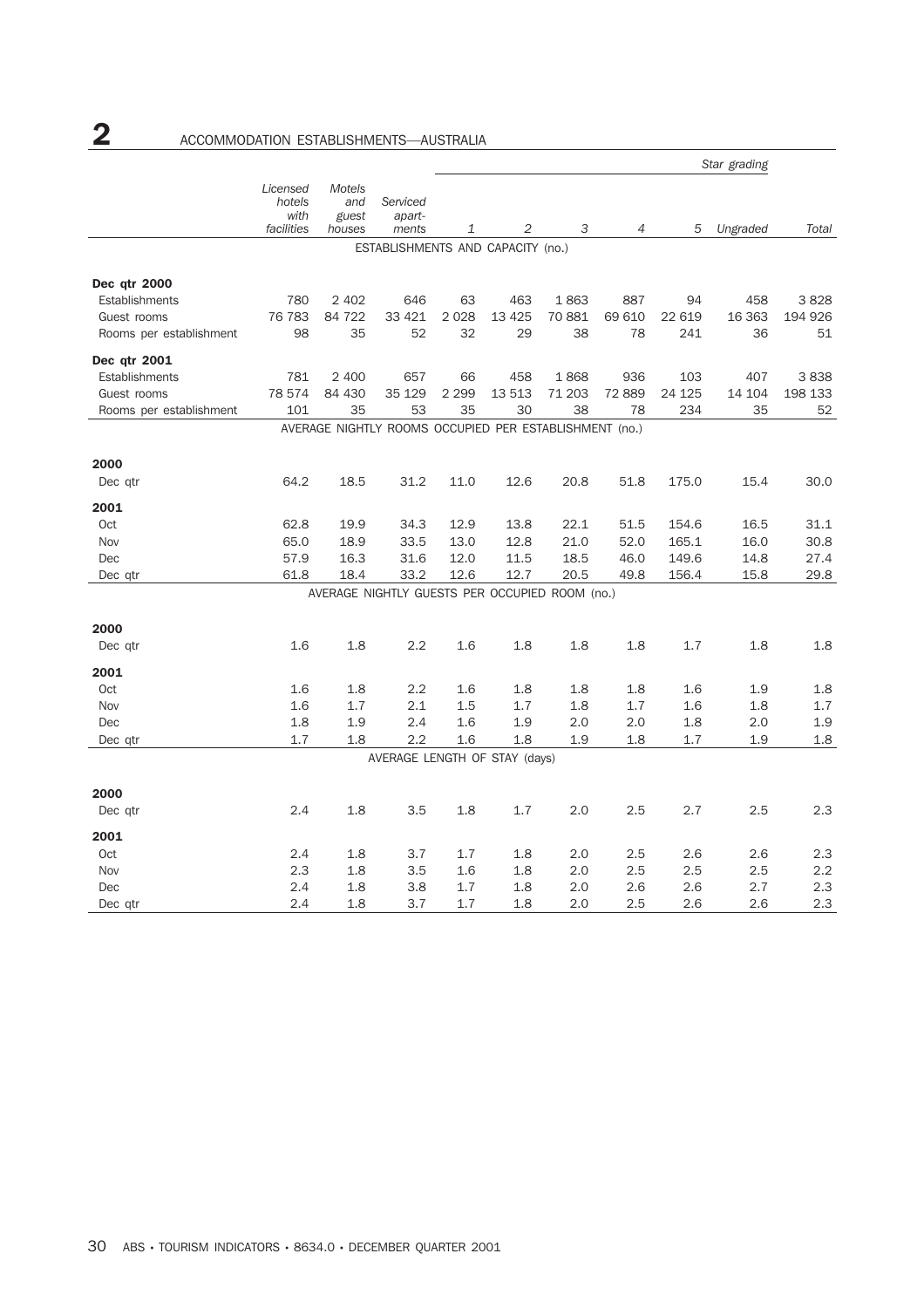|            |                                          |                                         |                             |         |         |                                               |         |             | Star grading |           |
|------------|------------------------------------------|-----------------------------------------|-----------------------------|---------|---------|-----------------------------------------------|---------|-------------|--------------|-----------|
|            | Licensed<br>hotels<br>with<br>facilities | <b>Motels</b><br>and<br>guest<br>houses | Serviced<br>apart-<br>ments | 1       | 2       | 3                                             | 4       | 5           | Ungraded     | Total     |
|            |                                          |                                         |                             |         |         | TAKINGS FROM ACCOMMODATION (\$'000)           |         |             |              |           |
| 2000       |                                          |                                         |                             |         |         |                                               |         |             |              |           |
| Dec qtr    | 677 488                                  | 363 272                                 | 226 330                     | 3926    | 34 673  | 318 060                                       | 544 852 | 304 024     | 61 554       | 1 267 090 |
| 2001       |                                          |                                         |                             |         |         |                                               |         |             |              |           |
| Oct        | 208 378                                  | 129 734                                 | 83 729                      | 1580    | 12 908  | 112 395                                       | 184 096 | 92 125      | 18 738       | 421 842   |
| Nov        | 209 324                                  | 118 205                                 | 77 745                      | 1535    | 11 392  | 102 104                                       | 178 230 | 94 613      | 17 401       | 405 274   |
| Dec        | 193 805                                  | 107 355                                 | 81 278                      | 1498    | 11 0 58 | 96 166                                        | 164 762 | 91 331      | 17 623       | 382 438   |
| Dec qtr    | 611 507                                  | 355 294                                 | 242 753                     | 4 6 1 3 | 35 358  | 310 665                                       | 527 088 | 278 068     | 53 762       | 1 209 554 |
|            |                                          |                                         |                             |         |         | AVERAGE TAKINGS PER ESTABLISHMENT (\$'000)    |         |             |              |           |
| 2000       |                                          |                                         |                             |         |         |                                               |         |             |              |           |
| Dec qtr    | 868.6                                    | 151.2                                   | 350.4                       | 62.3    | 74.9    | 170.7                                         | 614.3   | 3 2 3 4 . 3 | 134.4        | 331.0     |
| 2001       |                                          |                                         |                             |         |         |                                               |         |             |              |           |
| Oct        | 266.8                                    | 54.1                                    | 127.4                       | 23.9    | 28.2    | 60.2                                          | 196.7   | 894.4       | 46.0         | 109.9     |
| Nov        | 268.0                                    | 49.3                                    | 118.3                       | 23.3    | 24.9    | 54.7                                          | 190.4   | 918.6       | 42.8         | 105.6     |
| Dec        | 248.2                                    | 44.7                                    | 123.7                       | 22.7    | 24.1    | 51.5                                          | 176.0   | 886.7       | 43.3         | 99.6      |
| Dec qtr    | 783.0                                    | 148.0                                   | 369.5                       | 69.9    | 77.2    | 166.3                                         | 563.1   | 2 699.7     | 132.1        | 315.2     |
|            |                                          |                                         |                             |         |         | AVERAGE TAKINGS PER ROOM NIGHT OCCUPIED (\$)  |         |             |              |           |
|            |                                          |                                         |                             |         |         |                                               |         |             |              |           |
| 2000       |                                          |                                         |                             |         |         |                                               |         |             |              |           |
| Dec qtr    | 147                                      | 89                                      | 122                         | 61      | 65      | 89                                            | 129     | 201         | 96           | 120       |
| 2001       |                                          |                                         |                             |         |         |                                               |         |             |              |           |
| <b>Oct</b> | 137                                      | 88                                      | 120                         | 60      | 66      | 88                                            | 123     | 187         | 90           | 114       |
| Nov        | 138                                      | 87                                      | 118                         | 60      | 65      | 87                                            | 122     | 185         | 89           | 114       |
| Dec        | 139                                      | 89                                      | 126                         | 61      | 68      | 90                                            | 124     | 191         | 95           | 118       |
| Dec qtr    | 138                                      | 88                                      | 121                         | 60      | 66      | 88                                            | 123     | 188         | 92           | 115       |
|            |                                          |                                         |                             |         |         | AVERAGE TAKINGS PER ROOM NIGHT AVAILABLE (\$) |         |             |              |           |
| 2000       |                                          |                                         |                             |         |         |                                               |         |             |              |           |
| Dec qtr    | 96                                       | 47                                      | 74                          | 21      | 28      | 49                                            | 85      | 146         | 41           | 71        |
| 2001       |                                          |                                         |                             |         |         |                                               |         |             |              |           |
| Oct        | 86                                       | 50                                      | 77                          | 22      | 31      | 51                                            | 82      | 123         | 43           | 69        |
| Nov        | 89                                       | 47                                      | 74                          | 22      | 28      | 48                                            | 82      | 131         | 41           | 68        |
| Dec        | 80                                       | 41                                      | 75                          | 21      | 26      | 44                                            | 73      | 122         | 41           | 62        |
| Dec gtr    | 85                                       | 46                                      | 75                          | 22      | 28      | 47                                            | 79      | 125         | 42           | 66        |
|            |                                          |                                         |                             |         |         | AVERAGE TAKINGS PER GUEST NIGHT (\$)          |         |             |              |           |
| 2000       |                                          |                                         |                             |         |         |                                               |         |             |              |           |
| Dec qtr    | 90                                       | 51                                      | 56                          | 39      | 36      | 49                                            | 73      | 122         | 53           | 68        |
| 2001       |                                          |                                         |                             |         |         |                                               |         |             |              |           |
| Oct        | 84                                       | 50                                      | 54                          | 38      | 36      | 48                                            | 69      | 113         | 48           | 63        |
| Nov        | 86                                       | 51                                      | 56                          | 39      | 37      | 49                                            | 70      | 115         | 49           | 66        |
| Dec        | 78                                       | 48                                      | 52                          | 39      | 36      | 46                                            | 63      | 104         | 47           | 61        |
| Dec qtr    | 82                                       | 49                                      | 54                          | 39      | 36      | 47                                            | 67      | 111         | 48           | 63        |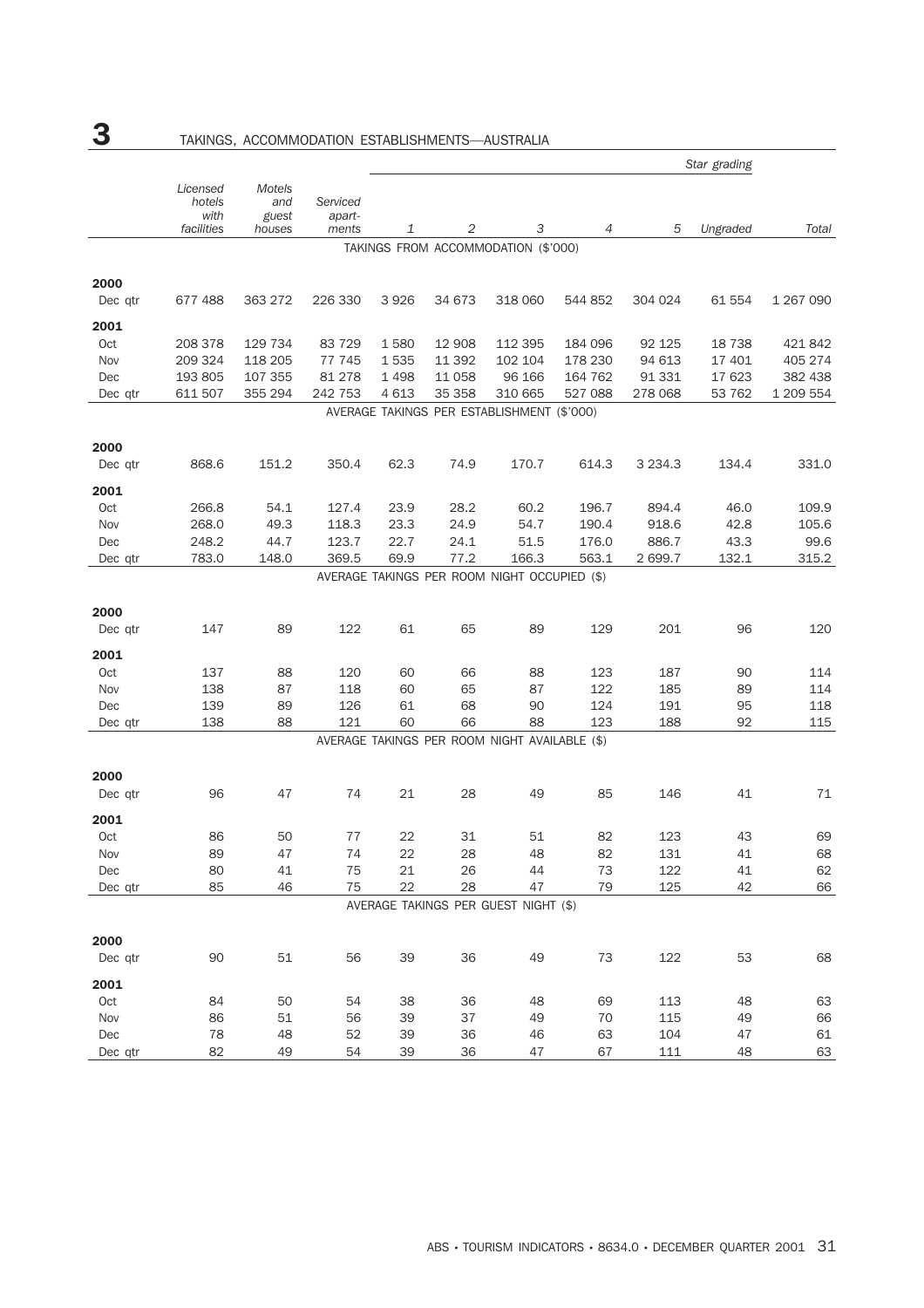#### NEW SOUTH WALES

Capacity The capacity of accommodation establishments with 15 or more rooms in New South Wales rose 1% in the December quarter 2001 compared to the December quarter 2000. The number of guest rooms in licensed hotels and serviced apartments increased by 3% and 2% respectively. The number of guest rooms in motels and guest houses declined by 1%.

Room nights occupied Room nights occupied fell 2% in original and trend terms and 3% in seasonally adjusted terms in the December quarter 2001 compared to the December quarter 2000.

QUARTERLY ROOM NIGHTS OCCUPIED, New South Wales



Notes: There is a break in series between December Quarter 1996 and March Quarter 1997 because of scope changes to STA. Refer to Explanatory Notes, paragraphs 3 to 7.

#### Takings from accommodation

Total takings from accommodation establishments fell 12% in the December quarter 2001 compared to the same period in 2000, after record highs during the Olympics. Takings from licensed hotels decreased 19%. Takings from motels also recorded a fall (5%), while takings from serviced apartments increased marginally.

#### AVERAGE TAKINGS PER ROOM NIGHT OCCUPIED, New South Wales: Trend



(a) between December Quarter 1996 and March Quarter 1997 because of scope changes to the STA. Refer to Explanatory Notes, paragraphs 3 to 7; and (b) between June Quarter and September Quarter 1999 because of a sudden sustained increase in takings from accommodation.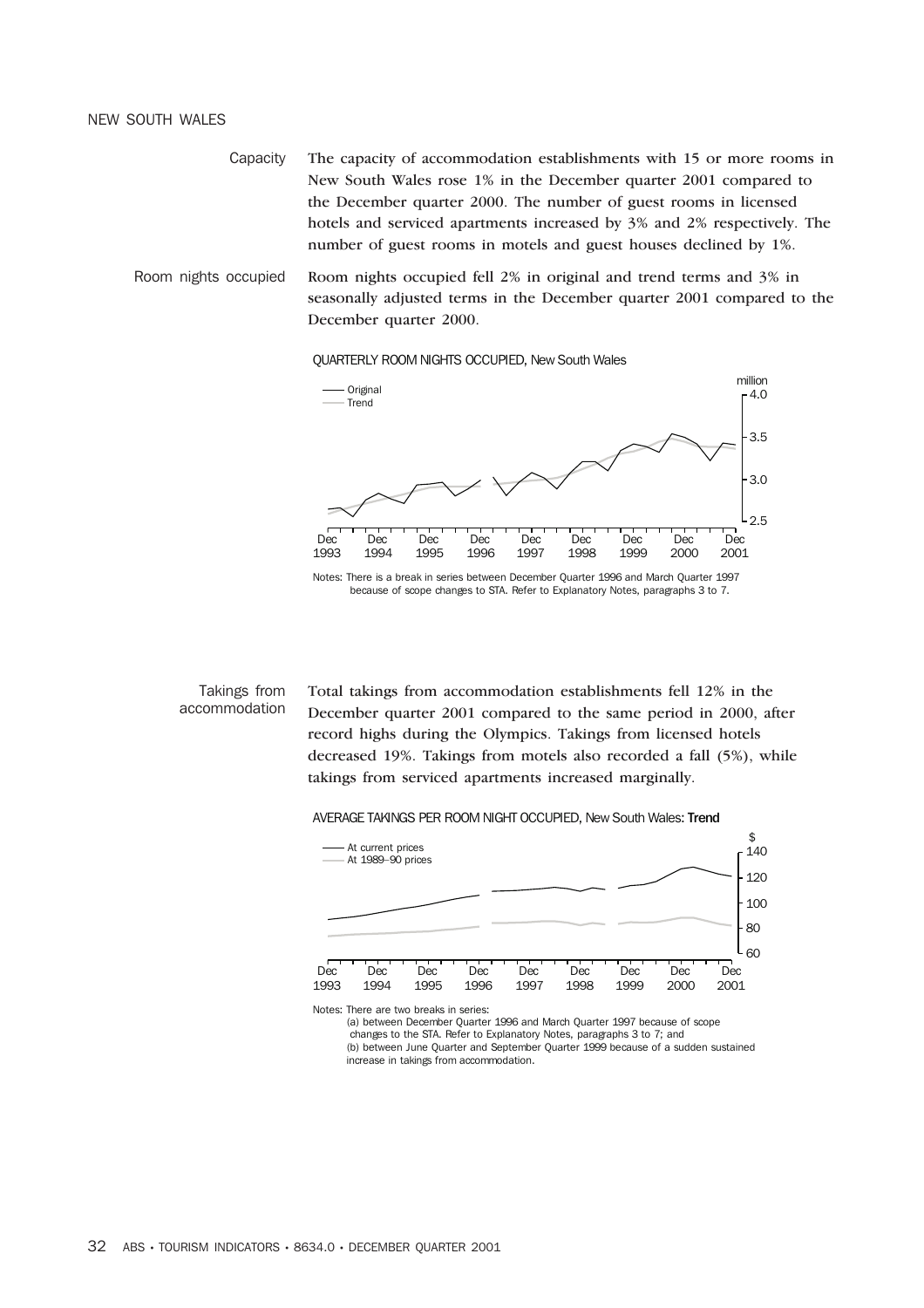|         |             | Room nights occupied(b) |             |             | Takings at current prices(b) |             | 11211 000111 1111220(0)<br>Takings at average 1989-90 prices(c) |                        |             |  |
|---------|-------------|-------------------------|-------------|-------------|------------------------------|-------------|-----------------------------------------------------------------|------------------------|-------------|--|
|         | Original    | Seasonally<br>adjusted  | Trend       | Original    | Seasonally<br>adjusted       | Trend       | Original                                                        | Seasonally<br>adjusted | Trend       |  |
|         | '000        | '000                    | '000        | \$m\$       | \$m                          | \$m\$       | \$m\$                                                           | \$m\$                  | \$m         |  |
| 1992    | 9 3 8 9.7   | 9 3 5 6.8               | 9 3 7 6 .0  | 812.6       | 810.1                        | 811.9       | 702.7                                                           | 702.9                  | 703.4       |  |
| 1993    | 10 065.0    | 10 061.2                | 10 050.7    | 863.7       | 863.4                        | 863.3       | 736.1                                                           | 735.9                  | 736.5       |  |
| 1994    | 10 817.2    | 10 807.6                | 10 787.6    | 972.9       | 972.2                        | 970.4       | 814.4                                                           | 814.0                  | 811.9       |  |
| 1995    | 11 363.4    | 11 358.6                | 11 385.4    | 1 0 9 7 . 1 | 1 0 9 6.9                    | 1 0 9 9.2   | 873.1                                                           | 873.1                  | 876.3       |  |
| 1996    | 11 654.7    | 11 670.7                | 11 662.6    | 1 209.5     | 1 2 1 1.5                    | 1 2 1 0.2   | 933.1                                                           | 933.1                  | 932.6       |  |
| 1997    | 11 887.0    | 11 869.1                | 11 857.3    | 1 303.6     | 1 3 0 4.7                    | 1 304.7     | 1 003.5                                                         | 1 003.2                | 1 001.5     |  |
| 1998    | 12 195.4    | 12 198.5                | 12 206.4    | 1 3 6 1.2   | 1 3 6 1.7                    | 1 3 5 7 . 1 | 1 0 3 5.5                                                       | 1 0 3 5 . 3            | 1 0 3 2.3   |  |
| 1999    | 13 081.1    | 13 095.0                | 13 073.9    | 1 4 6 3.7   | 1465.6                       | 1 4 6 6.9   | 1 0 9 5.0                                                       | 1 0 9 4.5              | 1 0 9 7 .0  |  |
| 2000    | 13 753.2    | 13 738.9                | 13 756.4    | 1808.2      | 1804.6                       | 1 656.0     | 1 291.8                                                         | 1 291.1                | 1 1 8 5 . 4 |  |
| 2001    | 13 484.6    | 13 508.8                | 13 529.4    | 1671.6      | 1675.8                       | 1686.5      | 1 1 4 3 . 4                                                     | 1 1 4 3 . 6            | 1 152.0     |  |
| 2000    |             |                         |             |             |                              |             |                                                                 |                        |             |  |
| Sep qtr | 3 543.3     | 3 5 5 2.6               | 3 4 8 4 .0  | 566.3       | 566.7                        | 426.5       | 398.0                                                           | 397.8                  | 302.2       |  |
| Dec qtr | 3 4 9 8.0   | 3 4 0 6.8               | 3 4 4 6.5   | 470.0       | 454.1                        | 438.2       | 328.9                                                           | 317.5                  | 305.3       |  |
| 2001    |             |                         |             |             |                              |             |                                                                 |                        |             |  |
| Mar qtr | 3 4 2 1.1   | 3 3 8 3.1               | 3 3 9 7 . 0 | 441.9       | 429.9                        | 436.2       | 304.9                                                           | 296.3                  | 300.9       |  |
| Jun qtr | 3 2 2 3 . 7 | 3 3 6 3 . 1             | 3 3 8 5.4   | 388.3       | 416.5                        | 425.9       | 266.1                                                           | 284.9                  | 291.6       |  |
| Sep qtr | 3 4 29.2    | 3 4 4 6.2               | 3 3 8 3 . 0 | 428.7       | 430.1                        | 416.3       | 292.8                                                           | 292.5                  | 282.9       |  |
| Dec qtr | 3 410.6     | 3 3 1 6.4               | 3 3 6 4 . 0 | 412.9       | 399.3                        | 408.2       | 279.5                                                           | 269.9                  | 276.6       |  |

# **4** HOTELS, MOTELS, GUEST HOUSES AND SERVICED APARTMENTS—NEW SOUTH WALES(a)

(a) There is a break in series between December quarter 1996 and March quarter 1997 because of scope changes in the STA. Refer to Explanatory Notes, paragraphs 3 to 7.

(b) For presentation purposes the quarterly seasonally adjusted estimates for room nights occupied and takings at current prices are derived by summing the relevant monthly figures, while the quarterly trend estimates are derived from these quarterly seasonally adjusted figures.

(c) The deflator used to revalue current price data in this table is the Sydney All Groups Consumer Price Index. See paragraphs 9 to 11 of the Explanatory Notes.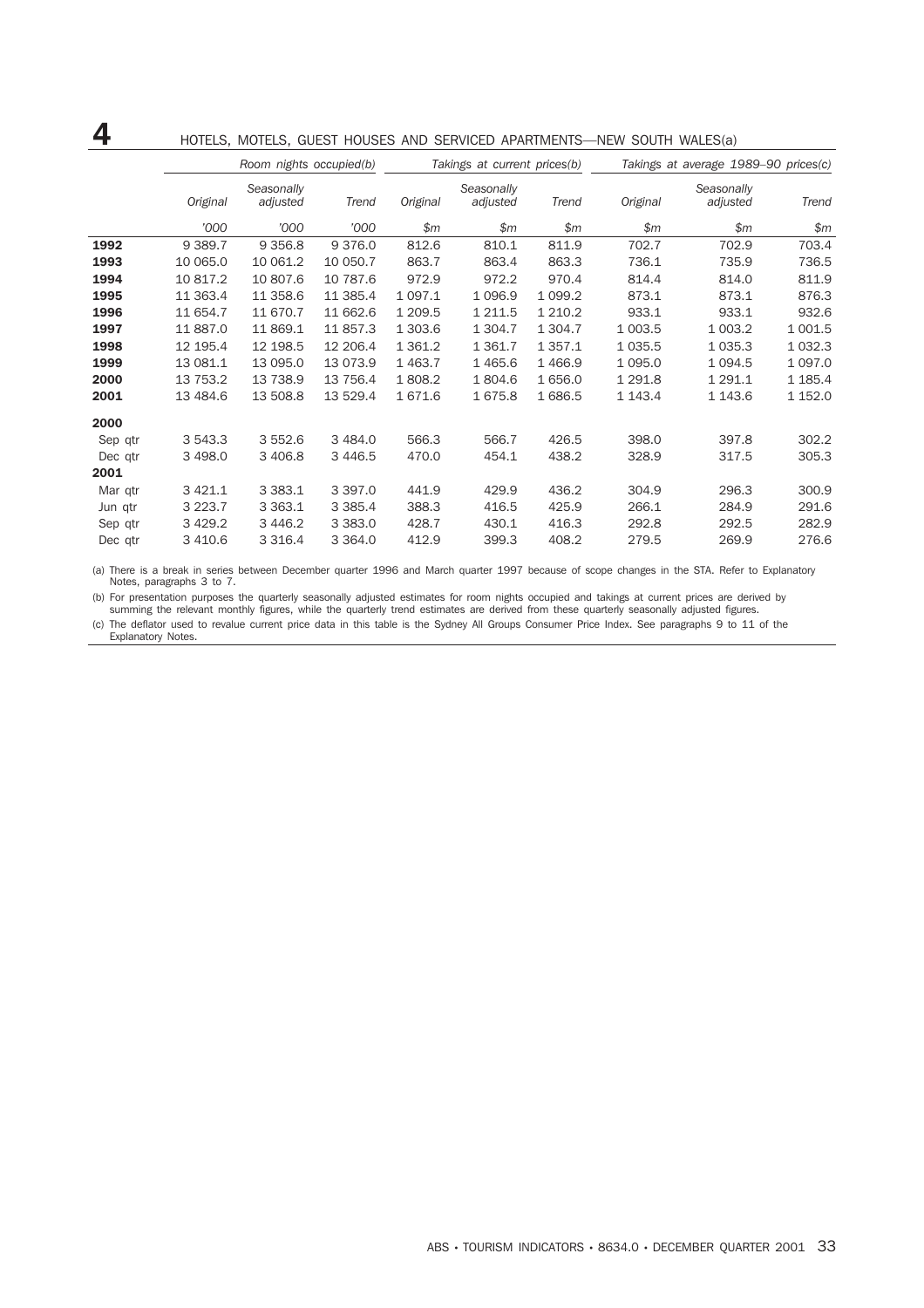|                         |                                          |                                         | Serviced<br>apart-<br>ments                            | Star grading |                |         |                |       |          |         |  |
|-------------------------|------------------------------------------|-----------------------------------------|--------------------------------------------------------|--------------|----------------|---------|----------------|-------|----------|---------|--|
|                         | Licensed<br>hotels<br>with<br>facilities | <b>Motels</b><br>and<br>guest<br>houses |                                                        | 1            | $\overline{2}$ | 3       | $\overline{4}$ | 5     | Ungraded | Total   |  |
|                         |                                          |                                         | ESTABLISHMENTS AND CAPACITY (no.)                      |              |                |         |                |       |          |         |  |
|                         |                                          |                                         |                                                        |              |                |         |                |       |          |         |  |
| Dec qtr 2000            |                                          |                                         |                                                        |              |                |         |                |       |          |         |  |
| Establishments          | 194                                      | 994                                     | 136                                                    | 31           | 178            | 702     | 220            | 24    | 169      | 1 3 2 4 |  |
| Guest rooms             | 24 355                                   | 33 107                                  | 7 3 6 6                                                | 1 1 9 9      | 5 1 1 9        | 25 4 65 | 20 7 24        | 6373  | 5948     | 64 828  |  |
| Rooms per establishment | 126                                      | 33                                      | 54                                                     | 39           | 29             | 36      | 94             | 266   | 35       | 49      |  |
| Dec qtr 2001            |                                          |                                         |                                                        |              |                |         |                |       |          |         |  |
| Establishments          | 201                                      | 990                                     | 135                                                    | 33           | 180            | 703     | 230            | 26    | 154      | 1 3 2 6 |  |
| Guest rooms             | 25 001                                   | 32 929                                  | 7 509                                                  | 1 2 6 7      | 5 2 6 0        | 25 737  | 21 374         | 6893  | 4 9 0 8  | 65 439  |  |
| Rooms per establishment | 124                                      | 33                                      | 56                                                     | 38           | 29             | 37      | 93             | 265   | 32       | 49      |  |
|                         |                                          |                                         | AVERAGE NIGHTLY ROOMS OCCUPIED PER ESTABLISHMENT (no.) |              |                |         |                |       |          |         |  |
| 2000                    |                                          |                                         |                                                        |              |                |         |                |       |          |         |  |
| Dec gtr                 | 84.7                                     | 17.4                                    | 31.4                                                   | 12.2         | 13.9           | 20.4    | 64.6           | 189.3 | 12.4     | 28.7    |  |
| 2001                    |                                          |                                         |                                                        |              |                |         |                |       |          |         |  |
| Oct                     | 75.2                                     | 18.9                                    | 33.4                                                   | 12.8         | 14.9           | 21.5    | 60.6           | 160.7 | 12.7     | 28.9    |  |
| Nov                     | 79.8                                     | 17.4                                    | 33.9                                                   | 12.9         | 13.5           | 20.1    | 62.6           | 178.1 | 12.3     | 28.6    |  |
| Dec                     | 75.2                                     | 15.7                                    | 34.1                                                   | 12.4         | 12.1           | 18.4    | 58.6           | 171.6 | 11.8     | 26.6    |  |
| Dec qtr                 | 76.7                                     | 17.3                                    | 33.8                                                   | 12.7         | 13.5           | 20.0    | 60.6           | 170.0 | 12.3     | 28.0    |  |
|                         |                                          |                                         | AVERAGE NIGHTLY GUESTS PER OCCUPIED ROOM (no.)         |              |                |         |                |       |          |         |  |
| 2000                    |                                          |                                         |                                                        |              |                |         |                |       |          |         |  |
| Dec qtr                 | 1.6                                      | 1.8                                     | 2.0                                                    | 1.5          | 1.8            | 1.8     | 1.6            | 1.6   | 1.7      | 1.7     |  |
| 2001                    |                                          |                                         |                                                        |              |                |         |                |       |          |         |  |
| <b>Oct</b>              | 1.6                                      | 1.8                                     | 2.0                                                    | 1.6          | 1.8            | 1.8     | 1.7            | 1.6   | 1.7      | 1.7     |  |
| Nov                     | 1.6                                      | 1.7                                     | 1.9                                                    | 1.6          | 1.7            | 1.8     | 1.6            | 1.6   | 1.7      | 1.7     |  |
| Dec                     | 1.7                                      | 1.9                                     | 2.3                                                    | 1.7          | 1.9            | 1.9     | 1.8            | 1.8   | 1.8      | 1.9     |  |
| Dec qtr                 | 1.6                                      | 1.8                                     | 2.1                                                    | 1.6          | 1.8            | 1.8     | 1.7            | 1.6   | 1.7      | 1.8     |  |
|                         |                                          |                                         | AVERAGE LENGTH OF STAY (days)                          |              |                |         |                |       |          |         |  |
| 2000                    |                                          |                                         |                                                        |              |                |         |                |       |          |         |  |
| Dec qtr                 | 2.6                                      | 1.7                                     | 3.2                                                    | 1.8          | 1.7            | 1.9     | 2.4            | 2.7   | 2.1      | 2.1     |  |
| 2001                    |                                          |                                         |                                                        |              |                |         |                |       |          |         |  |
| Oct                     | 2.4                                      | 1.6                                     | 3.2                                                    | 1.7          | 1.7            | 1.8     | 2.3            | 2.5   | 2.1      | 2.0     |  |
| Nov                     | 2.4                                      | 1.6                                     | 3.1                                                    | 1.5          | 1.7            | 1.8     | 2.3            | 2.4   | 2.0      | 2.0     |  |
| Dec                     | 2.4                                      | 1.6                                     | 3.7                                                    | 1.7          | 1.7            | 1.8     | 2.4            | 2.5   | 2.3      | 2.1     |  |
| Dec qtr                 | 2.4                                      | 1.6                                     | 3.3                                                    | 1.6          | 1.7            | 1.8     | 2.3            | 2.5   | 2.1      | 2.0     |  |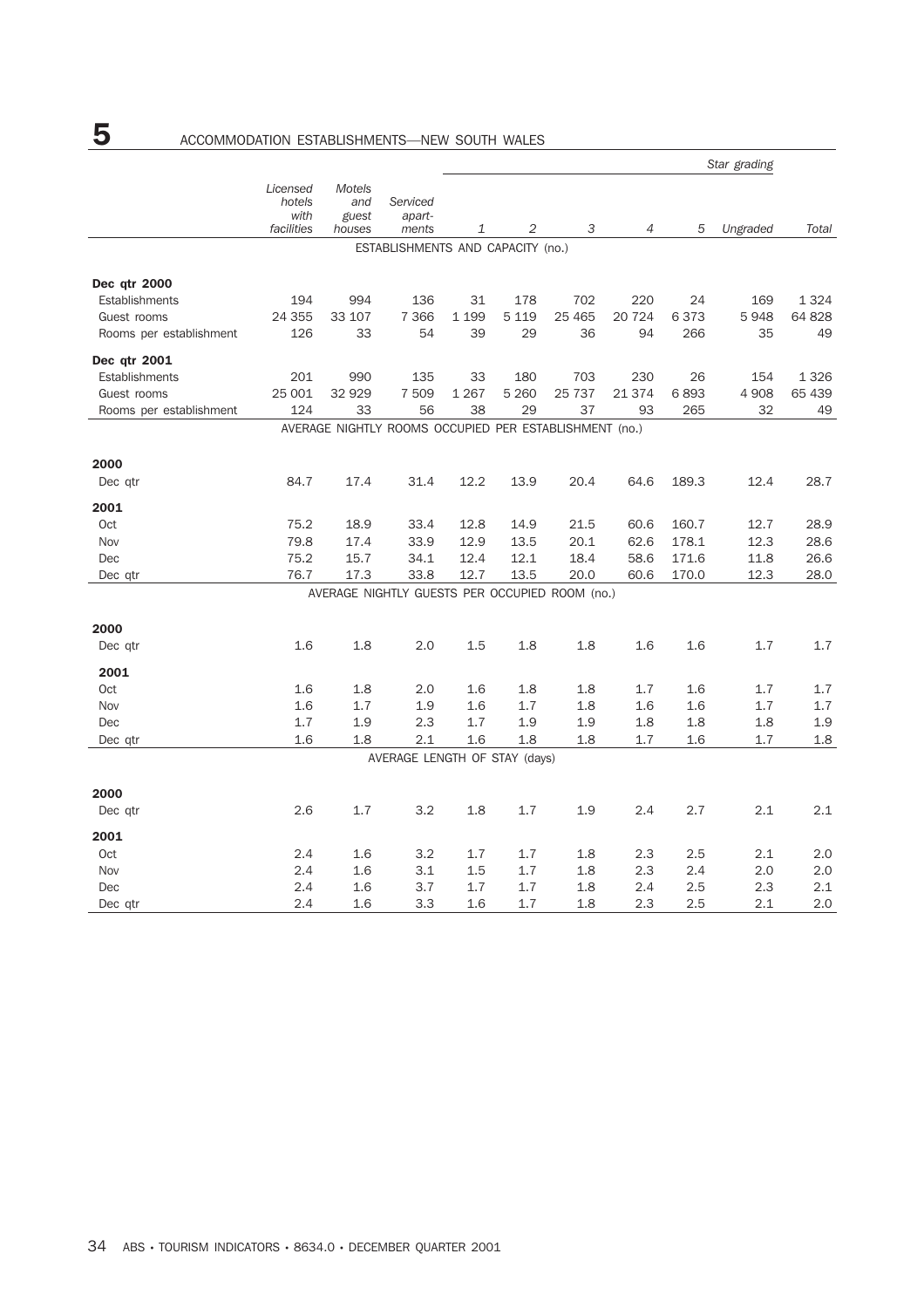|                 |                                          |                                  |                             | Star grading |         |                                               |         |           |          |         |  |
|-----------------|------------------------------------------|----------------------------------|-----------------------------|--------------|---------|-----------------------------------------------|---------|-----------|----------|---------|--|
|                 | Licensed<br>hotels<br>with<br>facilities | Motels<br>and<br>guest<br>houses | Serviced<br>apart-<br>ments | 1            | 2       | 3                                             | 4       | 5         | Ungraded | Total   |  |
|                 |                                          |                                  |                             |              |         | TAKINGS FROM ACCOMMODATION (\$'000)           |         |           |          |         |  |
| 2000            |                                          |                                  |                             |              |         |                                               |         |           |          |         |  |
| Dec qtr         | 261 047                                  | 148 898                          | 60 0 71                     | 2 3 6 5      | 15 255  | 126 401                                       | 197 120 | 110 348   | 18 5 28  | 470 017 |  |
| 2001            |                                          |                                  |                             |              |         |                                               |         |           |          |         |  |
| Oct             | 69 330                                   | 51 534                           | 19679                       | 819          | 5 4 1 1 | 41 7 2 7                                      | 59 286  | 28 0 34   | 5 2 6 6  | 140 543 |  |
| Nov             | 71 555                                   | 45 441                           | 18 9 84                     | 791          | 4 6 8 9 | 37 231                                        | 58 321  | 30 052    | 4895     | 135 980 |  |
| Dec             | 70 481                                   | 44 258                           | 21 589                      | 827          | 4585    | 37 0 28                                       | 57 508  | 31 29 6   | 5 0 8 4  | 136 327 |  |
| Dec qtr         | 211 366                                  | 141 233                          | 60 252                      | 2 4 3 7      | 14 685  | 115 986                                       | 175 114 | 89 382    | 15 2 46  | 412 850 |  |
|                 |                                          |                                  |                             |              |         | AVERAGE TAKINGS PER ESTABLISHMENT (\$'000)    |         |           |          |         |  |
|                 |                                          |                                  |                             |              |         |                                               |         |           |          |         |  |
| 2000<br>Dec qtr | 1 345.6                                  | 149.8                            | 441.7                       | 76.3         | 85.7    | 180.1                                         | 896.0   | 4597.8    | 109.6    | 355.0   |  |
| 2001            |                                          |                                  |                             |              |         |                                               |         |           |          |         |  |
| Oct             | 344.9                                    | 52.1                             | 145.8                       | 24.8         | 30.1    | 59.4                                          | 257.8   | 1078.2    | 34.2     | 106.0   |  |
| Nov             | 356.0                                    | 45.9                             | 140.6                       | 24.0         | 26.1    | 53.0                                          | 253.6   | 1 1 5 5.9 | 31.8     | 102.5   |  |
| Dec             | 350.7                                    | 44.7                             | 159.9                       | 25.1         | 25.5    | 52.7                                          | 250.0   | 1 203.7   | 33.0     | 102.8   |  |
| Dec qtr         | 1 0 5 1.6                                | 142.7                            | 446.3                       | 73.9         | 81.6    | 165.0                                         | 761.4   | 3 4 3 7.8 | 99.0     | 311.4   |  |
|                 |                                          |                                  |                             |              |         | AVERAGE TAKINGS PER ROOM NIGHT OCCUPIED (\$)  |         |           |          |         |  |
|                 |                                          |                                  |                             |              |         |                                               |         |           |          |         |  |
| 2000            |                                          |                                  |                             |              |         |                                               |         |           |          |         |  |
| Dec qtr         | 173                                      | 94                               | 153                         | 68           | 67      | 96                                            | 151     | 264       | 96       | 134     |  |
| 2001            |                                          |                                  |                             |              |         |                                               |         |           |          |         |  |
| Oct             | 148                                      | 89                               | 141                         | 62           | 65      | 89                                            | 137     | 217       | 87       | 118     |  |
| Nov             | 149                                      | 88                               | 138                         | 62           | 64      | 88                                            | 135     | 216       | 86       | 120     |  |
| Dec             | 152                                      | 92                               | 152                         | 65           | 68      | 93                                            | 139     | 226       | 93       | 125     |  |
| Dec qtr         | 150                                      | 90                               | 144                         | 63           | 66      | 90                                            | 137     | 220       | 88       | 121     |  |
|                 |                                          |                                  |                             |              |         | AVERAGE TAKINGS PER ROOM NIGHT AVAILABLE (\$) |         |           |          |         |  |
| 2000            |                                          |                                  |                             |              |         |                                               |         |           |          |         |  |
| Dec qtr         | 117                                      | 49                               | 89                          | 21           | 32      | 54                                            | 103     | 188       | 34       | 79      |  |
|                 |                                          |                                  |                             |              |         |                                               |         |           |          |         |  |
| 2001            |                                          |                                  |                             |              |         |                                               |         |           |          |         |  |
| Oct             | 90                                       | 51                               | 85                          | 21           | 33      | 52                                            | 90      | 131       | 35       | 69      |  |
| Nov             | 95                                       | 46                               | 84                          | 21           | 30      | 48                                            | 91      | 145       | 33       | 69      |  |
| Dec             | 92                                       | 44<br>47                         | 93<br>87                    | 21           | 28      | 46<br>49                                      | 88      | 147       | 34       | 68      |  |
| Dec qtr         | 92                                       |                                  |                             | 21           | 30      | AVERAGE TAKINGS PER GUEST NIGHT (\$)          | 89      | 141       | 34       | 69      |  |
|                 |                                          |                                  |                             |              |         |                                               |         |           |          |         |  |
| 2000            |                                          |                                  |                             |              |         |                                               |         |           |          |         |  |
| Dec qtr         | 110                                      | 53                               | 77                          | 45           | 37      | 53                                            | 91      | 169       | 56       | 79      |  |
| 2001            |                                          |                                  |                             |              |         |                                               |         |           |          |         |  |
| Oct             | 94                                       | 49                               | 70                          | 39           | 35      | 48                                            | 82      | 138       | 50       | 68      |  |
| Nov             | 94                                       | 52                               | 72                          | 38           | 37      | 50                                            | 83      | 137       | 51       | $71\,$  |  |
| Dec             | 89                                       | 49                               | 67                          | 39           | 36      | 48                                            | 77      | 127       | 52       | 68      |  |
| Dec qtr         | 92                                       | 50                               | 69                          | 39           | 36      | 49                                            | 81      | 134       | 51       | 69      |  |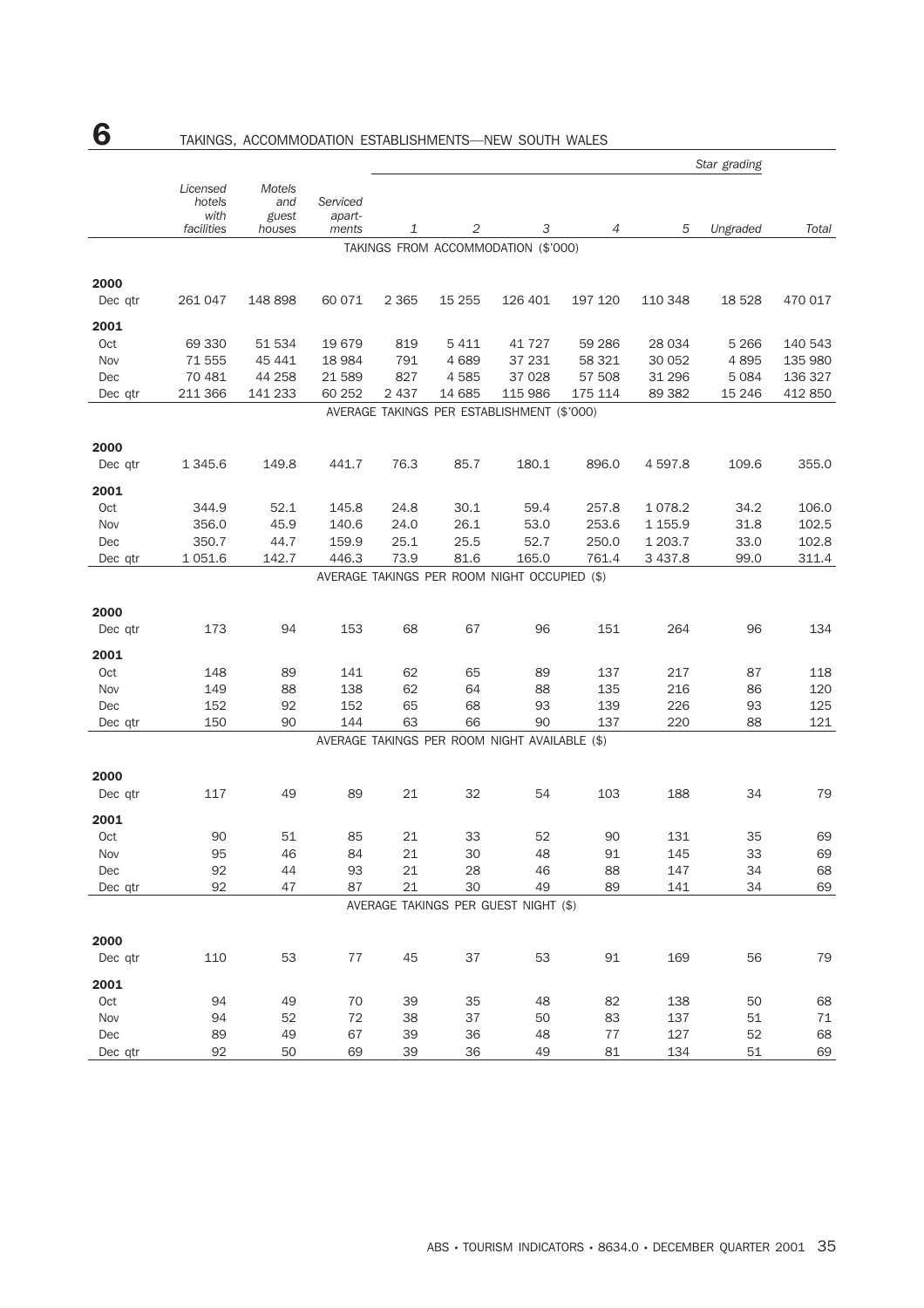#### VICTORIA

Capacity The total capacity of accommodation establishments with 15 or more rooms in Victoria rose 4% in the December quarter 2001 compared to the December quarter 2000. The number of rooms in licensed hotels and serviced apartments increased by 9% and 13% respectively, while rooms in motels and guest houses fell 1%.

Room nights occupied Room nights occupied increased by 3% in original and seasonally adjusted terms and by 2% in trend terms in the December quarter 2001 compared to the December quarter 2000.

QUARTERLY ROOM NIGHTS OCCUPIED, Victoria



Takings from accommodation Takings from accommodation increased 2% in the December quarter 2001 compared to the December quarter 2000. Serviced apartments and licensed hotels both recorded gains (8% and 1% respectively). Takings from motels and guest houses fell slightly. Average takings per room night occupied fell 2%.

#### AVERAGE TAKINGS PER ROOM NIGHT OCCUPIED, Victoria: Trend



Note: There is a break in series between December Quarter 1996 and March Quarter 1997 because of scope changes to STA. Refer to Explanatory Notes, paragraphs 3 to 7.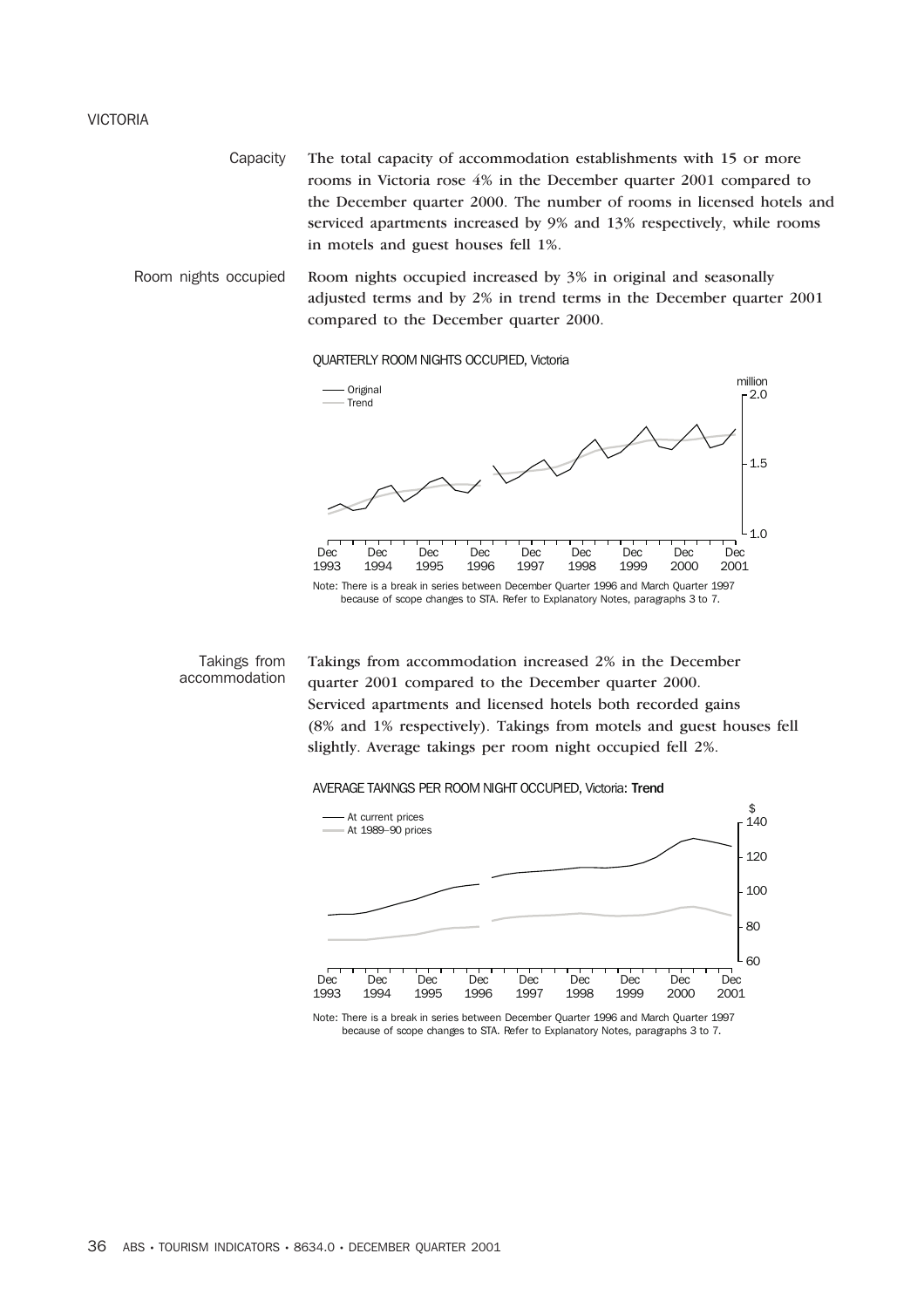## 7 HOTELS, MOTELS, GUEST HOUSES AND SERVICED APARTMENTS—VICTORIA(a)

|         |             | Room nights occupied(b) |           |          | Takings at current prices(b) |       | Takings at average 1989-90 prices(c) |                        |       |  |
|---------|-------------|-------------------------|-----------|----------|------------------------------|-------|--------------------------------------|------------------------|-------|--|
|         | Original    | Seasonally<br>adjusted  | Trend     | Original | Seasonally<br>adjusted       | Trend | Original                             | Seasonally<br>adjusted | Trend |  |
|         | '000        | '000                    | '000      | \$m      | \$m\$                        | \$m   | \$m\$                                | \$m                    | \$m\$ |  |
| 1992    | 4 3 6 7 . 6 | 4 3 5 9.1               | 4 3 6 6.1 | 382.5    | 382.0                        | 382.5 | 327.3                                | 327.3                  | 327.5 |  |
| 1993    | 4 4 9 0.5   | 4 4 9 7.5               | 4 4 9 8.1 | 391.6    | 392.8                        | 388.2 | 328.8                                | 329.6                  | 326.1 |  |
| 1994    | 4 890.8     | 4 8 9 5.1               | 4 8 9 4.5 | 432.5    | 432.7                        | 432.1 | 356.8                                | 356.6                  | 356.1 |  |
| 1995    | 5 248.4     | 5 2 5 9.5               | 5 255.6   | 497.7    | 499.3                        | 500.1 | 394.0                                | 395.5                  | 396.4 |  |
| 1996    | 5 411.1     | 5 4 1 0.0               | 5 4 1 0.9 | 555.7    | 556.6                        | 556.8 | 431.2                                | 430.4                  | 430.4 |  |
| 1997    | 5 7 5 4.2   | 5 7 6 1.7               | 5 7 6 6.1 | 634.9    | 635.7                        | 635.6 | 490.3                                | 491.6                  | 491.2 |  |
| 1998    | 6 0 16.7    | 6 0 27.2                | 6 0 27.4  | 681.0    | 682.4                        | 681.8 | 523.9                                | 524.8                  | 524.7 |  |
| 1999    | 6488.5      | 6497.8                  | 6 503.0   | 741.5    | 743.5                        | 744.2 | 561.5                                | 562.5                  | 563.5 |  |
| 2000    | 6709.9      | 6 701.0                 | 6 703.1   | 823.0    | 821.2                        | 823.0 | 595.4                                | 594.6                  | 594.7 |  |
| 2001    | 6813.2      | 6823.8                  | 6809.9    | 879.1    | 880.3                        | 877.1 | 609.9                                | 608.7                  | 607.7 |  |
| 2000    |             |                         |           |          |                              |       |                                      |                        |       |  |
| Sep qtr | 1 608.7     | 1 662.3                 | 1 677.3   | 207.4    | 209.7                        | 209.2 | 147.2                                | 147.4                  | 149.7 |  |
| Dec qtr | 1698.9      | 1 662.6                 | 1 674.7   | 217.3    | 214.0                        | 216.4 | 153.7                                | 152.6                  | 152.6 |  |
| 2001    |             |                         |           |          |                              |       |                                      |                        |       |  |
| Mar qtr | 1787.2      | 1 700.3                 | 1 684.6   | 241.4    | 224.7                        | 220.6 | 168.9                                | 156.7                  | 154.5 |  |
| Jun qtr | 1619.6      | 1 694.9                 | 1 700.1   | 202.6    | 220.1                        | 220.6 | 141.0                                | 153.1                  | 153.6 |  |
| Sep qtr | 1 649.2     | 1 709.2                 | 1 709.6   | 214.1    | 217.1                        | 219.0 | 148.3                                | 150.8                  | 151.0 |  |
| Dec qtr | 1757.3      | 1 7 1 9.4               | 1 7 1 5.6 | 221.0    | 218.3                        | 216.9 | 151.7                                | 148.1                  | 148.5 |  |

(a) There is a break in series between December quarter 1996 and March quarter 1997 because of scope changes in the STA. Refer to Explanatory Notes, paragraphs 3 to 7.

(b) For presentation purposes the quarterly seasonally adjusted estimates for room nights occupied and takings at current prices are derived by summing the relevant monthly figures, while the quarterly trend estimates are derived from these quarterly seasonally adjusted figures.

(c) The deflator used to revalue current price data in this table is the Melbourne All Groups Consumer Price Index. See paragraphs 9 to 11 of the Explanatory Notes.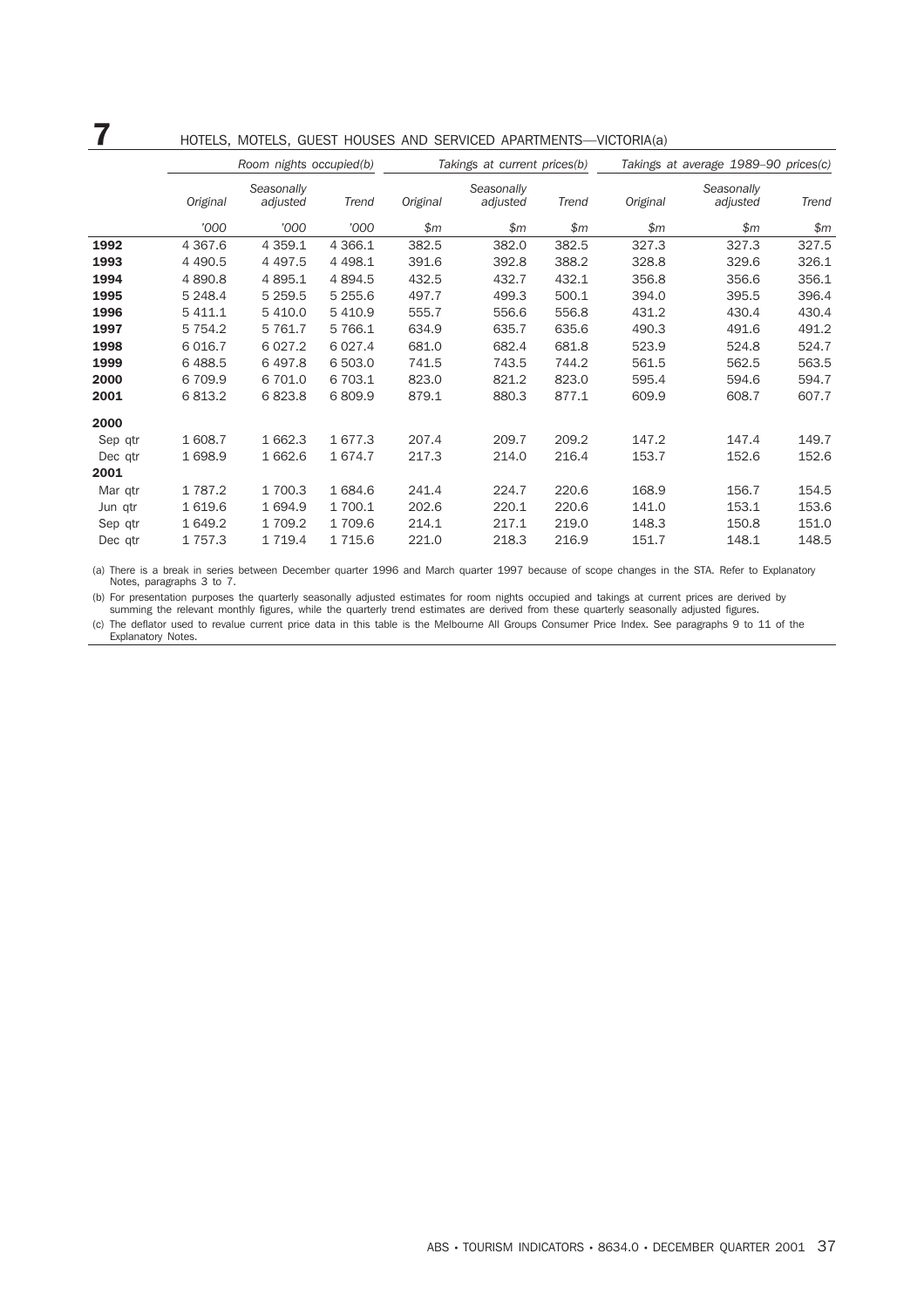|                         |                                          |                                         |                                                        |      |      |        |         |         | Star grading |        |
|-------------------------|------------------------------------------|-----------------------------------------|--------------------------------------------------------|------|------|--------|---------|---------|--------------|--------|
|                         | Licensed<br>hotels<br>with<br>facilities | <b>Motels</b><br>and<br>guest<br>houses | Serviced<br>apart-<br>ments                            | 1    | 2    | 3      | 4       | 5       | Ungraded     | Total  |
|                         |                                          |                                         | ESTABLISHMENTS AND CAPACITY (no.)                      |      |      |        |         |         |              |        |
|                         |                                          |                                         |                                                        |      |      |        |         |         |              |        |
| Dec qtr 2000            |                                          |                                         |                                                        |      |      |        |         |         |              |        |
| Establishments          | 126                                      | 498                                     | 77                                                     | 8    | 70   | 368    | 193     | 16      | 46           | 701    |
| Guest rooms             | 11 433                                   | 15 589                                  | 4 1 3 3                                                | 259  | 1806 | 11 486 | 12 3 32 | 3576    | 1696         | 31 155 |
| Rooms per establishment | 91                                       | 31                                      | 54                                                     | 32   | 26   | 31     | 64      | 224     | 37           | 44     |
| Dec qtr 2001            |                                          |                                         |                                                        |      |      |        |         |         |              |        |
| Establishments          | 130                                      | 497                                     | 84                                                     | 8    | 67   | 372    | 203     | 20      | 41           | 711    |
| Guest rooms             | 12 4 24                                  | 15 4 45                                 | 4679                                                   | 314  | 1728 | 11 722 | 12 975  | 4 1 8 8 | 1621         | 32 548 |
| Rooms per establishment | 96                                       | 31                                      | 56                                                     | 39   | 26   | 32     | 64      | 209     | 40           | 46     |
|                         |                                          |                                         | AVERAGE NIGHTLY ROOMS OCCUPIED PER ESTABLISHMENT (no.) |      |      |        |         |         |              |        |
| 2000                    |                                          |                                         |                                                        |      |      |        |         |         |              |        |
| Dec gtr                 | 62.4                                     | 15.5                                    | 37.7                                                   | 15.4 | 8.8  | 16.0   | 42.9    | 167.1   | 19.8         | 26.4   |
|                         |                                          |                                         |                                                        |      |      |        |         |         |              |        |
| 2001                    |                                          |                                         |                                                        |      |      |        |         |         |              |        |
| Oct                     | 62.9                                     | 16.4                                    | 39.5                                                   | 20.4 | 8.7  | 17.1   | 43.0    | 146.3   | 21.6         | 27.6   |
| Nov                     | 70.8                                     | 16.7                                    | 42.4                                                   | 21.9 | 9.2  | 17.5   | 46.0    | 174.0   | 22.6         | 29.6   |
| Dec                     | 54.3                                     | 13.6                                    | 34.9                                                   | 19.9 | 8.3  | 14.5   | 36.2    | 128.6   | 17.4         | 23.5   |
| Dec qtr                 | 62.6                                     | 15.5                                    | 38.9                                                   | 20.7 | 8.7  | 16.3   | 41.7    | 149.4   | 20.5         | 26.9   |
|                         |                                          |                                         | AVERAGE NIGHTLY GUESTS PER OCCUPIED ROOM (no.)         |      |      |        |         |         |              |        |
| 2000                    |                                          |                                         |                                                        |      |      |        |         |         |              |        |
| Dec gtr                 | 1.5                                      | 1.7                                     | 1.9                                                    | 1.7  | 1.8  | 1.8    | 1.6     | 1.5     | 1.7          | 1.7    |
| 2001                    |                                          |                                         |                                                        |      |      |        |         |         |              |        |
| Oct                     | 1.5                                      | 1.7                                     | 1.9                                                    | 1.3  | 1.8  | 1.8    | 1.7     | 1.5     | 1.7          | 1.7    |
| Nov                     | 1.5                                      | 1.7                                     | 1.9                                                    | 1.3  | 1.8  | 1.8    | 1.7     | 1.4     | 1.8          | 1.7    |
| Dec                     | 1.6                                      | 1.8                                     | 2.1                                                    | 1.2  | 1.9  | 1.9    | 1.8     | 1.6     | 2.0          | 1.8    |
| Dec qtr                 | 1.6                                      | 1.7                                     | 1.9                                                    | 1.3  | 1.8  | 1.8    | 1.7     | 1.5     | 1.8          | 1.7    |
|                         |                                          |                                         | AVERAGE LENGTH OF STAY (days)                          |      |      |        |         |         |              |        |
|                         |                                          |                                         |                                                        |      |      |        |         |         |              |        |
| 2000                    |                                          |                                         |                                                        |      |      |        |         |         |              |        |
| Dec qtr                 | 2.1                                      | 1.7                                     | 3.2                                                    | 1.7  | 1.7  | 1.9    | 2.0     | 2.3     | 2.7          | 2.0    |
| 2001                    |                                          |                                         |                                                        |      |      |        |         |         |              |        |
| Oct                     | 2.2                                      | 1.7                                     | 3.4                                                    | 1.5  | 1.7  | 1.9    | 2.2     | 2.4     | 2.7          | 2.1    |
| Nov                     | 2.3                                      | 1.7                                     | 3.3                                                    | 1.4  | 1.7  | 1.9    | 2.2     | 2.5     | 2.9          | 2.1    |
| Dec                     | 2.2                                      | 1.7                                     | 3.4                                                    | 1.4  | 1.7  | 1.9    | $2.2\,$ | 2.3     | 2.8          | 2.1    |
| Dec qtr                 | 2.2                                      | 1.7                                     | 3.4                                                    | 1.4  | 1.7  | 1.9    | 2.2     | 2.4     | 2.8          | 2.1    |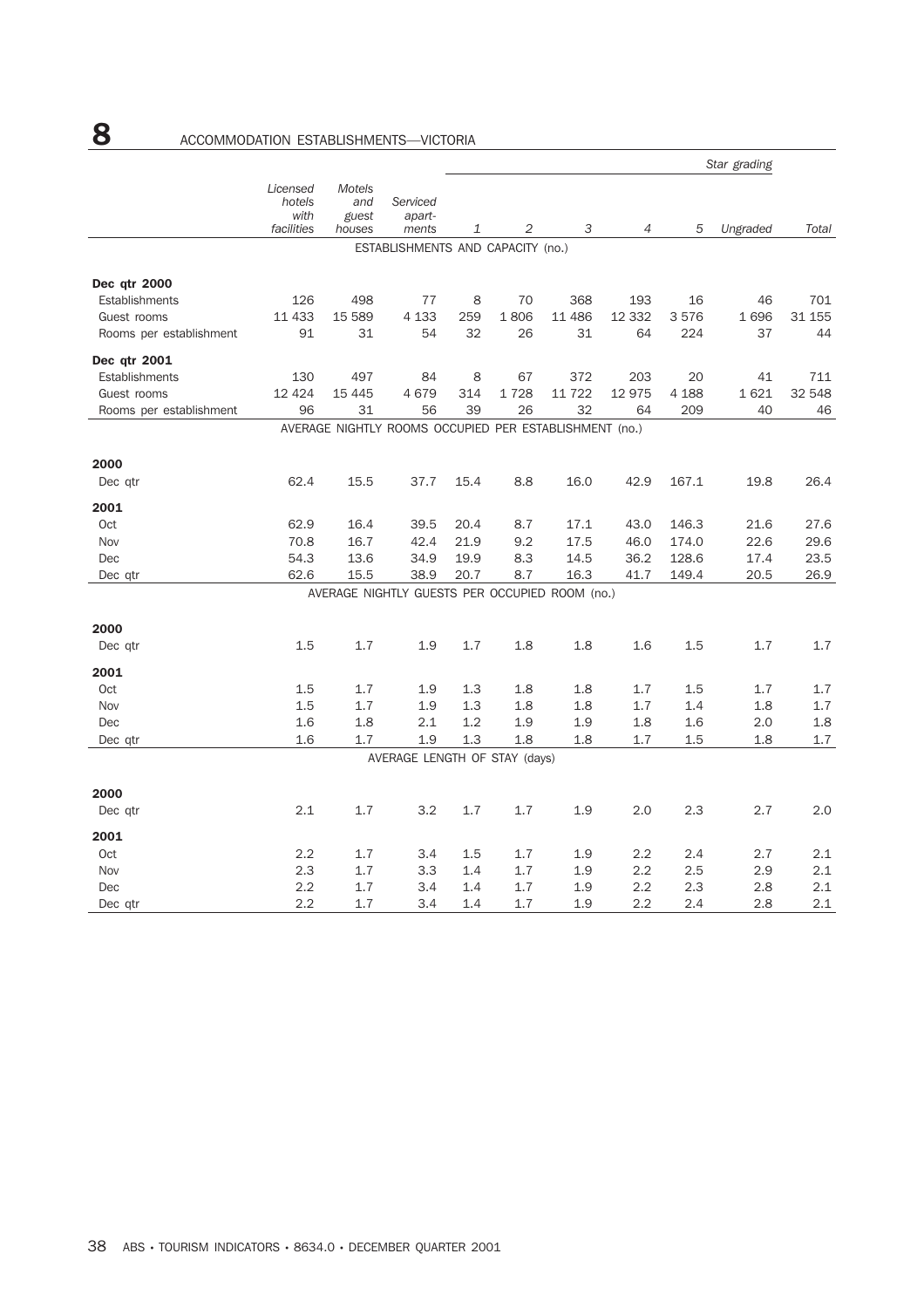|         |                                          |                                  | Star grading                |       |         |                                               |                |             |          |         |
|---------|------------------------------------------|----------------------------------|-----------------------------|-------|---------|-----------------------------------------------|----------------|-------------|----------|---------|
|         | Licensed<br>hotels<br>with<br>facilities | Motels<br>and<br>guest<br>houses | Serviced<br>apart-<br>ments | 1     | 2       | 3                                             | $\overline{4}$ | 5           | Ungraded | Total   |
|         |                                          |                                  |                             |       |         | TAKINGS FROM ACCOMMODATION (\$'000)           |                |             |          |         |
| 2000    |                                          |                                  |                             |       |         |                                               |                |             |          |         |
| Dec qtr | 111 763                                  | 65 804                           | 39 696                      | 623   | 3 5 6 6 | 46 076                                        | 100 840        | 54 343      | 11815    | 217 263 |
| 2001    |                                          |                                  |                             |       |         |                                               |                |             |          |         |
| Oct     | 37923                                    | 23 0 21                          | 14 4 93                     | 312   | 1 1 4 4 | 17 047                                        | 34 846         | 18 4 64     | 3 6 2 4  | 75 436  |
| Nov     | 43 3 84                                  | 23 017                           | 15 700                      | 316   | 1 2 1 4 | 17 3 68                                       | 36974          | 22 3 18     | 3 9 1 1  | 82 101  |
| Dec     | 31 459                                   | 19 3 32                          | 12 648                      | 279   | 1 1 4 6 | 14 7 34                                       | 28 4 7 6       | 15 766      | 3 0 3 8  | 63 439  |
| Dec qtr | 112 766                                  | 65 370                           | 42 841                      | 907   | 3 5 0 3 | 49 149                                        | 100 296        | 56 549      | 10 573   | 220 977 |
|         |                                          |                                  |                             |       |         | AVERAGE TAKINGS PER ESTABLISHMENT (\$'000)    |                |             |          |         |
| 2000    |                                          |                                  |                             |       |         |                                               |                |             |          |         |
| Dec qtr | 887.0                                    | 132.1                            | 515.5                       | 77.9  | 50.9    | 125.2                                         | 522.5          | 3 3 9 6.4   | 256.8    | 309.9   |
| 2001    |                                          |                                  |                             |       |         |                                               |                |             |          |         |
| Oct     | 291.7                                    | 46.3                             | 172.5                       | 39.0  | 17.1    | 45.8                                          | 171.7          | 923.2       | 88.4     | 106.1   |
| Nov     | 333.7                                    | 46.3                             | 186.9                       | 39.5  | 18.1    | 46.7                                          | 182.1          | 1 1 1 5.9   | 95.4     | 115.5   |
| Dec     | 242.0                                    | 38.9                             | 150.6                       | 34.9  | 17.1    | 39.6                                          | 140.3          | 788.3       | 74.1     | 89.2    |
| Dec qtr | 867.4                                    | 131.5                            | 510.0                       | 113.4 | 52.3    | 132.1                                         | 494.1          | 2 8 2 7 . 4 | 257.9    | 310.8   |
|         |                                          |                                  |                             |       |         | AVERAGE TAKINGS PER ROOM NIGHT OCCUPIED (\$)  |                |             |          |         |
| 2000    |                                          |                                  |                             |       |         |                                               |                |             |          |         |
| Dec qtr | 155                                      | 93                               | 149                         | 55    | 64      | 85                                            | 132            | 221         | 144      | 128     |
|         |                                          |                                  |                             |       |         |                                               |                |             |          |         |
| 2001    |                                          |                                  |                             |       |         |                                               |                |             |          |         |
| Oct     | 150                                      | 92                               | 141                         | 62    | 63      | 87                                            | 129            | 204         | 134      | 124     |
| Nov     | 158                                      | 92                               | 147                         | 60    | 66      | 89                                            | 132            | 214         | 143      | 130     |
| Dec     | 144                                      | 92                               | 139                         | 57    | 67      | 88                                            | 125            | 198         | 139      | 122     |
| Dec qtr | 151                                      | 92                               | 143                         | 59    | 65      | 88                                            | 129            | 206         | 139      | 126     |
|         |                                          |                                  |                             |       |         | AVERAGE TAKINGS PER ROOM NIGHT AVAILABLE (\$) |                |             |          |         |
| 2000    |                                          |                                  |                             |       |         |                                               |                |             |          |         |
| Dec qtr | 107                                      | 46                               | 104                         | 26    | 22      | 44                                            | 89             | 165         | 77       | 76      |
| 2001    |                                          |                                  |                             |       |         |                                               |                |             |          |         |
| Oct     | 99                                       | 48                               | 100                         | 32    | 21      | 47                                            | 87             | 142         | 73       | 75      |
| Nov     | 117                                      | 50                               | 112                         | 34    | 23      | 49                                            | 95             | 178         | 82       | 84      |
| Dec     | 82                                       | 40                               | 87                          | 29    | 21      | 41                                            | 71             | 121         | 61       | 63      |
| Dec qtr | 99                                       | 46                               | 100                         | 31    | 22      | 46                                            | 84             | 147         | 72       | 74      |
|         |                                          |                                  |                             |       |         | AVERAGE TAKINGS PER GUEST NIGHT (\$)          |                |             |          |         |
| 2000    |                                          |                                  |                             |       |         |                                               |                |             |          |         |
| Dec qtr | 101                                      | 53                               | 80                          | 33    | 35      | 47                                            | 82             | 152         | 83       | 77      |
| 2001    |                                          |                                  |                             |       |         |                                               |                |             |          |         |
| Oct     | 98                                       | 53                               | 75                          | 47    | 34      | 50                                            | 77             | 139         | 78       | 74      |
| Nov     | 104                                      | 54                               | 78                          | 47    | 37      | 51                                            | 79             | 149         | 80       | 79      |
| Dec     | 88                                       | 51                               | 67                          | 45    | 36      | 47                                            | 70             | 125         | 70       | 68      |
| Dec qtr | 97                                       | 53                               | 73                          | 47    | 36      | 49                                            | 76             | 138         | 76       | 74      |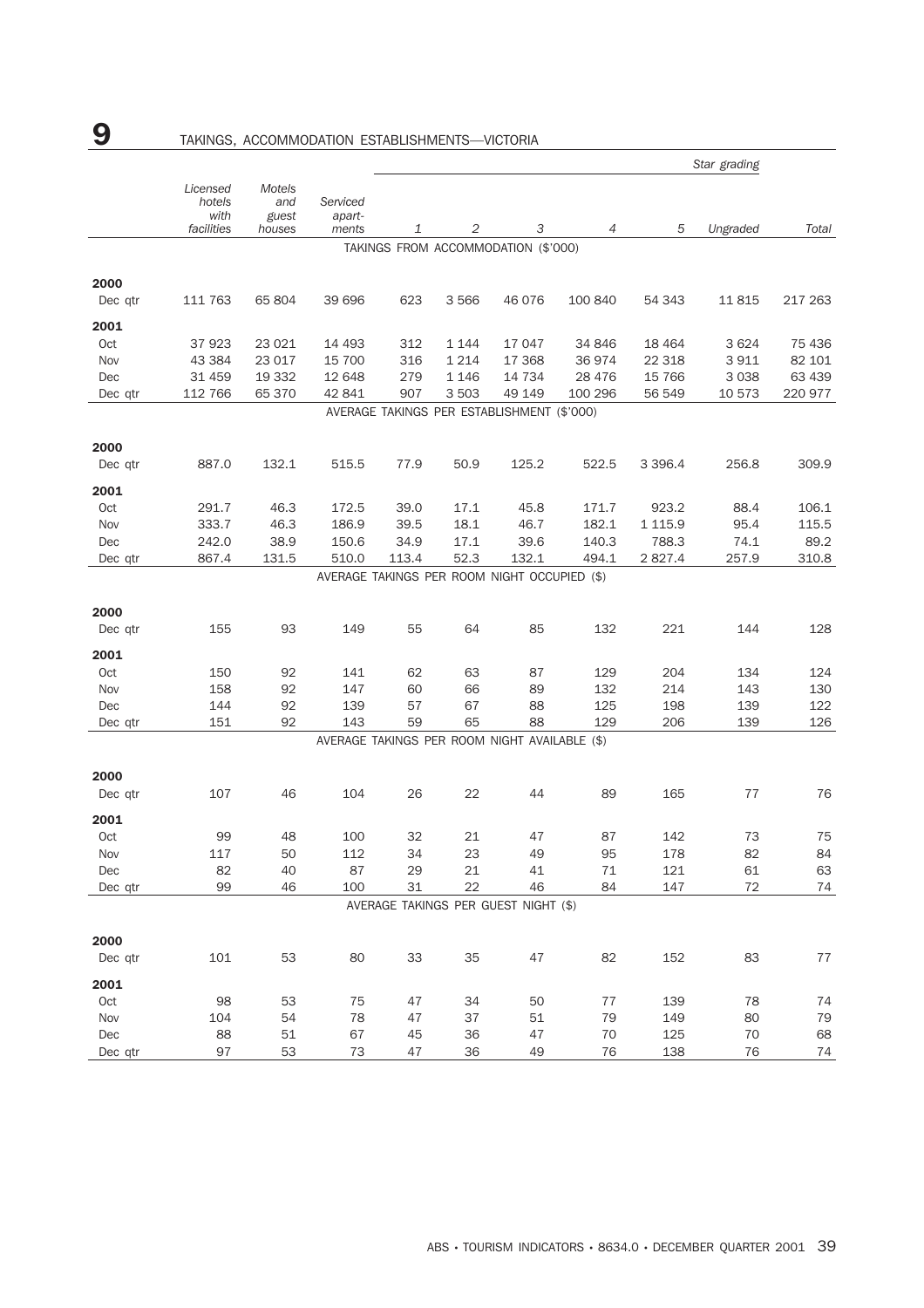### QUEENSLAND

Capacity The number of establishments with 15 or more rooms in Queensland rose 1% between the December quarter 2000 and the December quarter 2001. Capacity increased 2%, with increases recorded for all accommodation types.

Room nights occupied Room nights occupied during the December quarter 2001 increased slightly in original (up 1%), trend (up 2%) and seasonally adjusted (up 1%) terms compared to the December quarter 2000.

QUARTERLY ROOM NIGHTS OCCUPIED, Queensland



Average nightly rooms occupied per establishment Average nightly rooms occupied per establishment fell marginally in the December quarter 2001 compared with the December quarter 2000, driven by a 4% fall in average nightly rooms occupied in hotels. Average nightly rooms occupied per establishment increased for serviced apartments (up 7%) and motels (up 2%).

Takings from accommodation

In the December quarter 2001, takings from accommodation increased 1% on the December quarter 2000. Takings from serviced apartments rose 12% while takings from motels and guest houses increased 3%. Takings from licensed hotels fell 5%.

### AVERAGE TAKINGS PER ROOM NIGHT OCCUPIED, Queensland: Trend



because of scope changes to STA. Refer to Explanatory Notes, paragraphs 3 to 7.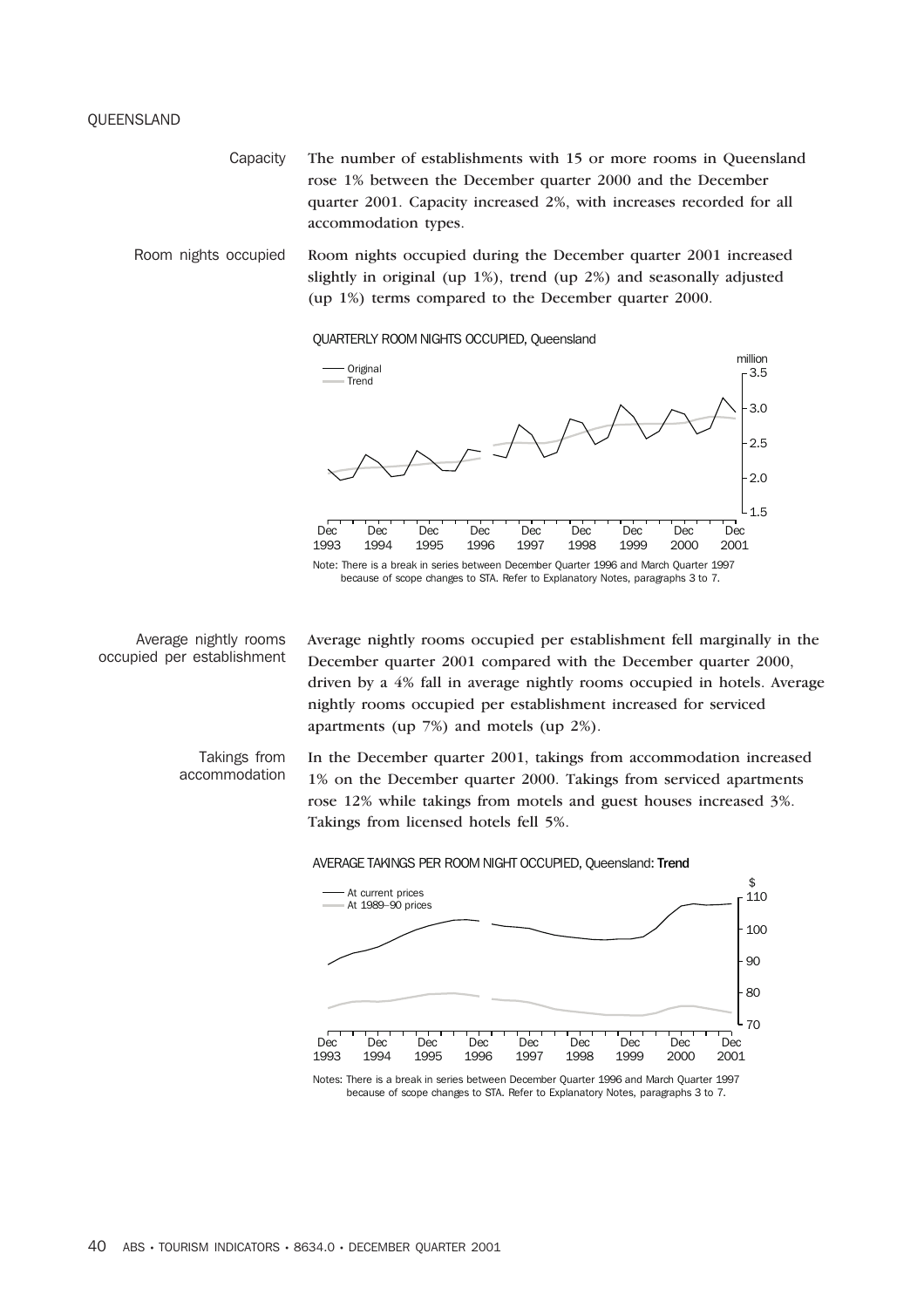## 10 HOTELS, MOTELS, GUEST HOUSES AND SERVICED APARTMENTS—QUEENSLAND(a)

|         |           | Room nights occupied(b) |            |             | Takings at current prices(b) |             | Takings at average 1989-90 prices(c) |            |       |  |
|---------|-----------|-------------------------|------------|-------------|------------------------------|-------------|--------------------------------------|------------|-------|--|
|         |           | Seasonally              |            |             | Seasonally                   |             |                                      | Seasonally |       |  |
|         | Original  | adjusted                | Trend      | Original    | adjusted                     | Trend       | Original                             | adjusted   | Trend |  |
|         | '000      | '000                    | '000       | \$m\$       | \$m\$                        | \$m\$       | \$m                                  | \$m        | \$m\$ |  |
| 1992    | 7 2 2 4.9 | 7 191.7                 | 7 236.8    | 609.4       | 605.9                        | 610.0       | 528.8                                | 527.6      | 530.9 |  |
| 1993    | 8 0 8 9.6 | 8 0 8 8.3               | 8 0 7 5 .0 | 702.5       | 701.4                        | 701.5       | 596.3                                | 595.5      | 595.5 |  |
| 1994    | 8 5 6 6.7 | 8 5 6 4.8               | 8 5 6 2.4  | 797.1       | 796.4                        | 795.4       | 661.9                                | 661.6      | 660.1 |  |
| 1995    | 8 7 5 3.9 | 8 7 5 5.3               | 8 7 6 1.2  | 866.1       | 865.1                        | 866.5       | 687.5                                | 686.6      | 688.7 |  |
| 1996    | 9 0 23.1  | 9 0 0 7.8               | 9 0 0 8.2  | 928.2       | 926.7                        | 925.4       | 718.5                                | 717.8      | 716.3 |  |
| 1997    | 10 034.9  | 10 021.6                | 9992.7     | 1 0 1 2.1   | 1 0 1 0.3                    | 1 008.8     | 778.2                                | 777.0      | 775.8 |  |
| 1998    | 10 317.9  | 10 295.0                | 10 303.3   | 1 0 1 5 .0  | 1011.8                       | 1 0 1 0.6   | 772.3                                | 770.4      | 770.3 |  |
| 1999    | 11 014.0  | 11 004.2                | 11 0 15.4  | 1 0 68.9    | 1 0 6 7 .9                   | 1 0 67.3    | 806.1                                | 805.0      | 805.4 |  |
| 2000    | 11 149.5  | 11 132.1                | 11 139.8   | 1 1 4 6 . 1 | 1 1 38.8                     | 1 141.2     | 827.9                                | 826.9      | 828.5 |  |
| 2001    | 11 457.1  | 11 467.1                | 11 466.7   | 1 2 3 4.8   | 1 2 3 6.1                    | 1 2 3 7 . 3 | 857.2                                | 857.9      | 858.1 |  |
| 2000    |           |                         |            |             |                              |             |                                      |            |       |  |
| Sep qtr | 2 9 8 2.4 | 2 7 2 2.1               | 2 7 8 1.5  | 313.9       | 290.8                        | 290.2       | 222.8                                | 207.8      | 208.6 |  |
| Dec qtr | 2 9 1 9.7 | 2 801.6                 | 2 7 9 6.3  | 326.5       | 300.8                        | 300.1       | 231.1                                | 211.6      | 212.2 |  |
| 2001    |           |                         |            |             |                              |             |                                      |            |       |  |
| Mar qtr | 2 635.3   | 2839.8                  | 2844.6     | 288.3       | 305.9                        | 307.3       | 202.5                                | 216.4      | 215.8 |  |
| Jun qtr | 2 7 2 0.6 | 2 906.0                 | 2883.9     | 280.2       | 312.1                        | 310.6       | 194.9                                | 216.6      | 216.7 |  |
| Sep qtr | 3 155.7   | 2899.7                  | 2880.3     | 336.6       | 313.5                        | 310.7       | 233.7                                | 217.8      | 214.6 |  |
| Dec qtr | 2 945.6   | 2821.7                  | 2858.0     | 329.7       | 304.7                        | 308.8       | 226.1                                | 207.0      | 210.9 |  |

(a) There is a break in series between December quarter 1996 and March quarter 1997 because of scope changes in the STA. Refer to Explanatory Notes, paragraphs 3 to 7.

(b) For presentation purposes the quarterly seasonally adjusted estimates for room nights occupied and takings at current prices are derived by summing the relevant monthly figures, while the quarterly trend estimates are derived from these quarterly seasonally adjusted figures.

(c) The deflator used to revalue current price data in this table is the Brisbane All Groups Consumer Price Index. See paragraphs 9 to 11 of the Explanatory Notes.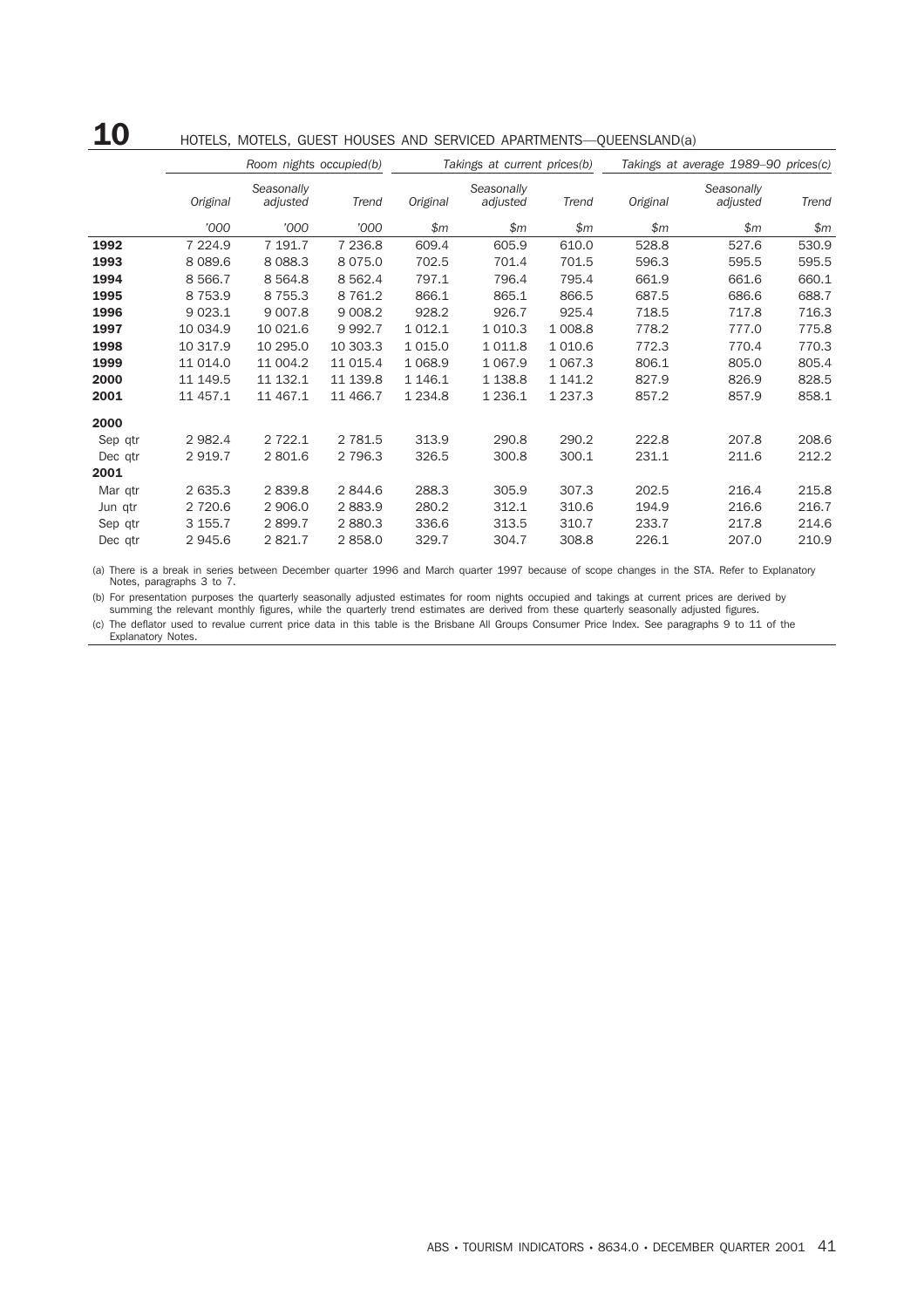# 11 ACCOMMODATION ESTABLISHMENTS-QUEENSLAND

|                         |                                          |                                  |                                                        |            |            |            |            |            | Star grading |            |
|-------------------------|------------------------------------------|----------------------------------|--------------------------------------------------------|------------|------------|------------|------------|------------|--------------|------------|
|                         | Licensed<br>hotels<br>with<br>facilities | Motels<br>and<br>guest<br>houses | Serviced<br>apart-<br>ments                            | 1          | 2          | 3          | 4          | 5          | Ungraded     | Total      |
|                         |                                          |                                  | ESTABLISHMENTS AND CAPACITY (no.)                      |            |            |            |            |            |              |            |
|                         |                                          |                                  |                                                        |            |            |            |            |            |              |            |
| Dec qtr 2000            |                                          |                                  |                                                        |            |            |            |            |            |              |            |
| Establishments          | 172                                      | 515                              | 273                                                    | 9          | 99         | 417        | 293        | 31         | 111          | 960        |
| Guest rooms             | 20 584                                   | 18 4 65                          | 13 304                                                 | 209        | 2 4 6 5    | 15 4 43    | 21933      | 8025       | 4 2 7 8      | 52 353     |
| Rooms per establishment | 120                                      | 36                               | 49                                                     | 23         | 25         | 37         | 75         | 259        | 39           | 55         |
| Dec qtr 2001            |                                          |                                  |                                                        |            |            |            |            |            |              |            |
| Establishments          | 169                                      | 520                              | 280                                                    | 10         | 98         | 419        | 315        | 36         | 91           | 969        |
| Guest rooms             | 20 822                                   | 18 647                           | 13877                                                  | 302        | 2 6 5 0    | 15 311     | 23 153     | 8376       | 3 5 5 4      | 53 346     |
| Rooms per establishment | 123                                      | 36                               | 50                                                     | 30         | 27         | 37         | 74         | 233        | 39           | 55         |
|                         |                                          |                                  | AVERAGE NIGHTLY ROOMS OCCUPIED PER ESTABLISHMENT (no.) |            |            |            |            |            |              |            |
| 2000                    |                                          |                                  |                                                        |            |            |            |            |            |              |            |
| Dec qtr                 | 79.6                                     | 19.7                             | 28.9                                                   | 9.0        | 10.8       | 20.8       | 47.4       | 187.0      | 20.1         | 33.1       |
| 2001                    |                                          |                                  |                                                        |            |            |            |            |            |              |            |
| Oct                     | 77.7                                     | 21.7                             | 32.5                                                   | 12.8       | 13.4       | 22.3       | 48.2       | 151.8      | 22.8         | 34.6       |
| Nov                     | 78.5                                     | 20.5                             | 30.4                                                   | 13.1       | 12.7       | 20.9       | 46.8       | 156.3      | 21.8         | 33.5       |
| Dec                     | 74.2                                     | 17.8                             | 29.7                                                   | 13.0       | 12.0       | 18.5       | 43.2       | 151.7      | 21.7         | 31.1       |
| Dec qtr                 | 76.8                                     | 20.0                             | 30.9                                                   | 13.0       | 12.7       | 20.6       | 46.0       | 153.2      | 22.1         | 33.0       |
|                         |                                          |                                  | AVERAGE NIGHTLY GUESTS PER OCCUPIED ROOM (no.)         |            |            |            |            |            |              |            |
| 2000                    |                                          |                                  |                                                        |            |            |            |            |            |              |            |
| Dec qtr                 | 1.9                                      | 1.8                              | 2.5                                                    | 1.8        | 1.8        | 2.0        | 2.1        | 1.9        | 2.0          | 2.0        |
|                         |                                          |                                  |                                                        |            |            |            |            |            |              |            |
| 2001                    |                                          |                                  |                                                        |            |            |            |            |            |              |            |
| Oct<br>Nov              | 1.9<br>1.8                               | 1.8<br>1.7                       | 2.5<br>2.4                                             | 1.8<br>1.7 | 1.9        | 2.0        | 2.1        | 1.9        | 2.2<br>2.1   | 2.0<br>1.9 |
| Dec                     | 2.1                                      | 1.9                              | 2.7                                                    | 1.7        | 1.8<br>2.0 | 1.9<br>2.2 | 2.0<br>2.3 | 1.8<br>2.1 | 2.4          | 2.2        |
| Dec qtr                 | 1.9                                      | 1.8                              | 2.5                                                    | 1.7        | 1.9        | 2.0        | 2.1        | 1.9        | 2.2          | 2.0        |
|                         |                                          |                                  | AVERAGE LENGTH OF STAY (days)                          |            |            |            |            |            |              |            |
|                         |                                          |                                  |                                                        |            |            |            |            |            |              |            |
| 2000                    |                                          |                                  |                                                        |            |            |            |            |            |              |            |
| Dec qtr                 | 2.9                                      | 2.1                              | 4.3                                                    | 2.5        | 1.8        | 2.4        | 3.2        | 3.1        | 3.3          | 2.9        |
| 2001                    |                                          |                                  |                                                        |            |            |            |            |            |              |            |
| Oct                     | 2.8                                      | 2.0                              | 4.3                                                    | 2.7        | 2.0        | 2.4        | 3.2        | 2.9        | 3.3          | 2.8        |
| Nov                     | 2.7                                      | 2.1                              | 4.1                                                    | 2.6        | 2.0        | 2.3        | 3.1        | 2.8        | 3.2          | 2.8        |
| Dec                     | 2.9                                      | 2.0                              | 4.4                                                    | 2.4        | 2.1        | 2.4        | 3.2        | 3.0        | 3.4          | 2.9        |
| Dec qtr                 | 2.8                                      | 2.0                              | 4.3                                                    | 2.6        | 2.1        | 2.4        | 3.2        | 2.9        | 3.3          | 2.8        |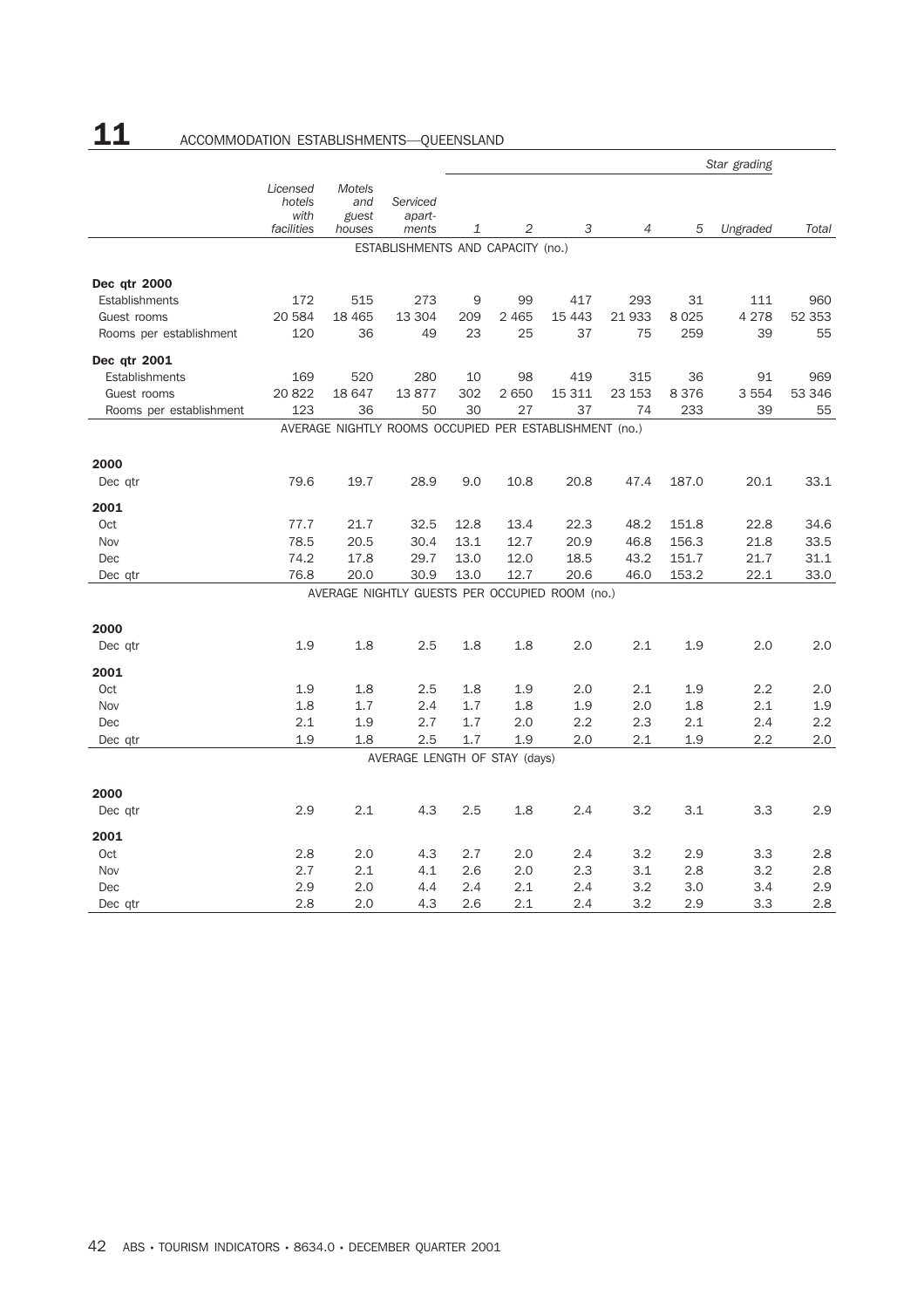|         | Star grading                             |                                         |                             |      |            |                                               |         |         |          |         |
|---------|------------------------------------------|-----------------------------------------|-----------------------------|------|------------|-----------------------------------------------|---------|---------|----------|---------|
|         | Licensed<br>hotels<br>with<br>facilities | <b>Motels</b><br>and<br>guest<br>houses | Serviced<br>apart-<br>ments | 1    | $\sqrt{2}$ | 3                                             | 4       | 5       | Ungraded | Total   |
|         |                                          |                                         |                             |      |            | TAKINGS FROM ACCOMMODATION (\$'000)           |         |         |          |         |
| 2000    |                                          |                                         |                             |      |            |                                               |         |         |          |         |
| Dec qtr | 173 896                                  | 75 703                                  | 76918                       | 363  | 6416       | 68 312                                        | 140 307 | 91 812  | 19 308   | 326 517 |
| 2001    |                                          |                                         |                             |      |            |                                               |         |         |          |         |
| Oct     | 56 594                                   | 28 5 21                                 | 30 379                      | 218  | 2 6 2 4    | 24 569                                        | 52 096  | 30 392  | 5 5 9 4  | 115 493 |
| Nov     | 53 0 27                                  | 26 035                                  | 25 851                      | 214  | 2 3 7 7    | 21 755                                        | 47 241  | 28 340  | 4 9 8 7  | 104 914 |
| Dec     | 55 711                                   | 23 587                                  | 29 993                      | 219  | 2 509      | 21 505                                        | 47 705  | 31 347  | 6 0 0 6  | 109 290 |
| Dec qtr | 165 332                                  | 78 143                                  | 86 223                      | 651  | 7 5 1 0    | 67829                                         | 147 042 | 90 079  | 16 586   | 329 697 |
|         |                                          |                                         |                             |      |            | AVERAGE TAKINGS PER ESTABLISHMENT (\$'000)    |         |         |          |         |
| 2000    |                                          |                                         |                             |      |            |                                               |         |         |          |         |
| Dec qtr | 1 0 1 1 .0                               | 147.0                                   | 281.8                       | 40.3 | 64.8       | 163.8                                         | 478.9   | 2 961.7 | 173.9    | 340.1   |
| 2001    |                                          |                                         |                             |      |            |                                               |         |         |          |         |
| Oct     | 334.9                                    | 54.8                                    | 108.5                       | 21.8 | 26.8       | 58.6                                          | 165.4   | 844.2   | 61.5     | 119.2   |
| Nov     | 313.8                                    | 50.1                                    | 92.3                        | 21.4 | 24.3       | 51.9                                          | 150.0   | 787.2   | 54.8     | 108.3   |
| Dec     | 329.6                                    | 45.4                                    | 107.1                       | 21.9 | 25.6       | 51.3                                          | 151.4   | 870.7   | 66.0     | 112.8   |
| Dec qtr | 978.3                                    | 150.3                                   | 307.9                       | 65.1 | 76.6       | 161.9                                         | 466.8   | 2 502.2 | 182.3    | 340.2   |
|         |                                          |                                         |                             |      |            | AVERAGE TAKINGS PER ROOM NIGHT OCCUPIED (\$)  |         |         |          |         |
| 2000    |                                          |                                         |                             |      |            |                                               |         |         |          |         |
| Dec qtr | 138                                      | 81                                      | 106                         | 49   | 65         | 86                                            | 110     | 172     | 94       | 112     |
| 2001    |                                          |                                         |                             |      |            |                                               |         |         |          |         |
| Oct     | 139                                      | 82                                      | 108                         | 55   | 64         | 85                                            | 111     | 179     | 87       | 111     |
| Nov     | 133                                      | 81                                      | 101                         | 54   | 64         | 83                                            | 107     | 168     | 84       | 108     |
| Dec     | 143                                      | 82                                      | 116                         | 55   | 69         | 90                                            | 113     | 185     | 98       | 117     |
| Dec qtr | 139                                      | 82                                      | 109                         | 55   | 66         | 86                                            | 110     | 178     | 90       | 112     |
|         |                                          |                                         |                             |      |            | AVERAGE TAKINGS PER ROOM NIGHT AVAILABLE (\$) |         |         |          |         |
| 2000    |                                          |                                         |                             |      |            |                                               |         |         |          |         |
| Dec qtr | 92                                       | 45                                      | 63                          | 19   | 28         | 48                                            | 70      | 124     | 49       | 68      |
| 2001    |                                          |                                         |                             |      |            |                                               |         |         |          |         |
| Oct     | 88                                       | 49                                      | 71                          | 23   | 32         | 52                                            | 73      | 117     | 51       | 70      |
| Nov     | 85                                       | 47                                      | 62                          | 24   | 30         | 47                                            | 68      | 113     | 47       | 66      |
| Dec     | 86                                       | 41                                      | 70                          | 23   | 31         | 45                                            | 67      | 121     | 55       | 66      |
| Dec qtr | 86                                       | 46                                      | 68                          | 23   | 31         | 48<br>AVERAGE TAKINGS PER GUEST NIGHT (\$)    | 69      | 117     | 51       | 67      |
| 2000    |                                          |                                         |                             |      |            |                                               |         |         |          |         |
| Dec qtr | 73                                       | 46                                      | 43                          | 28   | 36         | 43                                            | 54      | 92      | 46       | 56      |
| 2001    |                                          |                                         |                             |      |            |                                               |         |         |          |         |
| Oct     | 74                                       | 47                                      | 43                          | 31   | 35         | 43                                            | 53      | 96      | 40       | 55      |
| Nov     | 74                                       | 48                                      | 42                          | 32   | 35         | 44                                            | 54      | 93      | 40       | 56      |
| Dec     | 69                                       | 43                                      | 43                          | 32   | 34         | 41                                            | 50      | 90      | 42       | 53      |
| Dec qtr | 72                                       | 46                                      | 43                          | 32   | 35         | 43                                            | 52      | 93      | 41       | 55      |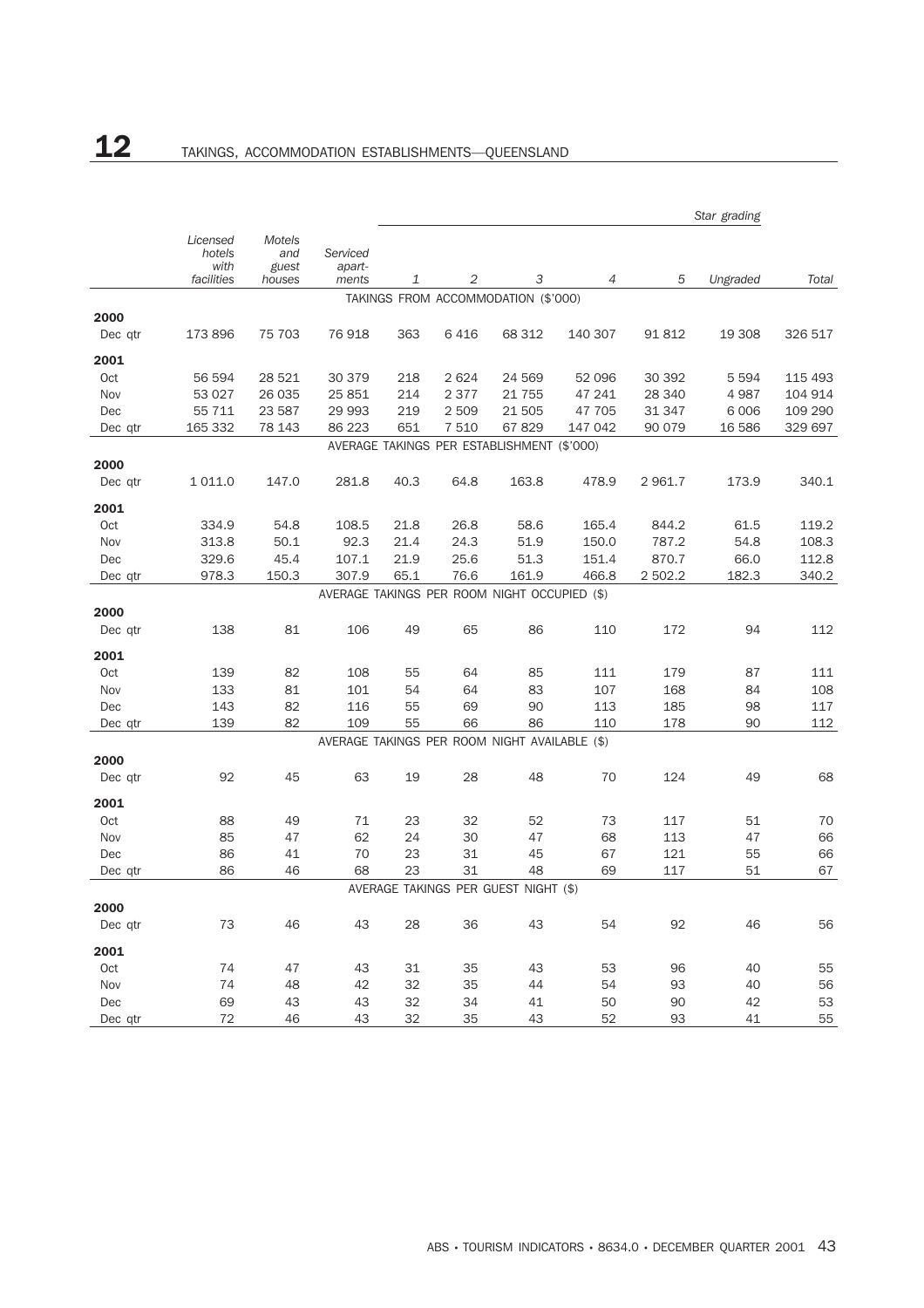Capacity The number of accommodation establishments with 15 or more rooms in South Australia fell 1% in the December quarter 2001 compared to the December quarter 2000. Capacity also fell slightly. Serviced apartments was the only accommodation type to record increases in the number of establishments (4%) and the number of guest rooms (5%).

Room nights occupied Room nights occupied rose in original and seasonally adjusted terms (by 1% and 2% respectively) but fell marginally in trend terms compared to the December quarter 2000**.**

### QUARTERLY ROOM NIGHTS OCCUPIED, South Australia



| Average nightly rooms<br>occupied per establishment | Motels and guest houses was the only accommodation type to show a<br>decline (4%) in average nightly rooms occupied per establishment in the |
|-----------------------------------------------------|----------------------------------------------------------------------------------------------------------------------------------------------|
|                                                     | December quarter 2001 compared to the December quarter 2000.                                                                                 |
|                                                     | Average nightly rooms occupied per establishment rose 9% for serviced<br>apartments and 5% for licensed hotels.                              |
| Average length of stay                              | Average length of stay rose 5% compared to the December quarter 2000,<br>with length of stay in serviced apartments up 10%.                  |

Takings from accommodation Takings from accommodation establishments in the December quarter 2001 were up 2% on the corresponding period in 2000. Serviced apartments showed the strongest growth in takings (14%). Motels and guest houses was the only accommodation type to record a decrease (2%).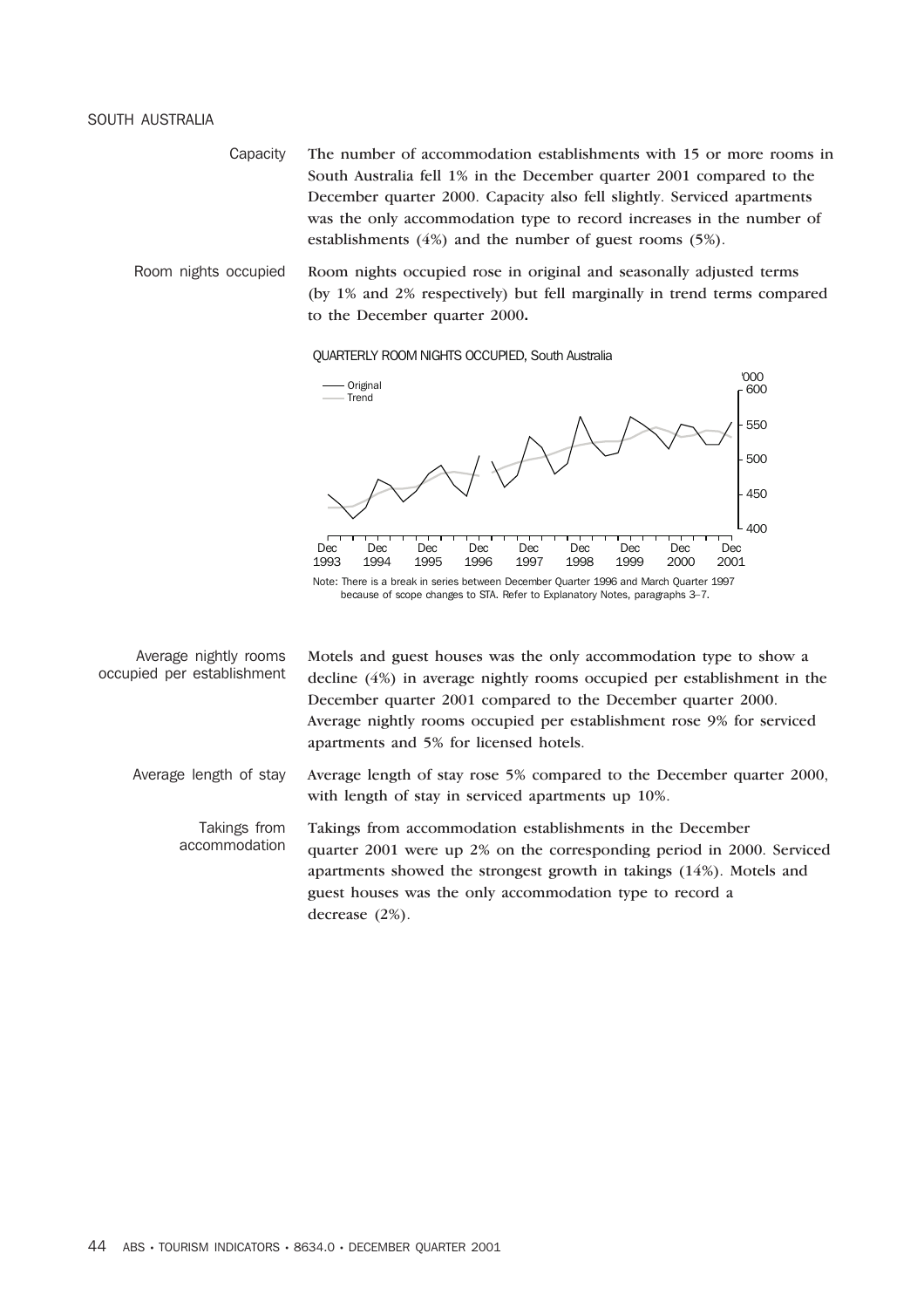## AVERAGE TAKINGS PER ROOM NIGHT OCCUPIED, South Australia: Trend



Notes: There is a series break between December Quarter 1996 and March Quarter 1997 because of scope changes to STA. Refer to Explanatory Notes, paragraphs 3 to 7.

## 13 HOTELS, MOTELS, GUEST HOUSES AND SERVICED APARTMENTS—SOUTH AUSTRALIA(a)

|         |             | Room nights occupied(b) |           |          | Takings at current prices(b) |       | Takings at average 1989-90 prices(c) |                        |       |  |
|---------|-------------|-------------------------|-----------|----------|------------------------------|-------|--------------------------------------|------------------------|-------|--|
|         | Original    | Seasonally<br>adjusted  | Trend     | Original | Seasonally<br>adjusted       | Trend | Original                             | Seasonally<br>adjusted | Trend |  |
|         | '000        | '000                    | '000      | \$m\$    | \$m\$                        | \$m\$ | \$m\$                                | \$m\$                  | \$m\$ |  |
| 1992    | 1 661.7     | 1 659.5                 | 1 656.6   | 122.2    | 122.0                        | 121.8 | 103.7                                | 103.2                  | 103.2 |  |
| 1993    | 1 687.0     | 1 689.0                 | 1 689.6   | 126.6    | 126.6                        | 126.8 | 105.2                                | 105.1                  | 105.1 |  |
| 1994    | 1754.5      | 1756.9                  | 1758.2    | 135.3    | 135.3                        | 135.2 | 110.1                                | 109.9                  | 109.9 |  |
| 1995    | 1838.0      | 1843.7                  | 1849.4    | 145.1    | 145.5                        | 146.2 | 113.4                                | 113.8                  | 114.2 |  |
| 1996    | 1910.2      | 1925.0                  | 1920.3    | 152.6    | 153.5                        | 153.5 | 116.7                                | 116.6                  | 116.8 |  |
| 1997    | 1970.3      | 1970.8                  | 1967.9    | 163.1    | 163.2                        | 162.8 | 125.1                                | 125.4                  | 125.0 |  |
| 1998    | 2 0 5 4 . 3 | 2 0 5 6.1               | 2 0 5 2.2 | 176.8    | 177.1                        | 176.4 | 134.5                                | 134.0                  | 134.0 |  |
| 1999    | 2 102.6     | 2 101.9                 | 2 108.9   | 185.0    | 184.9                        | 185.6 | 138.9                                | 139.1                  | 139.3 |  |
| 2000    | 2 154.5     | 2 154.7                 | 2 161.6   | 204.7    | 204.6                        | 205.8 | 147.2                                | 147.3                  | 147.6 |  |
| 2001    | 2 145.8     | 2 157.3                 | 2 150.9   | 213.9    | 215.0                        | 213.5 | 147.6                                | 147.8                  | 147.6 |  |
| 2000    |             |                         |           |          |                              |       |                                      |                        |       |  |
| Sep qtr | 516.0       | 542.6                   | 541.1     | 50.1     | 53.5                         | 52.3  | 35.4                                 | 37.3                   | 37.2  |  |
| Dec qtr | 551.4       | 515.6                   | 533.0     | 54.9     | 50.4                         | 53.1  | 38.7                                 | 36.2                   | 37.0  |  |
| 2001    |             |                         |           |          |                              |       |                                      |                        |       |  |
| Mar qtr | 547.1       | 539.6                   | 535.3     | 55.5     | 55.2                         | 53.8  | 38.6                                 | 37.5                   | 37.3  |  |
| Jun qtr | 521.9       | 550.2                   | 542.5     | 52.1     | 54.9                         | 54.1  | 36.0                                 | 37.8                   | 37.4  |  |
| Sep qtr | 521.9       | 541.9                   | 540.9     | 50.4     | 52.8                         | 53.5  | 34.8                                 | 37.3                   | 36.9  |  |
| Dec qtr | 554.8       | 525.6                   | 532.3     | 55.8     | 52.2                         | 52.1  | 38.2                                 | 35.3                   | 36.0  |  |

(a) There is a break in series between December quarter 1996 and March quarter 1997 because of scope changes in the STA. Refer to Explanatory Notes, paragraphs 3 to 7.

(b) For presentation purposes the quarterly seasonally adjusted estimates for room nights occupied and takings at current prices are derived by summing the relevant monthly figures, while the quarterly trend estimates are derived from these quarterly seasonally adjusted figures.

(c) The deflator used to revalue current price data in this table is the Adelaide All Groups Consumer Price Index. See paragraphs 9 to 11 of the Explanatory Notes.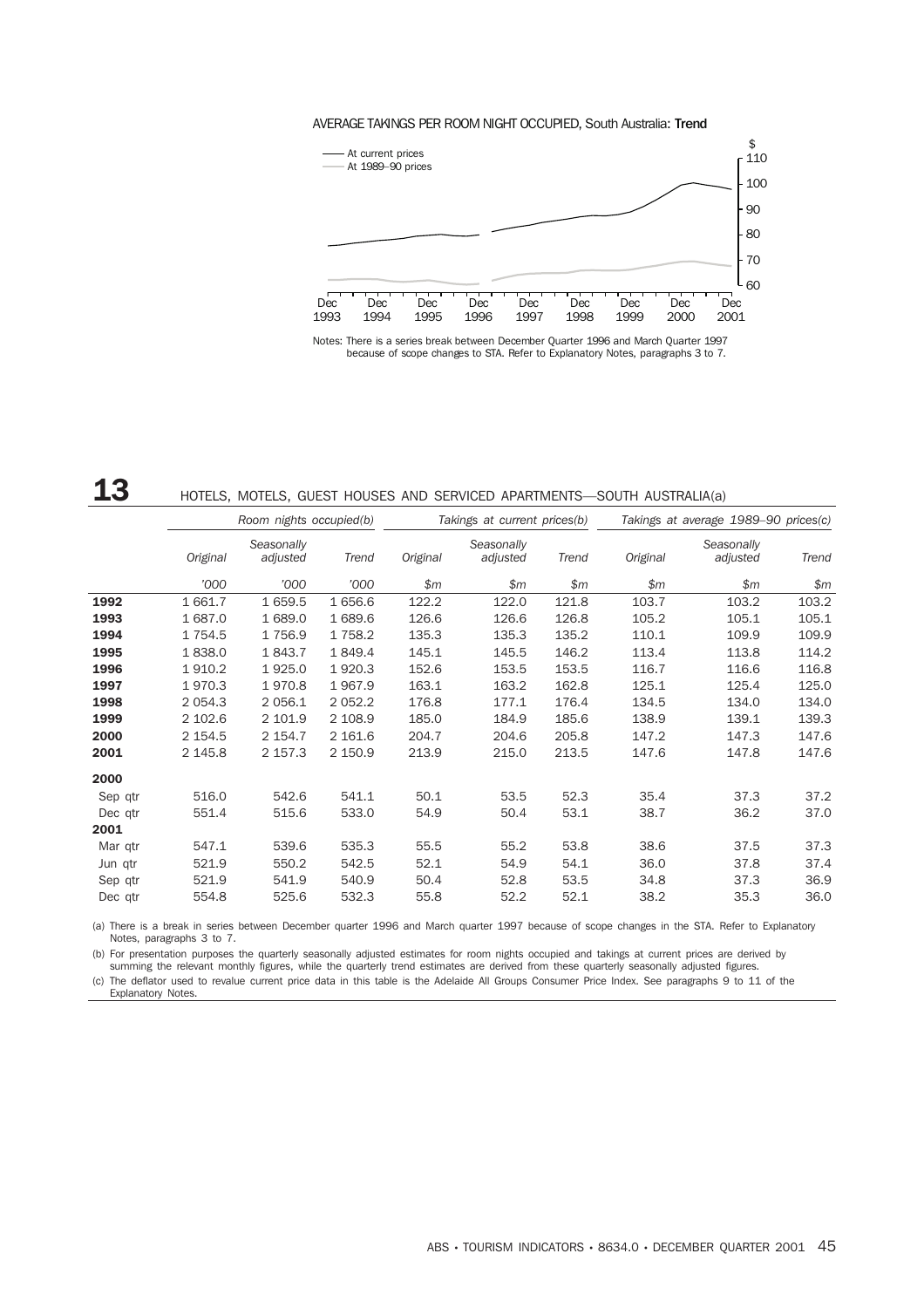# 14 ACCOMMODATION ESTABLISHMENTS-SOUTH AUSTRALIA

|                         |                                          |                                         |                                                        | Star grading   |                |         |                |                |          |        |
|-------------------------|------------------------------------------|-----------------------------------------|--------------------------------------------------------|----------------|----------------|---------|----------------|----------------|----------|--------|
|                         | Licensed<br>hotels<br>with<br>facilities | <b>Motels</b><br>and<br>guest<br>houses | Serviced<br>apart-<br>ments                            | 1              | $\overline{2}$ | 3       | $\overline{4}$ | 5              | Ungraded | Total  |
|                         |                                          |                                         | ESTABLISHMENTS AND CAPACITY (no.)                      |                |                |         |                |                |          |        |
|                         |                                          |                                         |                                                        |                |                |         |                |                |          |        |
| Dec qtr 2000            |                                          |                                         |                                                        |                |                |         |                |                |          |        |
| <b>Establishments</b>   | 62                                       | 146                                     | 26                                                     | $\overline{7}$ | 51             | 116     | 46             | $\overline{4}$ | 10       | 234    |
| Guest rooms             | 4 1 28                                   | 5 2 0 4                                 | 1 2 2 0                                                | 158            | 1491           | 4478    | 2877           | 1 2 6 3        | 285      | 10 552 |
| Rooms per establishment | 67                                       | 36                                      | 47                                                     | 23             | 29             | 39      | 63             | 316            | 29       | 45     |
| Dec qtr 2001            |                                          |                                         |                                                        |                |                |         |                |                |          |        |
| Establishments          | 61                                       | 144                                     | 27                                                     | 6              | 51             | 114     | 48             | $\overline{4}$ | 9        | 232    |
| Guest rooms             | 4 0 8 3                                  | 5 1 7 0                                 | 1 2 8 3                                                | 138            | 1498           | 4 3 8 1 | 3 0 3 1        | 1 2 6 3        | 225      | 10 536 |
| Rooms per establishment | 67                                       | 36                                      | 48                                                     | 23             | 29             | 38      | 63             | 316            | 25       | 45     |
|                         |                                          |                                         | AVERAGE NIGHTLY ROOMS OCCUPIED PER ESTABLISHMENT (no.) |                |                |         |                |                |          |        |
| 2000                    |                                          |                                         |                                                        |                |                |         |                |                |          |        |
| Dec gtr                 | 38.7                                     | 19.4                                    | 29.3                                                   | 5.3            | 11.9           | 20.6    | 40.7           | 242.0          | 11.2     | 25.6   |
| 2001                    |                                          |                                         |                                                        |                |                |         |                |                |          |        |
| <b>Oct</b>              | 45.1                                     | 20.4                                    | 34.0                                                   | 5.8            | 13.0           | 22.8    | 43.7           | 279.2          | 10.2     | 28.5   |
| Nov                     | 42.6                                     | 19.4                                    | 32.8                                                   | 4.3            | 11.7           | 21.8    | 42.1           | 262.5          | 10.2     | 27.0   |
| Dec                     | 34.8                                     | 16.1                                    | 28.7                                                   | 2.9            | 10.5           | 18.2    | 34.7           | 210.2          | 10.0     | 22.5   |
| Dec qtr                 | 40.8                                     | 18.6                                    | 31.8                                                   | 4.4            | 11.7           | 20.9    | 40.1           | 250.5          | 10.1     | 26.0   |
|                         |                                          |                                         | AVERAGE NIGHTLY GUESTS PER OCCUPIED ROOM (no.)         |                |                |         |                |                |          |        |
| 2000                    |                                          |                                         |                                                        |                |                |         |                |                |          |        |
| Dec qtr                 | 1.5                                      | 1.7                                     | 2.0                                                    | 1.6            | 1.7            | 1.7     | 1.7            | 1.3            | 1.9      | 1.7    |
| 2001                    |                                          |                                         |                                                        |                |                |         |                |                |          |        |
| Oct                     | 1.5                                      | 1.7                                     | 2.0                                                    | 1.8            | 1.7            | 1.8     | 1.7            | 1.4            | 1.7      | 1.7    |
| Nov                     | 1.5                                      | 1.6                                     | 1.8                                                    | 1.7            | 1.6            | 1.7     | 1.5            | 1.3            | 2.0      | 1.6    |
| Dec                     | 1.6                                      | 1.8                                     | 2.1                                                    | 1.9            | 1.8            | 1.9     | 1.8            | 1.4            | 2.2      | 1.8    |
| Dec qtr                 | 1.5                                      | 1.7                                     | 2.0                                                    | 1.8            | 1.7            | 1.8     | 1.7            | 1.4            | 1.9      | 1.7    |
|                         |                                          |                                         | AVERAGE LENGTH OF STAY (days)                          |                |                |         |                |                |          |        |
| 2000                    |                                          |                                         |                                                        |                |                |         |                |                |          |        |
| Dec qtr                 | 1.9                                      | 1.7                                     | 2.9                                                    | 1.5            | 1.6            | 1.8     | 2.2            | 1.9            | 2.3      | 1.9    |
| 2001                    |                                          |                                         |                                                        |                |                |         |                |                |          |        |
| Oct                     | 2.0                                      | 1.7                                     | 3.4                                                    | 1.4            | 1.7            | 1.8     | 2.4            | 2.2            | 2.6      | 2.0    |
| Nov                     | 1.9                                      | 1.7                                     | 2.9                                                    | 1.5            | 1.6            | 1.8     | 2.2            | 2.0            | 2.4      | 1.9    |
| Dec                     | 2.0                                      | 1.7                                     | 3.3                                                    | 1.3            | 1.6            | 1.8     | 2.5            | 1.9            | 2.2      | 2.0    |
| Dec qtr                 | 2.0                                      | 1.7                                     | 3.2                                                    | 1.4            | 1.7            | 1.8     | 2.4            | 2.0            | 2.4      | 2.0    |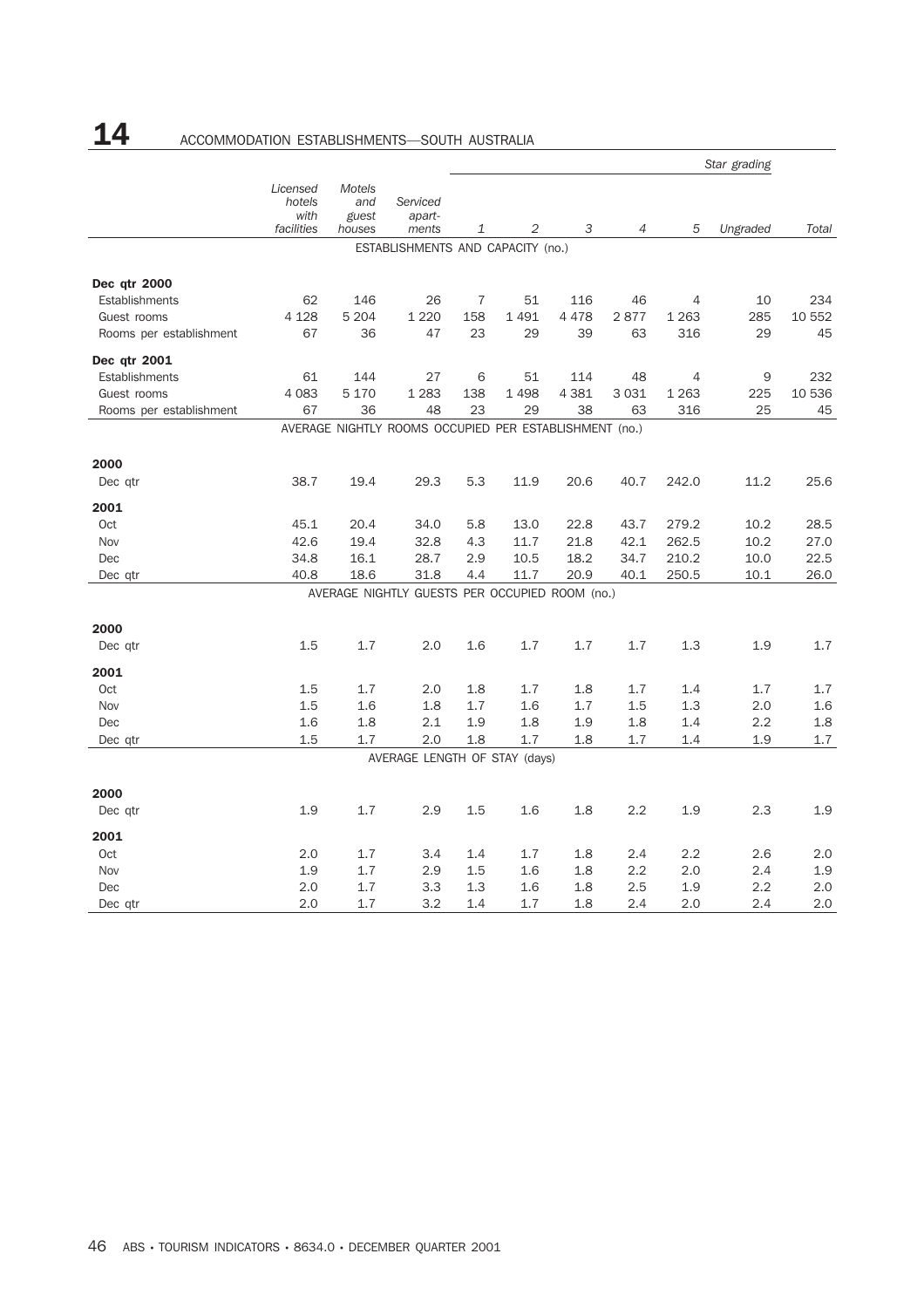# ${\bf 15}$  TAKINGS, ACCOMMODATION ESTABLISHMENTS—SOUTH AUSTRALIA

|            | Star grading                             |                                  |                                                       |                      |              |                                            |                |                    |              |           |
|------------|------------------------------------------|----------------------------------|-------------------------------------------------------|----------------------|--------------|--------------------------------------------|----------------|--------------------|--------------|-----------|
|            | Licensed<br>hotels<br>with<br>facilities | Motels<br>and<br>guest<br>houses | Serviced<br>apart-<br>ments                           | 1                    | 2            | 3                                          | 4              | 5                  | Ungraded     | Total     |
|            |                                          |                                  |                                                       |                      |              | TAKINGS FROM ACCOMMODATION (\$'000)        |                |                    |              |           |
|            |                                          |                                  |                                                       |                      |              |                                            |                |                    |              |           |
| 2000       |                                          |                                  |                                                       |                      |              |                                            |                |                    |              |           |
| Dec qtr    | 26 0 70                                  | 21 557                           | 7 2 3 2                                               | 174                  | 3 2 0 6      | 17 021                                     | 20 4 28        | 13 199             | 832          | 54 860    |
| 2001       |                                          |                                  |                                                       |                      |              |                                            |                |                    |              |           |
| Oct        | 10 165                                   | 7821                             | 3095                                                  | 55                   | 1 2 4 5      | 6 600                                      | 7 7 0 8        | 5 2 4 6            | 228          | 21 082    |
| Nov        | 8929                                     | 7 1 38                           | 2 7 1 3                                               | 41                   | 1 0 8 3      | 6 0 2 2                                    | 6994           | 4 4 2 3            | 218          | 18 781    |
| Dec        | 7461                                     | 6 0 8 4                          | 2 4 0 9                                               | 29                   | 1 0 6 1      | 5 2 0 7                                    | 5923           | 3 5 1 0            | 224          | 15 954    |
| Dec qtr    | 26 556                                   | 21 044                           | 8 2 1 7                                               | 125                  | 3 3 8 9      | 17829                                      | 20 6 25        | 13 179             | 670          | 55 817    |
|            |                                          |                                  |                                                       |                      |              | AVERAGE TAKINGS PER ESTABLISHMENT (\$'000) |                |                    |              |           |
| 2000       |                                          |                                  |                                                       |                      |              |                                            |                |                    |              |           |
| Dec qtr    | 420.5                                    | 147.7                            | 278.2                                                 | 24.8                 | 62.9         | 146.7                                      | 444.1          | 3 2 9 9.8          | 83.2         | 234.4     |
|            |                                          |                                  |                                                       |                      |              |                                            |                |                    |              |           |
| 2001       |                                          |                                  |                                                       |                      |              |                                            |                |                    |              |           |
| Oct        | 166.6                                    | 54.3                             | 114.6                                                 | 9.1                  | 24.4         | 57.9                                       | 160.6          | 1 3 1 1.6          | 25.3         | 90.9      |
| Nov        | 146.4                                    | 49.6                             | 100.5                                                 | 6.8                  | 21.2         | 52.8                                       | 145.7          | 1 105.8            | 24.2         | 81.0      |
| Dec        | 122.3<br>435.3                           | 42.3                             | 89.2                                                  | 4.9<br>20.8          | 20.8<br>66.4 | 45.7                                       | 123.4<br>429.7 | 877.4<br>3 2 9 4.8 | 24.9<br>74.5 | 68.8      |
| Dec qtr    |                                          | 146.1                            | 304.4<br>AVERAGE TAKINGS PER ROOM NIGHT OCCUPIED (\$) |                      |              | 156.4                                      |                |                    |              | 240.6     |
|            |                                          |                                  |                                                       |                      |              |                                            |                |                    |              |           |
| 2000       |                                          |                                  |                                                       |                      |              |                                            |                |                    |              |           |
| Dec qtr    | 118                                      | 83                               | 103                                                   | 51                   | 57           | 77                                         | 119            | 148                | 80           | 100       |
|            |                                          |                                  |                                                       |                      |              |                                            |                |                    |              |           |
| 2001       |                                          |                                  |                                                       |                      |              |                                            |                |                    |              |           |
| Oct        | 119                                      | 86                               | 109                                                   | 51                   | 60           | 82                                         | 119            | 152                | 80           | 103       |
| Nov        | 115                                      | 85                               | 102                                                   | 52                   | 61           | 81                                         | 115            | 140                | 79           | 100       |
| Dec        | 114<br>116                               | 85<br>85                         | 100<br>104                                            | 54<br>52             | 64<br>62     | 81<br>81                                   | 115<br>116     | 135<br>143         | 80<br>80     | 99<br>101 |
| Dec qtr    |                                          |                                  | AVERAGE TAKINGS PER ROOM NIGHT AVAILABLE (\$)         |                      |              |                                            |                |                    |              |           |
|            |                                          |                                  |                                                       |                      |              |                                            |                |                    |              |           |
| 2000       |                                          |                                  |                                                       |                      |              |                                            |                |                    |              |           |
| Dec gtr    | 69                                       | 45                               | 64                                                    | 12                   | 23           | 41                                         | 77             | 114                | 32           | 57        |
|            |                                          |                                  |                                                       |                      |              |                                            |                |                    |              |           |
| 2001       |                                          |                                  |                                                       |                      |              |                                            |                |                    |              |           |
| Oct        | 80                                       | 49                               | 78                                                    | 13                   | 27           | 49                                         | 82             | 134                | 33           | 65        |
| Nov        | 73                                       | 46                               | $71\,$                                                | $10$                 | 24           | 46                                         | $77\,$         | 117                | 32           | 59        |
| Dec        | 59                                       | 38<br>44                         | 61<br>70                                              | $\overline{7}$<br>10 | 23           | 38<br>44                                   | 63<br>74       | 90                 | 32           | 49        |
| Dec qtr    | 71                                       |                                  |                                                       |                      | 25           | AVERAGE TAKINGS PER GUEST NIGHT (\$)       |                | 113                | 32           | 58        |
|            |                                          |                                  |                                                       |                      |              |                                            |                |                    |              |           |
| 2000       |                                          |                                  |                                                       |                      |              |                                            |                |                    |              |           |
| Dec qtr    | 79                                       | 49                               | 52                                                    | 31                   | 33           | 45                                         | 71             | 110                | 42           | 60        |
|            |                                          |                                  |                                                       |                      |              |                                            |                |                    |              |           |
| 2001       |                                          |                                  |                                                       |                      |              |                                            |                |                    |              |           |
| Oct        | 79                                       | 50                               | 54                                                    | 28                   | 35           | 46                                         | 70             | 111                | 48           | 62        |
| Nov<br>Dec | 79<br>70                                 | 52<br>47                         | 57<br>47                                              | 31<br>28             | 37<br>37     | 48<br>44                                   | 75<br>62       | 104<br>93          | 41<br>37     | 63        |
| Dec qtr    | 76                                       | 50                               | 53                                                    | 29                   | 36           | 46                                         | 69             | 104                | 41           | 56<br>60  |
|            |                                          |                                  |                                                       |                      |              |                                            |                |                    |              |           |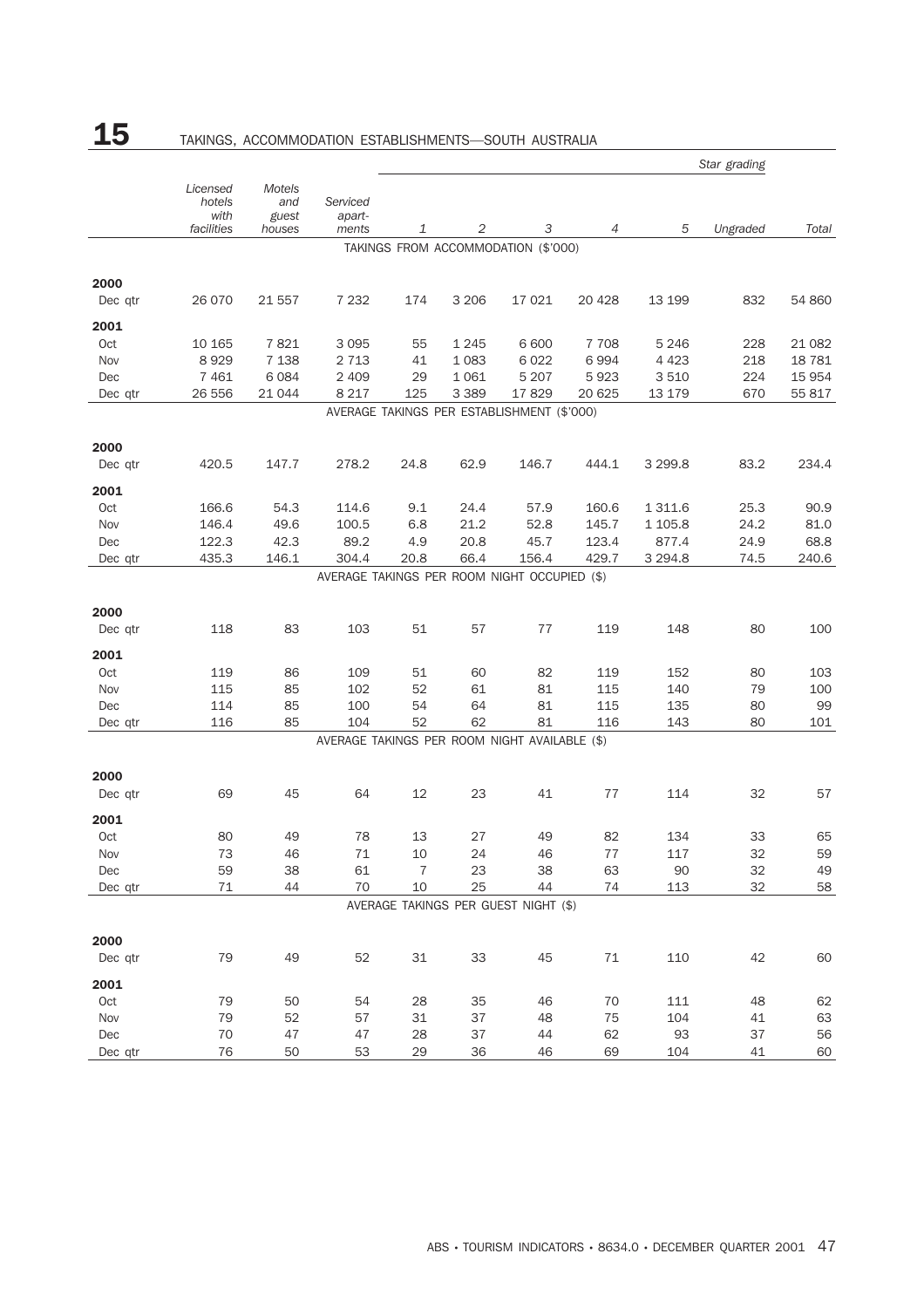### WESTERN AUSTRALIA

Capacity The number of accommodation establishments with 15 or more rooms in Western Australia fell 3% in the December quarter 2001 compared to the December quarter 2000. Capacity also fell (1%). Serviced apartments was the only accommodation type to record an increase in capacity, up 5%.

Room nights occupied In the December quarter 2001, room nights occupied fell in original (down 5%), seasonally adjusted (down 4%) and trend (down 3%) terms, compared to the December quarter 2000.

## QUARTERLY ROOM NIGHTS OCCUPIED, Western Australia



Average nightly rooms occupied per establishment In the December quarter 2001 compared to the December quarter 2000, average nightly rooms occupied in motels and guest houses fell 7% and average nightly rooms occupied in licensed hotels fell 2%. Average nightly rooms occupied in serviced apartments rose 8%.

Average length of stay Serviced apartments was the only accommodation type to record an increase in the length of stay in the December quarter 2001 compared to the December quarter 2000, up 10%.

Takings from accommodation Takings from accommodation establishments fell 7% compared to the December quarter 2000. Licensed hotels and motels and guest houses both recorded falls in takings of 10%. Takings from serviced apartments were up 7%.



Notes: There is a break in series between December Quarter 1996 and March Quarter 1997 because of scope changes in STA. Refer to Explanatory Notes, paragraphs 3 to 7.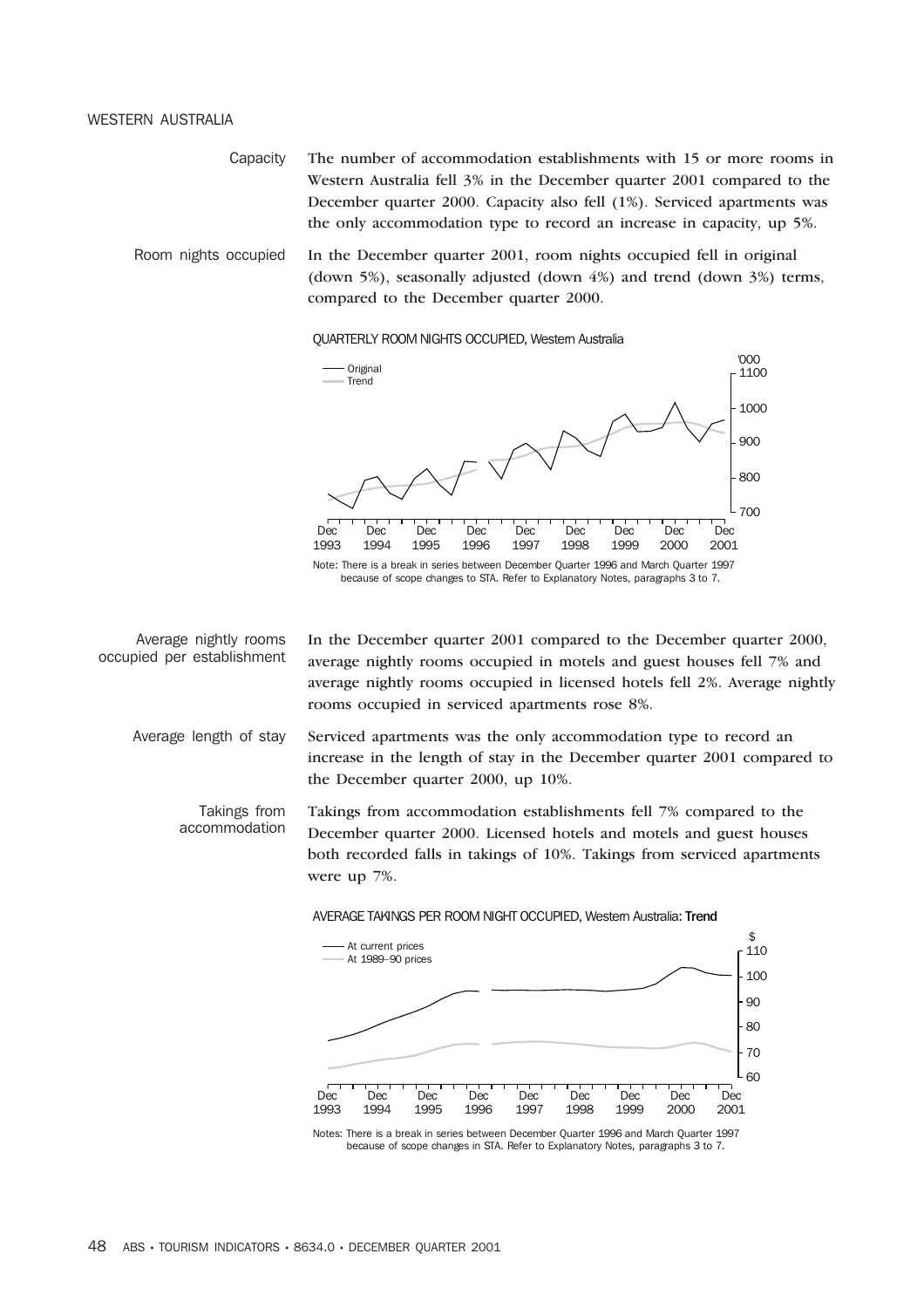## ${\bf 16}$  Hotels, Motels, Guest Houses and serviced apartments—western australia(a)

|         |             | Room nights occupied(b) |            |          | Takings at current prices(b) |       | Takings at average 1989-90 prices(c) |                        |       |  |
|---------|-------------|-------------------------|------------|----------|------------------------------|-------|--------------------------------------|------------------------|-------|--|
|         | Original    | Seasonally<br>adjusted  | Trend      | Original | Seasonally<br>adjusted       | Trend | Original                             | Seasonally<br>adjusted | Trend |  |
|         | '000        | '000                    | '000       | \$m\$    | \$m\$                        | \$m\$ | \$m\$                                | \$m                    | \$m\$ |  |
| 1992    | 2 645.7     | 2 634.5                 | 2 636.6    | 189.6    | 188.8                        | 188.6 | 165.5                                | 165.2                  | 165.0 |  |
| 1993    | 2835.3      | 2836.0                  | 2 841.5    | 209.0    | 209.0                        | 209.4 | 179.7                                | 179.4                  | 179.8 |  |
| 1994    | 3 041.7     | 3 042.6                 | 3 042.6    | 237.9    | 237.6                        | 237.8 | 200.2                                | 200.0                  | 199.7 |  |
| 1995    | 3 119.8     | 3 121.7                 | 3 117.4    | 266.8    | 266.9                        | 266.7 | 214.3                                | 214.3                  | 214.5 |  |
| 1996    | 3 2 2 3 . 3 | 3 2 2 0.6               | 3 2 3 0.1  | 301.2    | 300.8                        | 301.0 | 235.8                                | 235.7                  | 235.7 |  |
| 1997    | 3 4 2 4 .9  | 3 4 2 6.5               | 3 4 2 4 .9 | 323.8    | 323.8                        | 324.2 | 253.8                                | 253.7                  | 253.9 |  |
| 1998    | 3 547.2     | 3 550.0                 | 3 547.9    | 336.5    | 336.5                        | 336.2 | 260.7                                | 260.7                  | 260.5 |  |
| 1999    | 3 686.1     | 3 685.7                 | 3 682.1    | 348.4    | 348.7                        | 348.1 | 265.2                                | 265.1                  | 265.1 |  |
| 2000    | 3 827.7     | 3 822.1                 | 3825.6     | 380.3    | 379.2                        | 379.5 | 278.1                                | 278.1                  | 277.8 |  |
| 2001    | 3 7 6 9.7   | 3 7 8 5.2               | 3780.0     | 383.0    | 384.4                        | 383.6 | 269.5                                | 269.7                  | 269.4 |  |
| 2000    |             |                         |            |          |                              |       |                                      |                        |       |  |
| Sep qtr | 945.5       | 920.1                   | 955.8      | 96.2     | 93.9                         | 96.2  | 69.1                                 | 66.7                   | 69.8  |  |
| Dec qtr | 1 0 1 6 .0  | 972.0                   | 960.0      | 106.1    | 101.4                        | 99.4  | 76.1                                 | 73.1                   | 71.0  |  |
| 2001    |             |                         |            |          |                              |       |                                      |                        |       |  |
| Mar qtr | 942.7       | 968.3                   | 960.7      | 98.6     | 101.0                        | 99.3  | 70.3                                 | 71.1                   | 70.4  |  |
| Jun qtr | 903.1       | 954.3                   | 952.8      | 90.3     | 95.5                         | 96.7  | 63.5                                 | 67.8                   | 68.2  |  |
| Sep qtr | 956.3       | 925.4                   | 937.7      | 95.0     | 92.3                         | 94.3  | 66.7                                 | 64.4                   | 66.0  |  |
| Dec qtr | 967.5       | 937.2                   | 928.8      | 99.2     | 95.6                         | 93.3  | 69.0                                 | 66.4                   | 64.8  |  |

(a) There is a break in series between December quarter 1996 and March quarter 1997 because of scope changes in the STA. Refer to Explanatory Notes, paragraphs 3 to 7.

(b) For presentation purposes the quarterly seasonally adjusted estimates for room nights occupied and takings at current prices are derived by summing the relevant monthly figures, while the quarterly trend estimates are derived from these quarterly seasonally adjusted figures.

(c) The deflator used to revalue current price data in this table is the Perth All Groups Consumer Price Index. See paragraphs 9 to 11 of the Explanatory Notes.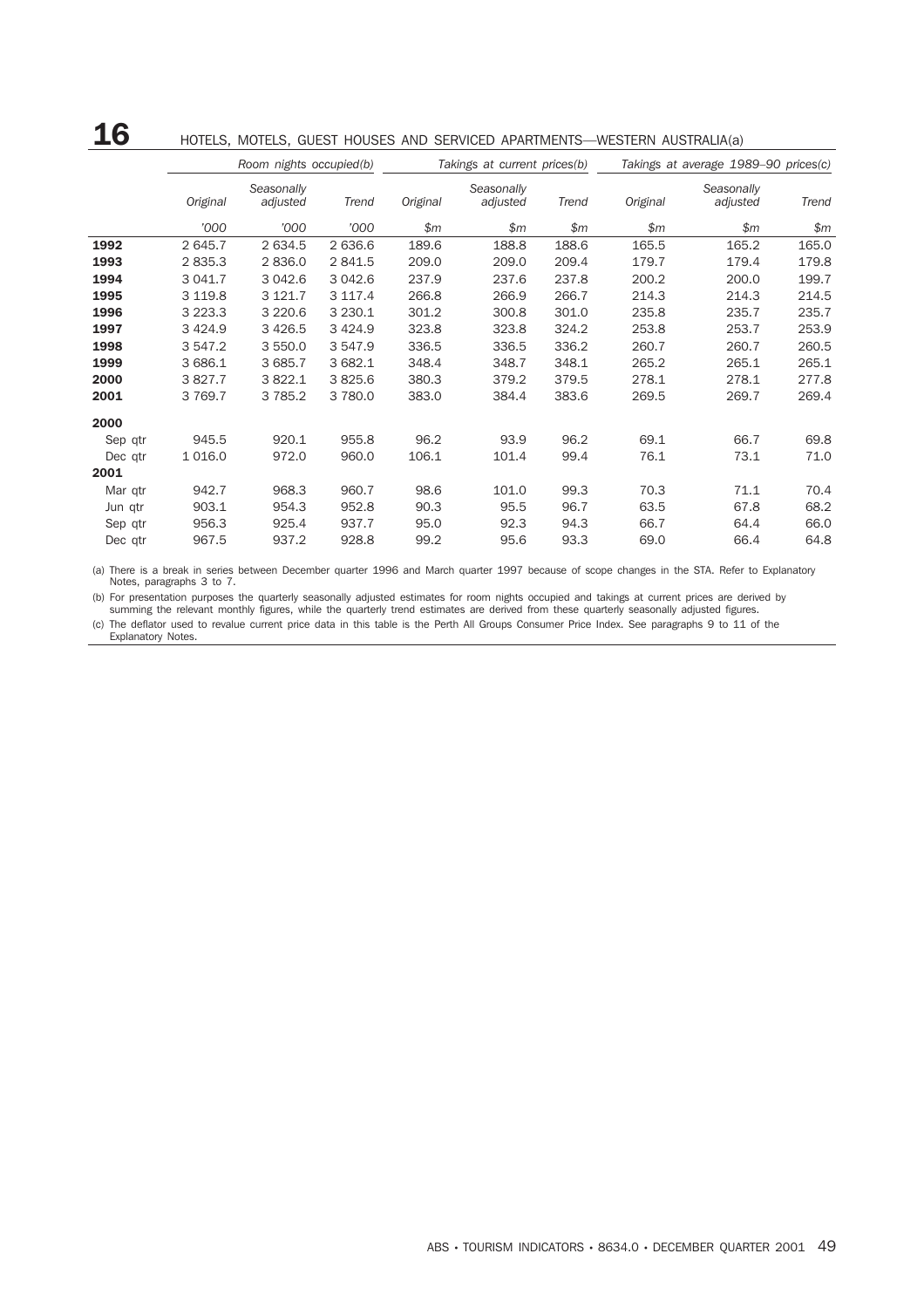# 17 ACCOMMODATION ESTABLISHMENTS-WESTERN AUSTRALIA

|                         |                                          |                                  |                             |                                                        |      |         |                | Star grading |         |
|-------------------------|------------------------------------------|----------------------------------|-----------------------------|--------------------------------------------------------|------|---------|----------------|--------------|---------|
|                         | Licensed<br>hotels<br>with<br>facilities | Motels<br>and<br>guest<br>houses | Serviced<br>apart-<br>ments | 1 and<br>ungraded                                      | 2    | 3       | $\overline{4}$ | 5            | Total   |
|                         |                                          |                                  |                             | ESTABLISHMENTS AND CAPACITY (no.)                      |      |         |                |              |         |
| Dec qtr 2000            |                                          |                                  |                             |                                                        |      |         |                |              |         |
| Establishments          | 134                                      | 126                              | 72                          | 90                                                     | 22   | 135     | 70             | 15           | 332     |
| Guest rooms             | 9540                                     | 5861                             | 3 9 2 4                     | 2 9 0 0                                                | 753  | 7 4 3 0 | 5 6 3 5        | 2 607        | 19 3 25 |
| Rooms per establishment | 71                                       | 47                               | 55                          | 32                                                     | 34   | 55      | 81             | 174          | 58      |
| Dec qtr 2001            |                                          |                                  |                             |                                                        |      |         |                |              |         |
| Establishments          | 129                                      | 124                              | 68                          | 79                                                     | 22   | 135     | 72             | 13           | 321     |
| Guest rooms             | 9464                                     | 5 5 6 1                          | 4 1 0 3                     | 2 5 5 4                                                | 683  | 7423    | 5838           | 2 6 3 0      | 19 128  |
| Rooms per establishment | 73                                       | 45                               | 60                          | 32                                                     | 31   | 55      | 81             | 202          | 60      |
|                         |                                          |                                  |                             | AVERAGE NIGHTLY ROOMS OCCUPIED PER ESTABLISHMENT (no.) |      |         |                |              |         |
| 2000                    |                                          |                                  |                             |                                                        |      |         |                |              |         |
| Dec qtr                 | 43.6                                     | 23.5                             | 31.3                        | 12.5                                                   | 14.3 | 29.1    | 53.0           | 132.4        | 33.3    |
| 2001                    |                                          |                                  |                             |                                                        |      |         |                |              |         |
| Oct                     | 44.5                                     | 23.5                             | 34.8                        | 13.8                                                   | 15.0 | 30.1    | 53.2           | 132.1        | 34.4    |
| Nov                     | 43.6                                     | 22.2                             | 33.4                        | 13.1                                                   | 14.0 | 27.7    | 53.4           | 131.7        | 33.1    |
| Dec                     | 39.7                                     | 20.1                             | 33.5                        | 11.9                                                   | 13.1 | 25.9    | 48.1           | 131.7        | 30.8    |
| Dec qtr                 | 42.6                                     | 21.9                             | 33.9                        | 12.9                                                   | 14.0 | 27.9    | 51.5           | 131.9        | 32.8    |
|                         |                                          |                                  |                             | AVERAGE NIGHTLY GUESTS PER OCCUPIED ROOM (no.)         |      |         |                |              |         |
| 2000                    |                                          |                                  |                             |                                                        |      |         |                |              |         |
| Dec qtr                 | 1.5                                      | 1.7                              | 2.2                         | 1.6                                                    | 1.6  | 1.7     | 1.7            | 1.7          | 1.7     |
| 2001                    |                                          |                                  |                             |                                                        |      |         |                |              |         |
| Oct                     | 1.5                                      | 1.7                              | 2.2                         | 1.6                                                    | 1.7  | 1.7     | 1.7            | 1.7          | 1.7     |
| Nov                     | 1.5                                      | 1.7                              | 2.1                         | 1.5                                                    | 1.5  | 1.7     | 1.6            | 1.7          | 1.7     |
| Dec                     | 1.6                                      | 1.8                              | 2.4                         | 1.7                                                    | 1.7  | 1.9     | 1.9            | 1.9          | 1.9     |
| Dec qtr                 | 1.5                                      | 1.7                              | 2.3                         | 1.6                                                    | 1.6  | 1.8     | 1.8            | 1.8          | 1.7     |
|                         |                                          |                                  |                             | AVERAGE LENGTH OF STAY (days)                          |      |         |                |              |         |
| 2000                    |                                          |                                  |                             |                                                        |      |         |                |              |         |
| Dec qtr                 | 2.3                                      | 2.1                              | 3.1                         | 2.1                                                    | 2.1  | 2.1     | 2.6            | 2.9          | 2.4     |
| 2001                    |                                          |                                  |                             |                                                        |      |         |                |              |         |
| Oct                     | 2.2                                      | 2.0                              | 3.3                         | 2.3                                                    | 1.9  | 2.1     | 2.5            | 2.9          | 2.3     |
| Nov                     | 2.1                                      | 2.0                              | 3.2                         | 2.2                                                    | 1.9  | 2.1     | 2.5            | 2.7          | 2.3     |
| Dec                     | 2.1                                      | 2.0                              | 3.5                         | 2.4                                                    | 1.9  | 2.1     | 2.6            | 2.8          | 2.4     |
| Dec gtr                 | 2.1                                      | 2.0                              | 3.4                         | 2.3                                                    | 1.9  | 2.1     | 2.5            | 2.8          | 2.3     |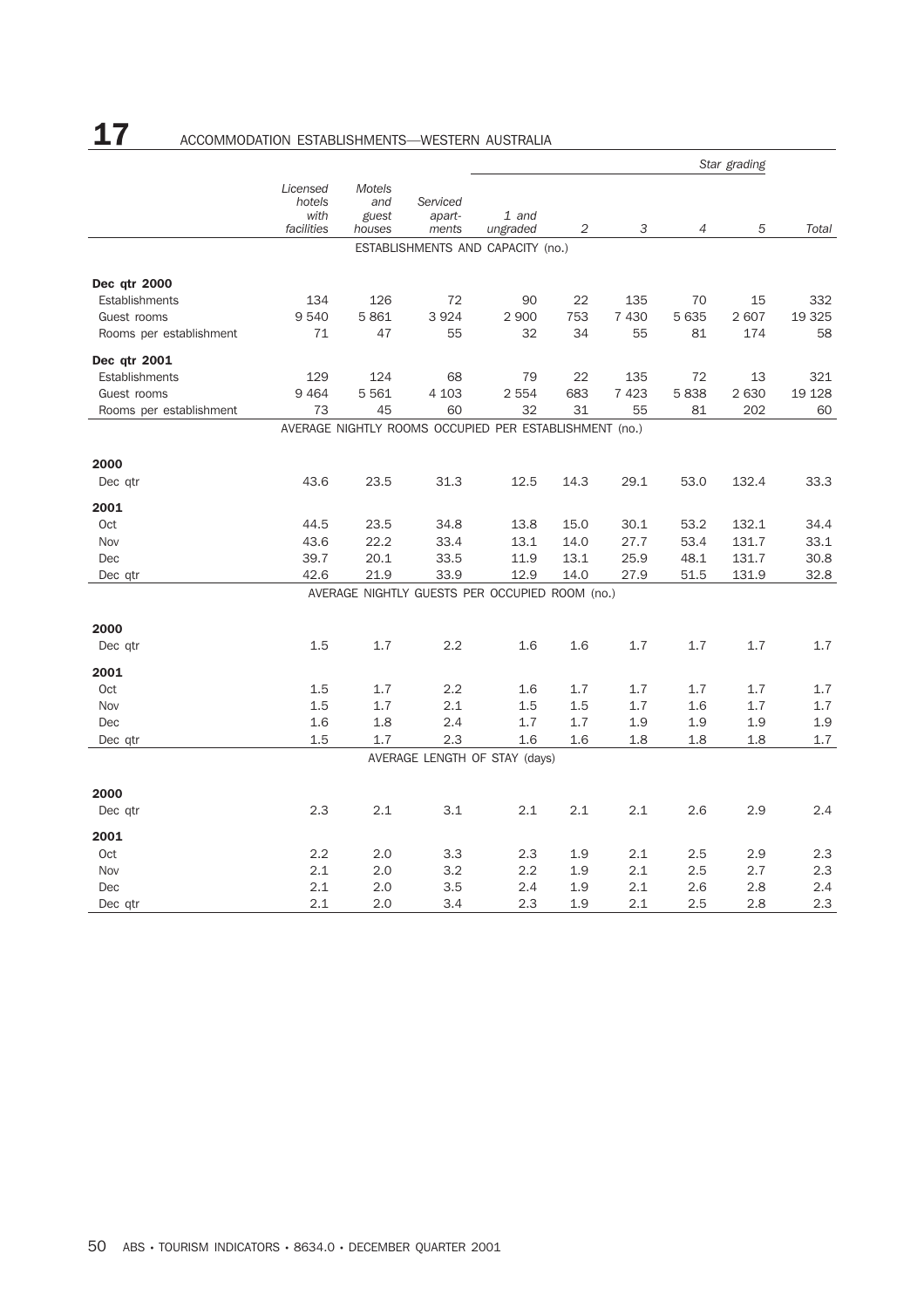# 18 TAKINGS, ACCOMMODATION ESTABLISHMENTS—WESTERN AUSTRALIA

|                 |                                          |                                  |                             |                                               |          |          |                | Star grading |         |
|-----------------|------------------------------------------|----------------------------------|-----------------------------|-----------------------------------------------|----------|----------|----------------|--------------|---------|
|                 | Licensed<br>hotels<br>with<br>facilities | Motels<br>and<br>guest<br>houses | Serviced<br>apart-<br>ments | 1 and<br>ungraded                             | 2        | 3        | $\overline{4}$ | 5            | Total   |
|                 |                                          |                                  |                             | TAKINGS FROM ACCOMMODATION (\$'000)           |          |          |                |              |         |
| 2000            |                                          |                                  |                             |                                               |          |          |                |              |         |
| Dec qtr         | 61 708                                   | 22 870                           | 21 561                      | 6 504                                         | 2 0 6 6  | 29 197   | 40 254         | 28 118       | 106 139 |
| 2001            |                                          |                                  |                             |                                               |          |          |                |              |         |
| Oct             | 19 695                                   | 7 5 1 0                          | 7848                        | 2 3 6 8                                       | 830      | 10 4 84  | 13 695         | 7675         | 35 053  |
| Nov             | 18 4 45                                  | 6 6 28                           | 7 0 5 8                     | 2 0 5 1                                       | 711      | 9 1 2 0  | 12873          | 7 3 7 5      | 32 131  |
| Dec             | 17 397                                   | 6443                             | 8 1 3 0                     | 2 0 5 1                                       | 696      | 9 1 7 7  | 12 209         | 7838         | 31970   |
| Dec qtr         | 55 536                                   | 20 580                           | 23 037                      | 6470                                          | 2 2 3 7  | 28 7 80  | 38 7 7 7       | 22 8 88      | 99 153  |
|                 |                                          |                                  |                             | AVERAGE TAKINGS PER ESTABLISHMENT (\$'000)    |          |          |                |              |         |
| 2000            |                                          |                                  |                             |                                               |          |          |                |              |         |
| Dec gtr         | 460.5                                    | 181.5                            | 299.5                       | 72.3                                          | 93.9     | 216.3    | 575.1          | 1874.6       | 319.7   |
| 2001            |                                          |                                  |                             |                                               |          |          |                |              |         |
| Oct             | 152.7                                    | 60.6                             | 115.4                       | 30.0                                          | 37.7     | 77.7     | 190.2          | 590.4        | 109.2   |
| Nov             | 143.0                                    | 53.4                             | 103.8                       | 26.0                                          | 32.3     | 67.6     | 178.8          | 567.3        | 100.1   |
| Dec             | 134.9                                    | 52.0                             | 119.6                       | 26.0                                          | 31.6     | 68.0     | 169.6          | 602.9        | 99.6    |
| Dec qtr         | 430.5                                    | 166.0                            | 338.8                       | 81.9                                          | 101.7    | 213.2    | 538.6          | 1 760.7      | 308.9   |
|                 |                                          |                                  |                             | AVERAGE TAKINGS PER ROOM NIGHT OCCUPIED (\$)  |          |          |                |              |         |
| 2000            |                                          |                                  |                             |                                               |          |          |                |              |         |
| Dec qtr         | 115                                      | 84                               | 104                         | 64                                            | 72       | 81       | 118            | 154          | 105     |
| 2001            |                                          |                                  |                             |                                               |          |          |                |              |         |
| Oct             | 111                                      | 83                               | 107                         | 70                                            | 81       | 83       | 115            | 144          | 103     |
| Nov             | 109                                      | 80                               | 104                         | 66                                            | 77       | 81       | 112            | 144          | 101     |
| Dec             | 110                                      | 84                               | 115                         | 71                                            | 78       | 85       | 114            | 148          | 104     |
| Dec qtr         | 110                                      | 82                               | 109                         | 69                                            | 79       | 83       | 114            | 145          | 103     |
|                 |                                          |                                  |                             | AVERAGE TAKINGS PER ROOM NIGHT AVAILABLE (\$) |          |          |                |              |         |
|                 |                                          |                                  |                             |                                               |          |          |                |              |         |
| 2000<br>Dec qtr | 71                                       | 43                               | 60                          | 25                                            | 30       | 43       | 78             | 117          | 60      |
| 2001            |                                          |                                  |                             |                                               |          |          |                |              |         |
| Oct             | 67                                       | 44                               | 62                          | 30                                            | 39       | 46       | 76             | 94           | 59      |
|                 | 65                                       | 40                               | 57                          | 27                                            |          |          | 74             | 94           | 56      |
| Nov<br>Dec      | 59                                       | 37                               | 64                          | 26                                            | 35<br>33 | 41<br>40 | 68             | 96           | 54      |
| Dec qtr         | 64                                       | 40                               | 61                          | 28                                            | 36       | 42       | $72\,$         | 95           | 56      |
|                 |                                          |                                  |                             | AVERAGE TAKINGS PER GUEST NIGHT (\$)          |          |          |                |              |         |
|                 |                                          |                                  |                             |                                               |          |          |                |              |         |
| 2000            |                                          |                                  |                             |                                               |          |          |                |              |         |
| Dec qtr         | 76                                       | 50                               | 48                          | 40                                            | 44       | 47       | 69             | $91\,$       | 62      |
| 2001            |                                          |                                  |                             |                                               |          |          |                |              |         |
| Oct             | 73                                       | 49                               | 48                          | 44                                            | 48       | 48       | 67             | 85           | 60      |
| Nov             | 74                                       | 49                               | 49                          | 45                                            | 51       | 47       | 68             | 86           | 61      |
| Dec             | 67                                       | 46                               | 47                          | 42                                            | 46       | 45       | 60             | 78           | 56      |
| Dec qtr         | 71                                       | 48                               | 48                          | 44                                            | 48       | 47       | 65             | 83           | 59      |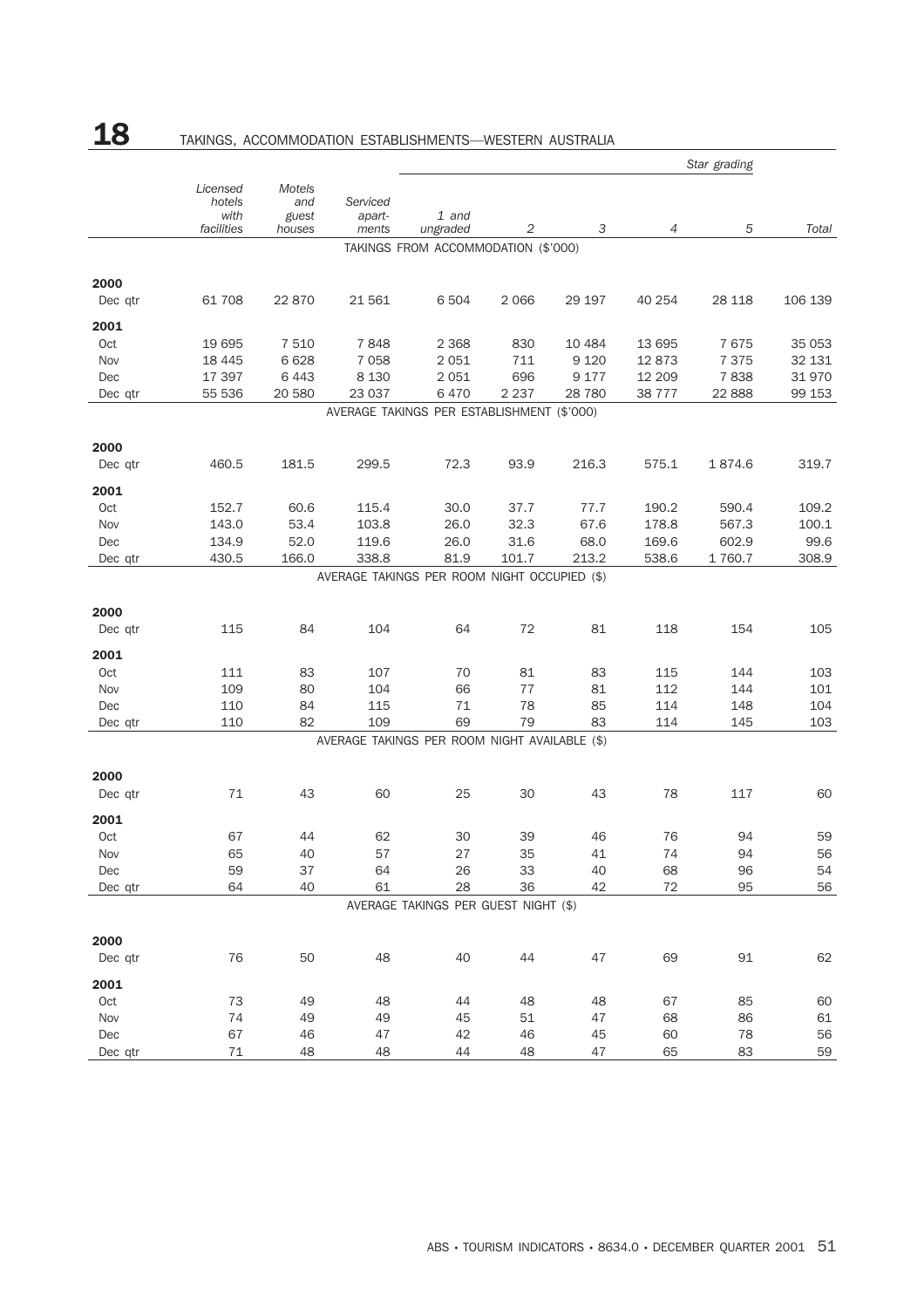## TASMANIA

Capacity Capacity in accommodation establishments with 15 or more rooms in Tasmania rose 2% in the December quarter 2001 compared to the December quarter 2000. Serviced apartments was the only accommodation type to increase capacity, up 15%.

## QUARTERLY ROOM NIGHTS OCCUPIED, Tasmania



Average nightly rooms occupied per establishment

> Takings from accommodation

Room nights occupied Room nights occupied fell 1% in trend terms in the December quarter 2001 compared to the December quarter 2000, but rose 1% in both original and seasonally adjusted terms.

> During the December quarter 2001, average nightly rooms occupied per establishment rose 1% compared to the December quarter 2000, with serviced apartments recording a 7% increase.

Takings from accommodation establishments rose 2% in the December quarter 2001 compared to the corresponding period in 2000. Takings from serviced apartments rose 11%. Takings from motels were also up (5%), while takings from licensed hotels fell 3%.

### AVERAGE TAKINGS PER ROOM NIGHT OCCUPIED, Tasmania: Trend



Note: There is a break in series between December Quarter 1996 and March Quarter 1997 because of scope changes to STA. Refer to Explanatory Notes, paragraphs 3–7.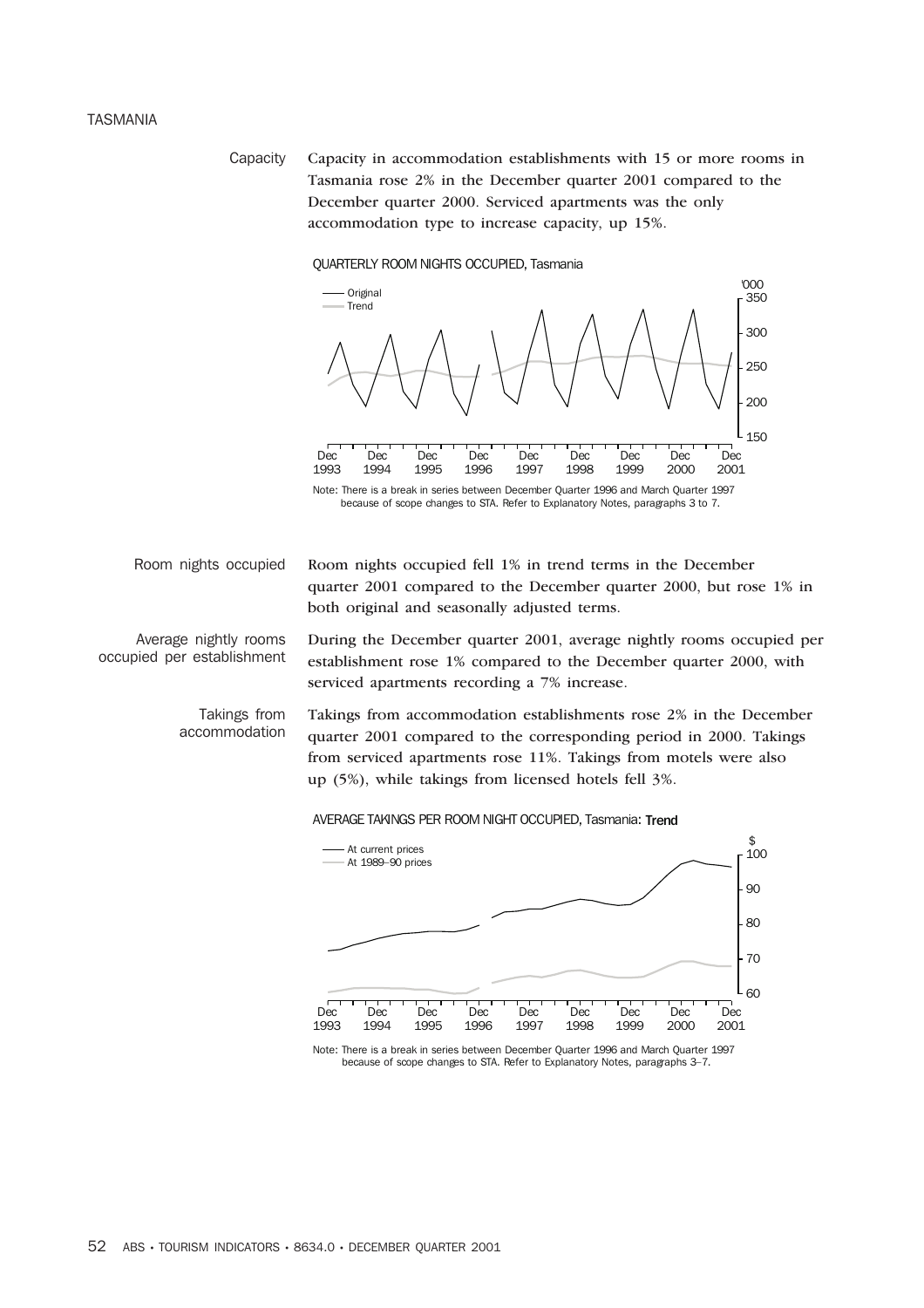# 19 HOTELS, MOTELS, GUEST HOUSES AND SERVICED APARTMENTS—TASMANIA(a)

|         |           | Room nights occupied(b) |           |          | Takings at current prices(b) |       | Takings at average 1989-90 prices(c) |                        |       |  |
|---------|-----------|-------------------------|-----------|----------|------------------------------|-------|--------------------------------------|------------------------|-------|--|
|         | Original  | Seasonally<br>adjusted  | Trend     | Original | Seasonally<br>adjusted       | Trend | Original                             | Seasonally<br>adjusted | Trend |  |
|         | '000      | '000                    | '000      | \$m\$    | \$m\$                        | \$m\$ | \$m                                  | \$m\$                  | \$m\$ |  |
| 1992    | 815.4     | 815.3                   | 822.4     | 59.1     | 59.0                         | 59.5  | 51.4                                 | 51.6                   | 52.0  |  |
| 1993    | 878.6     | 876.5                   | 872.2     | 63.9     | 63.7                         | 63.4  | 54.2                                 | 54.0                   | 53.8  |  |
| 1994    | 954.9     | 960.9                   | 964.3     | 70.9     | 71.5                         | 71.8  | 58.7                                 | 59.4                   | 59.4  |  |
| 1995    | 970.1     | 975.8                   | 972.4     | 75.0     | 75.5                         | 75.3  | 59.7                                 | 59.9                   | 59.8  |  |
| 1996    | 954.4     | 952.8                   | 955.0     | 75.2     | 74.9                         | 75.0  | 58.3                                 | 57.8                   | 58.0  |  |
| 1997    | 990.3     | 996.7                   | 998.0     | 82.5     | 83.2                         | 83.2  | 63.7                                 | 64.3                   | 64.1  |  |
| 1998    | 1 0 3 9.1 | 1 0 3 5.5               | 1 0 3 2.1 | 89.7     | 89.2                         | 88.6  | 68.7                                 | 68.5                   | 68.1  |  |
| 1999    | 1 0 5 6.3 | 1 0 6 1.2               | 1 0 6 3.9 | 90.1     | 90.8                         | 91.4  | 68.6                                 | 68.8                   | 69.4  |  |
| 2000    | 1 0 4 3.9 | 1 0 4 4 .6              | 1 0 4 9.3 | 96.2     | 96.7                         | 97.2  | 70.2                                 | 70.2                   | 70.5  |  |
| 2001    | 1 0 2 5.9 | 1 0 27.0                | 1 0 20.8  | 100.3    | 100.1                        | 99.2  | 70.5                                 | 70.4                   | 69.9  |  |
| 2000    |           |                         |           |          |                              |       |                                      |                        |       |  |
| Sep qtr | 191.0     | 250.4                   | 259.9     | 18.1     | 24.4                         | 24.6  | 12.9                                 | 17.4                   | 17.7  |  |
| Dec qtr | 269.5     | 252.7                   | 256.7     | 26.4     | 24.3                         | 25.0  | 18.8                                 | 17.5                   | 17.8  |  |
| 2001    |           |                         |           |          |                              |       |                                      |                        |       |  |
| Mar qtr | 335.1     | 265.1                   | 256.3     | 33.7     | 26.3                         | 25.2  | 23.9                                 | 18.6                   | 17.8  |  |
| Jun qtr | 227.3     | 253.9                   | 256.9     | 21.8     | 24.7                         | 25.0  | 15.3                                 | 17.3                   | 17.6  |  |
| Sep qtr | 190.9     | 252.5                   | 254.5     | 17.9     | 24.2                         | 24.7  | 12.6                                 | 16.8                   | 17.3  |  |
| Dec qtr | 272.6     | 255.4                   | 253.0     | 26.9     | 24.9                         | 24.4  | 18.8                                 | 17.7                   | 17.2  |  |

(a) There is a break in series between December quarter 1996 and March quarter 1997 because of scope changes in the STA. Refer to Explanatory Notes, paragraphs 3 to 7.

(b) For presentation purposes the quarterly seasonally adjusted estimates for room nights occupied and takings at current prices are derived by summing the relevant monthly figures, while the quarterly trend estimates are derived from these quarterly seasonally adjusted figures.

(c) The deflator used to revalue current price data in this table is the Hobart All Groups Consumer Price Index. See paragraphs 9 to 11 of the Explanatory Notes.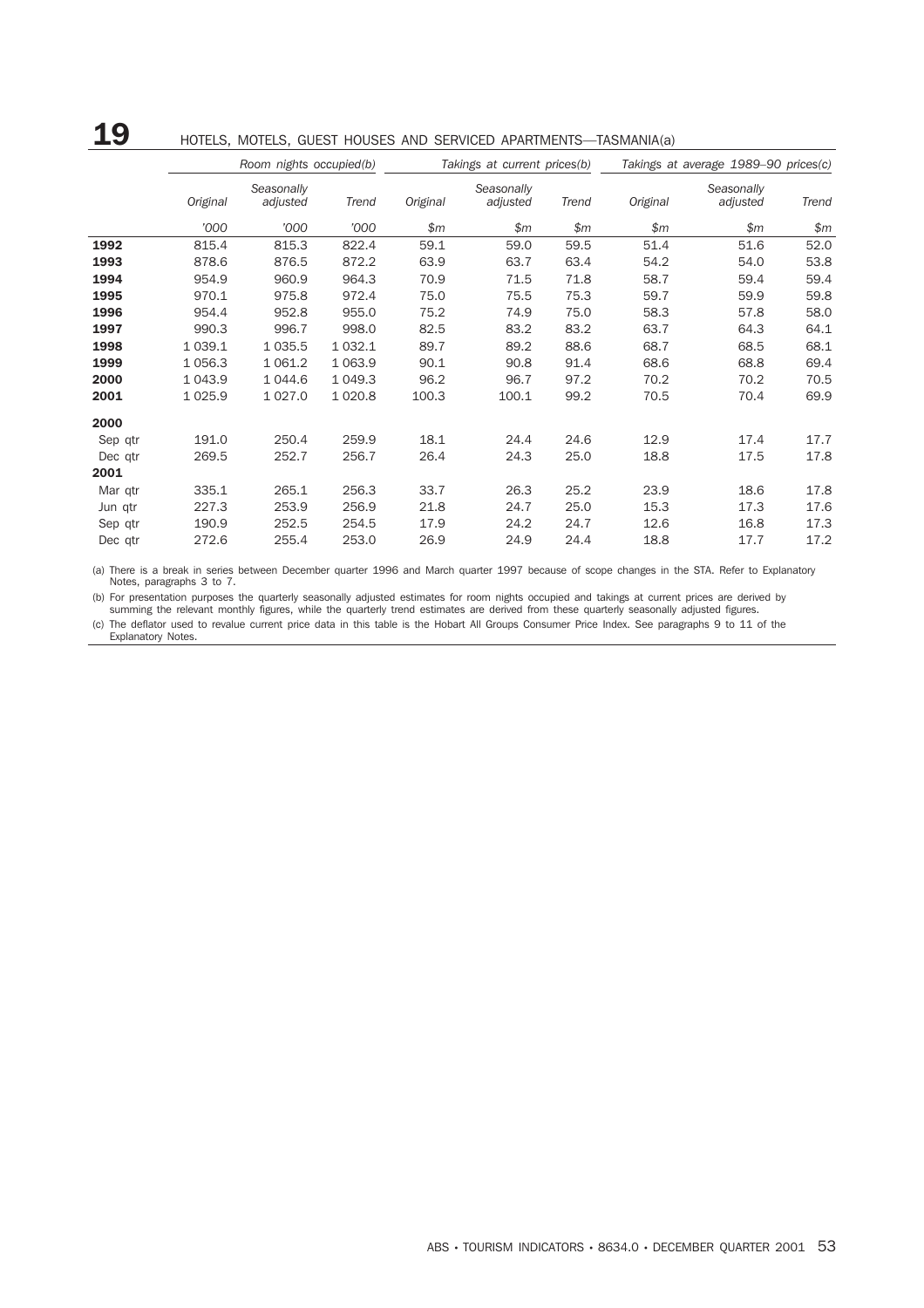# 20 ACCOMMODATION ESTABLISHMENTS-TASMANIA

|                         |                                          |                                         |                                   | Star grading                                           |                |         |         |         |
|-------------------------|------------------------------------------|-----------------------------------------|-----------------------------------|--------------------------------------------------------|----------------|---------|---------|---------|
|                         | Licensed<br>hotels<br>with<br>facilities | <b>Motels</b><br>and<br>guest<br>houses | Serviced<br>apart-<br>ments       | 1 and<br>ungraded                                      | $\overline{2}$ | 3       | 4 and 5 | Total   |
|                         |                                          |                                         | ESTABLISHMENTS AND CAPACITY (no.) |                                                        |                |         |         |         |
| Dec qtr 2000            |                                          |                                         |                                   |                                                        |                |         |         |         |
| Establishments          | 54                                       | 49                                      | 25                                | 9                                                      | 17             | 71      | 31      | 128     |
| Guest rooms             | 2 9 0 6                                  | 1677                                    | 879                               | 245                                                    | 532            | 2 6 3 5 | 2 0 5 0 | 5462    |
| Rooms per establishment | 54                                       | 34                                      | 35                                | 27                                                     | 31             | 37      | 66      | 43      |
| Dec qtr 2001            |                                          |                                         |                                   |                                                        |                |         |         |         |
| Establishments          | 53                                       | 49                                      | 26                                | 11                                                     | 14             | 71      | 32      | 128     |
| Guest rooms             | 2 9 0 0                                  | 1646                                    | 1011                              | 301                                                    | 439            | 2 6 2 9 | 2 1 8 8 | 5 5 5 7 |
| Rooms per establishment | 55                                       | 34                                      | 39                                | 27                                                     | 31             | 37      | 68      | 43      |
|                         |                                          |                                         |                                   | AVERAGE NIGHTLY ROOMS OCCUPIED PER ESTABLISHMENT (no.) |                |         |         |         |
| 2000                    |                                          |                                         |                                   |                                                        |                |         |         |         |
| Dec qtr                 | 28.5                                     | 17.8                                    | 20.7                              | 9.4                                                    | 9.2            | 18.6    | 44.0    | 22.9    |
| 2001                    |                                          |                                         |                                   |                                                        |                |         |         |         |
| Oct                     | 27.8                                     | 18.1                                    | 22.6                              | 9.9                                                    | 8.1            | 18.6    | 44.0    | 23.1    |
| Nov                     | 30.8                                     | 18.7                                    | 23.6                              | 10.2                                                   | 8.4            | 20.1    | 47.1    | 24.7    |
| Dec                     | 27.3                                     | 16.3                                    | 20.5                              | 10.3                                                   | 7.8            | 17.2    | 41.7    | 21.7    |
| Dec qtr                 | 28.6                                     | 17.7                                    | 22.2                              | 10.1                                                   | 8.1            | 18.6    | 44.3    | 23.1    |
|                         |                                          |                                         |                                   | AVERAGE NIGHTLY GUESTS PER OCCUPIED ROOM (no.)         |                |         |         |         |
| 2000                    |                                          |                                         |                                   |                                                        |                |         |         |         |
| Dec qtr                 | 1.6                                      | 1.9                                     | 2.2                               | 2.3                                                    | 1.5            | 1.9     | 1.7     | 1.8     |
| 2001                    |                                          |                                         |                                   |                                                        |                |         |         |         |
| Oct                     | 1.5                                      | 1.9                                     | 2.0                               | 2.1                                                    | 1.6            | 1.9     | 1.5     | 1.7     |
| Nov                     | 1.6                                      | 1.8                                     | 1.9                               | 2.0                                                    | 1.5            | 1.8     | 1.6     | 1.7     |
| Dec                     | 1.7                                      | 2.0                                     | 2.4                               | 2.5                                                    | 1.6            | 2.1     | 1.8     | 1.9     |
| Dec qtr                 | 1.6                                      | 1.9                                     | 2.1                               | 2.2                                                    | 1.6            | 1.9     | 1.6     | 1.8     |
|                         |                                          |                                         | AVERAGE LENGTH OF STAY (days)     |                                                        |                |         |         |         |
| 2000                    |                                          |                                         |                                   |                                                        |                |         |         |         |
| Dec qtr                 | 1.8                                      | 1.7                                     | 2.4                               | 2.4                                                    | 1.8            | 1.8     | 2.0     | 1.9     |
| 2001                    |                                          |                                         |                                   |                                                        |                |         |         |         |
| Oct                     | 1.9                                      | 1.8                                     | 2.5                               | 2.1                                                    | 1.5            | 1.8     | 2.2     | 2.0     |
| Nov                     | 1.8                                      | 1.7                                     | 2.2                               | 1.9                                                    | 1.4            | 1.7     | 2.0     | 1.8     |
| Dec                     | 1.9                                      | 1.7                                     | 2.4                               | 2.0                                                    | 1.5            | 1.7     | 2.1     | 1.9     |
| Dec qtr                 | 1.8                                      | 1.7                                     | 2.3                               | 2.0                                                    | 1.5            | 1.8     | 2.1     | 1.9     |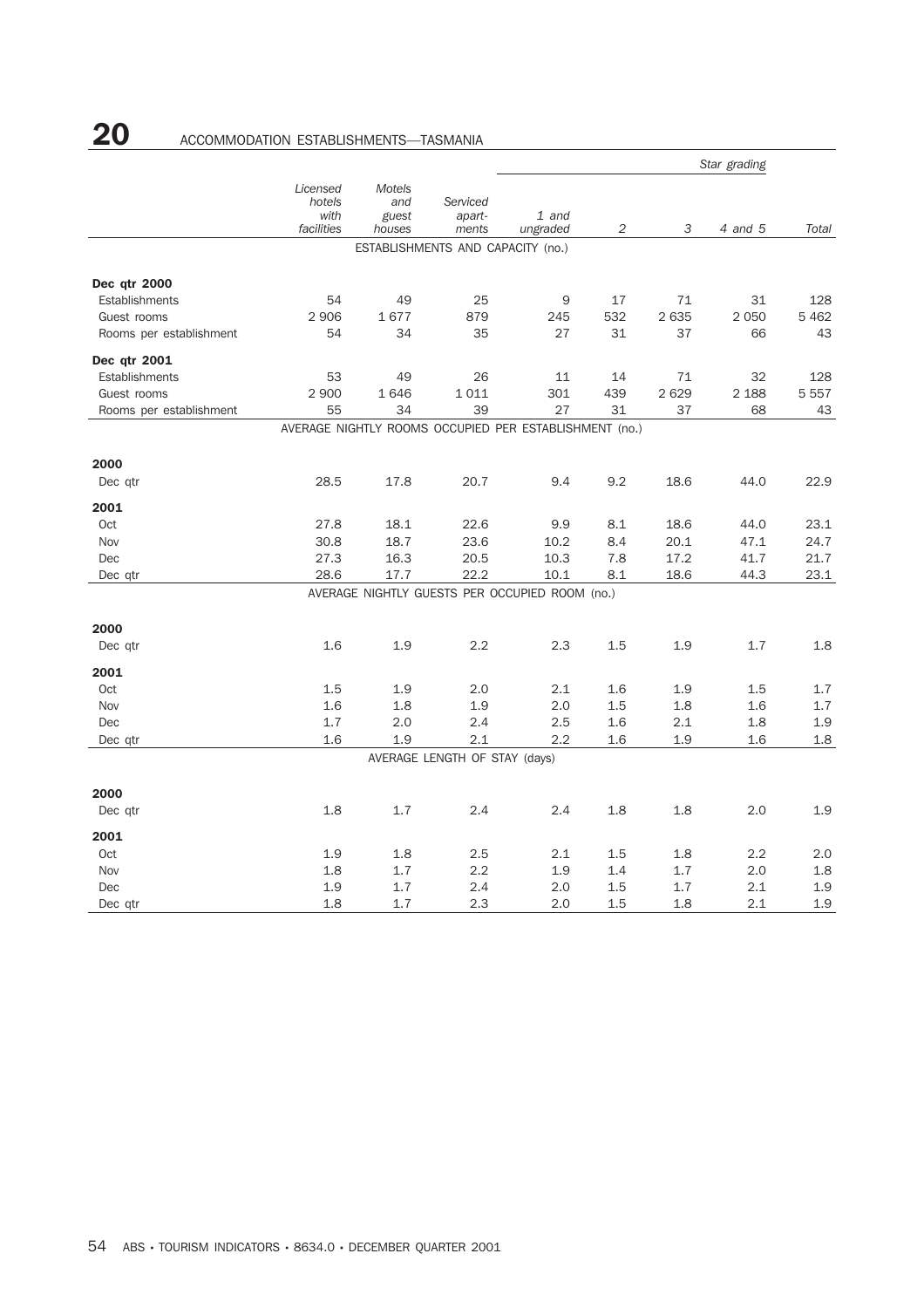|                 |                                          |                                  |                             |                                               |        |         | Star grading |         |
|-----------------|------------------------------------------|----------------------------------|-----------------------------|-----------------------------------------------|--------|---------|--------------|---------|
|                 | Licensed<br>hotels<br>with<br>facilities | Motels<br>and<br>guest<br>houses | Serviced<br>apart-<br>ments | $1$ and<br>ungraded                           | 2      | 3       | 4 and 5      | Total   |
|                 |                                          |                                  |                             | TAKINGS FROM ACCOMMODATION (\$'000)           |        |         |              |         |
|                 |                                          |                                  |                             |                                               |        |         |              |         |
| 2000            |                                          |                                  |                             |                                               |        |         |              |         |
| Dec qtr         | 13 7 9 4                                 | 6950                             | 5 6 1 9                     | 720                                           | 806    | 9657    | 15 182       | 26 364  |
| 2001            |                                          |                                  |                             |                                               |        |         |              |         |
| Oct             | 4 1 3 0                                  | 2 4 5 3                          | 2 0 4 8                     | 320                                           | 213    | 3 2 5 3 | 4846         | 8631    |
| Nov             | 4 7 9 7                                  | 2 4 8 0                          | 2 1 2 1                     | 294                                           | 227    | 3 4 1 1 | 5 4 6 7      | 9 3 9 8 |
| Dec             | 4 3 8 6                                  | 2 3 6 2                          | 2 0 8 4                     | 346                                           | 188    | 3 3 0 0 | 4 9 9 9      | 8832    |
| Dec qtr         | 13 3 13                                  | 7 2 9 5                          | 6 2 5 4                     | 960                                           | 627    | 9 9 6 3 | 15 311       | 26 862  |
|                 |                                          |                                  |                             | AVERAGE TAKINGS PER ESTABLISHMENT (\$'000)    |        |         |              |         |
| 2000            |                                          |                                  |                             |                                               |        |         |              |         |
| Dec qtr         | 255.4                                    | 141.8                            | 224.8                       | 79.9                                          | 47.4   | 136.0   | 489.7        | 206.0   |
| 2001            |                                          |                                  |                             |                                               |        |         |              |         |
| Oct             | 77.9                                     | 50.1                             | 78.8                        | 29.1                                          | 15.2   | 45.8    | 151.4        | 67.4    |
| Nov             | 90.5                                     | 50.6                             | 81.6                        | 26.7                                          | 16.2   | 48.0    | 170.8        | 73.4    |
| Dec             | 82.8                                     | 48.2                             | 80.2                        | 31.4                                          | 13.4   | 46.5    | 156.2        | 69.0    |
| Dec qtr         | 251.2                                    | 148.9                            | 240.5                       | 87.3                                          | 44.8   | 140.3   | 478.5        | 209.9   |
|                 |                                          |                                  |                             | AVERAGE TAKINGS PER ROOM NIGHT OCCUPIED (\$)  |        |         |              |         |
|                 |                                          |                                  |                             |                                               |        |         |              |         |
| 2000<br>Dec qtr | 97                                       | 87                               | 118                         | 93                                            | 56     | 79      | 121          | 98      |
|                 |                                          |                                  |                             |                                               |        |         |              |         |
| 2001            |                                          |                                  |                             |                                               |        |         |              |         |
| Oct             | 90                                       | 89                               | 112                         | 95                                            | 61     | 80      | 111          | 94      |
| Nov             | 98                                       | 90                               | 115                         | 88                                            | 64     | 80      | 121          | 99      |
| Dec             | 98                                       | 95                               | 126                         | 99                                            | 55     | 87      | 121          | 102     |
| Dec qtr         | 95                                       | 91                               | 118                         | 94                                            | 60     | 82      | 118          | 99      |
|                 |                                          |                                  |                             | AVERAGE TAKINGS PER ROOM NIGHT AVAILABLE (\$) |        |         |              |         |
| 2000            |                                          |                                  |                             |                                               |        |         |              |         |
| Dec qtr         | 52                                       | 45                               | 70                          | 32                                            | 17     | 40      | 81           | 53      |
| 2001            |                                          |                                  |                             |                                               |        |         |              |         |
| Oct             | 46                                       | 48                               | 65                          | 34                                            | 16     | 40      | 71           | 50      |
| Nov             | 55                                       | 50                               | $70\,$                      | 33                                            | $17\,$ | 43      | 83           | 56      |
| Dec             | 49                                       | 46                               | 67                          | 37                                            | 14     | 41      | 74           | 51      |
| Dec qtr         | 50                                       | 48                               | 67                          | 35                                            | 16     | 41      | 76           | 53      |
|                 |                                          |                                  |                             | AVERAGE TAKINGS PER GUEST NIGHT (\$)          |        |         |              |         |
| 2000            |                                          |                                  |                             |                                               |        |         |              |         |
| Dec qtr         | 60                                       | 46                               | 54                          | 40                                            | 36     | 41      | 72           | 54      |
| 2001            |                                          |                                  |                             |                                               |        |         |              |         |
| Oct             | 59                                       | 48                               | 56                          | 45                                            | 39     | 42      | 72           | 55      |
| Nov             | 62                                       | 49                               | 61                          | 43                                            | 42     | 43      | $77 \,$      | 58      |
| Dec             | 56                                       | 48                               | 53                          | 40                                            | 35     | 42      | 67           | 53      |
| Dec qtr         | 59                                       | 48                               | 56                          | 43                                            | 38     | 42      | 72           | 55      |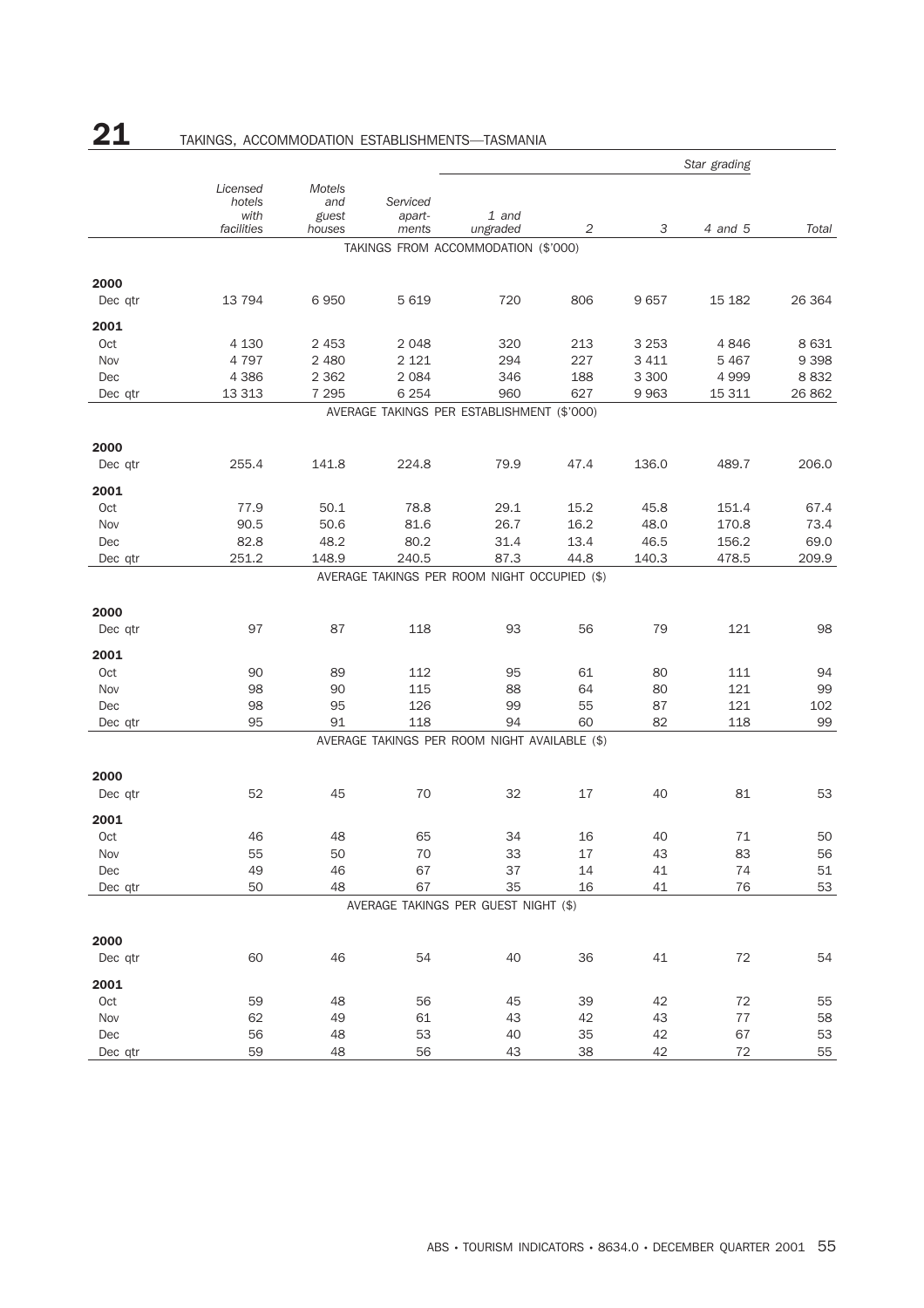## NORTHERN TERRITORY

Capacity The total capacity of accommodation establishments with 15 or more rooms in the Northern Territory rose 1% in the December quarter 2001 compared to the December quarter 2000, to 6,309 guest rooms.

Room nights occupied Room nights occupied fell in original (down 3%), seasonally adjusted (down 2%) and trend (down 0.2%) terms compared to the December quarter 2000.

### QUARTERLY ROOM NIGHTS OCCUPIED, Northern Territory



and December Quarters 1994. There is a break in series between December Quarter 1996 and March Quarter 1997 because of scope changes in STA. Refer to Explanatory Notes, paragraphs 3 to 7.

Average length of stay Motels and guest houses was the only accommodation type to record a

Takings from accommodation

Takings from accommodation establishments fell 4% in the December quarter 2001 compared to the December quarter 2000. All accommodation types recorded falls in takings. Takings from hotels decreased the most (8%).

AVERAGE TAKINGS PER ROOM NIGHT OCCUPIED, Northern Territory: Trend

change in the average length of stay, down 11%.



Notes: There is a break in series relating to the Northern Territory because two establishments previously classified as holiday units were reclassified as motels between the September and December Quarters 1994.

There is a break in series between December Quarter 1996 and March Quarter 1997 because of scope changes to the STA. Refer to Explanatory Notes, paragraphs 3 to 7.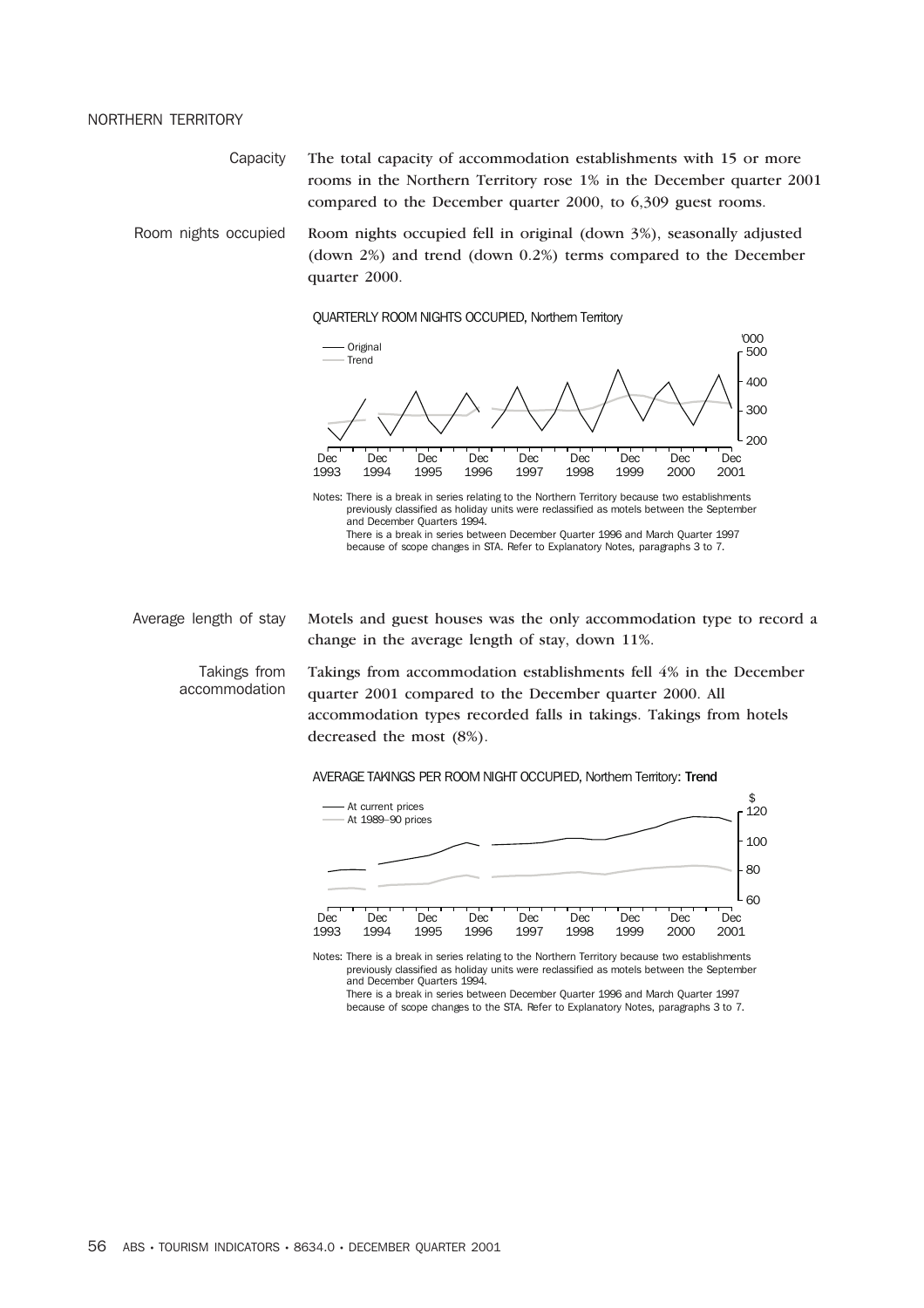## 22 HOTELS, MOTELS, GUEST HOUSES AND SERVICED APARTMENTS—NORTHERN TERRITORY(a)

|         | Room nights occupied(b) |                        |             |          | Takings at current prices(b) |       | Takings at average 1989-90 prices(c) |                        |       |  |
|---------|-------------------------|------------------------|-------------|----------|------------------------------|-------|--------------------------------------|------------------------|-------|--|
|         | Original                | Seasonally<br>adjusted | Trend       | Original | Seasonally<br>adjusted       | Trend | Original                             | Seasonally<br>adjusted | Trend |  |
|         | '000                    | '000                   | '000        | \$m      | \$m\$                        | \$m\$ | \$m\$                                | \$m\$                  | \$m\$ |  |
| 1992    | 872.7                   | 872.1                  | 869.3       | 69.0     | 69.1                         | 69.2  | 59.9                                 | 60.2                   | 60.1  |  |
| 1993    | 989.8                   | 985.1                  | 986.7       | 78.6     | 78.3                         | 78.3  | 67.0                                 | 66.9                   | 67.0  |  |
| 1994    | 1 0 9 6.3               | 1 0 9 5.0              | 1 0 9 2.5   | 89.7     | 89.4                         | 89.3  | 75.0                                 | 75.1                   | 74.8  |  |
| 1995    | 1 146.4                 | 1 1 4 5 . 5            | 1 1 4 9.9   | 101.3    | 100.9                        | 101.5 | 81.3                                 | 81.1                   | 81.8  |  |
| 1996    | 1 173.1                 | 1 171.7                | 1 173.3     | 113.9    | 113.3                        | 113.4 | 88.7                                 | 88.7                   | 88.6  |  |
| 1997    | 1 217.7                 | 1 2 2 0 . 0            | 1 2 1 7 . 7 | 119.8    | 119.9                        | 119.6 | 93.2                                 | 93.5                   | 93.2  |  |
| 1998    | 1 2 2 0 . 7             | 1 2 1 8.9              | 1 2 1 4 .4  | 124.1    | 123.4                        | 122.8 | 95.9                                 | 95.5                   | 95.1  |  |
| 1999    | 1 3 4 7 .9              | 1 3 3 6 . 7            | 1 3 3 8.7   | 139.0    | 137.8                        | 137.7 | 106.7                                | 105.6                  | 105.7 |  |
| 2000    | 1 3 3 8.8               | 1 3 4 5 . 1            | 1 3 4 8.8   | 149.1    | 148.8                        | 149.9 | 110.0                                | 110.5                  | 111.2 |  |
| 2001    | 1 322.2                 | 1 3 2 4 . 6            | 1 3 2 4 .0  | 153.3    | 153.6                        | 153.2 | 109.4                                | 109.3                  | 109.1 |  |
| 2000    |                         |                        |             |          |                              |       |                                      |                        |       |  |
| Sep qtr | 399.3                   | 308.5                  | 328.9       | 48.2     | 36.3                         | 37.1  | 35.0                                 | 26.7                   | 27.2  |  |
| Dec qtr | 317.7                   | 332.0                  | 326.4       | 35.8     | 37.3                         | 37.6  | 25.9                                 | 26.5                   | 27.1  |  |
| 2001    |                         |                        |             |          |                              |       |                                      |                        |       |  |
| Mar qtr | 252.6                   | 330.4                  | 331.7       | 28.1     | 39.1                         | 38.7  | 20.3                                 | 28.4                   | 27.8  |  |
| Jun qtr | 337.9                   | 342.7                  | 335.4       | 39.0     | 39.4                         | 39.1  | 27.9                                 | 27.8                   | 28.0  |  |
| Sep qtr | 422.3                   | 327.5                  | 330.9       | 51.8     | 39.1                         | 38.4  | 36.9                                 | 28.2                   | 27.3  |  |
| Dec qtr | 309.4                   | 323.9                  | 325.9       | 34.4     | 36.0                         | 37.0  | 24.3                                 | 24.9                   | 26.1  |  |

(a) There is a break in series between December quarter 1996 and March quarter 1997 because of scope changes in the STA. Refer to Explanatory Notes, paragraphs 3 to 7.

(b) For presentation purposes the quarterly seasonally adjusted estimates for room nights occupied and takings at current prices are derived by summing the relevant monthly figures, while the quarterly trend estimates are derived from these quarterly seasonally adjusted figures.

(c) The deflator used to revalue current price data in this table is the Darwin All Groups Consumer Price Index. See paragraphs 9 to 11 of the Explanatory Notes.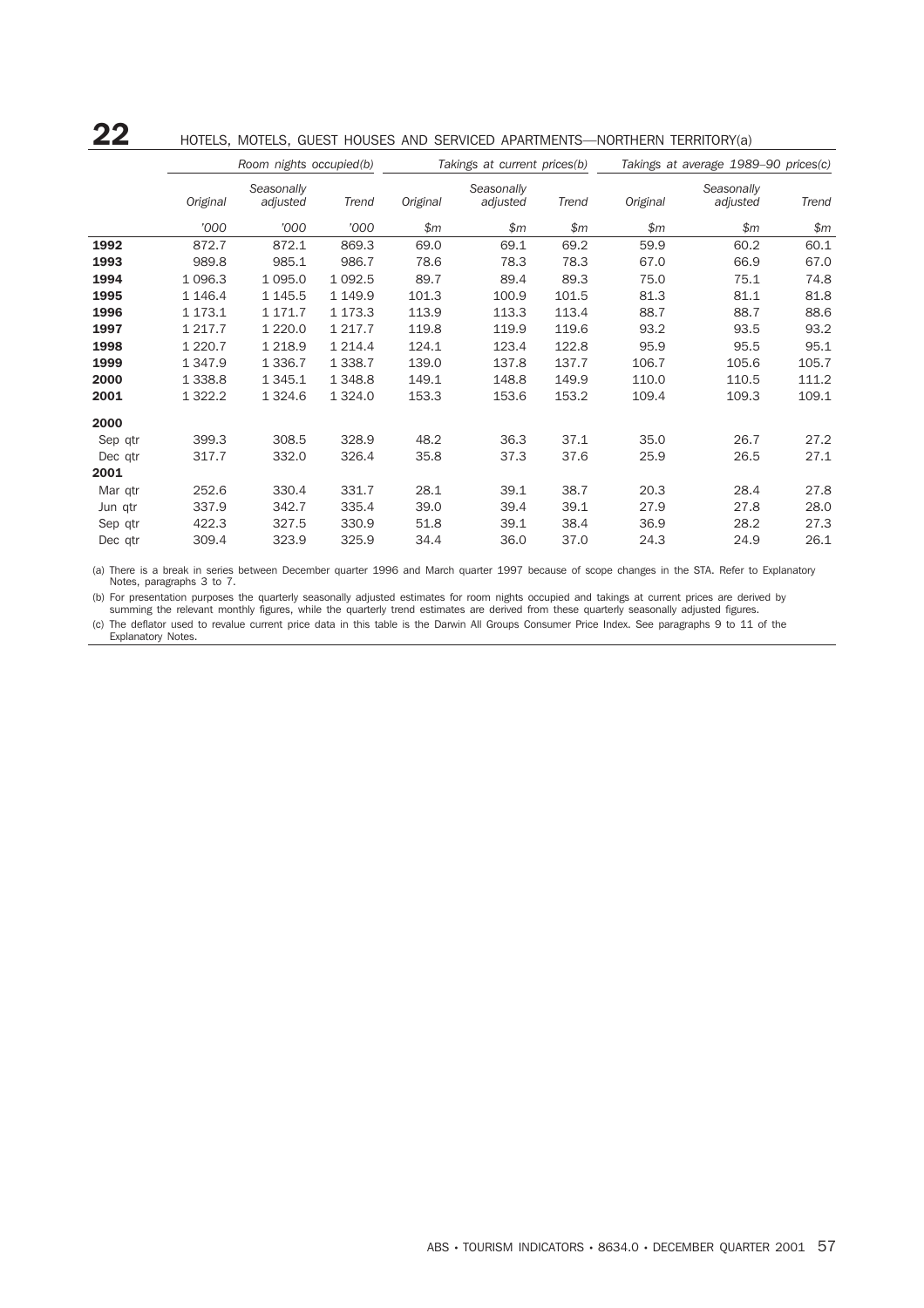# 23 ACCOMMODATION ESTABLISHMENTS-NORTHERN TERRITORY

|                         |                                          |                                         |                                   |                                                        | Star grading |         |         |         |
|-------------------------|------------------------------------------|-----------------------------------------|-----------------------------------|--------------------------------------------------------|--------------|---------|---------|---------|
|                         | Licensed<br>hotels<br>with<br>facilities | <b>Motels</b><br>and<br>guest<br>houses | Serviced<br>apart-<br>ments       | 1 and<br>ungraded                                      | 2            | 3       | 4 and 5 | Total   |
|                         |                                          |                                         | ESTABLISHMENTS AND CAPACITY (no.) |                                                        |              |         |         |         |
| Dec qtr 2000            |                                          |                                         |                                   |                                                        |              |         |         |         |
| Establishments          | 23                                       | 49                                      | 17                                | 21                                                     | 19           | 33      | 16      | 89      |
| Guest rooms             | 1932                                     | 3 1 4 3                                 | 1 1 5 6                           | 701                                                    | 779          | 2 4 6 3 | 2 2 8 8 | 6 2 3 1 |
| Rooms per establishment | 84                                       | 64                                      | 68                                | 33                                                     | 41           | 75      | 143     | 70      |
| Dec qtr 2001            |                                          |                                         |                                   |                                                        |              |         |         |         |
| Establishments          | 23                                       | 49                                      | 17                                | 21                                                     | 19           | 33      | 16      | 89      |
| Guest rooms             | 1976                                     | 3 1 8 7                                 | 1 1 4 6                           | 737                                                    | 776          | 2 5 1 2 | 2 2 8 4 | 6 3 0 9 |
| Rooms per establishment | 86                                       | 65                                      | 67                                | 35                                                     | 41           | 76      | 143     | 71      |
|                         |                                          |                                         |                                   | AVERAGE NIGHTLY ROOMS OCCUPIED PER ESTABLISHMENT (no.) |              |         |         |         |
| 2000                    |                                          |                                         |                                   |                                                        |              |         |         |         |
| Dec qtr                 | 50.8                                     | 33.4                                    | 38.1                              | 13.9                                                   | 16.1         | 41.8    | 92.2    | 38.8    |
| 2001                    |                                          |                                         |                                   |                                                        |              |         |         |         |
| Oct                     | 57.9                                     | 39.5                                    | 43.2                              | 16.1                                                   | 19.5         | 49.5    | 103.8   | 44.9    |
| Nov                     | 53.9                                     | 35.3                                    | 37.4                              | 13.4                                                   | 17.9         | 44.1    | 95.5    | 40.5    |
| Dec                     | 36.9                                     | 23.7                                    | 28.9                              | 11                                                     | 11.9         | 31.6    | 62.7    | 28.1    |
| Dec qtr                 | 49.5                                     | 32.8                                    | 36.5                              | 13.5                                                   | 16.4         | 41.7    | 87.2    | 37.8    |
|                         |                                          |                                         |                                   | AVERAGE NIGHTLY GUESTS PER OCCUPIED ROOM (no.)         |              |         |         |         |
| 2000                    |                                          |                                         |                                   |                                                        |              |         |         |         |
| Dec qtr                 | 1.6                                      | 1.7                                     | 1.9                               | 1.8                                                    | 1.7          | 1.9     | 1.6     | 1.7     |
| 2001                    |                                          |                                         |                                   |                                                        |              |         |         |         |
| Oct                     | 1.6                                      | 1.7                                     | 1.9                               | 1.7                                                    | 1.6          | 1.8     | 1.6     | 1.7     |
| Nov                     | 1.6                                      | 1.6                                     | 1.9                               | 1.6                                                    | 1.6          | 1.8     | 1.5     | 1.7     |
| Dec                     | 1.7                                      | 1.8                                     | 2.2                               | 1.8                                                    | 2.0          | 1.9     | 1.7     | 1.8     |
| Dec qtr                 | 1.6                                      | 1.7                                     | 2.0                               | 1.7                                                    | 1.7          | 1.8     | 1.6     | 1.7     |
|                         |                                          |                                         | AVERAGE LENGTH OF STAY (days)     |                                                        |              |         |         |         |
| 2000                    |                                          |                                         |                                   |                                                        |              |         |         |         |
| Dec qtr                 | 1.7                                      | 1.8                                     | 2.7                               | 2.2                                                    | 1.7          | 1.7     | 2.1     | 1.9     |
| 2001                    |                                          |                                         |                                   |                                                        |              |         |         |         |
| Oct                     | 1.7                                      | 1.6                                     | 2.7                               | 2.0                                                    | 1.6          | 1.7     | 2.0     | 1.8     |
| Nov                     | 1.6                                      | 1.6                                     | 2.6                               | 1.9                                                    | 1.7          | 1.7     | 1.8     | 1.7     |
| Dec                     | 1.6                                      | 1.8                                     | 2.6                               | 2.1                                                    | 1.6          | 1.8     | 2.0     | 1.9     |
| Dec gtr                 | 1.7                                      | 1.6                                     | 2.7                               | 2.0                                                    | 1.6          | 1.7     | 1.9     | 1.8     |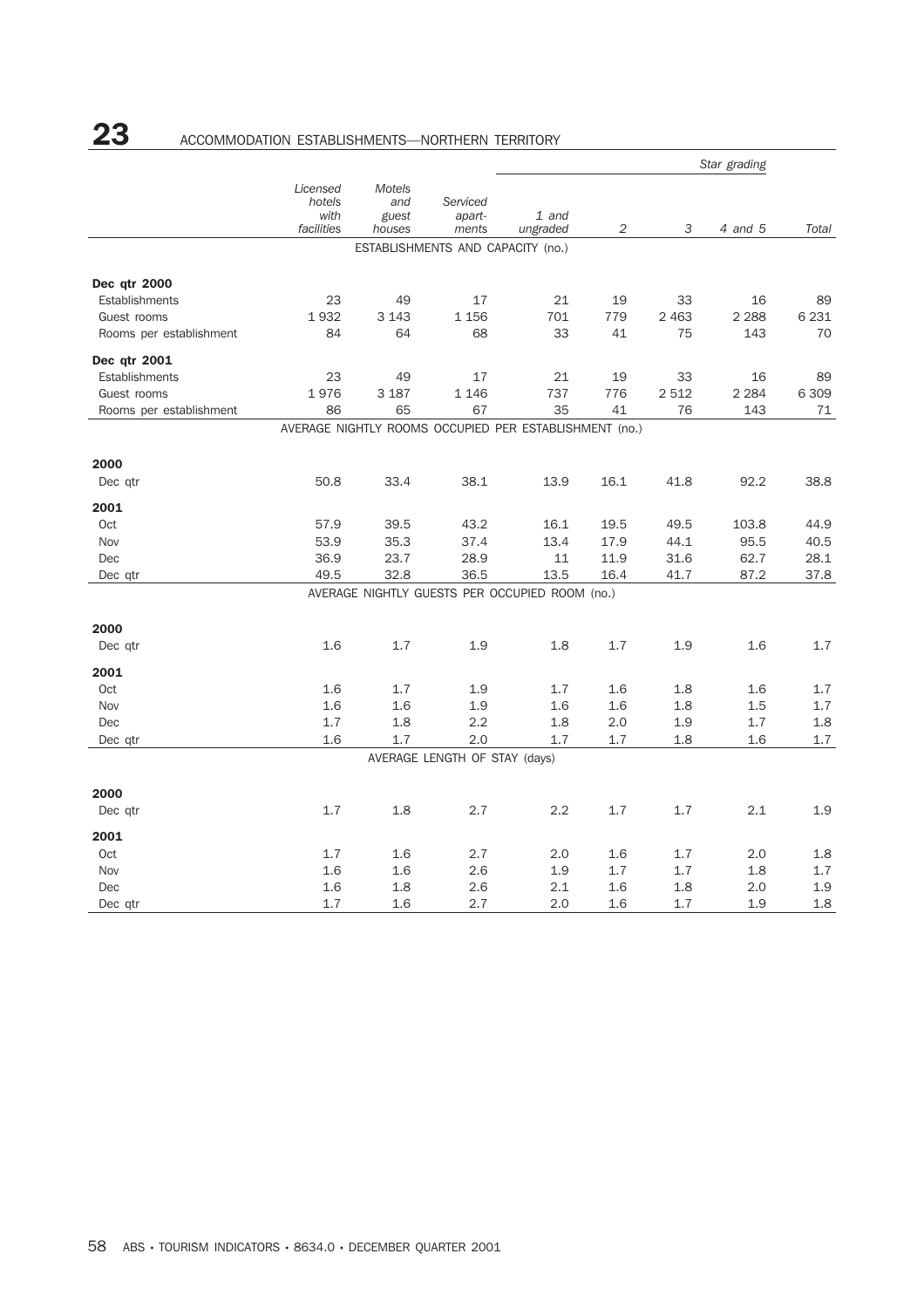# 24 TAKINGS, ACCOMMODATION ESTABLISHMENTS-NORTHERN TERRITORY

|                 |                                          |                                  |                             | Star grading                                  |       |         |           |         |  |
|-----------------|------------------------------------------|----------------------------------|-----------------------------|-----------------------------------------------|-------|---------|-----------|---------|--|
|                 | Licensed<br>hotels<br>with<br>facilities | Motels<br>and<br>guest<br>houses | Serviced<br>apart-<br>ments | 1 and<br>ungraded                             | 2     | 3       | 4 and 5   | Total   |  |
|                 |                                          |                                  |                             | TAKINGS FROM ACCOMMODATION (\$'000)           |       |         |           |         |  |
|                 |                                          |                                  |                             |                                               |       |         |           |         |  |
| 2000<br>Dec qtr | 14 720                                   | 14 663                           | 6 4 3 3                     | 1911                                          | 1915  | 15 189  | 16 801    | 35 816  |  |
|                 |                                          |                                  |                             |                                               |       |         |           |         |  |
| 2001            |                                          |                                  |                             |                                               |       |         |           |         |  |
| Oct             | 5 4 3 5                                  | 6 1 1 2                          | 2 5 6 2                     | 846                                           | 851   | 6 1 6 9 | 6 2 4 3   | 14 109  |  |
| Nov             | 4 7 6 3                                  | 5072                             | 2 1 0 1                     | 632                                           | 633   | 5 1 1 8 | 5 5 5 2   | 11 9 35 |  |
| Dec             | 3 3 3 1                                  | 3 3 3 0                          | 1707                        | 513                                           | 475   | 3529    | 3851      | 8 3 6 8 |  |
| Dec qtr         | 13 5 28                                  | 14 514                           | 6 3 6 9                     | 1991                                          | 1959  | 14 8 16 | 15 646    | 34 412  |  |
|                 |                                          |                                  |                             | AVERAGE TAKINGS PER ESTABLISHMENT (\$'000)    |       |         |           |         |  |
| 2000            |                                          |                                  |                             |                                               |       |         |           |         |  |
| Dec qtr         | 640.0                                    | 299.2                            | 378.4                       | 91.0                                          | 100.8 | 460.3   | 1 0 5 0.0 | 402.4   |  |
| 2001            |                                          |                                  |                             |                                               |       |         |           |         |  |
| Oct             | 236.3                                    | 124.7                            | 150.7                       | 40.3                                          | 44.8  | 186.9   | 390.2     | 158.5   |  |
| Nov             | 207.1                                    | 103.5                            | 123.6                       | 30.1                                          | 33.3  | 155.1   | 347.0     | 134.1   |  |
| Dec             | 144.8                                    | 68.0                             | 100.4                       | 24.4                                          | 25.0  | 106.9   | 240.7     | 94.0    |  |
| Dec qtr         | 588.2                                    | 296.2                            | 374.7                       | 94.8                                          | 103.1 | 449.0   | 977.8     | 386.7   |  |
|                 |                                          |                                  |                             | AVERAGE TAKINGS PER ROOM NIGHT OCCUPIED (\$)  |       |         |           |         |  |
|                 |                                          |                                  |                             |                                               |       |         |           |         |  |
| 2000            |                                          |                                  |                             |                                               |       |         |           |         |  |
| Dec qtr         | 137                                      | 97                               | 108                         | 71                                            | 68    | 120     | 124       | 113     |  |
| 2001            |                                          |                                  |                             |                                               |       |         |           |         |  |
| Oct             | 132                                      | 102                              | 113                         | 81                                            | 74    | 122     | 121       | 114     |  |
| Nov             | 128                                      | 98                               | 110                         | 75                                            | 62    | 117     | 121       | 110     |  |
| Dec             | 127                                      | 93                               | 112                         | 72                                            | 68    | 110     | 124       | 108     |  |
| Dec qtr         | 129                                      | 98                               | 112                         | 77                                            | 68    | 117     | 122       | 111     |  |
|                 |                                          |                                  |                             | AVERAGE TAKINGS PER ROOM NIGHT AVAILABLE (\$) |       |         |           |         |  |
|                 |                                          |                                  |                             |                                               |       |         |           |         |  |
| 2000            |                                          | 51                               | 61                          | 30                                            |       |         | 80        | 63      |  |
| Dec qtr         | 83                                       |                                  |                             |                                               | 27    | 67      |           |         |  |
| 2001            |                                          |                                  |                             |                                               |       |         |           |         |  |
| Oct             | 89                                       | 62                               | 72                          | 37                                            | 35    | 79      | 88        | 72      |  |
| Nov             | 80                                       | 53                               | 61                          | 29                                            | 27    | 68      | 81        | 63      |  |
| Dec             | 54                                       | 34                               | 48                          | 23                                            | 20    | 46      | 54        | 43      |  |
| Dec qtr         | 74                                       | 50                               | 60                          | 29                                            | 27    | 64      | 75        | 59      |  |
|                 |                                          |                                  |                             | AVERAGE TAKINGS PER GUEST NIGHT (\$)          |       |         |           |         |  |
| 2000            |                                          |                                  |                             |                                               |       |         |           |         |  |
| Dec qtr         | 84                                       | 56                               | 57                          | 40                                            | 40    | 64      | $77 \,$   | 65      |  |
|                 |                                          |                                  |                             |                                               |       |         |           |         |  |
| 2001            |                                          |                                  |                             |                                               |       |         |           |         |  |
| Oct             | 83                                       | 60                               | 60                          | 48                                            | 46    | 67      | 77        | 67      |  |
| Nov             | 82                                       | 60                               | 59                          | 46                                            | 38    | 66      | 79        | 67      |  |
| Dec             | 76                                       | 52                               | 50                          | 39                                            | 34    | 58      | 73        | 59      |  |
| Dec qtr         | 81                                       | 58                               | 57                          | 44                                            | 40    | 64      | $76\,$    | 65      |  |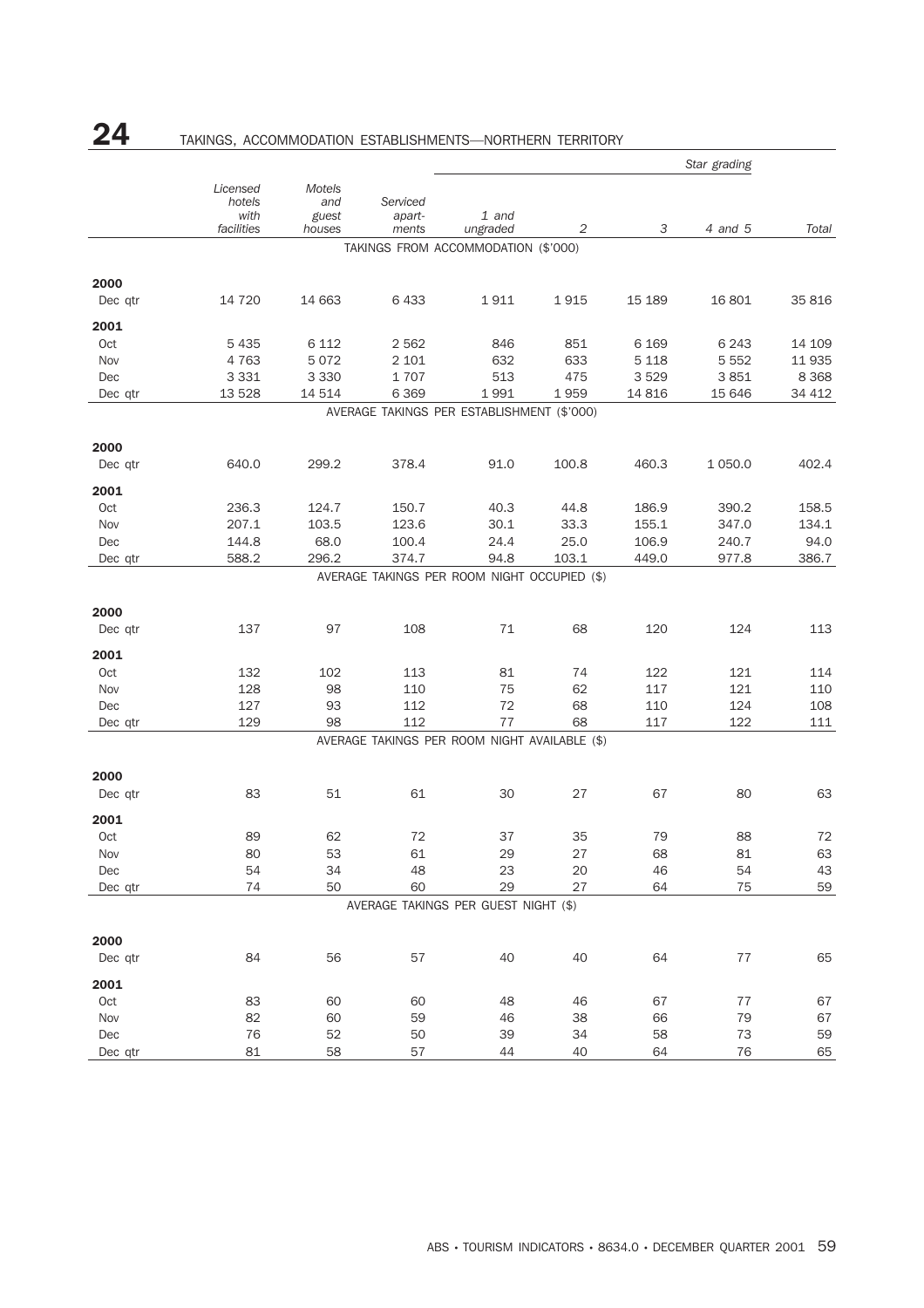## AUSTRALIAN CAPITAL **TERRITORY**

Capacity The total number of accommodation establishments with 15 or more rooms in the Australian Capital Territory increased 3% in the December quarter 2001 compared to the December quarter 2000. The number of guest rooms also increased (5%), with guest rooms in motels and guest houses up 10% and guest rooms in serviced apartments up 6%. The number of guest rooms in licensed hotels showed little change.

Room nights occupied Room nights occupied during the December quarter 2001 increased in original, seasonally adjusted and trend terms compared to the December quarter 2000, by 2%, 3% and 6% respectively.

QUARTERLY ROOM NIGHTS OCCUPIED, Australian Capital Territory



because of scope changes to the STA. Refer to Explanatory Notes, paragraphs 3 to 7.

## Takings from accommodation

Takings from accommodation establishments fell 1% in the December quarter 2001 compared to the December quarter 2000, driven by a 10% fall in takings from licensed hotels. Motels and guest houses and serviced apartments recorded increased takings (up 4% and 9% respectively).





Notes: There is a break in series between December Quarter 1996 and March Quarter 1997 because of scope changes to the STA. Refer to Explanatory Notes, paragraphs 3 to 7.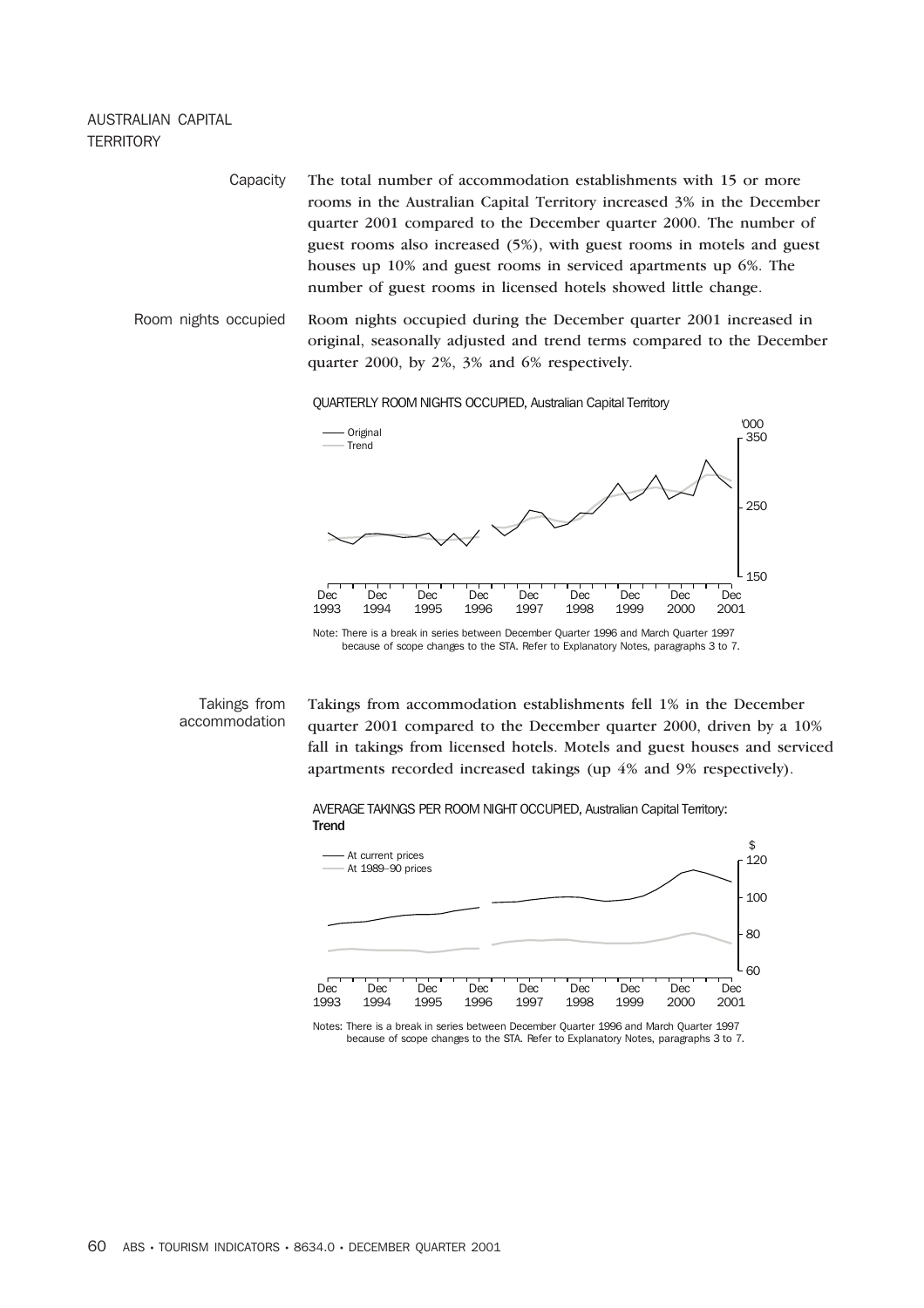## 25 HOTELS, MOTELS, GUEST HOUSES AND SERVICED APARTMENTS—AUSTRALIAN CAPITAL TERRITORY(a)

|         |           | Room nights occupied(b) |            |          | Takings at current prices(b) |       | Takings at average 1989-90 prices(c) |                        |       |  |
|---------|-----------|-------------------------|------------|----------|------------------------------|-------|--------------------------------------|------------------------|-------|--|
|         | Original  | Seasonally<br>adjusted  | Trend      | Original | Seasonally<br>adjusted       | Trend | Original                             | Seasonally<br>adjusted | Trend |  |
|         | '000      | '000                    | '000       | \$m      | \$m\$                        | \$m\$ | \$m                                  | \$m\$                  | \$m\$ |  |
| 1992    | 758.9     | 755.9                   | 753.0      | 62.9     | 62.5                         | 62.8  | 54.1                                 | 54.1                   | 54.2  |  |
| 1993    | 798.9     | 799.9                   | 787.7      | 67.2     | 67.3                         | 67.0  | 56.6                                 | 56.6                   | 56.4  |  |
| 1994    | 826.4     | 829.6                   | 831.5      | 71.6     | 72.0                         | 72.2  | 59.4                                 | 59.4                   | 59.7  |  |
| 1995    | 838.7     | 840.3                   | 837.4      | 75.7     | 75.7                         | 75.5  | 59.6                                 | 59.7                   | 59.5  |  |
| 1996    | 821.5     | 819.0                   | 822.1      | 76.5     | 76.3                         | 76.5  | 58.8                                 | 58.9                   | 58.9  |  |
| 1997    | 903.3     | 903.3                   | 903.2      | 88.1     | 88.2                         | 88.3  | 68.3                                 | 68.3                   | 68.4  |  |
| 1998    | 933.1     | 935.2                   | 932.5      | 93.5     | 93.5                         | 93.1  | 71.9                                 | 72.0                   | 71.6  |  |
| 1999    | 1 0 4 5.8 | 1 0 4 9 .0              | 1 0 5 4 .0 | 103.1    | 103.5                        | 103.8 | 78.7                                 | 78.7                   | 79.2  |  |
| 2000    | 1 102.0   | 1 105.6                 | 1 102.7    | 117.4    | 117.5                        | 117.6 | 85.4                                 | 85.4                   | 85.3  |  |
| 2001    | 1 157.7   | 1 1 6 2.8               | 1 1 66.3   | 129.5    | 129.9                        | 130.3 | 90.5                                 | 90.6                   | 91.0  |  |
| 2000    |           |                         |            |          |                              |       |                                      |                        |       |  |
| Sep qtr | 262.4     | 268.7                   | 275.0      | 29.9     | 30.3                         | 29.8  | 21.3                                 | 21.3                   | 21.4  |  |
| Dec qtr | 271.9     | 267.5                   | 272.1      | 30.1     | 29.8                         | 30.8  | 21.4                                 | 21.1                   | 21.7  |  |
| 2001    |           |                         |            |          |                              |       |                                      |                        |       |  |
| Mar qtr | 267.5     | 272.0                   | 284.1      | 30.6     | 31.0                         | 32.6  | 21.6                                 | 21.7                   | 22.9  |  |
| Jun qtr | 318.7     | 319.6                   | 297.2      | 37.1     | 37.0                         | 33.6  | 25.9                                 | 26.1                   | 23.6  |  |
| Sep qtr | 293.4     | 295.5                   | 296.8      | 32.0     | 32.0                         | 32.9  | 22.4                                 | 22.4                   | 22.9  |  |
| Dec qtr | 278.1     | 275.7                   | 288.2      | 29.8     | 29.9                         | 31.2  | 20.6                                 | 20.3                   | 21.6  |  |

(a) There is a break in series between December quarter 1996 and March quarter 1997 because of scope changes in the STA. Refer to Explanatory Notes, paragraphs 3 to 7.

(b) For presentation purposes the quarterly seasonally adjusted estimates for room nights occupied and takings at current prices are derived by summing the relevant monthly figures, while the quarterly trend estimates are derived from these quarterly seasonally adjusted figures.

(c) The deflator used to revalue current price data in this table is the Canberra All Groups Consumer Price Index. See paragraphs 9 to 11 of the Explanatory Notes.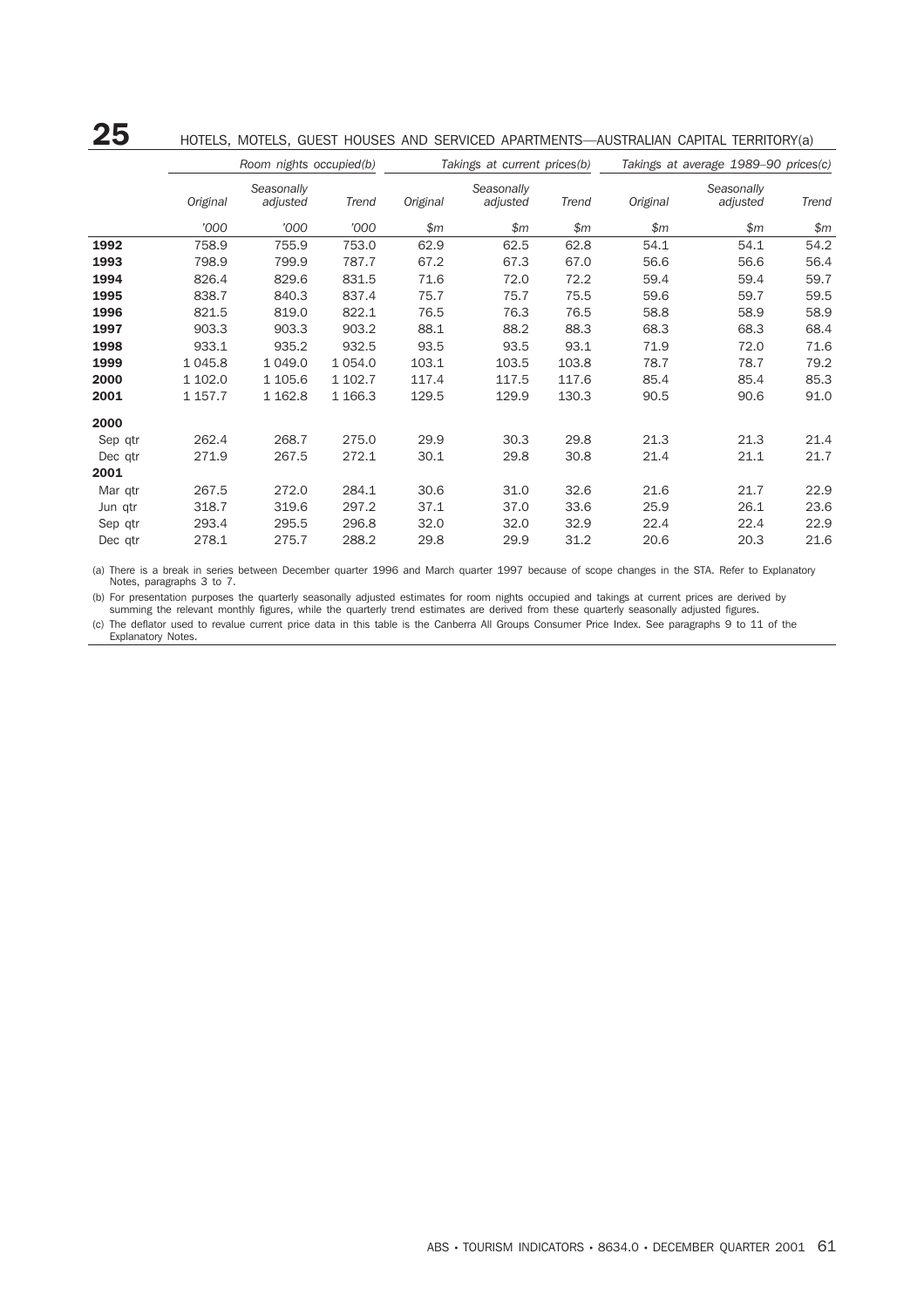# 26 ACCOMMODATION ESTABLISHMENTS—AUSTRALIAN CAPITAL TERRITORY

|                         |                                          |                                         |                                   |                                                        | Star grading   |      |         |         |
|-------------------------|------------------------------------------|-----------------------------------------|-----------------------------------|--------------------------------------------------------|----------------|------|---------|---------|
|                         | Licensed<br>hotels<br>with<br>facilities | <b>Motels</b><br>and<br>guest<br>houses | Serviced<br>apart-<br>ments       | 1 and<br>ungraded                                      | 2              | 3    | 4 and 5 | Total   |
|                         |                                          |                                         | ESTABLISHMENTS AND CAPACITY (no.) |                                                        |                |      |         |         |
| Dec qtr 2000            |                                          |                                         |                                   |                                                        |                |      |         |         |
| Establishments          | 15                                       | 25                                      | 20                                | 10                                                     | $\overline{7}$ | 21   | 22      | 60      |
| Guest rooms             | 1905                                     | 1676                                    | 1 4 3 9                           | 513                                                    | 480            | 1481 | 2 5 4 6 | 5 0 2 0 |
| Rooms per establishment | 127                                      | 67                                      | 72                                | 51                                                     | 69             | 71   | 116     | 84      |
| Dec qtr 2001            |                                          |                                         |                                   |                                                        |                |      |         |         |
| Establishments          | 15                                       | 27                                      | 20                                | 10                                                     | 7              | 21   | 24      | 62      |
| Guest rooms             | 1904                                     | 1845                                    | 1521                              | 482                                                    | 479            | 1488 | 2821    | 5 2 7 0 |
| Rooms per establishment | 127                                      | 68                                      | 76                                | 48                                                     | 68             | 71   | 118     | 85      |
|                         |                                          |                                         |                                   | AVERAGE NIGHTLY ROOMS OCCUPIED PER ESTABLISHMENT (no.) |                |      |         |         |
| 2000                    |                                          |                                         |                                   |                                                        |                |      |         |         |
| Dec qtr                 | 78.7                                     | 35.2                                    | 45.0                              | 25.8                                                   | 36.9           | 38.0 | 74.8    | 49.3    |
| 2001                    |                                          |                                         |                                   |                                                        |                |      |         |         |
| Oct                     | 85.5                                     | 39.7                                    | 51.6                              | 28.6                                                   | 39.9           | 44.0 | 79.1    | 54.6    |
| Nov                     | 77.0                                     | 36.8                                    | 49.7                              | 26.9                                                   | 31.5           | 39.1 | 76.3    | 50.7    |
| Dec                     | 63.4                                     | 28.5                                    | 41.2                              | 21.4                                                   | 27.0           | 30.7 | 62.4    | 41.0    |
| Dec qtr                 | 75.3                                     | 35.0                                    | 47.5                              | 25.6                                                   | 32.8           | 37.9 | 72.5    | 48.8    |
|                         |                                          |                                         |                                   | AVERAGE NIGHTLY GUESTS PER OCCUPIED ROOM (no.)         |                |      |         |         |
| 2000                    |                                          |                                         |                                   |                                                        |                |      |         |         |
| Dec qtr                 | 1.4                                      | 1.7                                     | 2.0                               | 1.8                                                    | 2.0            | 1.9  | 1.5     | 1.7     |
| 2001                    |                                          |                                         |                                   |                                                        |                |      |         |         |
| Oct                     | 1.6                                      | 1.8                                     | 1.9                               | 2.0                                                    | 2.2            | 1.9  | 1.5     | 1.7     |
| Nov                     | 1.4                                      | 1.8                                     | 1.8                               | 2.0                                                    | 2.3            | 1.8  | 1.4     | 1.6     |
| Dec                     | 1.6                                      | 1.8                                     | 2.0                               | 2.0                                                    | 2.2            | 1.9  | 1.6     | 1.8     |
| Dec qtr                 | 1.5                                      | 1.8                                     | 1.9                               | 2.0                                                    | 2.2            | 1.9  | 1.5     | 1.7     |
|                         |                                          |                                         | AVERAGE LENGTH OF STAY (days)     |                                                        |                |      |         |         |
| 2000                    |                                          |                                         |                                   |                                                        |                |      |         |         |
| Dec qtr                 | 1.9                                      | 2.0                                     | 3.9                               | 3.1                                                    | 2.8            | 2.5  | 2.1     | 2.4     |
| 2001                    |                                          |                                         |                                   |                                                        |                |      |         |         |
| Oct                     | 2.0                                      | 2.0                                     | 4.1                               | 2.6                                                    | 2.8            | 2.5  | 2.3     | 2.4     |
| Nov                     | 1.9                                      | 2.1                                     | 4.1                               | 2.6                                                    | 3.1            | 2.5  | 2.3     | 2.4     |
| Dec                     | 1.9                                      | 1.9                                     | 4.4                               | 2.8                                                    | 2.6            | 2.4  | 2.3     | 2.4     |
| Dec qtr                 | 1.9                                      | 2.0                                     | 4.2                               | 2.7                                                    | 2.8            | 2.5  | 2.3     | 2.4     |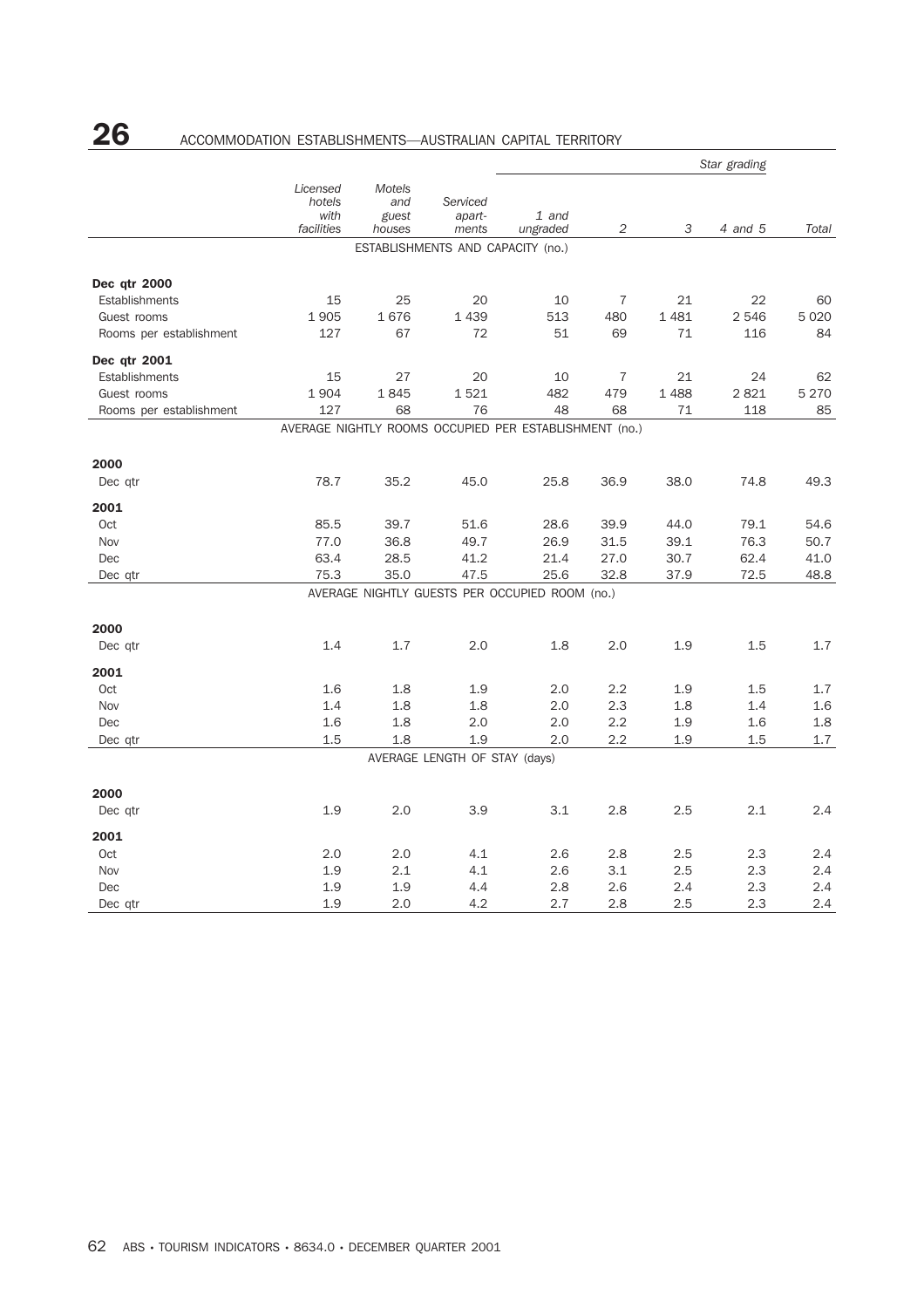# 27 TAKINGS, ACCOMMODATION ESTABLISHMENTS—AUSTRALIAN CAPITAL TERRITORY

| Licensed<br>Motels<br>hotels<br>Serviced<br>and<br>with<br>guest<br>1 and<br>apart-<br>facilities<br>2<br>3<br>4 and 5<br>Total<br>houses<br>ments<br>ungraded<br>TAKINGS FROM ACCOMMODATION (\$'000)<br>2000<br>6826<br>8798<br>2 3 3 9<br>6 2 0 8<br>30 115<br>Dec qtr<br>14 491<br>1443<br>20 125<br>2001<br>Oct<br>5 107<br>2 7 6 2<br>3 6 25<br>667<br>591<br>2 5 4 5<br>7690<br>11 494<br>2 3 9 4<br>3 2 1 6<br>586<br>6912<br>Nov<br>4 4 2 4<br>457<br>2 0 7 9<br>10 0 34<br>8 2 5 7<br>Dec<br>3579<br>1960<br>2 7 1 8<br>505<br>399<br>1687<br>5 6 6 6<br>6 3 1 2<br>13 110<br>7 1 1 6<br>9560<br>1758<br>1447<br>20 268<br>29 7 85<br>Dec qtr<br>AVERAGE TAKINGS PER ESTABLISHMENT (\$'000)<br>2000<br>206.1<br>501.9<br>966.0<br>273.0<br>439.9<br>233.9<br>295.6<br>914.8<br>Dec qtr<br>2001<br>Oct<br>340.4<br>102.3<br>181.3<br>66.7<br>84.4<br>121.2<br>320.4<br>185.4<br>88.7<br>160.8<br>99.0<br>Nov<br>294.9<br>58.6<br>65.3<br>288.0<br>161.8<br>72.6<br>80.3<br>133.2<br>238.6<br>135.9<br>50.5<br>57.0<br>236.1<br>Dec<br>478.0<br>300.6<br>480.4<br>874.0<br>263.5<br>175.8<br>206.7<br>844.5<br>Dec qtr<br>AVERAGE TAKINGS PER ROOM NIGHT OCCUPIED (\$)<br>2000<br>133<br>85<br>106<br>100<br>61<br>85<br>133<br>111<br>Dec qtr<br>2001<br>Oct<br>128<br>83<br>113<br>75<br>68<br>89<br>131<br>110<br>73<br>Nov<br>128<br>80<br>108<br>69<br>84<br>126<br>107<br>82<br>76<br>68<br>122<br>Dec<br>121<br>107<br>85<br>105<br>126<br>82<br>75<br>86<br>127<br>107<br>110<br>68<br>Dec qtr<br>AVERAGE TAKINGS PER ROOM NIGHT AVAILABLE (\$)<br>2000<br>51<br>83<br>45<br>67<br>33<br>46<br>86<br>65<br>Dec qtr<br>2001<br>87<br>48<br>77<br>45<br>40<br>55<br>88<br>70<br>Oct<br>Nov<br>78<br>43<br>71<br>41<br>32<br>47<br>82<br>64<br>34<br>34<br>37<br>51<br>61<br>58<br>27<br>65<br>Dec<br>75<br>40<br>78<br>42<br>68<br>33<br>46<br>61<br>Dec qtr<br>AVERAGE TAKINGS PER GUEST NIGHT (\$)<br>2000<br>92<br>50<br>53<br>$31\,$<br>88<br>66<br>Dec qtr<br>57<br>44<br>2001<br>38<br>Oct<br>83<br>47<br>59<br>31<br>47<br>84<br>63<br>92<br>36<br>$30\,$<br>47<br>87<br>65<br>Nov<br>44<br>61<br>76<br>54<br>39<br>$31\,$<br>74<br>59<br>Dec<br>46<br>45<br>84<br>58<br>37<br>82<br>62<br>Dec qtr<br>46<br>31<br>46 |  |  | Star grading |  |  |  |  |  |
|------------------------------------------------------------------------------------------------------------------------------------------------------------------------------------------------------------------------------------------------------------------------------------------------------------------------------------------------------------------------------------------------------------------------------------------------------------------------------------------------------------------------------------------------------------------------------------------------------------------------------------------------------------------------------------------------------------------------------------------------------------------------------------------------------------------------------------------------------------------------------------------------------------------------------------------------------------------------------------------------------------------------------------------------------------------------------------------------------------------------------------------------------------------------------------------------------------------------------------------------------------------------------------------------------------------------------------------------------------------------------------------------------------------------------------------------------------------------------------------------------------------------------------------------------------------------------------------------------------------------------------------------------------------------------------------------------------------------------------------------------------------------------------------------------------------------------------------------------------------------------------------------------------------------------------------------------------------------------------------------------------------------------------------------------------------------------------------------------------------------------------------------------------------------------------------------------------------------------------------|--|--|--------------|--|--|--|--|--|
|                                                                                                                                                                                                                                                                                                                                                                                                                                                                                                                                                                                                                                                                                                                                                                                                                                                                                                                                                                                                                                                                                                                                                                                                                                                                                                                                                                                                                                                                                                                                                                                                                                                                                                                                                                                                                                                                                                                                                                                                                                                                                                                                                                                                                                          |  |  |              |  |  |  |  |  |
|                                                                                                                                                                                                                                                                                                                                                                                                                                                                                                                                                                                                                                                                                                                                                                                                                                                                                                                                                                                                                                                                                                                                                                                                                                                                                                                                                                                                                                                                                                                                                                                                                                                                                                                                                                                                                                                                                                                                                                                                                                                                                                                                                                                                                                          |  |  |              |  |  |  |  |  |
|                                                                                                                                                                                                                                                                                                                                                                                                                                                                                                                                                                                                                                                                                                                                                                                                                                                                                                                                                                                                                                                                                                                                                                                                                                                                                                                                                                                                                                                                                                                                                                                                                                                                                                                                                                                                                                                                                                                                                                                                                                                                                                                                                                                                                                          |  |  |              |  |  |  |  |  |
|                                                                                                                                                                                                                                                                                                                                                                                                                                                                                                                                                                                                                                                                                                                                                                                                                                                                                                                                                                                                                                                                                                                                                                                                                                                                                                                                                                                                                                                                                                                                                                                                                                                                                                                                                                                                                                                                                                                                                                                                                                                                                                                                                                                                                                          |  |  |              |  |  |  |  |  |
|                                                                                                                                                                                                                                                                                                                                                                                                                                                                                                                                                                                                                                                                                                                                                                                                                                                                                                                                                                                                                                                                                                                                                                                                                                                                                                                                                                                                                                                                                                                                                                                                                                                                                                                                                                                                                                                                                                                                                                                                                                                                                                                                                                                                                                          |  |  |              |  |  |  |  |  |
|                                                                                                                                                                                                                                                                                                                                                                                                                                                                                                                                                                                                                                                                                                                                                                                                                                                                                                                                                                                                                                                                                                                                                                                                                                                                                                                                                                                                                                                                                                                                                                                                                                                                                                                                                                                                                                                                                                                                                                                                                                                                                                                                                                                                                                          |  |  |              |  |  |  |  |  |
|                                                                                                                                                                                                                                                                                                                                                                                                                                                                                                                                                                                                                                                                                                                                                                                                                                                                                                                                                                                                                                                                                                                                                                                                                                                                                                                                                                                                                                                                                                                                                                                                                                                                                                                                                                                                                                                                                                                                                                                                                                                                                                                                                                                                                                          |  |  |              |  |  |  |  |  |
|                                                                                                                                                                                                                                                                                                                                                                                                                                                                                                                                                                                                                                                                                                                                                                                                                                                                                                                                                                                                                                                                                                                                                                                                                                                                                                                                                                                                                                                                                                                                                                                                                                                                                                                                                                                                                                                                                                                                                                                                                                                                                                                                                                                                                                          |  |  |              |  |  |  |  |  |
|                                                                                                                                                                                                                                                                                                                                                                                                                                                                                                                                                                                                                                                                                                                                                                                                                                                                                                                                                                                                                                                                                                                                                                                                                                                                                                                                                                                                                                                                                                                                                                                                                                                                                                                                                                                                                                                                                                                                                                                                                                                                                                                                                                                                                                          |  |  |              |  |  |  |  |  |
|                                                                                                                                                                                                                                                                                                                                                                                                                                                                                                                                                                                                                                                                                                                                                                                                                                                                                                                                                                                                                                                                                                                                                                                                                                                                                                                                                                                                                                                                                                                                                                                                                                                                                                                                                                                                                                                                                                                                                                                                                                                                                                                                                                                                                                          |  |  |              |  |  |  |  |  |
|                                                                                                                                                                                                                                                                                                                                                                                                                                                                                                                                                                                                                                                                                                                                                                                                                                                                                                                                                                                                                                                                                                                                                                                                                                                                                                                                                                                                                                                                                                                                                                                                                                                                                                                                                                                                                                                                                                                                                                                                                                                                                                                                                                                                                                          |  |  |              |  |  |  |  |  |
|                                                                                                                                                                                                                                                                                                                                                                                                                                                                                                                                                                                                                                                                                                                                                                                                                                                                                                                                                                                                                                                                                                                                                                                                                                                                                                                                                                                                                                                                                                                                                                                                                                                                                                                                                                                                                                                                                                                                                                                                                                                                                                                                                                                                                                          |  |  |              |  |  |  |  |  |
|                                                                                                                                                                                                                                                                                                                                                                                                                                                                                                                                                                                                                                                                                                                                                                                                                                                                                                                                                                                                                                                                                                                                                                                                                                                                                                                                                                                                                                                                                                                                                                                                                                                                                                                                                                                                                                                                                                                                                                                                                                                                                                                                                                                                                                          |  |  |              |  |  |  |  |  |
|                                                                                                                                                                                                                                                                                                                                                                                                                                                                                                                                                                                                                                                                                                                                                                                                                                                                                                                                                                                                                                                                                                                                                                                                                                                                                                                                                                                                                                                                                                                                                                                                                                                                                                                                                                                                                                                                                                                                                                                                                                                                                                                                                                                                                                          |  |  |              |  |  |  |  |  |
|                                                                                                                                                                                                                                                                                                                                                                                                                                                                                                                                                                                                                                                                                                                                                                                                                                                                                                                                                                                                                                                                                                                                                                                                                                                                                                                                                                                                                                                                                                                                                                                                                                                                                                                                                                                                                                                                                                                                                                                                                                                                                                                                                                                                                                          |  |  |              |  |  |  |  |  |
|                                                                                                                                                                                                                                                                                                                                                                                                                                                                                                                                                                                                                                                                                                                                                                                                                                                                                                                                                                                                                                                                                                                                                                                                                                                                                                                                                                                                                                                                                                                                                                                                                                                                                                                                                                                                                                                                                                                                                                                                                                                                                                                                                                                                                                          |  |  |              |  |  |  |  |  |
|                                                                                                                                                                                                                                                                                                                                                                                                                                                                                                                                                                                                                                                                                                                                                                                                                                                                                                                                                                                                                                                                                                                                                                                                                                                                                                                                                                                                                                                                                                                                                                                                                                                                                                                                                                                                                                                                                                                                                                                                                                                                                                                                                                                                                                          |  |  |              |  |  |  |  |  |
|                                                                                                                                                                                                                                                                                                                                                                                                                                                                                                                                                                                                                                                                                                                                                                                                                                                                                                                                                                                                                                                                                                                                                                                                                                                                                                                                                                                                                                                                                                                                                                                                                                                                                                                                                                                                                                                                                                                                                                                                                                                                                                                                                                                                                                          |  |  |              |  |  |  |  |  |
|                                                                                                                                                                                                                                                                                                                                                                                                                                                                                                                                                                                                                                                                                                                                                                                                                                                                                                                                                                                                                                                                                                                                                                                                                                                                                                                                                                                                                                                                                                                                                                                                                                                                                                                                                                                                                                                                                                                                                                                                                                                                                                                                                                                                                                          |  |  |              |  |  |  |  |  |
|                                                                                                                                                                                                                                                                                                                                                                                                                                                                                                                                                                                                                                                                                                                                                                                                                                                                                                                                                                                                                                                                                                                                                                                                                                                                                                                                                                                                                                                                                                                                                                                                                                                                                                                                                                                                                                                                                                                                                                                                                                                                                                                                                                                                                                          |  |  |              |  |  |  |  |  |
|                                                                                                                                                                                                                                                                                                                                                                                                                                                                                                                                                                                                                                                                                                                                                                                                                                                                                                                                                                                                                                                                                                                                                                                                                                                                                                                                                                                                                                                                                                                                                                                                                                                                                                                                                                                                                                                                                                                                                                                                                                                                                                                                                                                                                                          |  |  |              |  |  |  |  |  |
|                                                                                                                                                                                                                                                                                                                                                                                                                                                                                                                                                                                                                                                                                                                                                                                                                                                                                                                                                                                                                                                                                                                                                                                                                                                                                                                                                                                                                                                                                                                                                                                                                                                                                                                                                                                                                                                                                                                                                                                                                                                                                                                                                                                                                                          |  |  |              |  |  |  |  |  |
|                                                                                                                                                                                                                                                                                                                                                                                                                                                                                                                                                                                                                                                                                                                                                                                                                                                                                                                                                                                                                                                                                                                                                                                                                                                                                                                                                                                                                                                                                                                                                                                                                                                                                                                                                                                                                                                                                                                                                                                                                                                                                                                                                                                                                                          |  |  |              |  |  |  |  |  |
|                                                                                                                                                                                                                                                                                                                                                                                                                                                                                                                                                                                                                                                                                                                                                                                                                                                                                                                                                                                                                                                                                                                                                                                                                                                                                                                                                                                                                                                                                                                                                                                                                                                                                                                                                                                                                                                                                                                                                                                                                                                                                                                                                                                                                                          |  |  |              |  |  |  |  |  |
|                                                                                                                                                                                                                                                                                                                                                                                                                                                                                                                                                                                                                                                                                                                                                                                                                                                                                                                                                                                                                                                                                                                                                                                                                                                                                                                                                                                                                                                                                                                                                                                                                                                                                                                                                                                                                                                                                                                                                                                                                                                                                                                                                                                                                                          |  |  |              |  |  |  |  |  |
|                                                                                                                                                                                                                                                                                                                                                                                                                                                                                                                                                                                                                                                                                                                                                                                                                                                                                                                                                                                                                                                                                                                                                                                                                                                                                                                                                                                                                                                                                                                                                                                                                                                                                                                                                                                                                                                                                                                                                                                                                                                                                                                                                                                                                                          |  |  |              |  |  |  |  |  |
|                                                                                                                                                                                                                                                                                                                                                                                                                                                                                                                                                                                                                                                                                                                                                                                                                                                                                                                                                                                                                                                                                                                                                                                                                                                                                                                                                                                                                                                                                                                                                                                                                                                                                                                                                                                                                                                                                                                                                                                                                                                                                                                                                                                                                                          |  |  |              |  |  |  |  |  |
|                                                                                                                                                                                                                                                                                                                                                                                                                                                                                                                                                                                                                                                                                                                                                                                                                                                                                                                                                                                                                                                                                                                                                                                                                                                                                                                                                                                                                                                                                                                                                                                                                                                                                                                                                                                                                                                                                                                                                                                                                                                                                                                                                                                                                                          |  |  |              |  |  |  |  |  |
|                                                                                                                                                                                                                                                                                                                                                                                                                                                                                                                                                                                                                                                                                                                                                                                                                                                                                                                                                                                                                                                                                                                                                                                                                                                                                                                                                                                                                                                                                                                                                                                                                                                                                                                                                                                                                                                                                                                                                                                                                                                                                                                                                                                                                                          |  |  |              |  |  |  |  |  |
|                                                                                                                                                                                                                                                                                                                                                                                                                                                                                                                                                                                                                                                                                                                                                                                                                                                                                                                                                                                                                                                                                                                                                                                                                                                                                                                                                                                                                                                                                                                                                                                                                                                                                                                                                                                                                                                                                                                                                                                                                                                                                                                                                                                                                                          |  |  |              |  |  |  |  |  |
|                                                                                                                                                                                                                                                                                                                                                                                                                                                                                                                                                                                                                                                                                                                                                                                                                                                                                                                                                                                                                                                                                                                                                                                                                                                                                                                                                                                                                                                                                                                                                                                                                                                                                                                                                                                                                                                                                                                                                                                                                                                                                                                                                                                                                                          |  |  |              |  |  |  |  |  |
|                                                                                                                                                                                                                                                                                                                                                                                                                                                                                                                                                                                                                                                                                                                                                                                                                                                                                                                                                                                                                                                                                                                                                                                                                                                                                                                                                                                                                                                                                                                                                                                                                                                                                                                                                                                                                                                                                                                                                                                                                                                                                                                                                                                                                                          |  |  |              |  |  |  |  |  |
|                                                                                                                                                                                                                                                                                                                                                                                                                                                                                                                                                                                                                                                                                                                                                                                                                                                                                                                                                                                                                                                                                                                                                                                                                                                                                                                                                                                                                                                                                                                                                                                                                                                                                                                                                                                                                                                                                                                                                                                                                                                                                                                                                                                                                                          |  |  |              |  |  |  |  |  |
|                                                                                                                                                                                                                                                                                                                                                                                                                                                                                                                                                                                                                                                                                                                                                                                                                                                                                                                                                                                                                                                                                                                                                                                                                                                                                                                                                                                                                                                                                                                                                                                                                                                                                                                                                                                                                                                                                                                                                                                                                                                                                                                                                                                                                                          |  |  |              |  |  |  |  |  |
|                                                                                                                                                                                                                                                                                                                                                                                                                                                                                                                                                                                                                                                                                                                                                                                                                                                                                                                                                                                                                                                                                                                                                                                                                                                                                                                                                                                                                                                                                                                                                                                                                                                                                                                                                                                                                                                                                                                                                                                                                                                                                                                                                                                                                                          |  |  |              |  |  |  |  |  |
|                                                                                                                                                                                                                                                                                                                                                                                                                                                                                                                                                                                                                                                                                                                                                                                                                                                                                                                                                                                                                                                                                                                                                                                                                                                                                                                                                                                                                                                                                                                                                                                                                                                                                                                                                                                                                                                                                                                                                                                                                                                                                                                                                                                                                                          |  |  |              |  |  |  |  |  |
|                                                                                                                                                                                                                                                                                                                                                                                                                                                                                                                                                                                                                                                                                                                                                                                                                                                                                                                                                                                                                                                                                                                                                                                                                                                                                                                                                                                                                                                                                                                                                                                                                                                                                                                                                                                                                                                                                                                                                                                                                                                                                                                                                                                                                                          |  |  |              |  |  |  |  |  |
|                                                                                                                                                                                                                                                                                                                                                                                                                                                                                                                                                                                                                                                                                                                                                                                                                                                                                                                                                                                                                                                                                                                                                                                                                                                                                                                                                                                                                                                                                                                                                                                                                                                                                                                                                                                                                                                                                                                                                                                                                                                                                                                                                                                                                                          |  |  |              |  |  |  |  |  |
|                                                                                                                                                                                                                                                                                                                                                                                                                                                                                                                                                                                                                                                                                                                                                                                                                                                                                                                                                                                                                                                                                                                                                                                                                                                                                                                                                                                                                                                                                                                                                                                                                                                                                                                                                                                                                                                                                                                                                                                                                                                                                                                                                                                                                                          |  |  |              |  |  |  |  |  |
|                                                                                                                                                                                                                                                                                                                                                                                                                                                                                                                                                                                                                                                                                                                                                                                                                                                                                                                                                                                                                                                                                                                                                                                                                                                                                                                                                                                                                                                                                                                                                                                                                                                                                                                                                                                                                                                                                                                                                                                                                                                                                                                                                                                                                                          |  |  |              |  |  |  |  |  |
|                                                                                                                                                                                                                                                                                                                                                                                                                                                                                                                                                                                                                                                                                                                                                                                                                                                                                                                                                                                                                                                                                                                                                                                                                                                                                                                                                                                                                                                                                                                                                                                                                                                                                                                                                                                                                                                                                                                                                                                                                                                                                                                                                                                                                                          |  |  |              |  |  |  |  |  |
|                                                                                                                                                                                                                                                                                                                                                                                                                                                                                                                                                                                                                                                                                                                                                                                                                                                                                                                                                                                                                                                                                                                                                                                                                                                                                                                                                                                                                                                                                                                                                                                                                                                                                                                                                                                                                                                                                                                                                                                                                                                                                                                                                                                                                                          |  |  |              |  |  |  |  |  |
|                                                                                                                                                                                                                                                                                                                                                                                                                                                                                                                                                                                                                                                                                                                                                                                                                                                                                                                                                                                                                                                                                                                                                                                                                                                                                                                                                                                                                                                                                                                                                                                                                                                                                                                                                                                                                                                                                                                                                                                                                                                                                                                                                                                                                                          |  |  |              |  |  |  |  |  |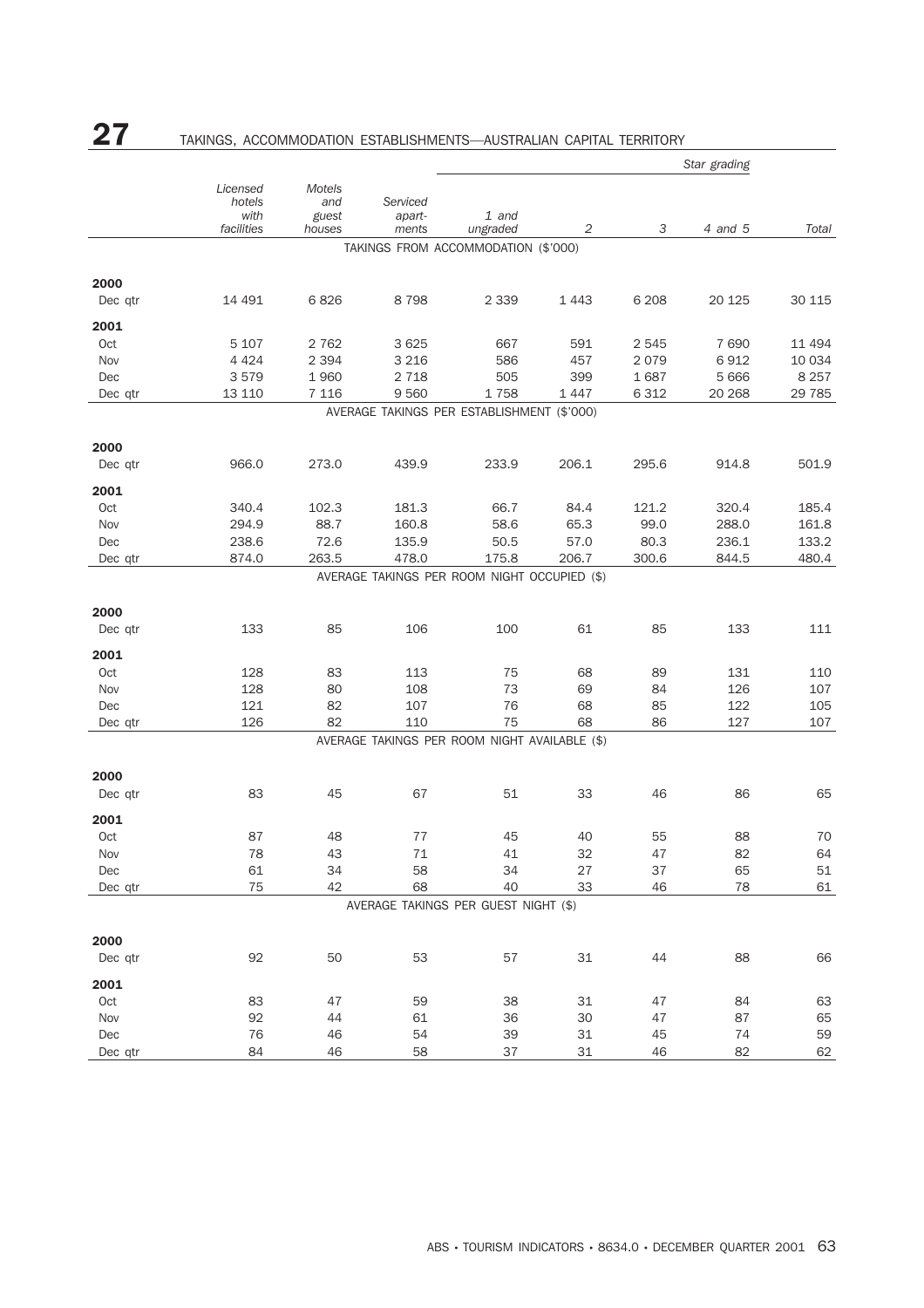## INTERNATIONAL TOURISM

INTRODUCTION The statistics in this section are sourced from incoming and outgoing passenger cards collected by the Department of Immigration and Multicultural and Indigenous Affairs (DIMIA). DIMIA is currently automating the processing of passenger cards and delays are being experienced.

> Therefore, the statistics for the months of August 2000 to December 2001 are preliminary estimates of short-term (less than 12 months) movements of visitors to Australia, compiled from information on passports, visas or other travel documents. There are no final data for short-term visitor arrivals nor short-term resident departures.

The statistics presented here supplement those already released in the monthly publication, *Overseas Arrivals and Departures, Australia* (Cat. no. 3401.0).

VISITOR ARRIVALS An estimated 1,236,500 short-term visitors arrived in Australia during the December quarter 2001, with the largest number arriving during December (504,900). This was a decrease of 15% on the December quarter 2000. Arrivals also fell in seasonally adjusted and trend terms over the same period, by 17% and 14%, respectively.





In original terms, the major source countries of visitor arrivals to Australia during the December quarter 2001 were the United Kingdom (16% of all arrivals), New Zealand (13% ), Japan (11%) and the United States of America (8%) (see table 28).

Italy recorded the largest decrease (31%) in visitor numbers to Australia in the December quarter 2001 compared to the December quarter 2000. Visitor arrivals from Japan, New Zealand and Singapore also recorded large falls (29%, 27% and 27% respectively).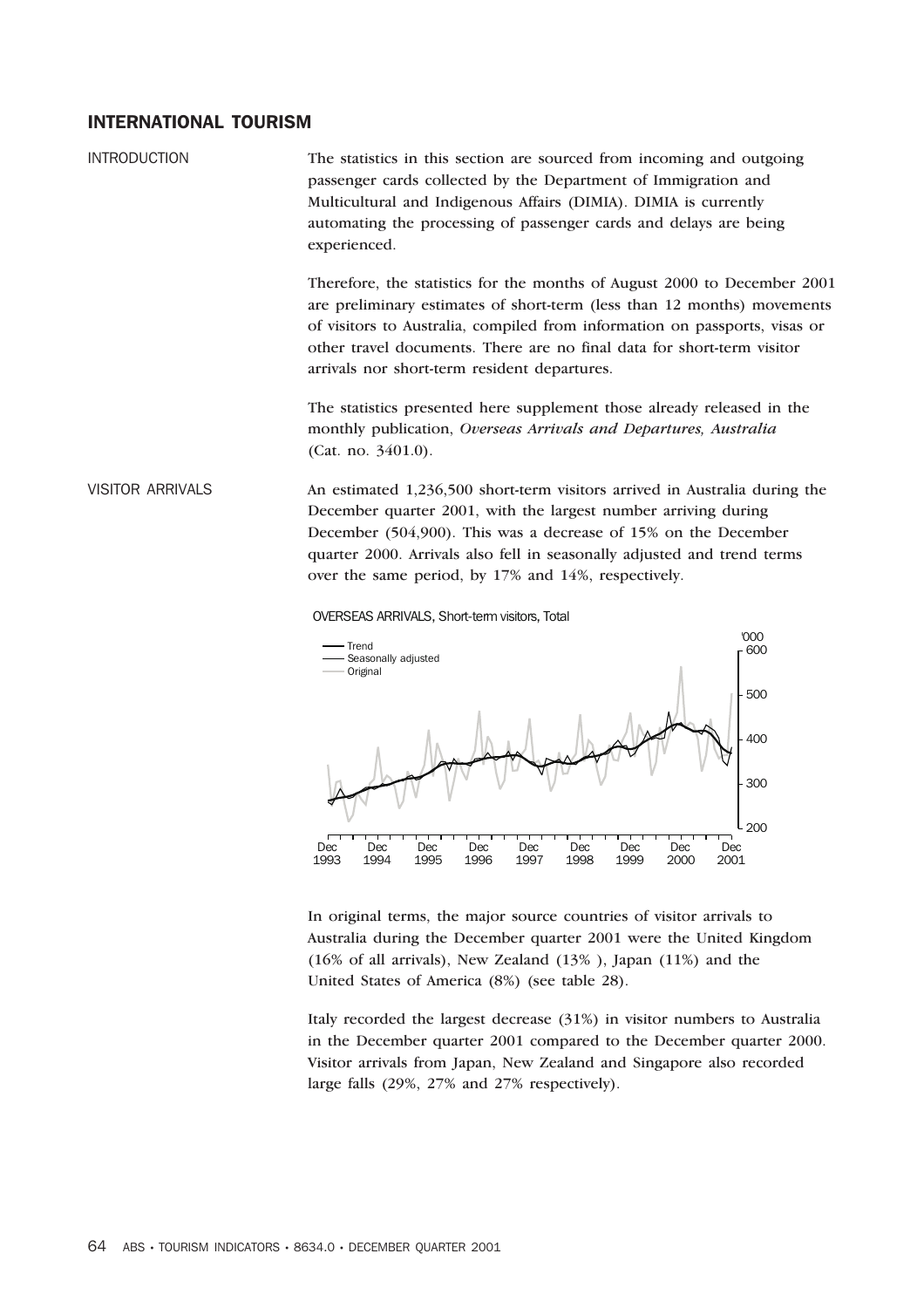VISITOR ARRIVALS *continued* The largest increase in visitor numbers in percentage terms came from Korea, up 22% on the December quarter 2000.

 $\overline{\Gamma}$ 

 $\overline{Dec}$ 

D<sub>ec</sub>

D<sub>ec</sub>

1993 1994 1995 1996 1997 1998 1999 2000 2001

D<sub>ec</sub>

D<sub>ec</sub>

D<sub>ec</sub>

D<sub>ec</sub>

D<sub>ec</sub>

25

50

Dec

25

'000

75

50

'000

75



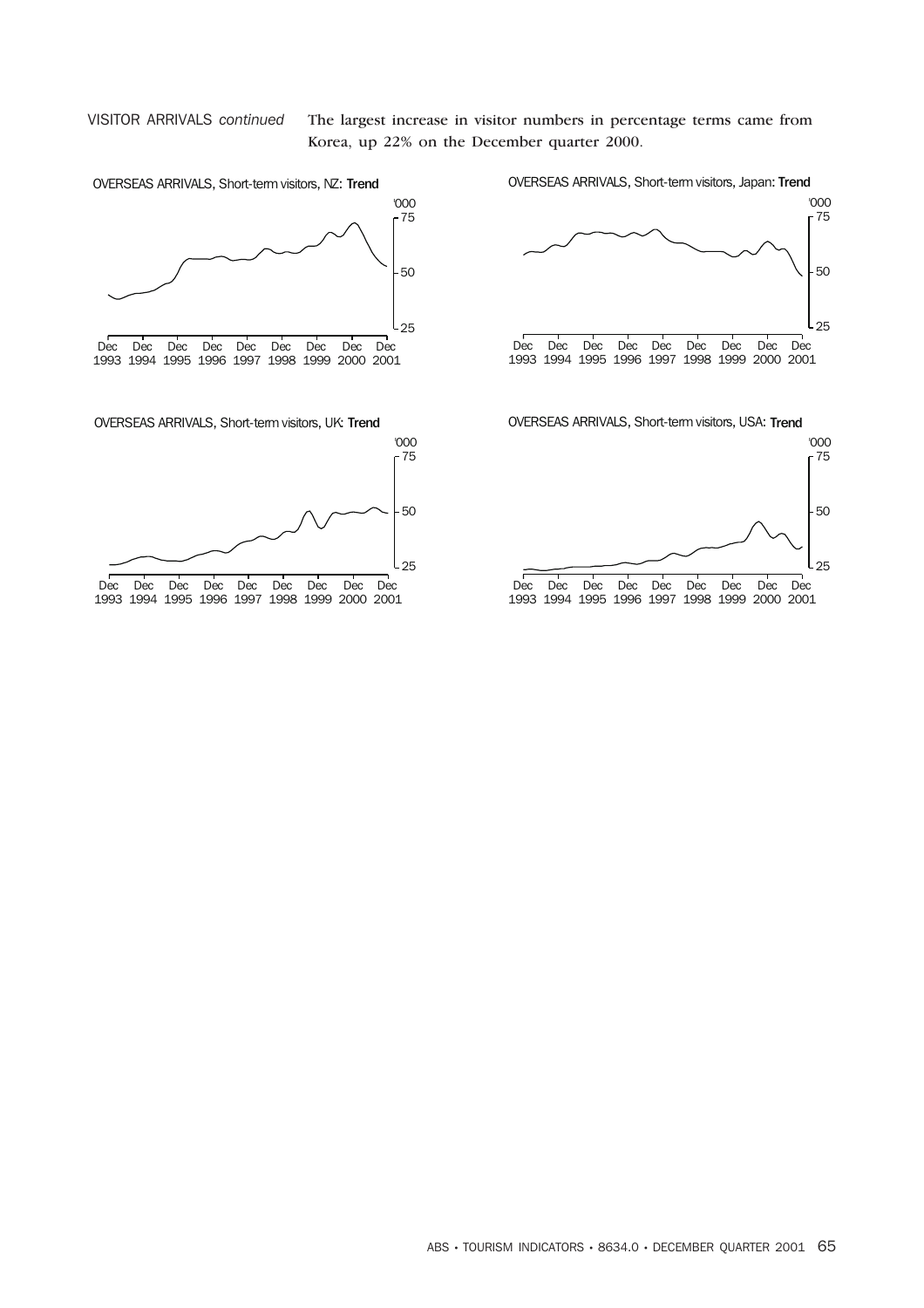# 28 ARRIVALS OF OVERSEAS VISITORS, COUNTRY OF RESIDENCE

|                                                                                |         |         |         | Original          |                                |                                    |                                         |                  |
|--------------------------------------------------------------------------------|---------|---------|---------|-------------------|--------------------------------|------------------------------------|-----------------------------------------|------------------|
|                                                                                | Oct p   | Nov p   | Dec p   | Dec qtr<br>2001 p | Change<br>over Dec<br>qtr 2000 | Proportion<br>of total<br>visitors | Median<br>intended<br>length of<br>stay | Person<br>days   |
| Country of residence                                                           | '000    | '000    | '000    | '000              | %                              | $\%$                               | days                                    | '000             |
| Oceania and Antarctica                                                         |         |         |         |                   |                                |                                    |                                         |                  |
| New Zealand                                                                    | 59.6    | 49.9    | 54.1    | 163.6             | $-27.1$                        | 13.2                               | n.y.a.                                  | n.y.a.           |
| Other                                                                          | 10.2    | 10.0    | 13.6    | 33.8              | $-15.5$                        | 2.7                                | n.y.a.                                  | n.y.a.           |
| Total                                                                          | 69.8    | 59.9    | 67.7    | 197.4             | $-25.4$                        | 16.0                               | n.y.a.                                  | n.y.a.           |
| Europe and the former USSR                                                     |         |         |         |                   |                                |                                    |                                         |                  |
| France                                                                         | n.y.a.  | n.y.a.  | n.y.a.  | n.y.a.            | n.y.a.                         | n.y.a.                             | n.y.a.                                  | n.y.a.           |
| Germany                                                                        | 17.6    | 14.8    | 15.3    | 47.7              | 2.8                            | 3.9                                | n.y.a.                                  | n.y.a.           |
| Italy                                                                          | 3.7     | 3.4     | 5.5     | 12.6              | $-30.8$                        | 1.0                                | n.y.a.                                  | n.y.a.           |
| Netherlands                                                                    | 7.3     | 6.0     | 6.9     | 20.2              | $-8.2$                         | 1.6                                | n.y.a.                                  | n.y.a.           |
| Switzerland                                                                    | 4.8     | 5.2     | 6.6     | 16.6              | 1.2                            | 1.3                                | n.y.a.                                  | n.y.a.           |
| United Kingdom                                                                 | 52.3    | 59.0    | 88.7    | 200.0             | $-3.3$                         | 16.2                               | n.y.a.                                  | n.y.a.           |
| Other                                                                          | (a)24.8 | (a)25.4 | (a)33.7 | (a)83.9           | $-16.8$                        | 6.8                                |                                         |                  |
| Total                                                                          | 110.5   | 113.8   | 156.7   | 381.0             | $-7.3$                         | 30.8                               | n.y.a.<br>n.y.a.                        | n.y.a.<br>n.y.a. |
|                                                                                |         |         |         |                   |                                |                                    |                                         |                  |
| Middle East and North Africa<br>Total                                          | 3.2     | 3.0     | 5.2     | 11.4              | $-23.5$                        | 0.9                                |                                         |                  |
|                                                                                |         |         |         |                   |                                |                                    | n.y.a.                                  | n.y.a.           |
| Southeast Asia                                                                 |         |         |         |                   |                                |                                    |                                         |                  |
| Indonesia                                                                      | 8.5     | 5.1     | 19.2    | 32.8              | $-3.2$                         | 2.7                                | n.y.a.                                  | n.y.a.           |
| Malaysia                                                                       | 9.0     | 11.2    | 17.0    | 37.2              | $-18.8$                        | 3.0                                | n.y.a.                                  | n.y.a.           |
| Singapore                                                                      | 15.0    | 24.2    | 31.5    | 70.7              | $-26.7$                        | 5.7                                | n.y.a.                                  | n.y.a.           |
| Thailand                                                                       | 7.4     | 4.2     | 6.8     | 18.4              | $-14.8$                        | 1.5                                | n.y.a.                                  | n.y.a.           |
| Other                                                                          | 4.2     | 3.7     | 5.3     | 13.2              | $-7.0$                         | 1.1                                | n.y.a.                                  | n.y.a.           |
| Total                                                                          | 44.1    | 48.4    | 79.8    | 172.3             | $-18.7$                        | 13.9                               | n.y.a.                                  | n.y.a.           |
| Northeast Asia                                                                 |         |         |         |                   |                                |                                    |                                         |                  |
| China                                                                          | 15.5    | 13.8    | 14.6    | 43.9              | 11.7                           | 3.6                                | n.y.a.                                  | n.y.a.           |
| Hong Kong (Special Administrative                                              |         |         |         |                   |                                |                                    |                                         |                  |
| Region of China)                                                               | n.y.a.  | n.y.a.  | n.y.a.  | n.y.a.            | n.y.a.                         | n.y.a.                             | n.y.a.                                  | n.y.a.           |
| Japan                                                                          | 41.1    | 41.7    | 56.0    | 138.8             | $-28.9$                        | 11.2                               | n.y.a.                                  | n.y.a.           |
| Korea                                                                          | 12.5    | 15.3    | 25.3    | 53.1              | 22.1                           | 4.3                                | n.y.a.                                  | n.y.a.           |
| Taiwan                                                                         | 7.3     | 6.2     | 8.1     | 21.6              | $-17.2$                        | 1.7                                | n.y.a.                                  | n.y.a.           |
| Other                                                                          | (b)10.6 | (b)8.4  | (b)15.3 | (b)34.3           | $-16.3$                        | 2.8                                | n.y.a.                                  | n.y.a.           |
| Total                                                                          | 87.0    | 85.4    | 119.3   | 291.7             | $-15.4$                        | 23.6                               | n.y.a.                                  | n.y.a.           |
| Southern Asia                                                                  |         |         |         |                   |                                |                                    |                                         |                  |
| Total                                                                          | n.y.a.  | n.y.a.  | n.y.a.  | n.y.a.            | n.y.a.                         | n.y.a.                             | n.y.a.                                  | n.y.a.           |
| The Americas                                                                   |         |         |         |                   |                                |                                    |                                         |                  |
| Canada                                                                         | 7.7     | 9.3     | 12.3    | 29.3              | 1.0                            | 2.4                                | n.y.a.                                  | n.y.a.           |
| United States of America                                                       | 29.8    | 32.3    | 42.2    | 104.3             | $-17.5$                        | 8.4                                | n.y.a.                                  | n.y.a.           |
| Other                                                                          | 1.9     | 2.1     | 3.5     | 7.5               | $-41.4$                        | 0.6                                | n.y.a.                                  | n.y.a.           |
| Total                                                                          | 39.4    | 43.7    | 58.0    | 141.1             | $-16.2$                        | 11.4                               | n.y.a.                                  | n.y.a.           |
| Africa                                                                         |         |         |         |                   |                                |                                    |                                         |                  |
| Total                                                                          | 6.0     | 7.1     | 11.1    | 24.2              | $-13.6$                        | 2.0                                | n.y.a.                                  | n.y.a.           |
| Other and not stated                                                           | (c)5.2  | (c) 5.1 | (c) 7.1 | $(c)$ 17.4        | $-7.4$                         | 1.4                                | n.y.a.                                  | n.y.a.           |
| <b>Total</b>                                                                   | 365.2   | 366.4   | 504.9   | 1 2 3 6 . 5       | $-15.4$                        | 100.0                              | n.y.a.                                  | n.y.a.           |
| (a) Includes France.<br>(b) Includes Hong Kong.<br>(c) Includes Southern Asia. |         |         |         |                   |                                |                                    |                                         |                  |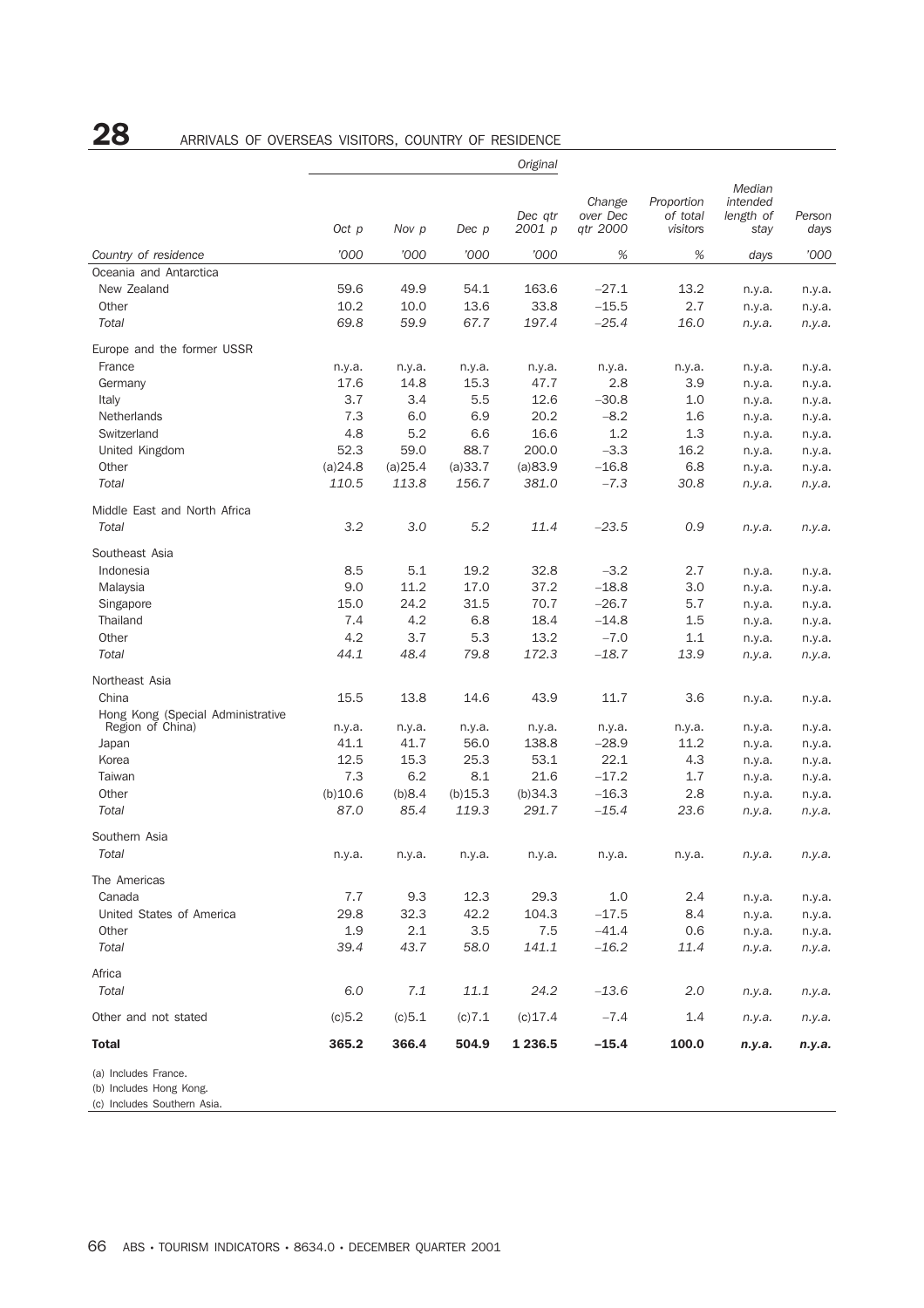# 29 OVERSEAS VISITOR ARRIVALS, COUNTRY OF RESIDENCE—TIME SERIES

|                                      |        |        |                                                             |                     |        |        |        |        |        |        |        | 2001   |
|--------------------------------------|--------|--------|-------------------------------------------------------------|---------------------|--------|--------|--------|--------|--------|--------|--------|--------|
|                                      | Jan    | Feb    | Mar                                                         | Apr                 | May    | Jun    | Jul    | Aug    | Sep    | Oct    | Nov    | Dec    |
| Country of residence                 | '000   | '000   | '000                                                        | '000                | '000   | '000   | '000   | '000   | '000   | '000   | '000   | '000   |
|                                      |        |        |                                                             | ORIGINAL            |        |        |        |        |        |        |        |        |
| Canada                               | 9.7    | 10.3   | 10.4                                                        | 7.2                 | 5.2    | 4.4    | 7.0    | 5.7    | 5.9    | 7.7    | 9.3    | 12.3   |
| Germany                              | 13.5   | 17.1   | 14.1                                                        | 10.9                | 7.6    | 7.2    | 12.9   | 10.2   | 12.8   | 17.6   | 14.8   | 15.3   |
| Hong Kong (Special<br>Administrative |        |        |                                                             |                     |        |        |        |        |        |        |        |        |
| Region of China)                     | n.y.a. | n.y.a. | n.y.a.                                                      | n.y.a.              | n.y.a. | n.y.a. | n.y.a. | n.y.a. | n.y.a. | n.y.a. | n.y.a. | n.y.a. |
| Japan                                | 60.6   | 64.3   | 70.5                                                        | 58.9                | 48.9   | 50.0   | 64.2   | 74.6   | 50.5   | 41.1   | 41.7   | 56.0   |
| Malaysia                             | 11.6   | 13.7   | 12.3                                                        | 12.0                | 17.8   | 9.7    | 11.6   | 11.2   | 15.7   | 9.0    | 11.2   | 17.0   |
| New Zealand                          | 54.7   | 50.7   | 59.3                                                        | 69.2                | 60.3   | 68.9   | 68.3   | 66.3   | 68.4   | 59.6   | 49.9   | 54.1   |
| Papua New Guinea                     | 4.2    | 2.9    | 3.3                                                         | 4.2                 | 2.9    | 4.3    | 4.5    | 3.1    | 4.4    | 4.7    | 3.7    | 5.9    |
| Singapore                            | 18.0   | 17.4   | 24.3                                                        | 20.9                | 23.9   | 33.5   | 19.5   | 20.2   | 19.3   | 15.0   | 24.2   | 31.5   |
| United Kingdom                       | 58.2   | 66.7   | 59.5                                                        | 48.0                | 27.0   | 36.8   | 44.8   | 33.4   | 37.0   | 52.3   | 59.0   | 88.7   |
| United States of America             | 36.4   | 43.6   | 47.4                                                        | 35.2                | 31.6   | 42.7   | 46.8   | 33.7   | 24.1   | 29.8   | 32.3   | 42.2   |
| Other and not stated(a)              | 159.0  | 151.9  | 133.5                                                       | 136.0               | 102.8  | 108.2  | 167.4  | 121.1  | 119.6  | 128.4  | 120.4  | 182.0  |
| Total                                | 425.9  | 438.7  | 434.5                                                       | 402.6               | 328.0  | 365.7  | 447.0  | 379.9  | 358.0  | 365.2  | 366.4  | 504.9  |
|                                      |        |        |                                                             | SEASONALLY ADJUSTED |        |        |        |        |        |        |        |        |
| Canada                               | 7.8    | 8.3    | 8.4                                                         | 8.7                 | 8.3    | 8.0    | 7.2    | 8.0    | 7.1    | 7.3    | 7.6    | 8.5    |
| Germany                              | 11.9   | 12.9   | 12.7                                                        | 12.4                | 12.7   | 12.6   | 15.2   | 14.4   | 14.2   | 12.9   | 12.6   | 11.4   |
| Hong Kong (Special<br>Administrative |        |        |                                                             |                     |        |        |        |        |        |        |        |        |
| Region of China)                     | n.y.a. | n.y.a. | n.y.a.                                                      | n.y.a.              | n.y.a. | n.y.a. | n.y.a. | n.y.a. | n.y.a. | n.y.a. | n.y.a. | n.y.a. |
| Japan                                | 60.5   | 60.6   | 59.2                                                        | 61.4                | 57.5   | 63.3   | 57.4   | 65.7   | 52.7   | 47     | 43.8   | 51.3   |
| Malaysia                             | 13.7   | 11.5   | 13.1                                                        | 13                  | 12.8   | 13.5   | 14.5   | 12.4   | 16.2   | 10.2   | 10.4   | 14.1   |
| New Zealand                          | 70.7   | 74.7   | 67.9                                                        | 66.3                | 66.3   | 62.6   | 55.6   | 58.8   | 59.8   | 50.8   | 53.4   | 54.3   |
| Papua New Guinea                     | 3.8    | 3.8    | 4.2                                                         | 4.1                 | 3.8    | 4.2    | 3.7    | 3.6    | 4.1    | 4.9    | 3.7    | 4.2    |
| Singapore                            | 26.9   | 24.2   | 24.8                                                        | 25                  | 25.3   | 22.6   | 28.6   | 29.6   | 23.2   | 17.6   | 18.2   | 17.6   |
| United Kingdom                       | 50.3   | 50.6   | 48.9                                                        | 48.2                | 50.1   | 68.3   | 56.9   | 51.9   | 53.9   | 48.6   | 43.3   | 51.8   |
| United States of America             | 38.6   | 37.5   | 39.8                                                        | 39.1                | 40.5   | 40.1   | 42.4   | 39.3   | 30.7   | 28.5   | 31.5   | 38     |
| Other and not stated(a)              | 142.9  | 138.4  | 138.4                                                       | 140.3               | 135.5  | 138.7  | 145.3  | 136.8  | 141.5  | 124.4  | 117.9  | 133.1  |
| Total                                | 427.1  | 422.5  | 417.4                                                       | 418.6               | 412.9  | 433.8  | 427    | 420.6  | 403.5  | 352.4  | 342.4  | 384.3  |
|                                      |        |        |                                                             | <b>TREND</b>        |        |        |        |        |        |        |        |        |
| Canada                               | 8.0    | 8.1    | 8.3                                                         | 8.3                 | 8.2    | 8.0    | 7.7    | 7.5    | 7.5    | 7.6    | 7.9    | 8.2    |
| Germany                              | 12.1   | 12.2   | 12.4                                                        | 12.7                | 13.2   | 13.6   | 13.9   | 14.0   | 13.8   | 13.2   | 12.6   | 12.1   |
| Hong Kong (Special<br>Administrative |        |        |                                                             |                     |        |        |        |        |        |        |        |        |
| Region of China)                     | n.y.a. | n.y.a. | n.y.a.                                                      | n.y.a.              | n.y.a. | n.y.a. | n.y.a. | n.y.a. | n.y.a. | n.y.a. | n.y.a. | n.y.a. |
| Japan                                | 63.4   | 62.1   | 60.7                                                        | 60.1                | 60.6   | 60.7   | 59.5   | 57.1   | 54.1   | 51.5   | 49.5   | 48.3   |
| Malaysia                             | 13.6   | 13.4   | 13.0                                                        | 12.9                | 13.2   | 13.5   | 13.7   | 13.5   | 13.1   | 12.5   | 11.8   | 11.2   |
| New Zealand                          | 72.8   | 71.9   | 69.8                                                        | 67.2                | 64.5   | 62.0   | 59.6   | 57.6   | 56.1   | 54.8   | 53.9   | 53.2   |
| Papua New Guinea                     | 3.9    | 3.9    | 4.0                                                         | 4.0                 | 4.0    | 3.9    | 3.9    | 4.0    | 4.1    | 4.1    | 4.1    | 4.1    |
| Singapore                            | 25.2   | 25.2   | 25.0                                                        | 25.2                | 25.7   | 26.1   | 25.9   | 24.9   | 23.2   | 21.3   | 19.7   | 18.6   |
| United Kingdom                       | 50.1   | 49.8   | 49.6                                                        | 49.8                | 50.7   | 51.7   | 52.2   | 52.0   | 51.2   | 50.3   | 49.8   | 49.7   |
| United States of America             | 39.1   | 38.3   | 38.9                                                        | 40.1                | 40.5   | 40.1   | 38.5   | 36.3   | 34.5   | 33.6   | 33.7   | 34.6   |
| Other and not stated(a)              | 140.4  | 138.5  | 138.4                                                       | 139.2               | 139.9  | 140.1  | 139.1  | 136.8  | 133.9  | 131.3  | 129.7  | 129.2  |
| Total                                | 428.7  |        | 423.4 419.9 419.5 420.4 419.7 414.0 403.6 391.2 380.2 372.8 |                     |        |        |        |        |        |        |        | 369.2  |
| (a) Includes Hong Kong.              |        |        |                                                             |                     |        |        |        |        |        |        |        |        |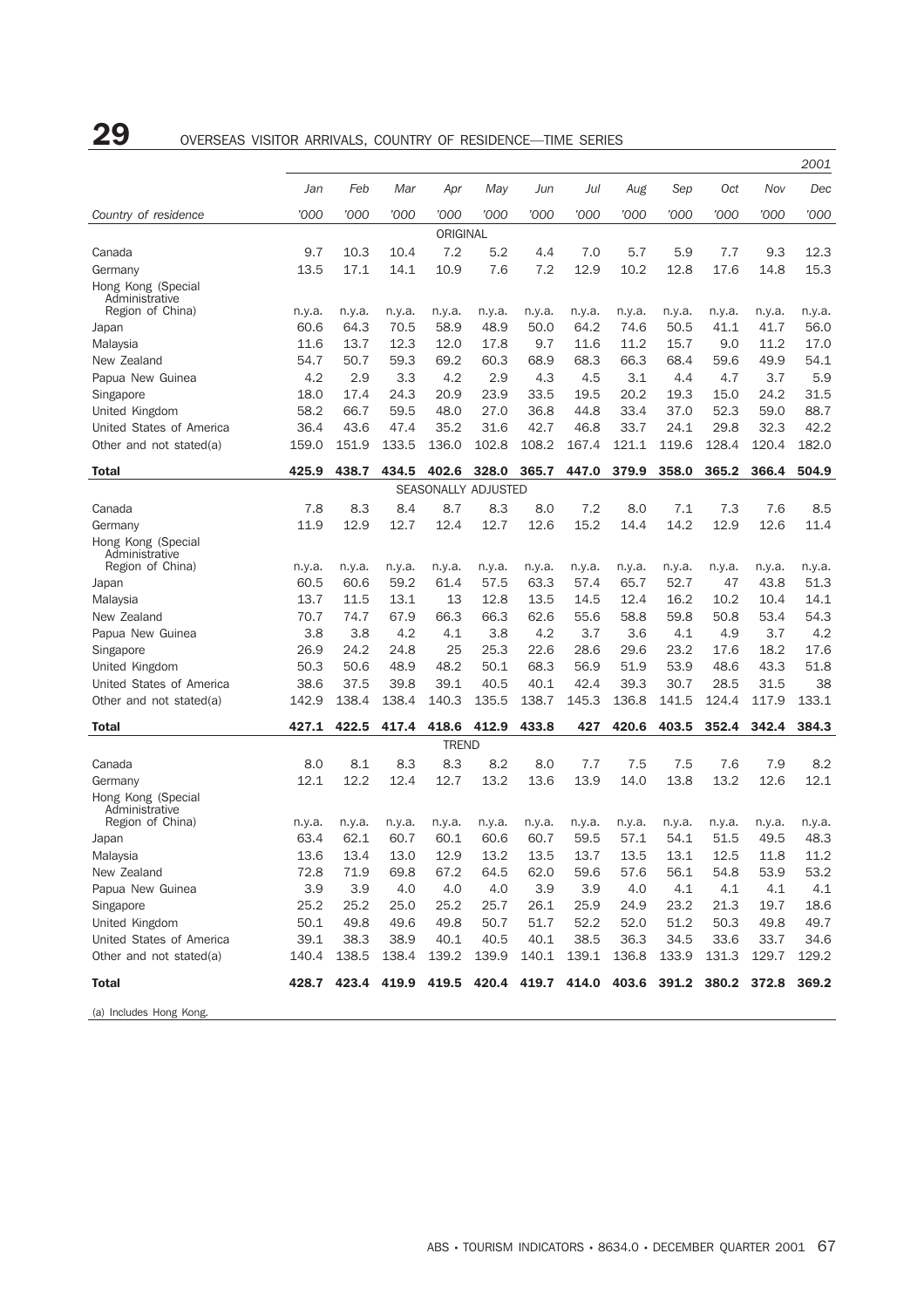## EXPLANATORY NOTES

INTRODUCTION 1 This publication brings together tourism data from a number of sources, including data from the quarterly Survey of Tourist Accommodation (STA) and the Overseas Arrivals and Departures Collection (OAD).

TOURIST ACCOMMODATION 2 The series of tables and graphs in the tourist accommodation section of this publication contain statistics for Australia and each State and Territory. Statistics in this publication are the latest available for the December quarter 2001.

Scope and coverage 3 Tourist accommodation establishments included in the STA and for which data appear in this publication are: hotels, motels and guest houses with facilities; and serviced apartments which are available to the general public for a minimum of one night. Every third year, beginning with 2000, the STA is expanded to include: holiday flats, units and houses of letting entities; caravan parks; and visitor hostels. Further information can be found in *Tourist Accommodation, Australia* (Cat. no. 8635.0), available from ABS bookshops or by contacting Neil McKellar-Stewart on Brisbane 07 3222 6201.

> 4 Data collected and published relate to both long-term and short-term guests at hotels, motels and guest houses. Data relate only to short-term guests at serviced apartments. For hotels, motels and guest houses the amount of long-term residential activity is considered insignificant. This activity is included in the data presented.

> 5 As a result of the separate classification of serviced apartments from the March quarter 1998, there have been several changes to definitions of accommodation units. Some units which were previously classified as hotels, motels or holiday flats have been reclassified to serviced apartments. A small number of establishments previously classified as motels have been reclassified as holiday flats, units or houses and are no longer in scope of the quarterly STA.

> 6 From the March quarter 1998, only those in-scope establishments with 15 or more rooms or units are covered by the survey. Data for the 1997 calendar year have been recompiled on the new basis. Data for time periods prior to 1997 have been recompiled to only include accommodation establishments with 15 or more rooms, but have not been recompiled to reflect the inclusion of serviced apartments as a separate classification. This means that data for periods prior to the March quarter 1997 reflect the old classification and only include hotels, motels and guest houses. It should be noted that some serviced apartments may have been included in STA estimates prior to the March quarter 1997, as they may previously have been classified as hotels or motels, as outlined in paragraph 5 above.

> 7 As a result of the changes to the scope and classification of accommodation establishments there is a break in all time series between the December quarter 1996 and the March quarter 1997.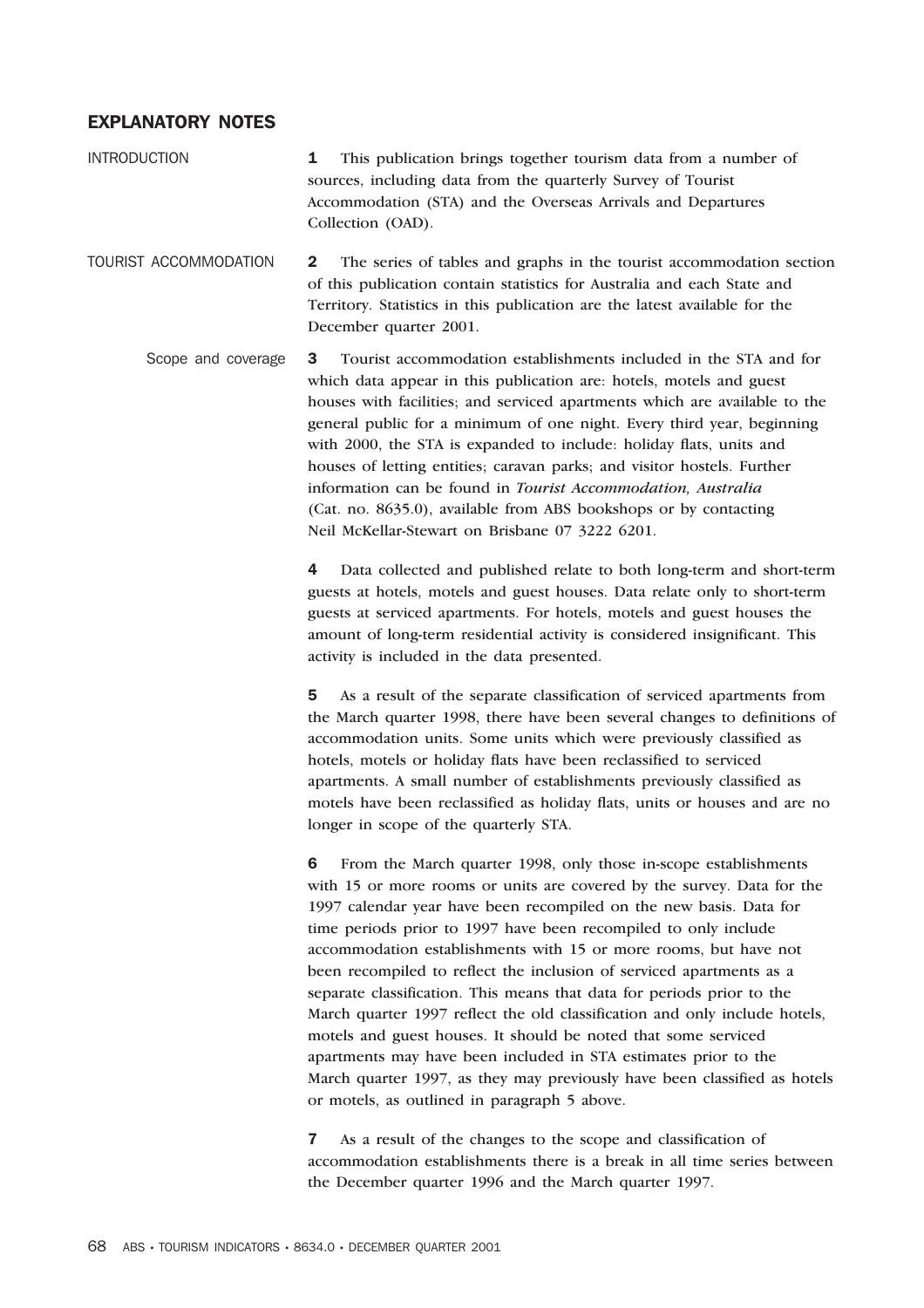| continued | Scope and coverage 8 From 1 July 2000, the item 'takings from accommodation' includes |
|-----------|---------------------------------------------------------------------------------------|
|           | the Goods and Services Tax (GST). By including GST, the survey                        |
|           | continues to measure the total cost of accommodation to the consumer.                 |
|           | Takings relating to the supply of meals continue to be excluded and bed               |
|           | taxes have ceased to apply.                                                           |

Estimates at constant prices 9 Estimates of quarterly takings from accommodation contained in this publication are also expressed in terms of average 1989–90 prices (constant prices). These estimates are presented in original, seasonally adjusted and trend terms for Australia and each State and Territory. Monthly data at constant prices are not available.

> 10 Takings from accommodation for each State and Territory have been deflated using the *All Groups Consumer Price Index* (CPI) for the relevant capital city. The CPI has been used as it is a measure of the general extent of price change (inflation) in the economy. (Note: the CPI is only produced for capital cities.) As an example, an increase of 10% in the New South Wales takings from accommodation at 1989–90 prices over a period would mean that New South Wales takings from accommodation increased 10% more than the Sydney CPI over that period, implying that takings from accommodation in New South Wales increased 10% more than inflation.

11 General information on price deflators and constant price estimates is contained in section 4 of *Australian National Accounts: Concepts, Sources and Methods, 1989* (Cat. no. 5216.0).

- INTERNATIONAL TOURISM 12 The tables and graphs in the international tourism section of this publication contain statistics on short-term visitors arriving in Australia. Short-term movement relates to an intended length of stay of less than 12 months.
	- Source of the statistics 13 Persons arriving in, or departing from Australia, are required to complete questionnaires in the form of Incoming and Outgoing Passenger Cards. These cards provide information to the Department of Immigration and Multicultural and Indigenous Affairs (DIMIA) for administrative purposes and serve as the source of statistics of overseas arrivals and departures. In accordance with the *Census and Statistics Act 1905*, information relating to individuals, individual flights or ships and individual carriers, which is contained in these cards or other documents, is treated as confidential by the Australian Bureau of Statistics.

14 Implementation of the *Migration Reform Act 1992* by DIMIA required that a health and character check be incorporated with the Incoming Passenger Card. The redesign of both passenger cards followed and new passenger cards were officially introduced on 1 September 1994. The main statistical change relating to data in this publication affects the purpose of journey classification and constitutes a break in time series for this data item.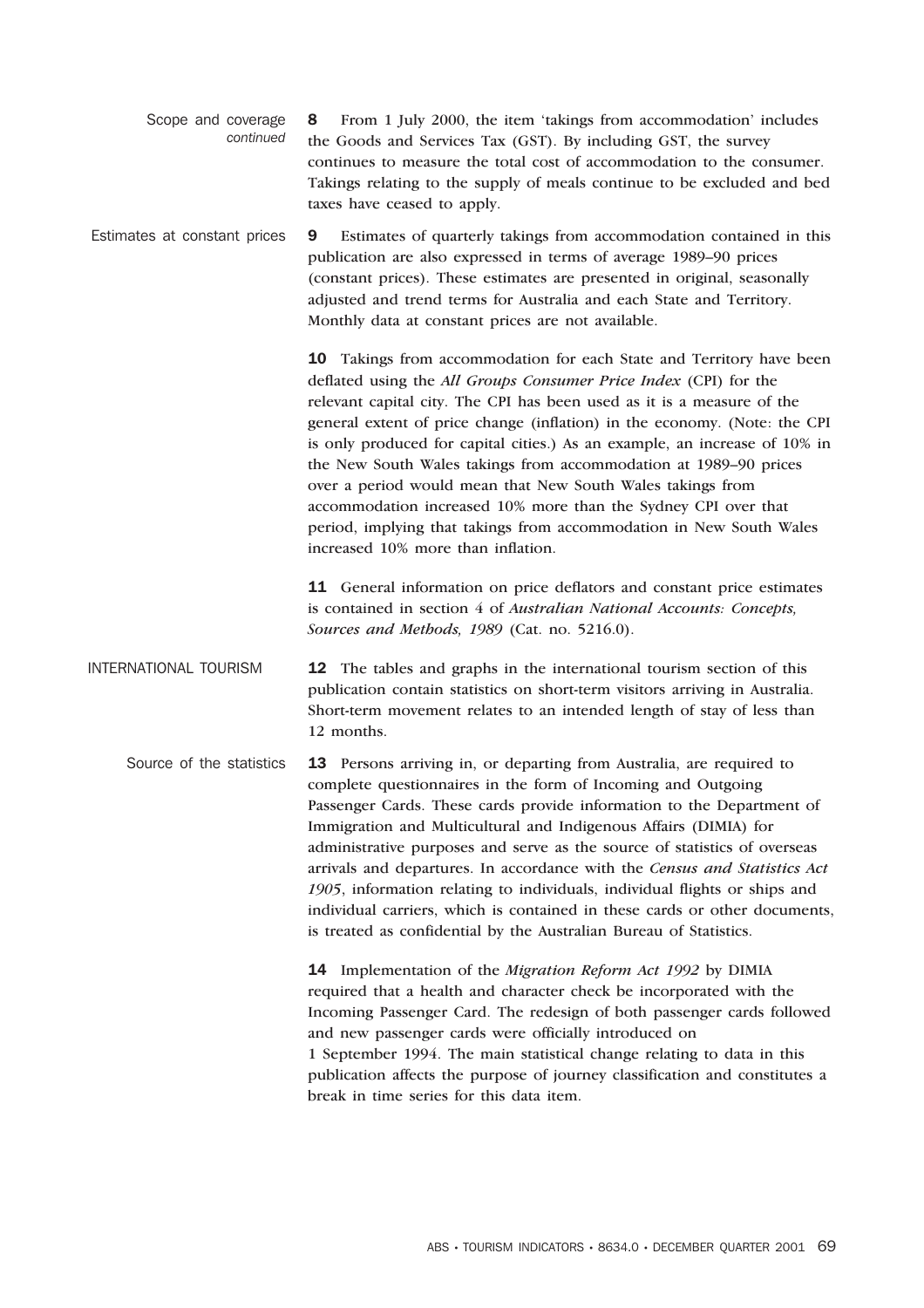| Source of the statistics<br>continued | <b>15</b> From July 1998 there have been changes to passenger cards   |
|---------------------------------------|-----------------------------------------------------------------------|
|                                       | completed by travellers entering and leaving Australia, as well as to |
|                                       | international passenger procedures and DIMIA computer systems. Please |
|                                       | refer to the May 1998 issue of Overseas Arrivals and Departures,      |
|                                       | <i>Australia</i> (Cat. no. 3401.0) for more information.              |

16 DIMIA is currently automating the processing of passenger cards and delays are being experienced. Therefore, the statistics for August 2000 to December 2001 are compiled from information on passports, visas or other travel documents.

Scope 17 The statistics in this publication relate to the number of movements of travellers rather than the number of travellers (i.e. the multiple movements of individual persons during a given reference period are each counted separately). The statistics exclude the movements of operational air and ships' crew, of transit passengers who pass through Australia but are not cleared for entry, and of passengers on pleasure cruises commencing and finishing in Australia aboard ships not then engaged on regular voyages.

- Estimation method 18 Overseas arrival and departure statistics are derived from a combination of full enumeration and sampling. All movements with a duration of stay of less than one year are sampled. Statistics relating to these movements are therefore estimates, which may differ from statistics which would have been obtained if details of all these movements had been processed.
- Corrections and imputations 19 Imprecision due to sampling errors should not be confused with errors arising from imperfections in reporting, which may occur in any data collection, whether sampled or not. Every effort is made to minimise such errors, by careful design of the passenger cards and through checks on the information once it is received. During the edit process some items are corrected where they conflict with other known information. Missing replies to certain items such as age are also imputed by reference to other related items.

20 Errors of this kind differ from discrepancies arising from the fact that certain information reflects the travellers' intentions at the time the passenger cards were completed. These intentions are, of course, subject to change. Particularly affected is the distinction between permanent and temporary movement and in the latter case, length of intended stay, country in which most time will be spent, and purpose of journey.

SEASONAL ADJUSTMENT 21 Seasonally adjusted and trend estimates are shown in various graphs and tables throughout this publication. In these series, account has been taken of normal seasonal factors, 'trading day' effects (arising from the varying number of Sundays, Mondays, Tuesdays etc. in the month) and the effect of movement in the date of Easter which may, in successive years, affect figures for the months of March and April. For further information contact the Assistant Director, Time Series Analysis on Canberra 02 6252 6345 or by email at  $\langle t \rangle = \langle \hat{\omega} \rangle$  abs.gov.au.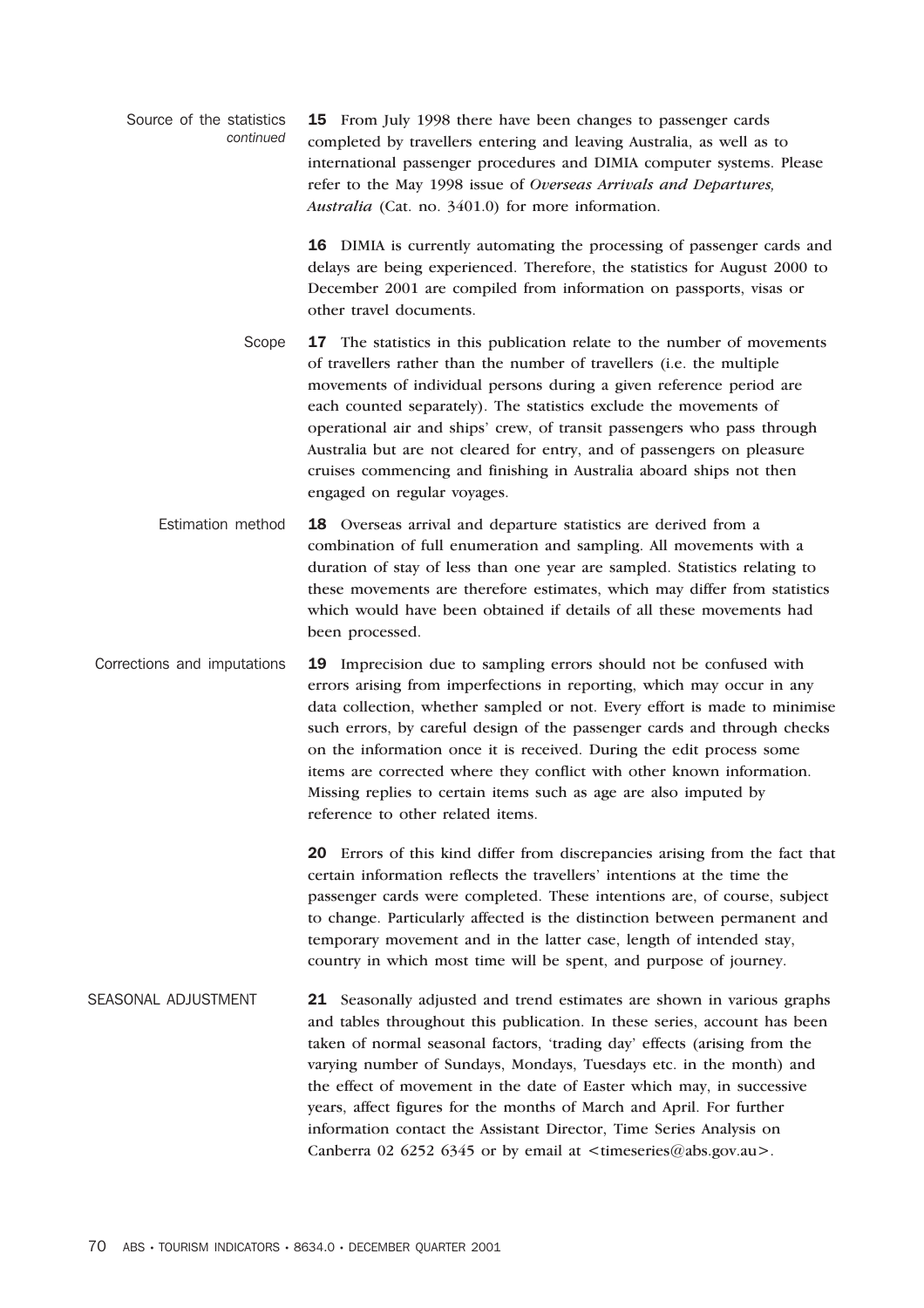| SEASONAL ADJUSTMENT<br>continued | 22 Seasonal adjustment is a means of removing the estimated effects of<br>normal seasonal variation from the series so that the effect of other<br>influences on the series may be more clearly recognised. Seasonal<br>adjustment procedures do not aim to remove the irregular or<br>non-seasonal influences which may be present in any particular month.<br>Irregular influences that are highly volatile can make it difficult to<br>interpret the movement of the series even after adjustment for seasonal<br>variation, and cannot be assumed to indicate changes in the trend. |
|----------------------------------|-----------------------------------------------------------------------------------------------------------------------------------------------------------------------------------------------------------------------------------------------------------------------------------------------------------------------------------------------------------------------------------------------------------------------------------------------------------------------------------------------------------------------------------------------------------------------------------------|
|                                  | 23 As happens with all seasonally adjusted series, the seasonal factors<br>are reviewed annually to take account of each additional year's data. For<br>the Survey of Tourist Accommodation, the results of the latest review are<br>shown in the March quarter issue of this publication. For the Overseas<br>Arrivals and Departures series, the results of the latest review of seasonal<br>factors are shown in the September quarter issue.                                                                                                                                        |
| <b>TREND ESTIMATES</b>           | 24 Smoothing seasonally adjusted series reduces the impact of the<br>irregular component of the seasonally adjusted series and creates the<br>trend estimates. The trend estimates are derived by applying a 13-term<br>Henderson moving average to the monthly seasonally adjusted series and<br>a 7-term Henderson moving average to the quarterly seasonally adjusted<br>series. The 7- and 13-term Henderson averages (like all Henderson                                                                                                                                           |

standard 7-term Henderson moving average, the weights employed with the quarterly data have been tailored to suit the particular characteristics of individual series. 25 While these techniques enable smoothed data for the latest period to be produced, the process does result in revisions to the smoothed series, principally of recent months, as additional observations become available.

averages) are symmetric but, as the end of a time series is approached, asymmetric forms of the average are applied. Unlike the weights of the

There may also be revisions as a result of the re-estimation of the seasonal factors. For further information refer to *A Guide to Interpreting Time Series — Monitoring "Trends", an Overview, 1993* (Cat. no. 1348.0), or contact the Assistant Director, Time Series Analysis on (02) 6252 6345 or by email at  $\leq$ timeseries@abs.gov.au>.

RELATED PUBLICATIONS 26 Comprehensive definitions, explanations and detailed data are contained in the publications below, which can be obtained from ABS Bookshops or by mail order:

> *Australian Culture and Leisure Classifications* (Cat. no. 4902.0) irregular

*Australian Industry 1999–2000 (Cat. no. 8155.0) —* annual

*Australian National Accounts: Tourism Satellite Account 2000–01* (Cat. no. 5249.0) — irregular

*Business Use of Information Technology 2000–01, Australia* (Cat. no. 8129.0) — annual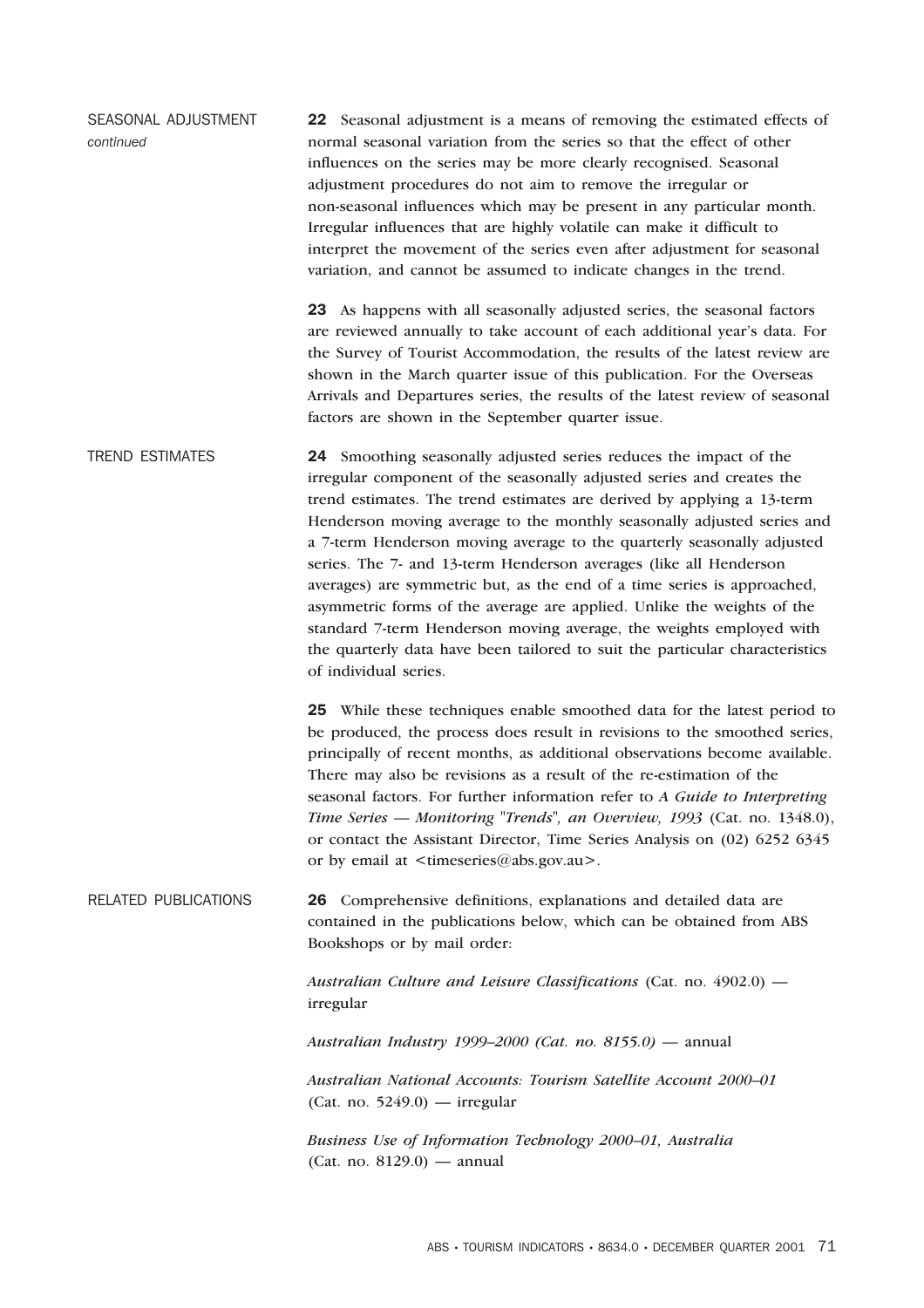RELATED PUBLICATIONS *continued*

*Cafes and Restaurants Industry, Australia 1998–99* (Cat. no. 8655.0) irregular

*Casinos, Australia 2000–01* (Cat. no. 8683.0) — annual

*Commercial Art Galleries, Australia* (Cat. no. 8651.0) — irregular

*Consumer Price Index, Australia* (Cat. no. 6401.0) — issued quarterly

*Cultural Funding, Australia* (Cat. no. 4183.0) — irregular

*Directory of Tourism Statistics, 2000* (Cat. no. 1130.0) — irregular

*Experimental Estimates: Australian Industry, A State Perspective* (Cat. no. 8156.0) — annual

*Film and Video Production and Distribution, Australia 1999–2000* (Cat. no. 8679.0) — irregular

*Household Expenditure Survey: Detailed Expenditure Items 1998–99*  $(Cat. no. 6535.0)$  — five yearly

*Migration, Australia* (Cat. no. 3412.0) — annual

*Museums, Australia 1999–2000* (Cat. no. 8560.0) — irregular

*Overseas Arrivals and Departures, Australia* (Cat. no. 3401.0) — issued monthly

*Retail Industry, Australia 1998–99* (Cat. no. 8622.0) — irregular

*Tourist Accommodation, Australi*a (Cat. no. 8635.0) — issued quarterly

*Tourist Accommodation, Small Area Data* for each State and the Northern Territory (Cat. no. 8635.n.40.001) — issued quarterly

*Use of Business Income Tax Data for Regional Small Business Statistics — Experimental Estimates, Selected Regions, Australia, 1995–96 to 1997–98* (Cat. no. 5675.0) — irregular

*Work on Selected Culture and Leisure Activities, Australia* (Cat. no. 6281.0) — irregular

27 Current publications produced by the ABS are listed in the *Catalogue of Publications and Products* (Cat. no. 1101.0). The ABS also issues on Tuesdays and Fridays, a *Release Advice* (Cat. no. 1105.0) which lists publications to be released in the next few days. Both are available from any ABS office or the ABS web site  $\langle$ www.abs.gov.au $\rangle$ .

28 Related statistics are also published by the Bureau of Tourism Research, DIMIA and the Department of Transport and Communications.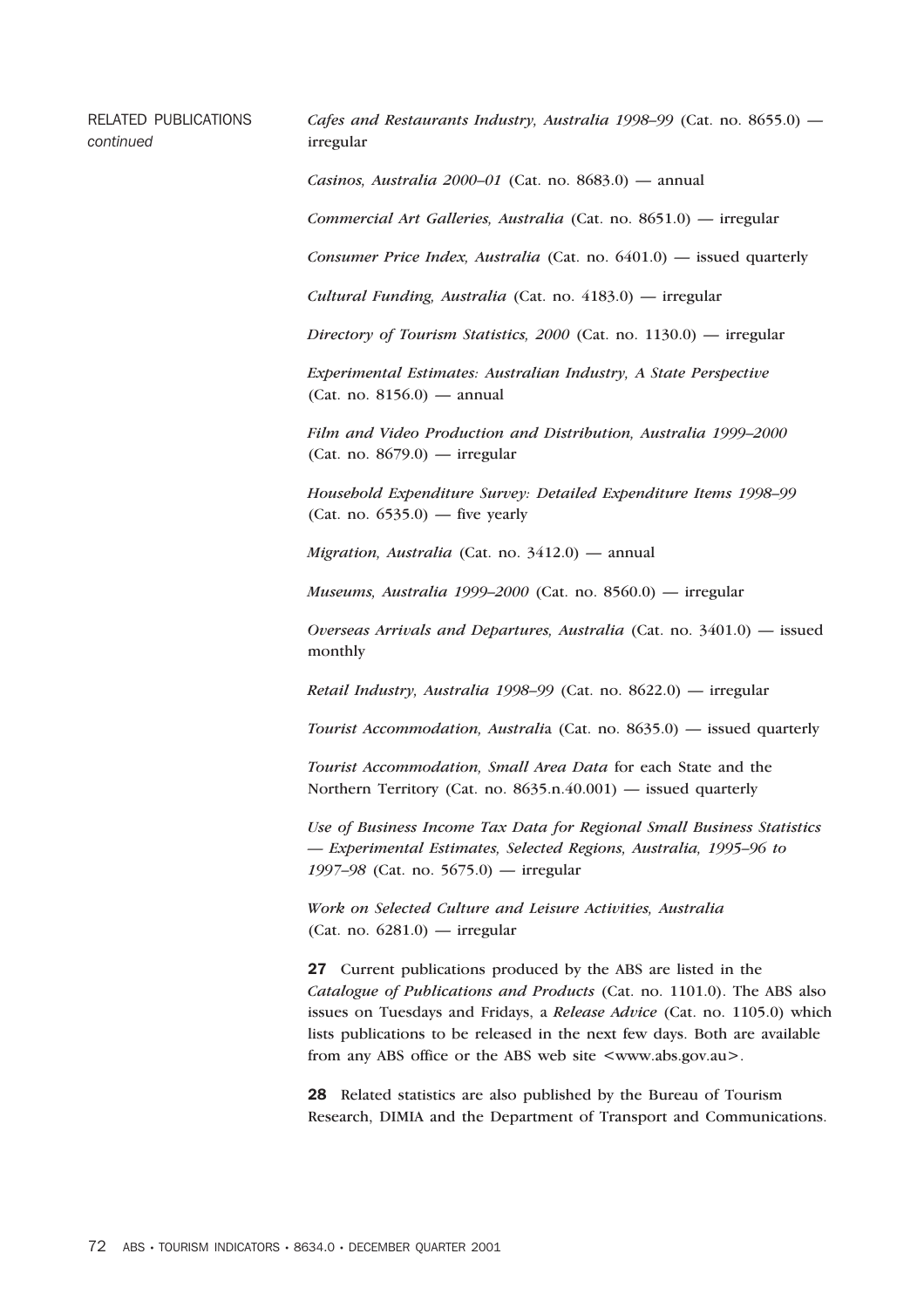| ADDITIONAL STATISTICS<br>AVAILABLE | <b>29</b> As well as the statistics included in this and related publications, the<br>ABS may have other relevant data available on request. Inquiries should<br>be made to the National Information and Referral Service on |
|------------------------------------|------------------------------------------------------------------------------------------------------------------------------------------------------------------------------------------------------------------------------|
| <b>ROUNDING</b>                    | 1300 135 070.<br><b>30</b> Where figures have been rounded, discrepancies may occur between<br>sums of the component items and totals.                                                                                       |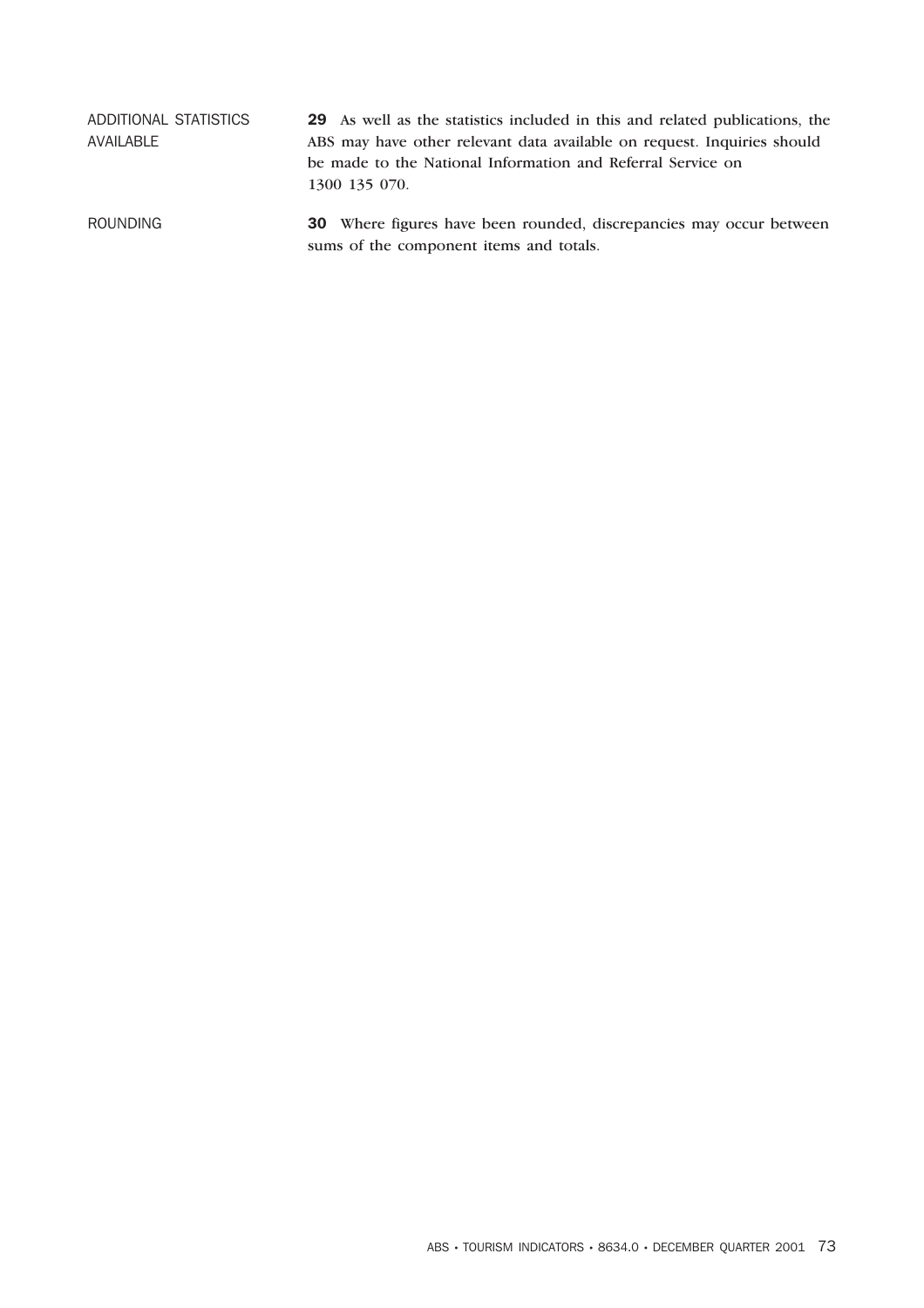### **GLOSSARY**

| Average length of stay                                 | Average length of stay is expressed in numbers of days and calculated:                                                                                                                                                                                                                                   |
|--------------------------------------------------------|----------------------------------------------------------------------------------------------------------------------------------------------------------------------------------------------------------------------------------------------------------------------------------------------------------|
|                                                        | for hotels, motels and guest houses, by dividing guest nights by guest<br>arrivals; and                                                                                                                                                                                                                  |
|                                                        | for serviced apartments, by dividing units nights occupied by unit<br>lettings.                                                                                                                                                                                                                          |
| Average nightly guests<br>per occupied room            | Guest nights divided by room nights occupied.                                                                                                                                                                                                                                                            |
| Average nightly rooms<br>occupied per<br>establishment | The average number of rooms per establishment multiplied by the<br>occupancy rate for the survey period.                                                                                                                                                                                                 |
| Average takings per<br>establishment                   | The takings from accommodation for the survey period divided by the<br>number of establishments at the end of the survey period.                                                                                                                                                                         |
| Average takings per guest<br>night                     | The takings from accommodation divided by the total number of guest<br>nights for the survey period.                                                                                                                                                                                                     |
| Average takings per room<br>night available            | The takings from accommodation divided by the total room nights<br>available for the survey period.                                                                                                                                                                                                      |
| Average takings per room<br>night occupied             | The takings from accommodation divided by the total number of room<br>nights occupied for the survey period.                                                                                                                                                                                             |
| <b>Balance on travel services</b>                      | The balance on travel services is travel exports minus travel imports.                                                                                                                                                                                                                                   |
| <b>Capacity</b>                                        | Capacity in terms of guest rooms/units or bed spaces is the maximum<br>number available to accommodate paying guests during the survey<br>period. Capacity closed temporarily for seasonal reasons is included.                                                                                          |
| <b>Country of intended stay</b>                        | For Australian residents travelling abroad for short-term trips, this relates<br>to the country in which they intend to spend the most time.                                                                                                                                                             |
| <b>Country of residence</b>                            | Refers to the country in which short-term visitors regard themselves as<br>living or as last having lived.                                                                                                                                                                                               |
|                                                        | The classification of countries in this publication is based on the<br>Standard Australian Classification of Countries. For more detailed<br>information, refer to the Australian Bureau of Statistics publication<br>Standard Australian Classification of Countries (SACC), 1998<br>(Cat. no. 1269.0). |
| <b>Establishments</b>                                  | All hotels, motels, guest houses and serviced apartments within the scope<br>of the survey which operated for any part of the survey period, or which<br>closed temporarily for the quarter for seasonal reasons.                                                                                        |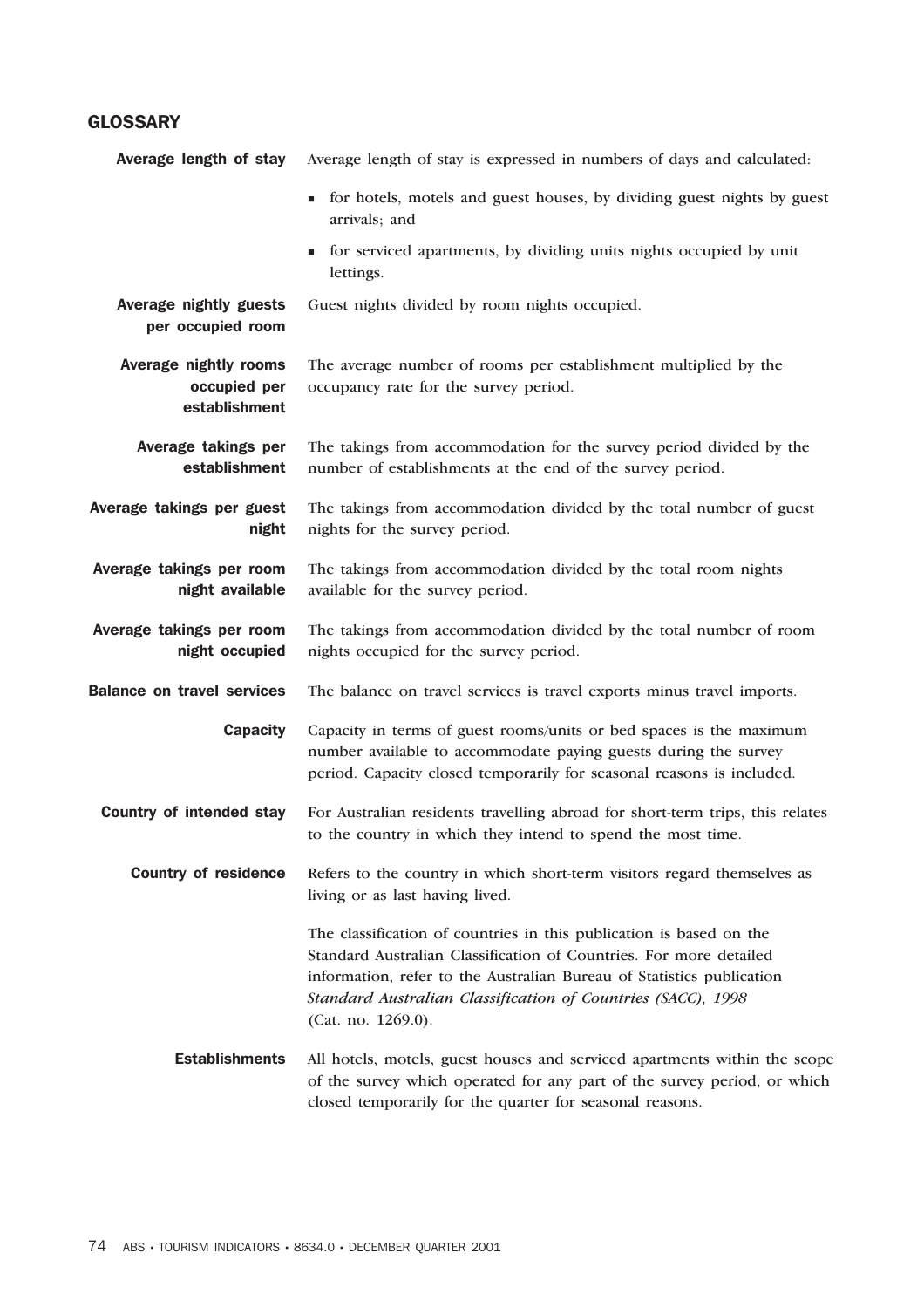- Gross Domestic Product (GDP) GDP equals consumption by households and government, plus investment in fixed capital and inventories or where separately identified, investment in fixed capital and investment in inventories, plus exports less imports of goods and services.
	- Guest nights The total number of paying guests counted on each night they stayed at the accommodation establishment.
	- Guest rooms The maximum number of rooms available at each establishment during the survey period for accommodating short-term paying guests. Units and apartments within serviced apartments are treated as rooms in these survey results.
	- Median length of stay Defined as the length of stay which divides the relevant population into two equal parts, one half of the cases falling below the median and the other half exceeding it.

**Occupancy rate** Occupancy expressed as a percentage of total capacity available during the survey period, e.g. for the period

> *Room occupancy rate* (%) =  $\frac{Room \, nights \, occupied \times 100}{(Guest \, rooms) \times (no. \,of \, days \,in \,the \,}$  $\bigl (Guest\, rooms \bigr ) \times \bigl (no. of \, days \, in \, the \, period \bigr )$

**Person days** Defined as the number of short-term visitor arrivals or short-term resident departures multiplied by the intended length of stay for each visitor or resident.

**Purpose of journey** From the September quarter 1994, all statistics relating to purpose of journey are published using the following categories: Convention/conference, Business, Visiting friends/relatives, Holiday, Employment, Education and Other. In tabulations of data collected before September 1994 quarter, the 'Other' category includes 'In transit', and the 'Holiday' category includes 'Student vacation' and 'Accompanying business visitor'.

Room nights available The total of guest rooms/units available multiplied by the number of days for which each was available during the survey period.

Room nights occupied The total number of nights each guest room/unit was occupied by a paying guest during the survey period.

Rooms per establishment The average number of rooms/units per establishment.

**Short-term movement** Movements of travellers whose intended or actual length of stay is less than 12 months are classified as short-term. The tables for visitor arrivals and resident departures in this publication relate to short-term movements only.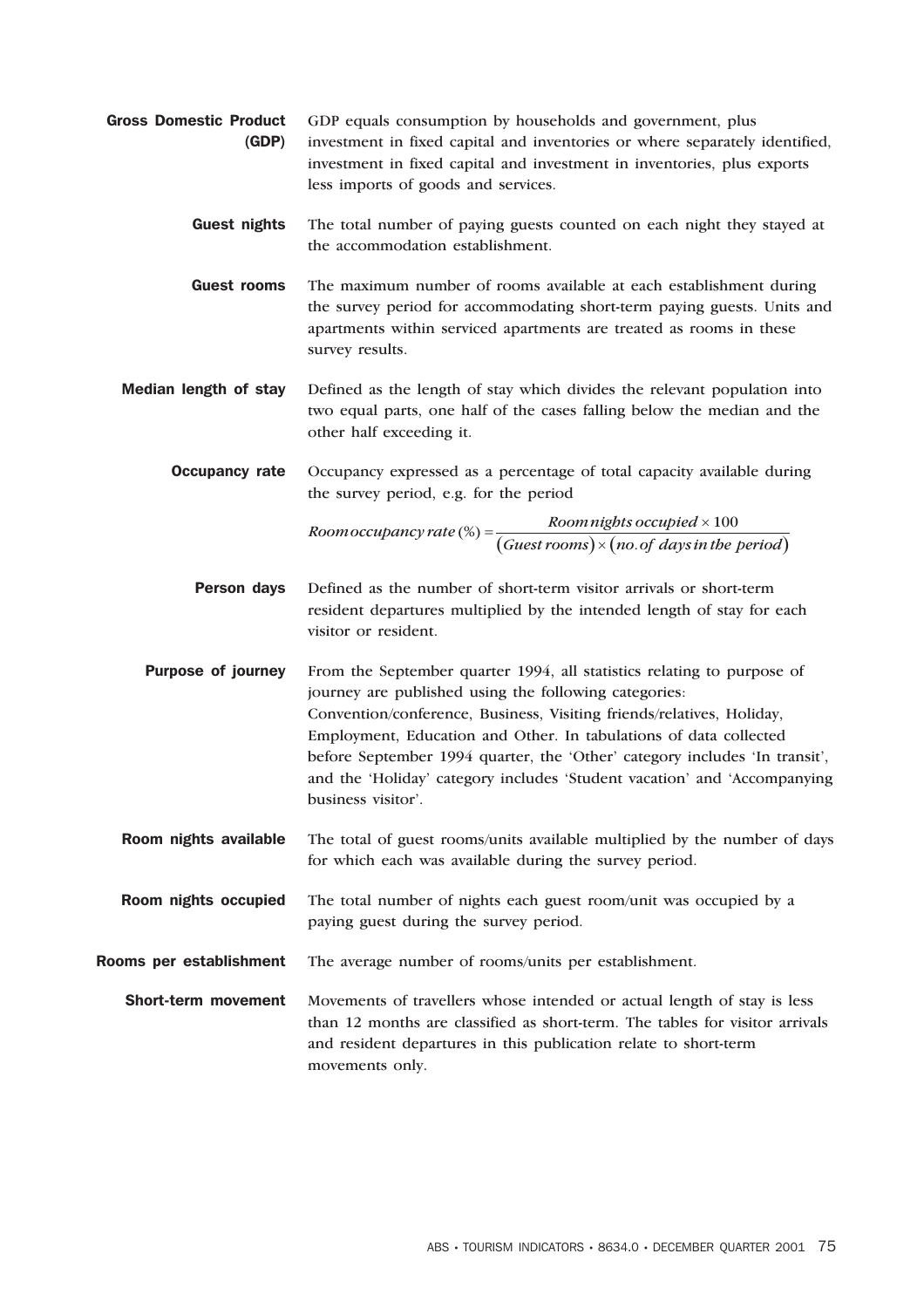**Star grading** The grading of hotels and motels with facilities and serviced apartments is based on the classification system used by members of the Australian Automobile Association (AAA). The gradings are allocated according to a points system based on the amenities and facilities available to guests. Details of the grading scheme are contained in the RACV–RAASA members' publication *Accommodation Australia*, or the individual tour guides produced by members of the AAA. For the purpose of classifying establishments to a star grading in this publication, 'half' star gradings are ignored (e.g. a two and a half star grading has been shown as a two star).

Takings from accommodation Gross revenue from the provision of accommodation, including (since 1 July 2000) the Goods and Services Tax (GST). Prior to GST, bed taxes were included. Takings from meals are excluded. Takings from accommodation for each month generally represent the takings received during that month. Where payments are received in advance of, or after, the provision of accommodation to guests, the monthly figure for takings from accommodation may not necessarily bear a direct relationship to the number of guests accommodated during the month.

Tourism Comprises the activities of persons travelling to and staying in places outside their usual environment for not more than one consecutive year for leisure, business and other purposes not related to the exercise of an activity remunerated from within the place visited.

**Tourism consumption** The total consumption made by a visitor or on behalf of a visitor for and during his/her trip and stay at the destination.

- Tourism GDP Tourism gross value added plus taxes paid less subsidies received on tourism related products as these are reflected in prices that visitors actually pay. Tourism GDP will generally have a higher value than tourism value added. Tourism GDP is a satellite account construct to enable a direct comparison with the most widely recognised national accounting aggregate, GDP. While it is useful in this context, the tourism gross value added measure should be used when making comparisons with other industries or between countries.
- Tourism gross value added Measures the value of tourism gross output at basic prices by all industries which supply tourism products, less the value of the inputs used in producing these tourism products. Gross value added is the preferred national accounts measure of industry production as it excludes taxes and subsidies on products.
	- Travel exports All goods and services (e.g. accommodation, meals, entertainment, gifts and souvenirs) acquired for personal use by non-resident travellers in Australia (usually individuals who stay for less than one year).
	- Travel imports All goods and services (e.g. accommodation, meals, entertainment, gifts and souvenirs) acquired for personal use by Australians travelling abroad (usually for less than one year).
		- Visitor Any person travelling to a place other than that of his/her usual environment for less than twelve months and whose main purpose of trip is other than the exercise of an activity remunerated from within the place visited.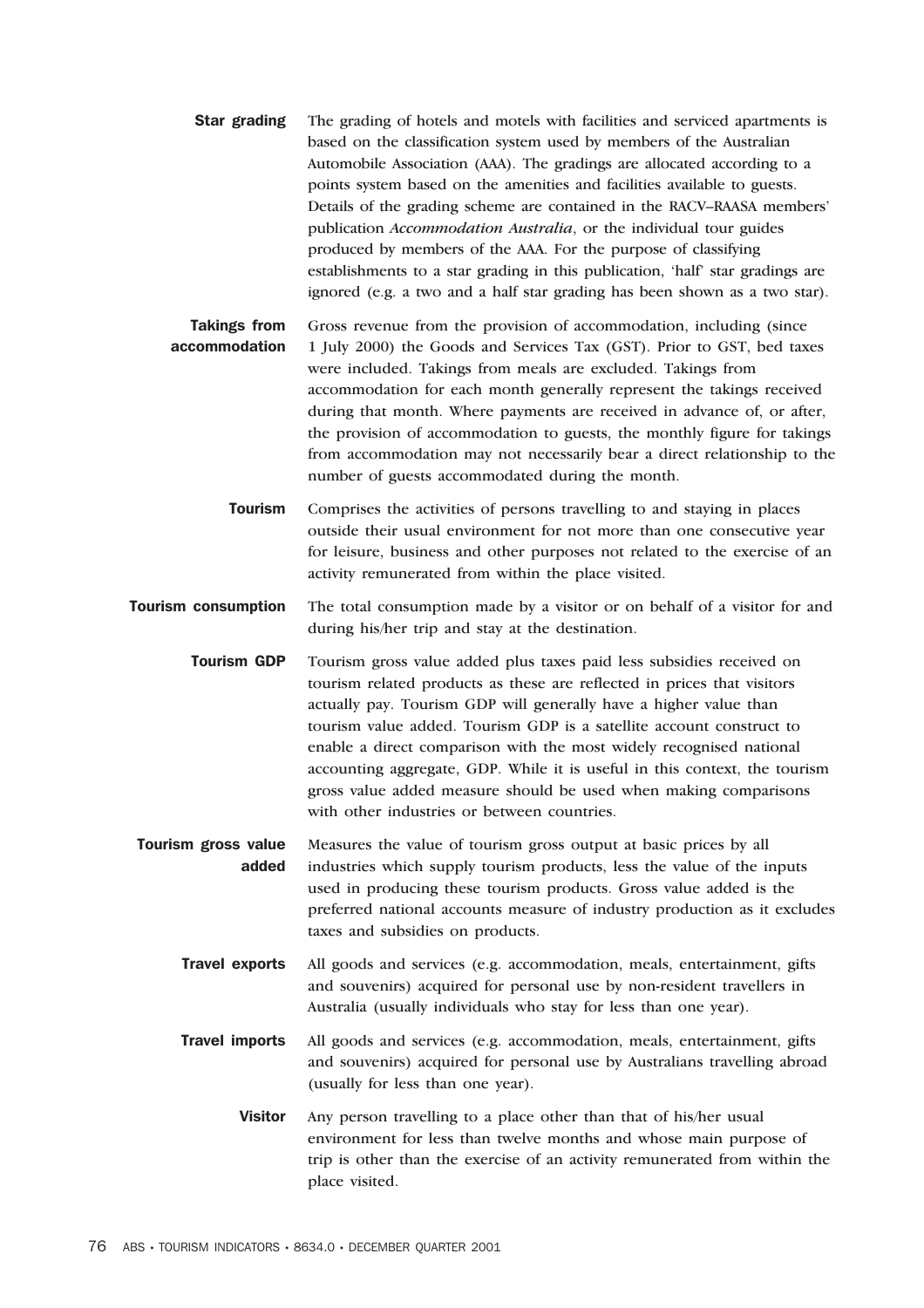## APPENDIX: FEATURE ARTICLES PUBLISHED IN TOURISM INDICATORS

| <b>Issue</b>           | <b>Article title</b>                                                             | Page      |
|------------------------|----------------------------------------------------------------------------------|-----------|
| December quarter 2001  | Australian National Accounts: Tourism Satellite Account -<br>$2000 - 01$         | $8 - 17$  |
| December quarter 2001  | Key Indicators for the caravan industry                                          | $18 - 23$ |
| September quarter 2001 | Counts of accommodation establishments and capacity at<br>September 2001         | $8 - 19$  |
| September quarter 2001 | Business expectations — major tourism related industries                         | $20 - 24$ |
| June quarter 2001      | Tourist accommodation developments since 1998                                    | $8 - 14$  |
| June quarter 2001      | Cultural funding and museums $-$ a tourism perspective                           | $15 - 19$ |
| June quarter 2001      | Caravan registrations                                                            | $20 - 21$ |
| March quarter 2001     | The accommodation, cafes and restaurants industry -<br>1999-2000                 | $8 - 9$   |
| December quarter 2000  | Tourist accommodation: an analysis over the Olympic<br>period                    | $13 - 19$ |
| December quarter 2000  | Holiday flats, caravan parks and visitor hostels — calendar<br>year 2000 results | $8 - 12$  |
| September quarter 2000 | Tourism and the household expenditure survey                                     | $9 - 12$  |
| September quarter 2000 | Holiday flats, caravan parks and visitor hostels -<br>September quarter 2000     | $6 - 8$   |
| June quarter 2000      | The cafes and restaurants and the takeaway food<br>industries 1998-99            | $21 - 23$ |
| June quarter 2000      | Counts of accommodation establishments at the end<br>of 1999                     | $14 - 20$ |
| June quarter 2000      | Holiday flats, caravan parks and visitor hostels -<br>June quarter 2000          | $11 - 13$ |
| June quarter 2000      | Australian National Accounts: Tourism Satellite Account<br>1997-98               | $8 - 10$  |
| March quarter 2000     | A Tourism Satellite Account for Australia 1997-98                                | $14 - 17$ |
| March quarter 2000     | Survey of Business Expectations                                                  | $11 - 13$ |
| March quarter 2000     | Holiday flats, caravan parks and visitor hostels                                 | $9 - 10$  |
| December quarter 1999  | <b>Tourist Accommodation Developments</b>                                        | $7 - 8$   |
| December quarter 1999  | Survey of Tourist Accommodation - annual comparisons                             | $9 - 10$  |
| September quarter 1999 | Retirement and near retirement: short term resident<br>departures                | $8 - 9$   |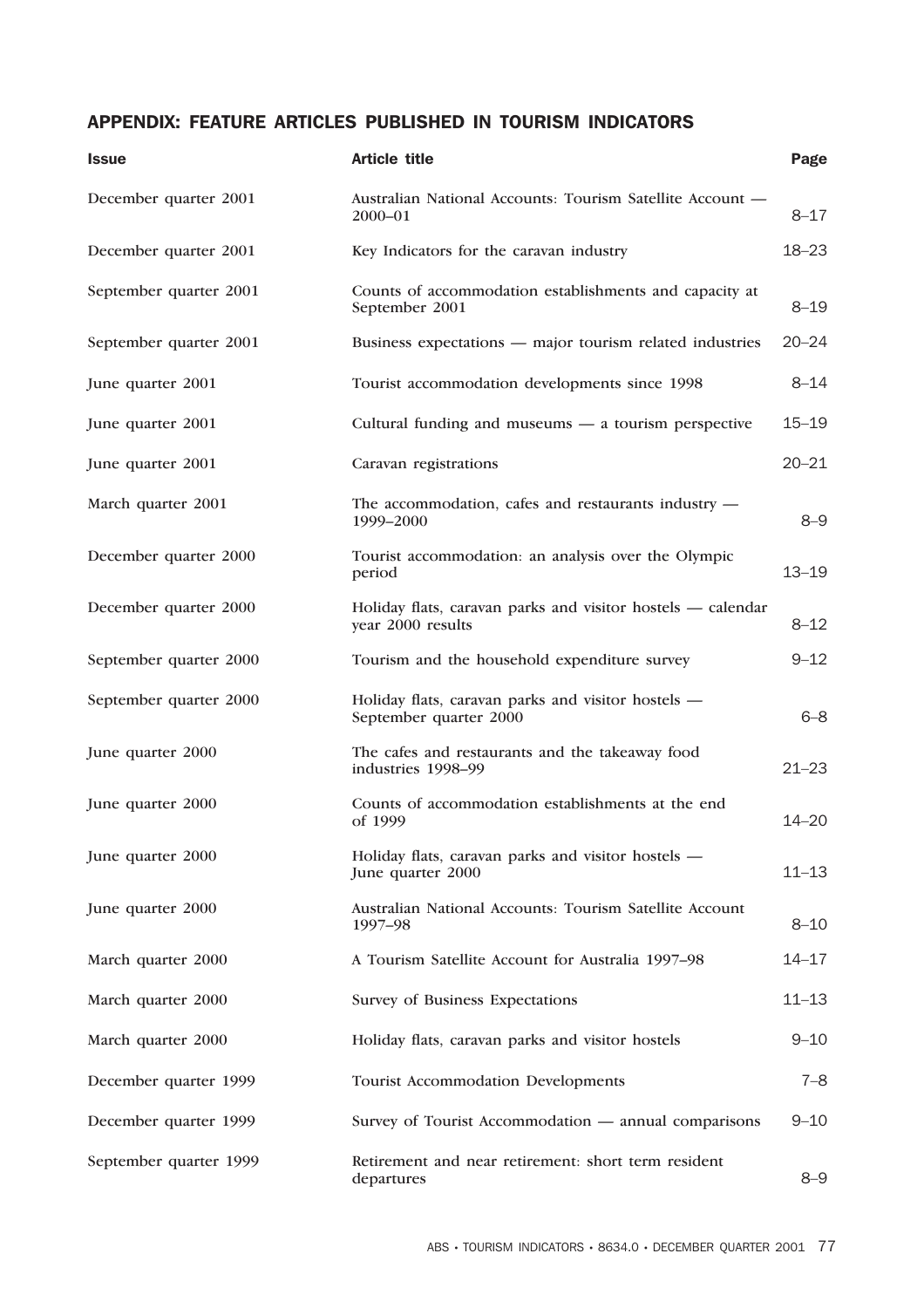| <b>Issue</b>           | <b>Article title</b>                                                                        | Page           |
|------------------------|---------------------------------------------------------------------------------------------|----------------|
| June quarter 1999      | Accommodation Industry Survey - 1997-98                                                     | $8 - 12$       |
| June quarter 1999      | Caravans and campervans                                                                     | $13 - 14$      |
| March quarter 1999     | Accommodation Industry Survey - 1997-98                                                     | $7 - 8$        |
| December quarter 1998  | Tourist Accommodation Developments                                                          | 7              |
| December quarter 1998  | Profile of resident departures, 1998                                                        | $8 - 11$       |
| December quarter 1998  | Use of IT by the accommodation, cafes and restaurants<br>industry                           | $12 - 13$      |
| December quarter 1998  | Employment in accommodation establishments                                                  | $14 - 15$      |
| September quarter 1998 | International tourism profile: New Zealand                                                  | $7 - 11$       |
| September quarter 1998 | The Year 2000 problem and the accommodation industry                                        | $12 - 13$      |
| September quarter 1998 | Economic activity of large accommodation businesses,<br>1993-94 and 1996-97                 | $14 - 15$      |
| June quarter 1998      | Serviced apartments in Australian accommodation                                             | $8 - 11$       |
| March quarter 1998     | The introduction of tourism region classification to the<br>Survey of Tourist Accommodation | $10 - 11$      |
| March quarter 1998     | Travel agency services                                                                      | 12             |
| December quarter 1997  | Downturn in Asian visitor arrivals                                                          | $\overline{4}$ |
| December quarter 1997  | <b>Tourist Accommodation Developments</b>                                                   | 5              |
| December quarter 1997  | Overseas tourism marketing expenditure                                                      | 6              |
| September quarter 1997 | Inclusion of serviced apartments in Survey of Tourist<br>Accommodation                      | $\overline{4}$ |
| September quarter 1997 | <b>Business expectations</b>                                                                | 5              |
| September quarter 1997 | Cultural tourism                                                                            | 6              |
| June quarter 1997      | Accommodation Industry Survey                                                               | 4              |
| June quarter 1997      | Caravanning $-$ a decade of change                                                          | $5 - 6$        |
| March quarter 1997     | <b>Business Longitudinal Survey</b>                                                         | $5-6$          |
| December quarter 1996  | Information technology usage by accommodation<br>establishments                             | $4 - 5$        |
| December quarter 1996  | Tourist accommodation, 1996                                                                 | 6              |
| September quarter 1996 | Clubs, pubs, taverns and bars                                                               | $4 - 6$        |